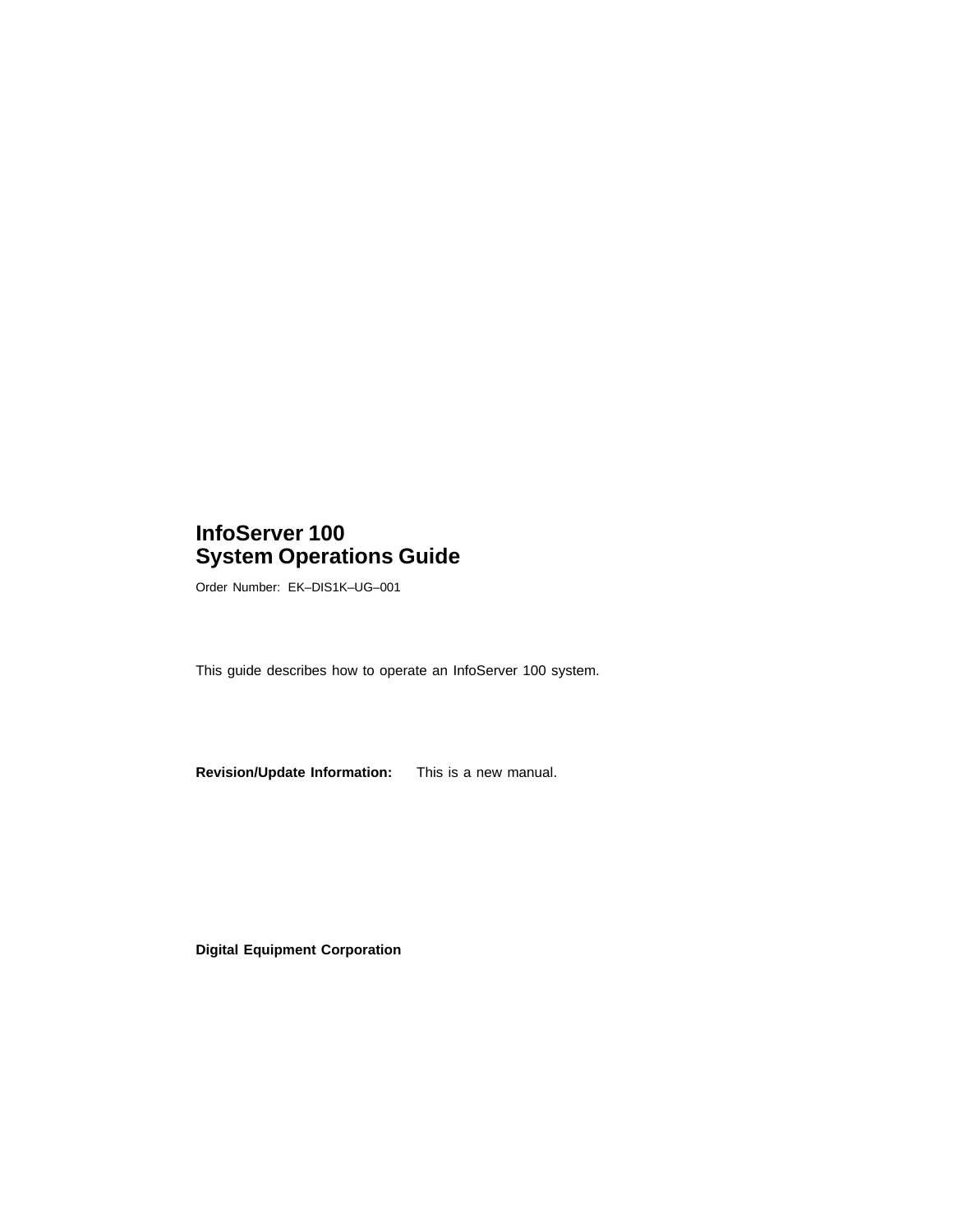#### **First Edition, October 1990**

© Digital Equipment Corporation 1990

The following are trademarks of Digital Equipment Corporation:

| DEC               | <b>PDP</b>   | ThinWire              |
|-------------------|--------------|-----------------------|
| <b>DECconnect</b> | P/OS         | <b>ULTRIX</b>         |
| DECmate           | Professional | <b>UNIBUS</b>         |
| DECnet            | Q-bus        | VAX                   |
| DECserver         | $Q22$ -bus   | VMS                   |
| <b>DECUS</b>      | Rainbow      | VТ                    |
| DECwriter         | <b>RSTS</b>  | <b>VT100</b>          |
| DIBOL             | RSX          | <b>Work Processor</b> |
| <b>MASSBUS</b>    | RT           | $\blacksquare$ TM     |
|                   |              |                       |



MS-DOS is a registered trademark of Microsoft Corporation.

This document was prepared with VAX DOCUMENT, Version 1.2.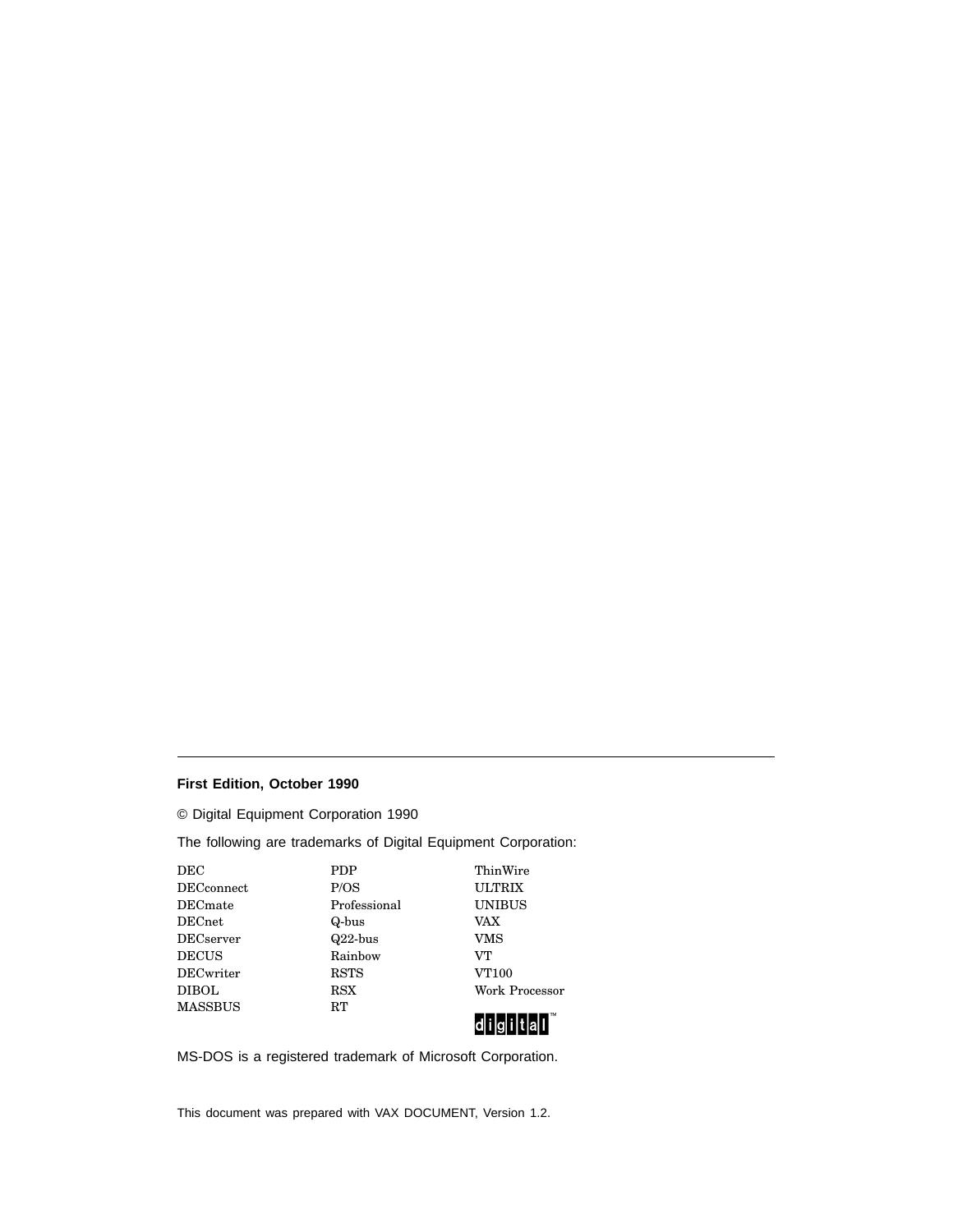# **Contents**

|     | <b>PREFACE</b>                                                             |         |
|-----|----------------------------------------------------------------------------|---------|
|     | <b>CHAPTER 1 SERVER DESCRIPTION</b>                                        | $1 - 1$ |
| 1.1 | <b>INFOSERVER 100 OVERVIEW</b>                                             | $1 - 1$ |
|     | <b>InfoServer 100 Functions</b><br>1.1.1                                   | $1 - 2$ |
|     | 1.1.2<br>Server-Client Relationship                                        | $1 - 3$ |
| 1.2 | <b>ESTABLISHING A SERVER MANAGEMENT SESSION</b>                            | $1 - 4$ |
| 1.3 | <b>SERVER MANAGEMENT COMMANDS</b>                                          | 1–6     |
| 1.4 | <b>HELP FACILITY</b>                                                       | $1 - 7$ |
| 1.5 | <b>AUTOMATIC SERVICE POLICIES FOR MULTIPLE SERVERS</b>                     | $1 - 7$ |
| 1.6 | <b>HIGH-AVAILABILITY FEATURE TO REDUCE SERVICE</b><br><b>INTERRUPTIONS</b> | $1 - 8$ |
|     | <b>CHAPTER 2 SERVER FUNCTIONS AND FEATURES</b>                             | $2 - 1$ |
| 2.1 | <b>LAD AND LAST PROTOCOLS</b>                                              | $2 - 1$ |
|     | 2.1.1<br><b>LAST</b>                                                       | $2 - 2$ |
|     | 2.1.2<br><b>LAD</b>                                                        | $2 - 2$ |
| 2.2 | <b>AUTOMATIC MOUNTING OF COMPACT DISCS</b>                                 | $2 - 3$ |
| 2.3 | <b>INTERNAL READ/WRITE DISK FUNCTIONS</b>                                  | $2 - 3$ |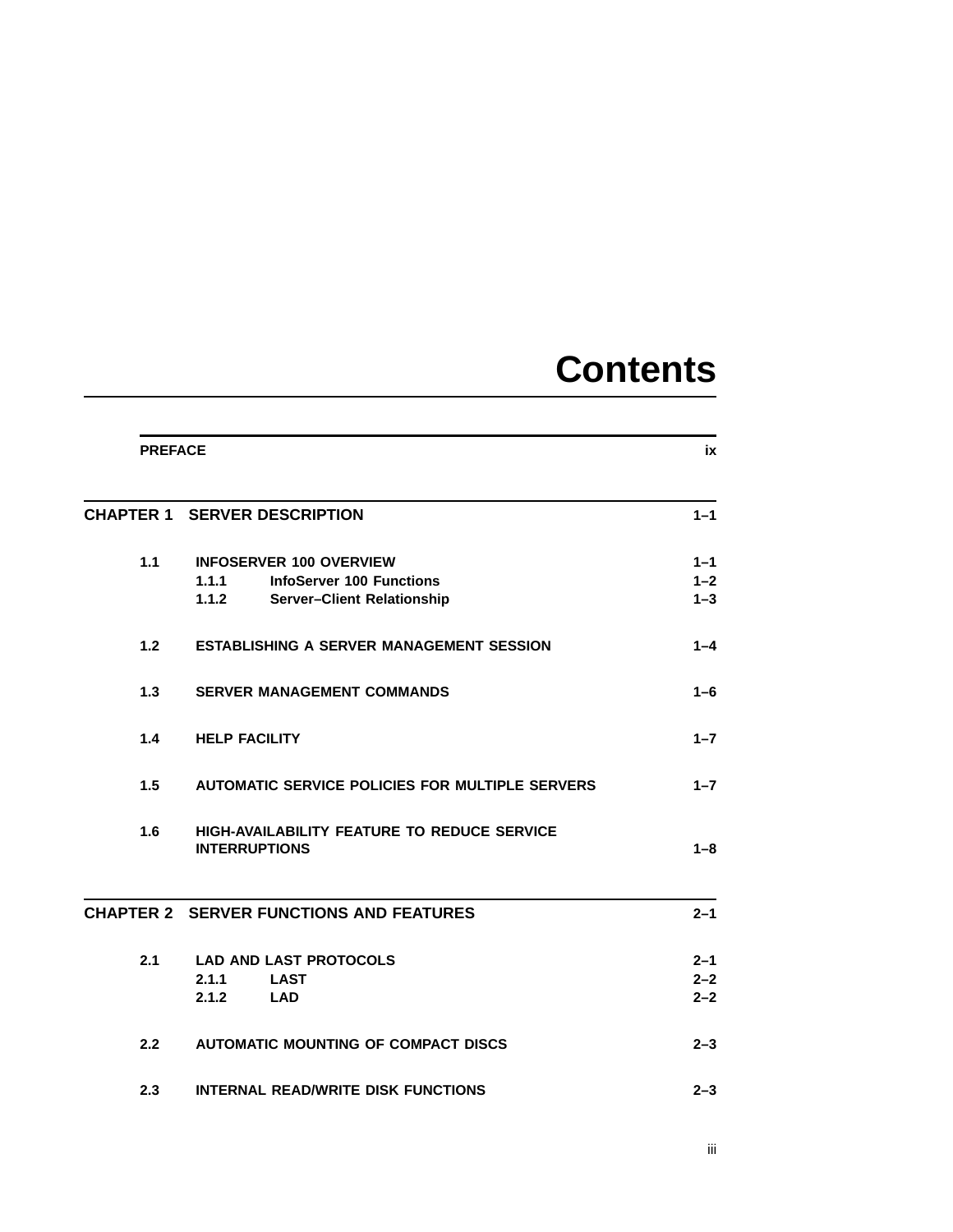| 2.4 |       | <b>SERVICE RATINGS</b>                       | $2 - 4$  |
|-----|-------|----------------------------------------------|----------|
| 2.5 |       | <b>INFOSERVER NAMING CONVENTIONS</b>         | $2 - 5$  |
|     | 2.5.1 | <b>InfoServer Name</b>                       | $2 - 5$  |
|     | 2.5.2 | <b>Service Names</b>                         | $2 - 6$  |
|     | 2.5.3 | <b>Partition Names</b>                       | $2 - 7$  |
|     | 2.5.4 | <b>Device Names</b>                          | $2 - 7$  |
| 2.6 |       | <b>SERVICE CLASSES</b>                       | $2 - 9$  |
| 2.7 |       | <b>INFOSERVER READ/WRITE ACCESS POLICIES</b> | $2 - 9$  |
| 2.8 |       | <b>MOP FUNCTIONS</b>                         | $2 - 10$ |
|     | 2.8.1 | <b>MOP Identify Self</b>                     | $2 - 11$ |
|     | 2.8.2 | <b>MOP Read Counters</b>                     | $2 - 11$ |
|     | 2.8.3 | <b>MOP Loop Messages</b>                     | $2 - 11$ |
|     | 2.8.4 | <b>MOP Downline Loading</b>                  | $2 - 11$ |

### **CHAPTER 3 SERVER MANAGEMENT COMMANDS 3–1**

| 3.1 |       | <b>COMMAND SYNTAX CONVENTIONS</b> | $3 - 1$  |
|-----|-------|-----------------------------------|----------|
|     | 3.1.1 | <b>InfoServer Commands</b>        | $3 - 2$  |
|     | 3.1.2 | <b>Special Keys</b>               | $3 - 2$  |
|     | 3.1.3 | <b>Wild Card Matching</b>         | $3 - 3$  |
|     |       | <b>CLEAR</b>                      | $3 - 4$  |
|     |       | <b>COPY</b>                       | $3 - 5$  |
|     |       | <b>CREATE PARTITION</b>           | $3 - 7$  |
|     |       | <b>CREATE SERVICE</b>             | $3 - 9$  |
|     |       | <b>DELETE PARTITION</b>           | $3 - 13$ |
|     |       | <b>DELETE SERVICE</b>             | $3 - 14$ |
|     |       | <b>EXIT</b>                       | $3 - 17$ |
|     |       | <b>HELP</b>                       | $3 - 18$ |
|     |       | <b>INITIALIZE</b>                 | $3 - 19$ |
|     |       | LOOP                              | $3 - 20$ |
|     |       | <b>MONITOR</b>                    | $3 - 21$ |
|     |       | <b>REBOOT</b>                     | $3 - 22$ |
|     |       | <b>RESTORE</b>                    | $3 - 23$ |
|     |       | <b>SAVE</b>                       | $3 - 25$ |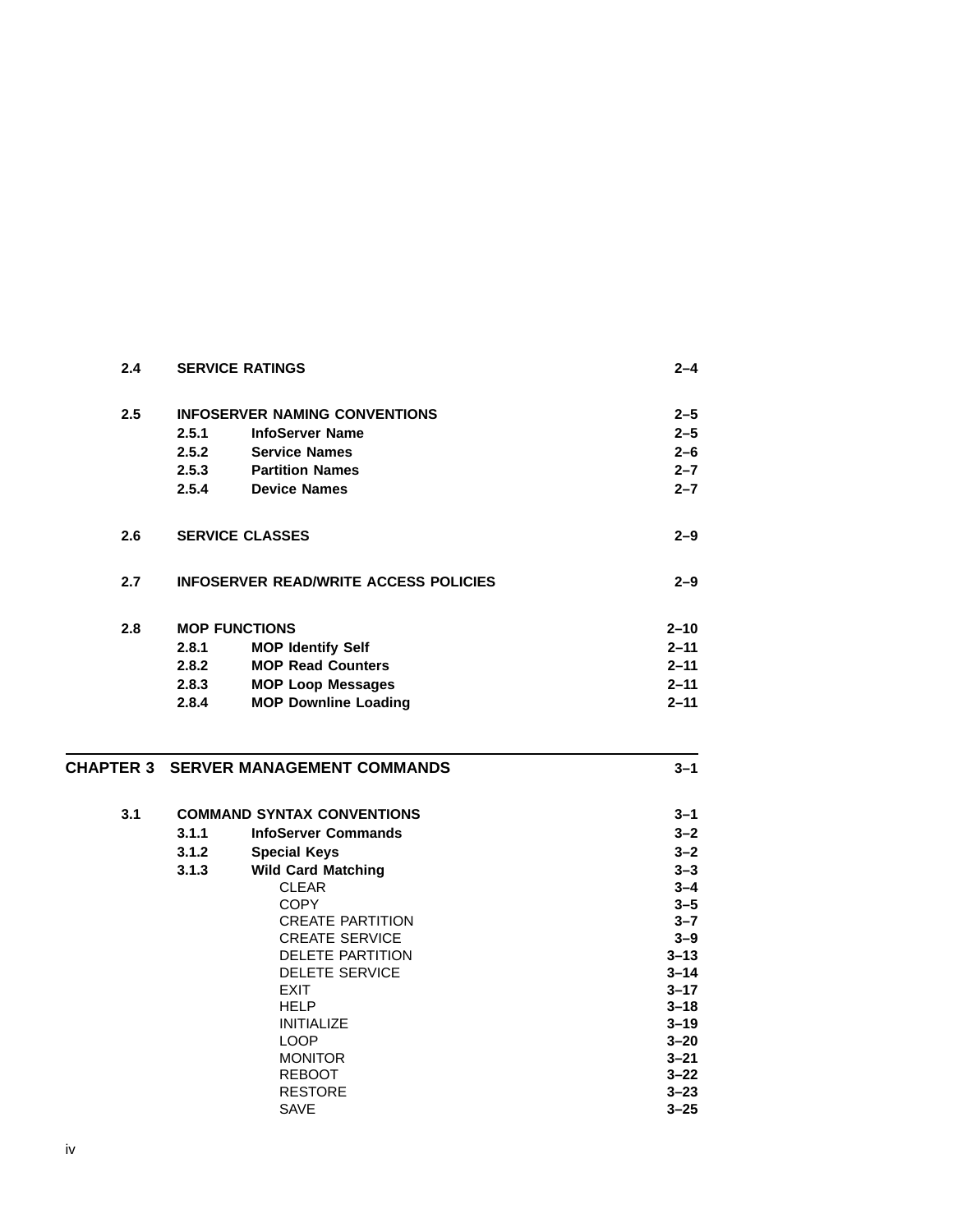| <b>SET PARTITION</b>      | 3–27     |
|---------------------------|----------|
| SET SERVER AUTOMOUNT      | $3 - 28$ |
| SET SERVER GROUP CODES    | $3 - 29$ |
| SET SERVER IDENTIFICATION | $3 - 31$ |
| <b>SET SERVER MOP</b>     | $3 - 32$ |
| SET SERVER MULTICAST      | $3 - 33$ |
| SET SERVER NAME           | $3 - 34$ |
| SET SERVER PASSWORD       | $3 - 35$ |
| <b>SET SERVER STATE</b>   | $3 - 36$ |
| SET SERVER WORK GROUP     | $3 - 37$ |
| SET SERVER WRITE ACCESS   | $3 - 38$ |
| <b>SET SERVICE</b>        | $3 - 40$ |
| <b>SHOW DEVICE</b>        | $3 - 44$ |
| <b>SHOW ETHERNET</b>      | $3 - 47$ |
| <b>SHOW LAT</b>           | $3 - 52$ |
| SHOW MOP                  | $3 - 56$ |
| <b>SHOW PARTITIONS</b>    | $3 - 60$ |
| <b>SHOW SERVER</b>        | $3 - 63$ |
| <b>SHOW SERVICE</b>       | $3 - 66$ |
| <b>UPDATE MOP</b>         | $3 - 70$ |
| <b>UPDATE SYSTEM</b>      | $3 - 72$ |
| <b>ZERO ALL</b>           | $3 - 74$ |
| <b>ZERO ETHERNET</b>      | $3 - 75$ |
| <b>ZERO LAT</b>           | $3 - 76$ |
| <b>ZERO MOP</b>           | $3 - 77$ |
| ZERO SERVER               | $3 - 78$ |
|                           |          |

v

|     | <b>CHAPTER 4 PERFORMING ADVANCED FUNCTIONS</b> | 4–1     |
|-----|------------------------------------------------|---------|
| 4.1 | <b>SERVING REGULARLY UPDATED COMPACT DISCS</b> | $4 - 2$ |
| 4.2 | ASSIGNING PASSWORDS TO PROTECT COMPACT DISCS   | $4 - 3$ |
| 4.3 | <b>SERVING MEDIA UNDER SEVERAL NAMES</b>       | $4 - 3$ |
| 4.4 | <b>CREATING AND SERVING PARTITIONS</b>         |         |
| 4.5 | SERVING AN EXTERNAL READ/WRITE DISK            | 1–6     |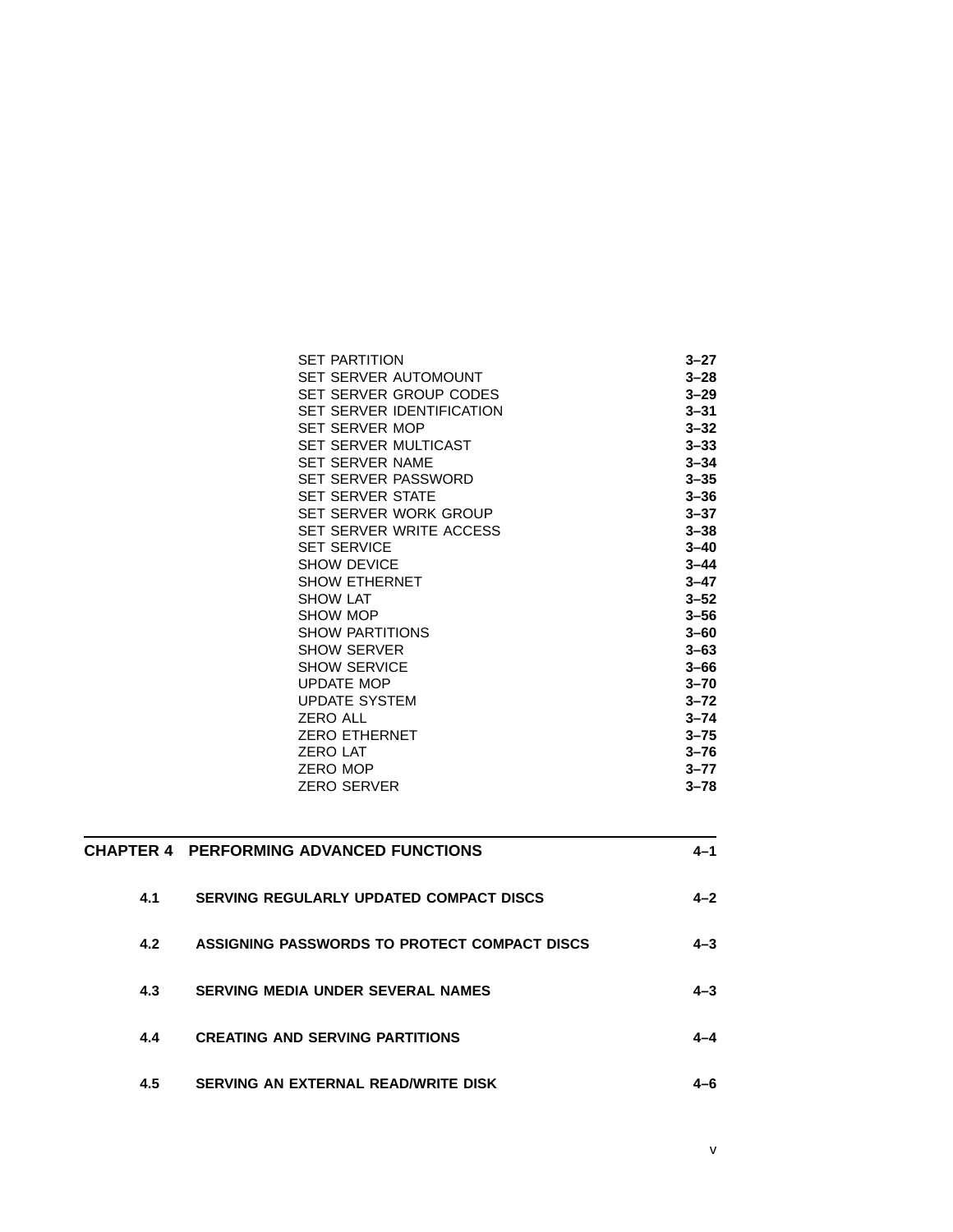| 4.6 | <b>BACKING UP READ/WRITE DATA</b><br>4.6.1<br><b>Backing Up Data Locally</b><br>4.6.2<br><b>Backing Up Data Remotely</b> | $4 - 7$<br>$4 - 7$<br>$4 - 8$ |
|-----|--------------------------------------------------------------------------------------------------------------------------|-------------------------------|
| 4.7 | <b>CREATING MOP PARTITIONS FOR DOWNLINE LOADING</b>                                                                      | $4 - 9$                       |
|     | <b>CHAPTER 5 TROUBLESHOOTING</b>                                                                                         | $5-1$                         |
| 5.1 | <b>CANNOT CONNECT TO THE INFOSERVER DISK</b>                                                                             | $5 - 1$                       |
| 5.2 | <b>ACCESS TO INFOSERVER DISKS SEEMS SLOW</b>                                                                             | $5-9$                         |
| 5.3 | <b>CANNOT ENTER INFOSERVER COMMANDS FROM A LOCAL</b><br><b>CONSOLE</b>                                                   | $5 - 10$                      |
| 5.4 | <b>CANNOT ENTER INFOSERVER COMMANDS FROM A REMOTE</b><br><b>CONSOLE</b>                                                  | $5 - 12$                      |
| 5.5 | <b>INFOSERVER SOFTWARE WILL NOT BOOT</b>                                                                                 | $5 - 17$                      |
| 5.6 | <b>ONLINE HELP NO LONGER AVAILABLE</b>                                                                                   | $5 - 19$                      |
| 5.7 | INFOSERVER DOES NOT BOOT COMPLETELY                                                                                      | $5 - 20$                      |
| 5.8 | INFOSERVER DOES NOT MOP DOWNLINE LOAD SYSTEMS                                                                            | $5 - 22$                      |
| 5.9 | <b>FORGOT THE INFOSERVER PASSWORD</b>                                                                                    | $5 - 27$                      |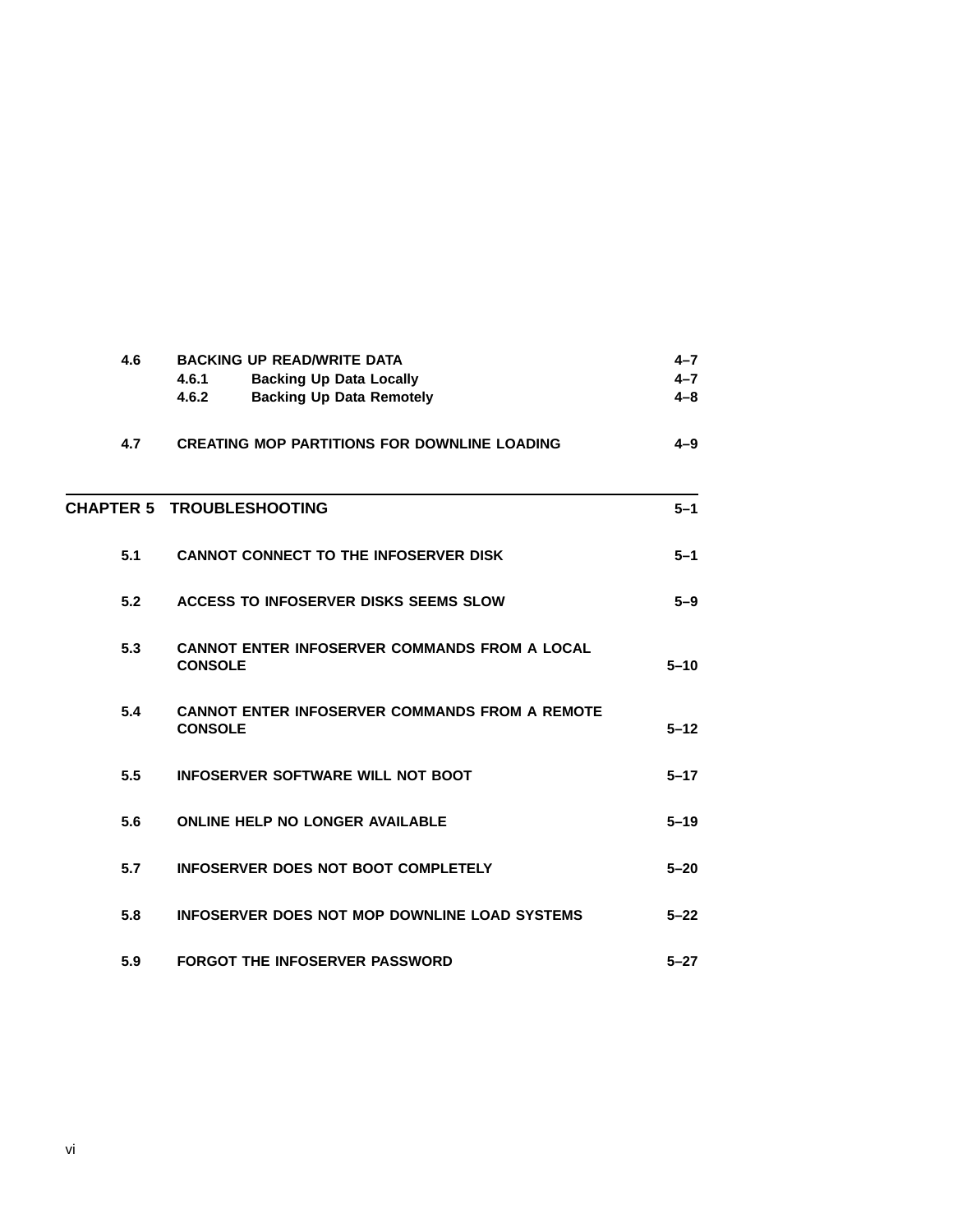|                | APPENDIX A INFOSERVER V1.0 COMMAND SUMMARY                                                            | $A-1$    |
|----------------|-------------------------------------------------------------------------------------------------------|----------|
|                | <b>APPENDIX B SERVER MESSAGES</b>                                                                     | $B-1$    |
| B.1            | <b>INFORMATIONAL MESSAGES</b>                                                                         | $B-2$    |
| B.2            | <b>ERROR MESSAGES</b>                                                                                 | $B-3$    |
| <b>B.3</b>     | <b>WARNING MESSAGES</b>                                                                               | $B-8$    |
| <b>INDEX</b>   |                                                                                                       | Index-1  |
| <b>FIGURES</b> |                                                                                                       |          |
| $1 - 1$        |                                                                                                       | $1 - 3$  |
| <b>TABLES</b>  |                                                                                                       |          |
| 1              | <b>Conventions</b>                                                                                    | xi       |
| $1 - 1$        |                                                                                                       | $1 - 6$  |
| $2 - 1$        | DKn: Devices                                                                                          | $2 - 8$  |
| $3 - 1$        |                                                                                                       | $3 - 2$  |
| $3 - 2$        |                                                                                                       | $3 - 10$ |
| $3 - 3$        |                                                                                                       | $3 - 15$ |
| $3 - 4$        |                                                                                                       | $3 - 41$ |
| $3 - 5$        | SHOW DEVICE Display Fields <b>Constitution</b> and the SHOW DEVICE Display Fields <b>Constitution</b> | $3 - 45$ |
| $3 - 6$        |                                                                                                       | $3 - 48$ |
| $3 - 7$        |                                                                                                       | $3 - 53$ |
| $3 - 8$        |                                                                                                       | $3 - 57$ |
| $3 - 9$        |                                                                                                       | $3 - 62$ |
| $3 - 10$       |                                                                                                       | $3 - 64$ |
| $3 - 11$       |                                                                                                       | $3 - 68$ |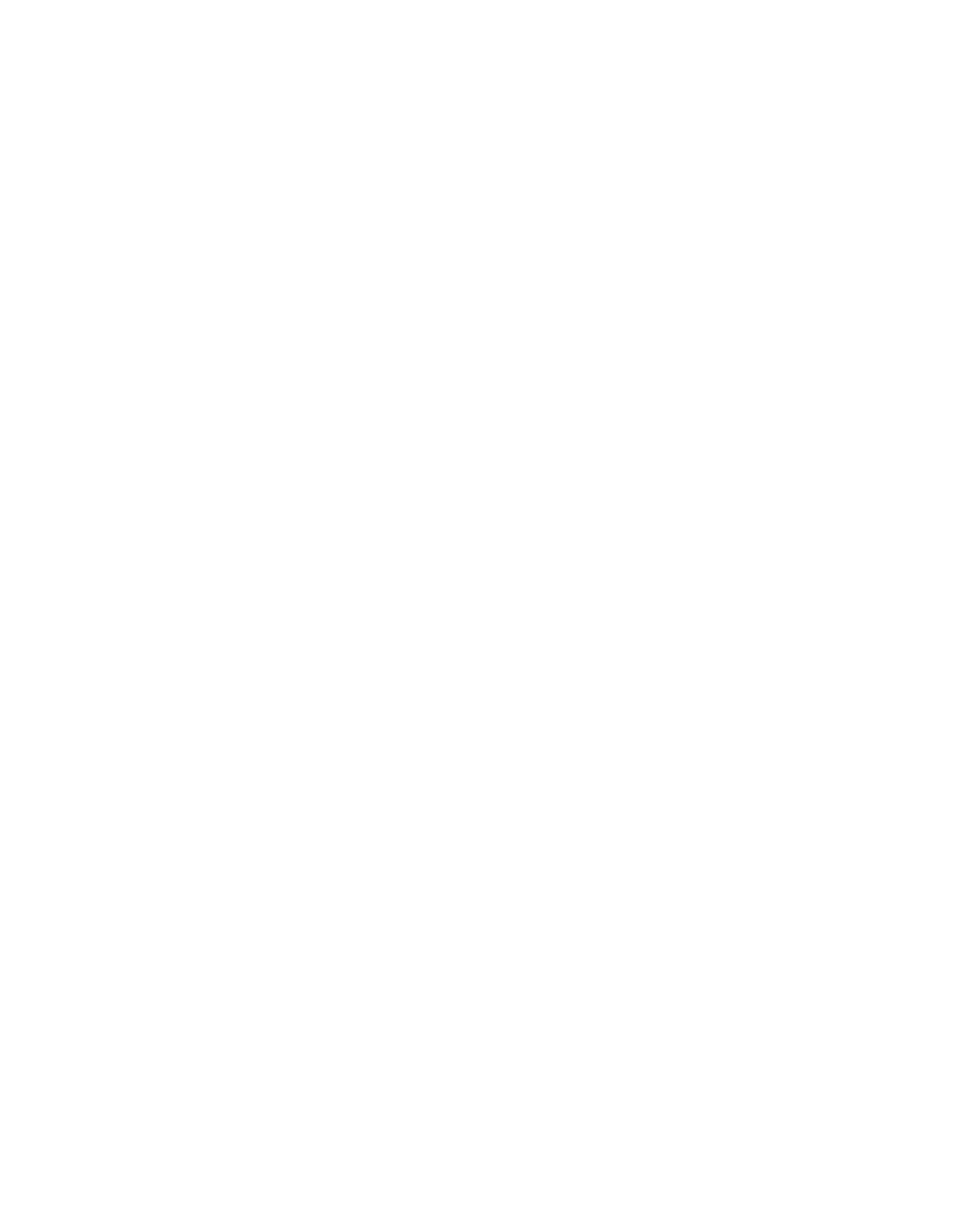# **Preface**

## **Purpose of This Guide**

This guide describes the set of commands used to manage the InfoServer 100 virtual disk server for Ethernet networks. You can use these commands to set up services for client systems on the network. The guide also provides troubleshooting information to help solve problems that affect InfoServer 100 software operations.

For information on installing and troubleshooting the InfoServer 100 system hardware, see the *InfoServer 100 Installation and Owner's Guide*.

For information on managing a VMS client node, see the *VMS LAD Control Program (LADCP) Manual*.

## **Who Should Use This Guide**

This manual is intended for network managers.

## **Structure of This Guide**

This guide contains five chapters and two appendices.

• Chapter 1, "Server Description," provides a functional overview of the InfoServer 100 system and describes how to establish a management session on the Infoserver. The chapter also introduces you to the InfoServer 100 command set.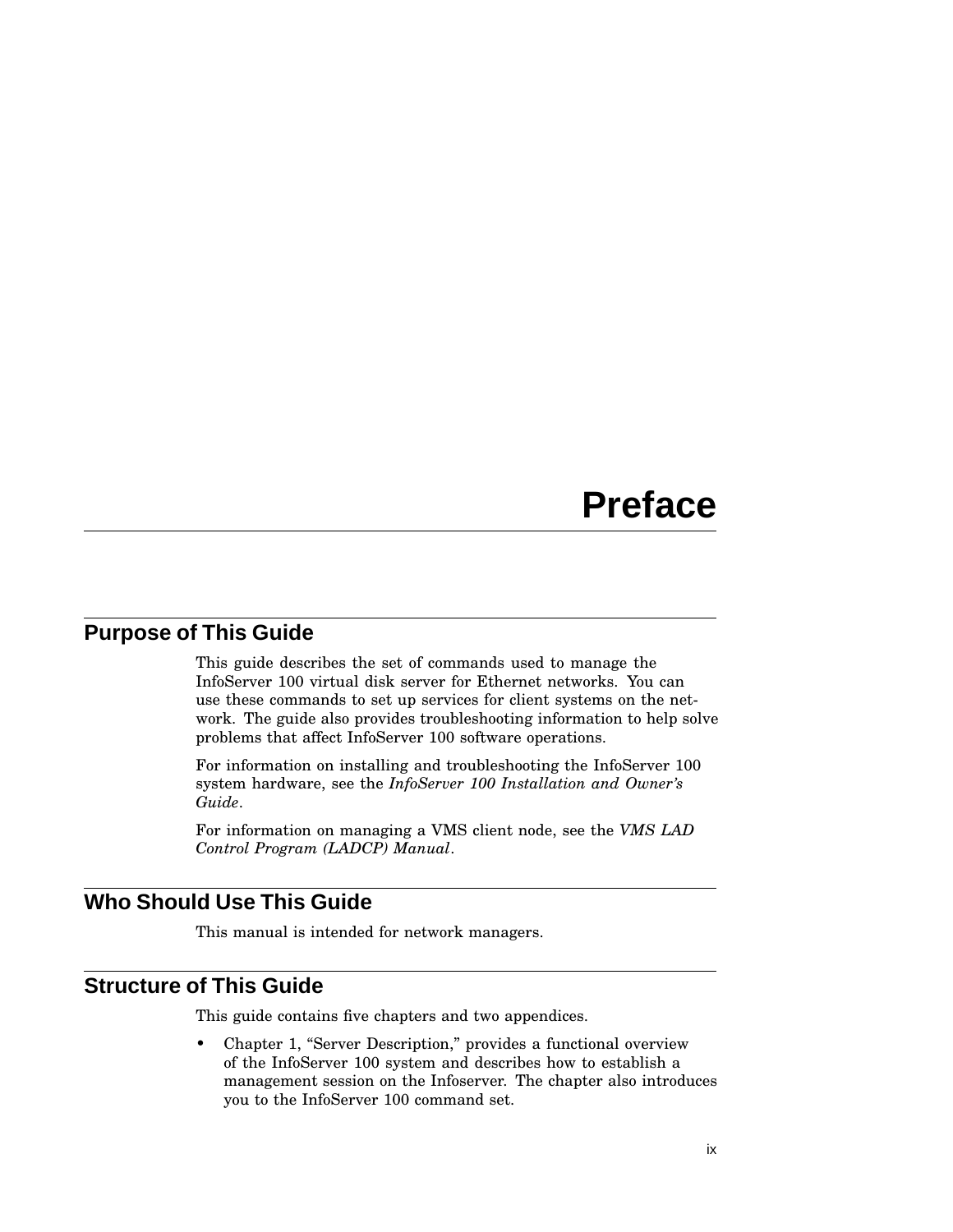- Chapter 2, "Server Functions and Features," describes InfoServer 100 features and functions, such as automatic mounting of compact discs, device-naming conventions to simplify access, and downlineloading capabilities.
- Chapter 3, "Server Management Commands," describes all the InfoServer 100 commands, including format, parameters, and examples.
- Chapter 4, "Performing Advanced Functions," describes advanced features for setting up customized configurations and provides examples.
- Chapter 5, "Troubleshooting," provides information to identify solve common operating problems.
- Appendix A, ''InfoServer V1.0 Command Summary,'' provides a quick-reference summary of the command syntax for each InfoServer command.
- Appendix B, "Server Messages," lists and describes informational and error messages.

#### **Related Documents**

You can order the following documents from Digital. Not all documents are available in every country. Check with your Digital sales representative for availability.

| Title                                         | <b>Order Number</b> |
|-----------------------------------------------|---------------------|
| InfoServer 100 Installation and Owner's Guide | EK-DIS1K-IN         |
| VMS LAD Control Program (LADCP) Manual        | AA-PD1LA-TE         |
|                                               |                     |

## **Conventions**

The following conventions are used in this guide (Table 1):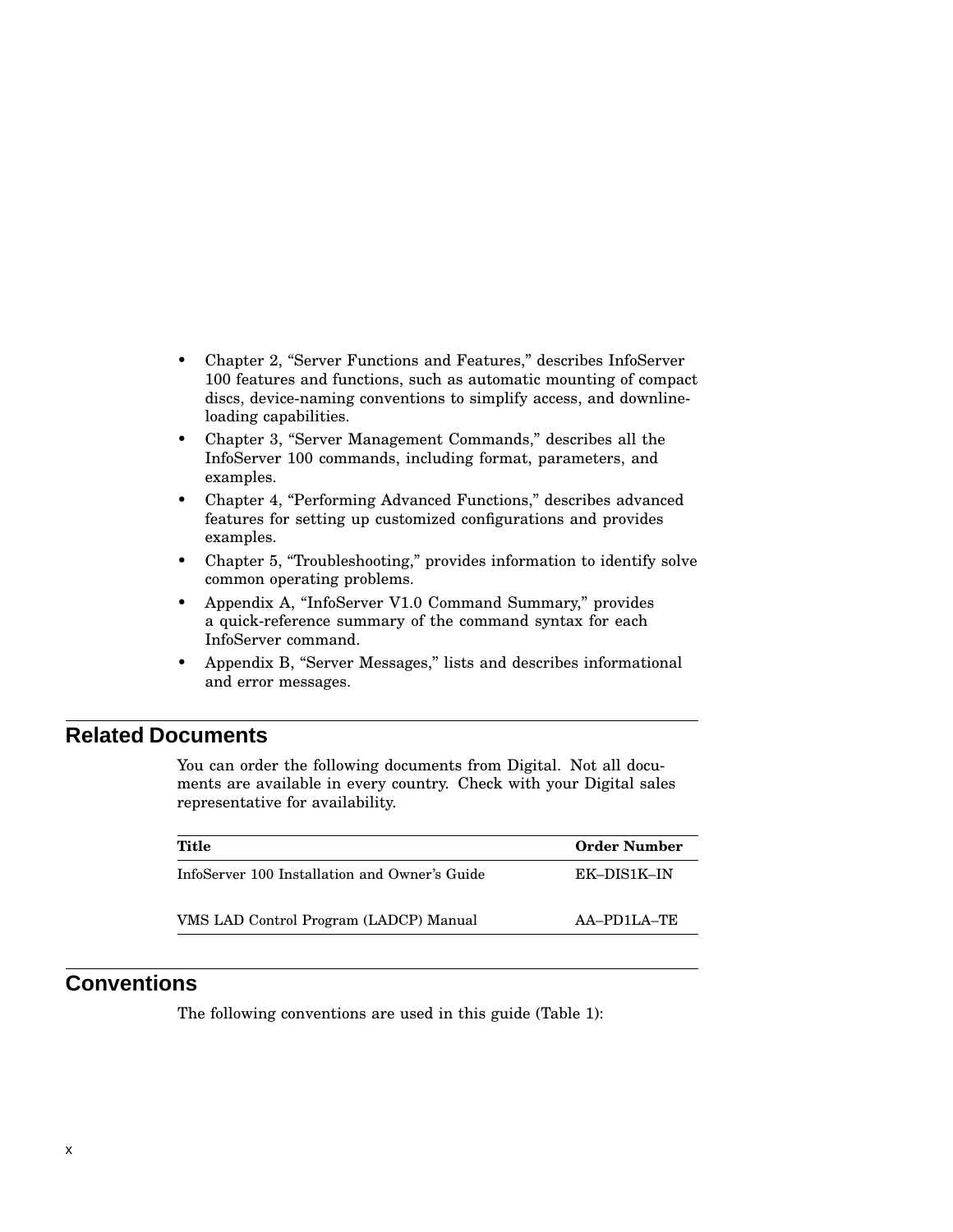| Convention       | Meaning                                                                                 |
|------------------|-----------------------------------------------------------------------------------------|
| Return           | A key name is shown enclosed to indicate that you<br>press a key on the keyboard.       |
| <b>UPPERCASE</b> | Uppercase letters indicate that you enter a com-<br>mand (for example, enter SHOW/SET). |
| Red.             | <i>Red</i> type denotes user input in examples.                                         |
| <b>Note</b>      | Notes provide general information about the cur-<br>rent topic.                         |
| bootstrap        | New terms are highlighted in text.                                                      |

**Table 1: Conventions**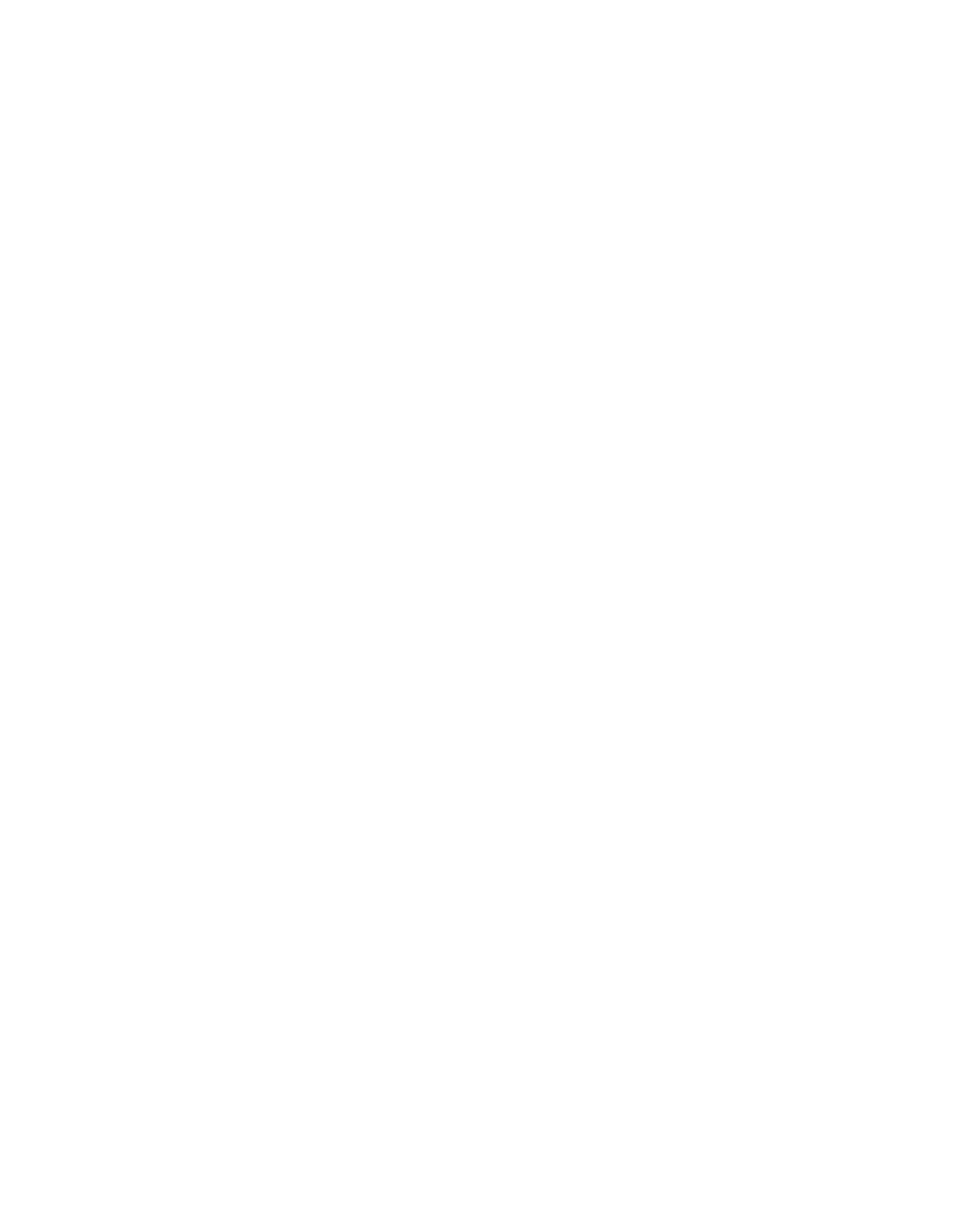# **Chapter 1 Server Description**

This chapter provides a functional overview of the InfoServer 100 system. The chapter describes the basic methods of establishing a server management session and introduces you to the InfoServer commands.

The chapter covers the following topics:

- InfoServer 100 overview
- Establishing a server management session
- Server management commands
- Server HELP facility
- Automatic service policies and availability features

## **1.1 InfoServer 100 Overview**

The InfoServer 100 is an Ethernet-based, high-performance, virtual disk server. It can serve physical disk media and sets of logical disk blocks to the network. Host systems running the appropriate client software can connect to virtual disks served by the InfoServer 100 and use them as though they were locally attached devices.

The InfoServer 100 is a *virtual disk* server. Unlike a *file* server, the InfoServer 100 does not impose a file system on the virtual disks that it serves. This means the InfoServer can serve a disk with any type of on-disk file structure. The host client system interprets the on-disk structure itself, allowing each host system to use its own native file system. Multiple on-disk structures can be served and accessed on a single InfoServer 100 at the same time.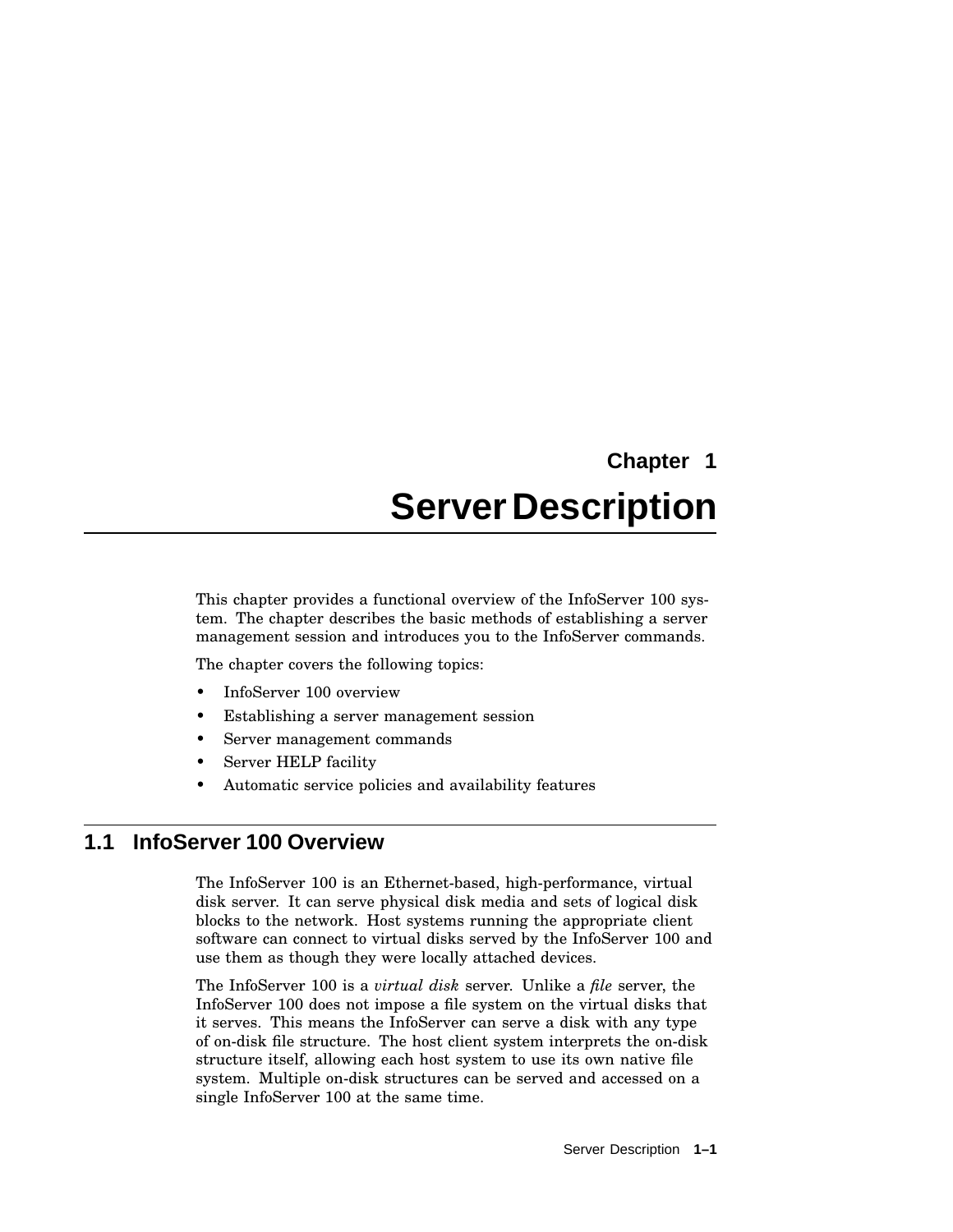#### **1.1.1 InfoServer 100 Functions**

The InfoServer 100 has a number of functions:

• **Make compact discs available to clients on the network.** The InfoServer 100 serves compact discs automatically, using their volume label as the service name when the server is booted, or when compact discs are inserted in their drives. You do not have to perform an management action. Client systems simply bind to and mount the compact discs under their volume labels.

The InfoServer can automatically serve compact discs that are in ODS-2, ISO-9660, or High Sierra format. Other media type can be served manually through the InfoServer 100 management interface.

#### • **Serve read/write disk partitions.**

A *partition* is a logical subset of a read/write disk. A single disk can be subdivided into several partitions, each of which can be served to the network independently. To remote client systems, these partitions appear to be whole disks. For example, an MS-DOS PC using the PCSA product can access InfoServer 100 partitions and use them as though they were a local hard disk.

• **Act as an initial load system for some new VAX processors.** The InfoServer can downline load the primary bootstrap program to these VAX systems, by handling maintenance operation protocol (MOP) requests. The VAX then connects back to the VMS software distribution compact disc and allows the BACKUP utility to make a copy of the VMS operating system savesets from the compact disc onto a read/write disk attached to the VAX. All subsequent VMS boots are then done from the local read/write disk. See Section 2.8.4 for information on downline loading.

#### • **Downline load other products.**

The InfoServer 100 can be used to load any Ethernet product that requests a particular file name to be loaded; that is, the product does not require an NCP database entry to locate the required file. Special MOP partitions can be created, and the desired file copied to that partition. Each InfoServer can handle up to 100 simultaneous downline loads more efficiently than host-based downline loaders, which must start processes to assist in the load.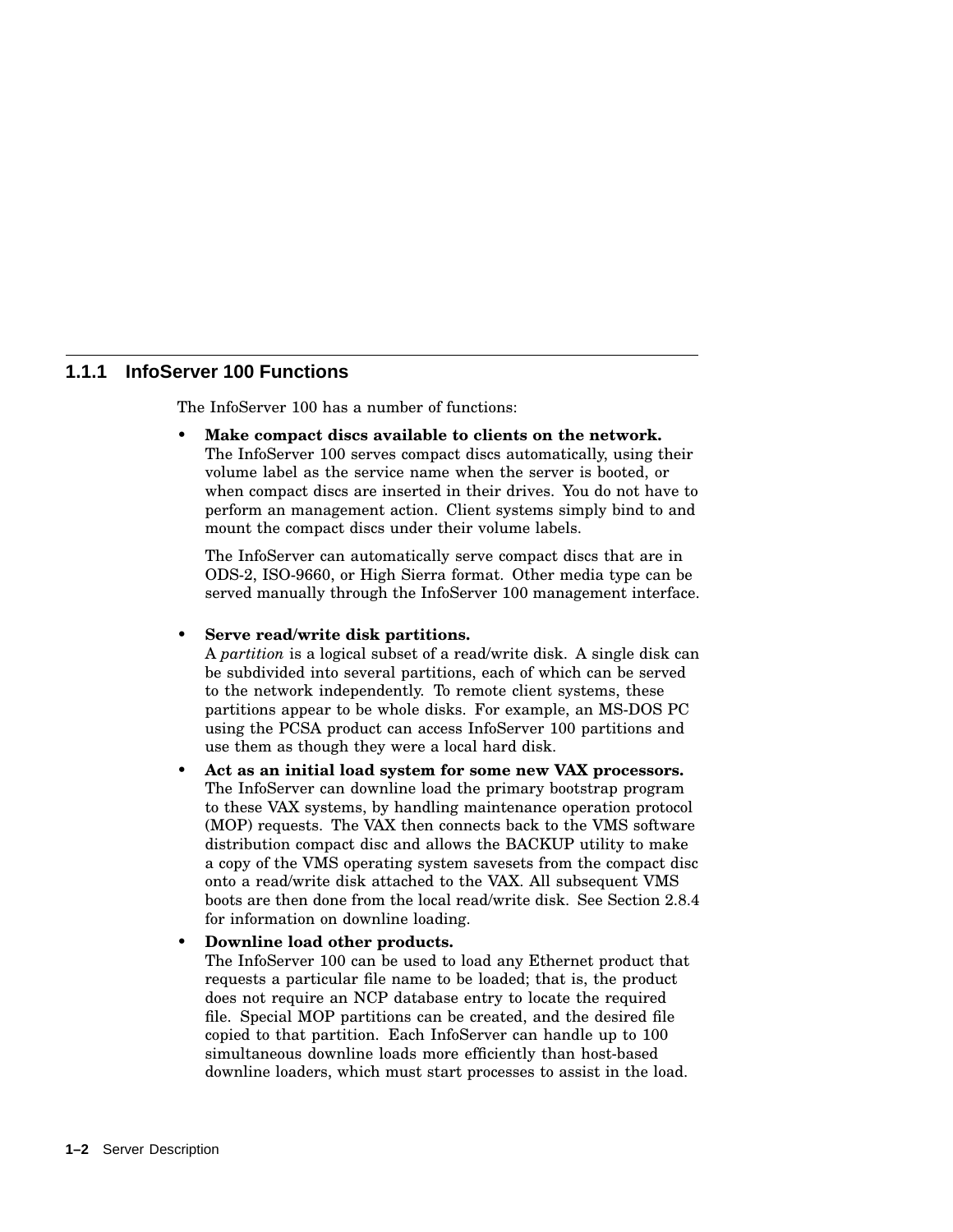### **1.1.2 Server–Client Relationship**

Figure 1–1 shows the relationship of the InfoServer 100 to several possible client systems. In this example, the four compact disc drives connected to the server appear to the client systems as though they were physically connected to the clients. The VAX systems and workstation may be using one or two of the compact discs for VMS software distribution and online documentation, while the personal computer (PC) may be running the MS-DOS operating system and referencing a disk partition on the InfoServer. <popup





You can simply connect the InfoServer 100 connect to your Ethernet local area network and turn it on. After the server is initialized, or *bootstrapped*, the server software automatically makes available, or *serves*, to client systems the disk media connected to it. For example,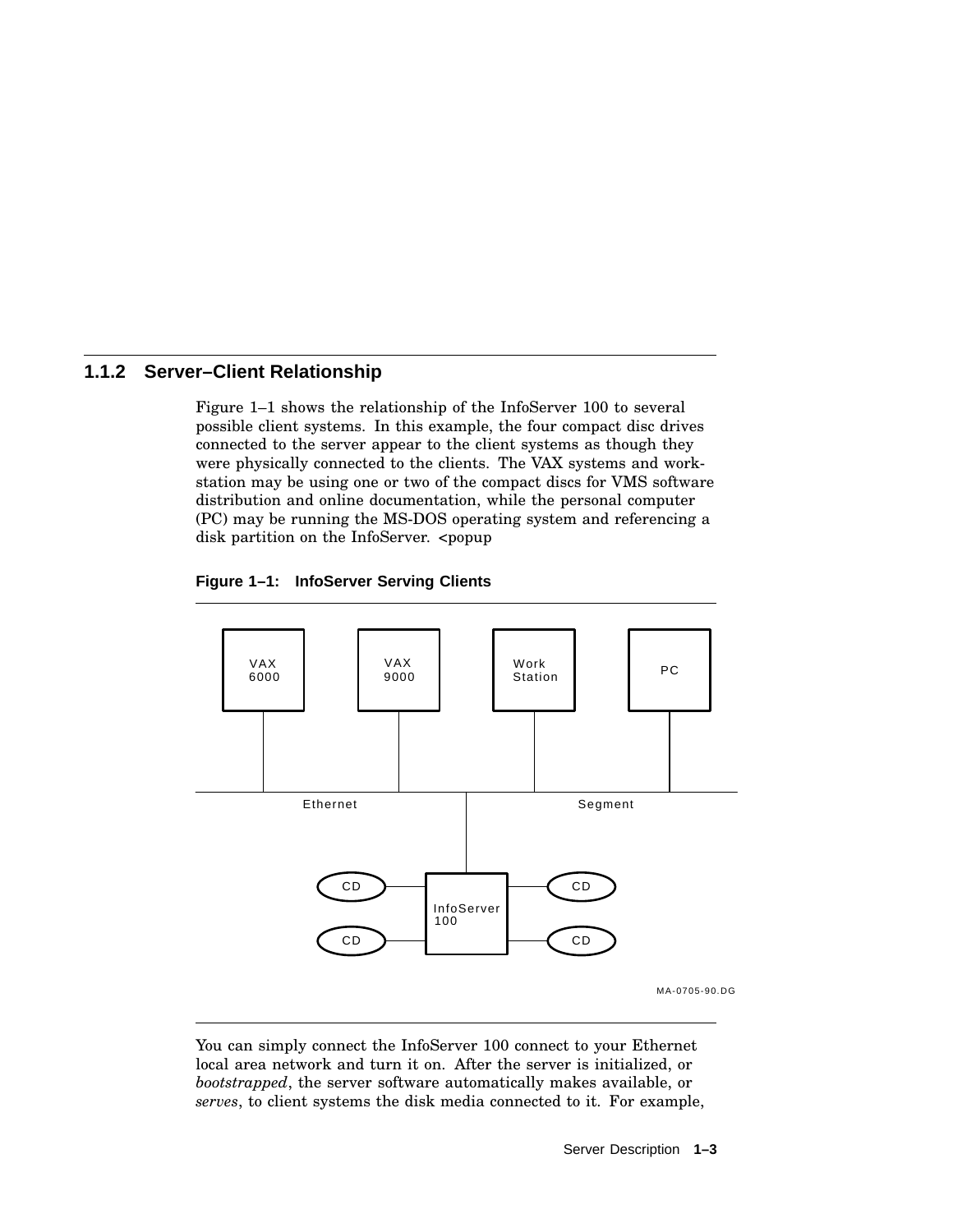if you insert a compact disc into a server drive, the server detects this new media and automatically serves it to client systems by using the volume label as the service name.

The server bootstraps from its internal RZ23 read/write disk drive, which has the InfoServer 100 software preinstalled. Any future InfoServer software updates will be distributed on compact discs. As these new releases become available, you can install the software onto the internal RZ23 disk for subsequent booting.

You may want to customize server features. You can control the server by logging into the server and entering server commands, described in Chapter 3.

## **1.2 Establishing a Server Management Session**

You, the server manager, can establish a server management session from a local or remote console terminal:

• **For a local session,** you connect a terminal capable of interpreting VT100 ANSI escape sequences to the MMJ serial port 1 on the rear of the InfoServer 100 system unit.

#### **NOTE**

This terminal must be set to 9600 baud, 8 bits, no parity.

• **For a remote session,** you make a connection to the InfoServer 100 through a local area terminal (LAT) server.

Like many host systems, the InfoServer 100 will advertise a LAT service for its management interface and accept connections from remote terminals attached to terminal servers. Therefore, any terminal attached to a terminal server on the extended local area network (LAN) can act as a console terminal for the InfoServer 100 (if the user knows the InfoServer management password).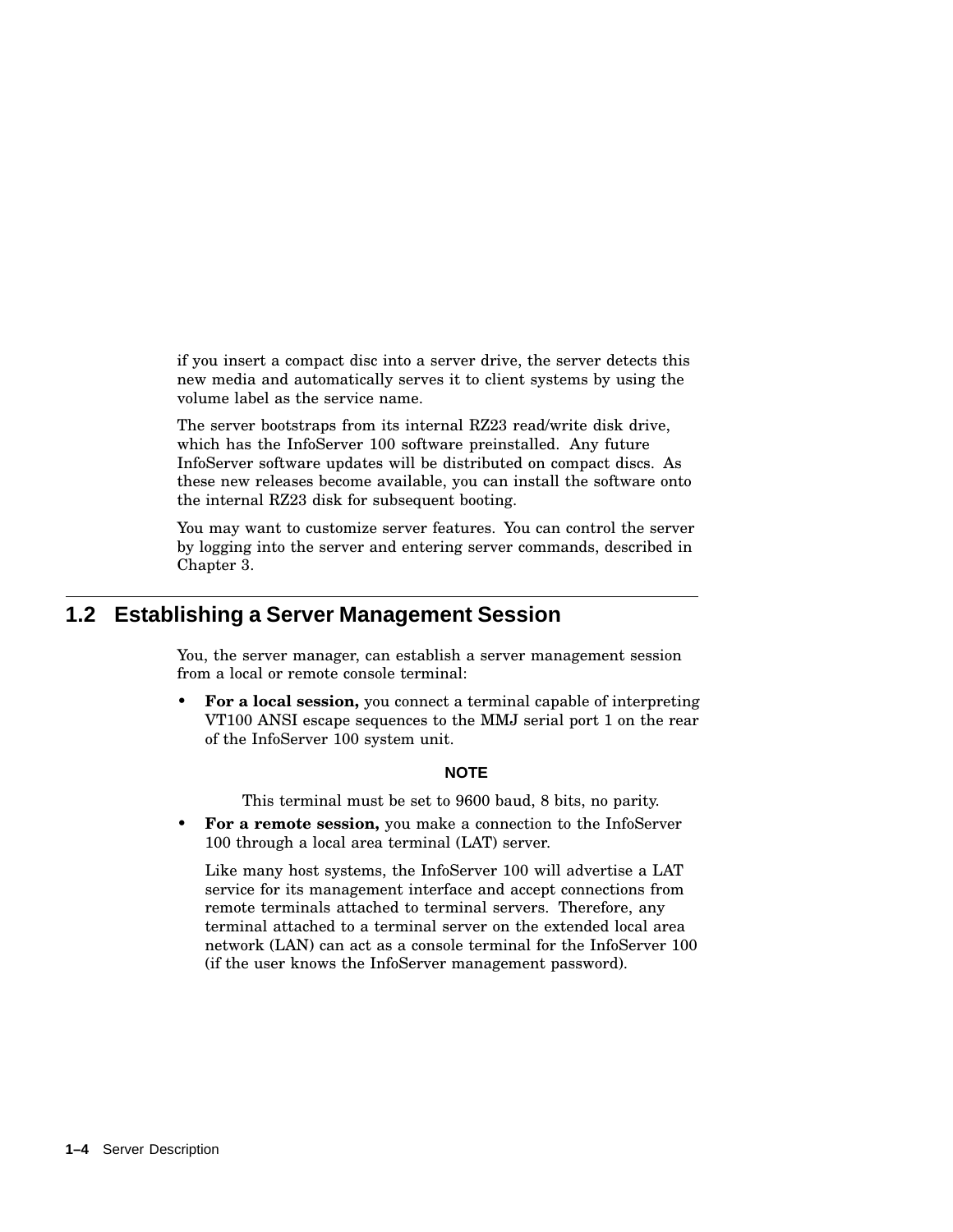#### **Determining the Server's Default Service Name**

To make a remote connection to the InfoServer 100 for the first time, you must first determine the server's default name. To do this, add the four-character prefix *LAD\_* to the hexadecimal Ethernet datalink address on the inside of the InfoServer 100's front panel. You can change this default name by using the SET SERVER NAME command (Chapter 3).

The server's name is the service name to connect to. For example, if the default server name is LAD\_08002B15009F, then you would enter the following command at the terminal server's prompt to manage the InfoServer 100:

Local> CONNECT LAD\_08002B15009F

#### **NOTE**

See your terminal server user's guide to learn more about the establishment of LAT service connections.

#### **Entering an InfoServer Password**

After you connect to the InfoServer, you must enter an InfoServer password to establish the management session. The default server password is *ESS*. You can change the password with the SET SERVER PASSWORD command (Chapter 3).

#### **Sample Session**

The following example shows the establishment of a sample session using a DECserver 500 terminal server:

```
Local> CONNECT LAD_08002B133C1C
Password: ESS (not echoed))
Local -010- Session 1 to LAD_08002B133C1C established
DEC InfoServer V1.0
```
InfoServer> SHOW SERVER

In this example, the terminal server's prompt is *Local>*, and a LAT session is established to the InfoServer 100 whose service name is LAD\_08002B133C1C. The system server requires a server password to be entered. When the correct password is entered, the server prompts for the InfoServer commands with the *InfoServer>* prompt.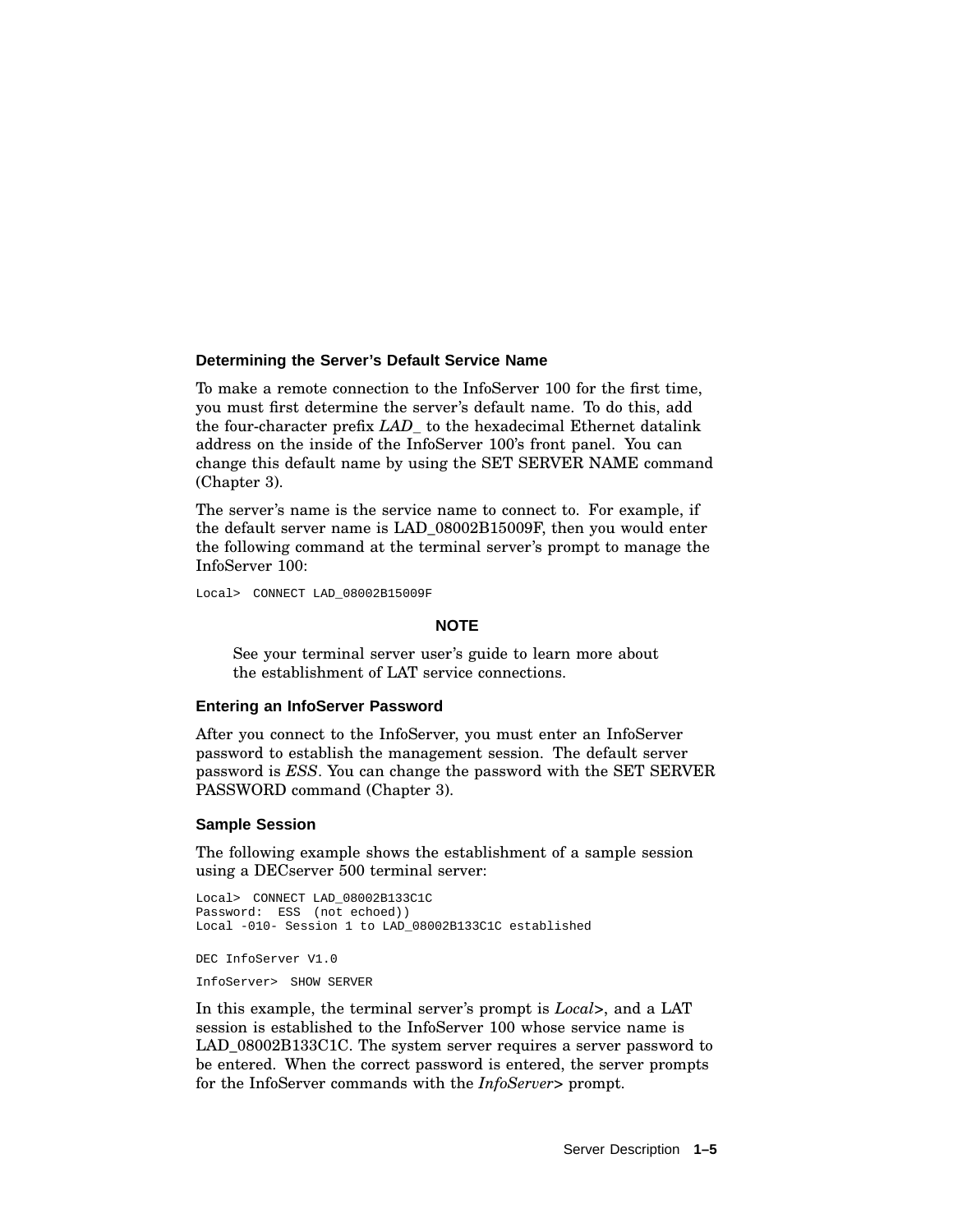#### **Ending a Session**

At the end of the management session, you can exit by entering EXIT at the *InfoServer>* prompt. This action returns you to the terminal server's *Local>* prompt if the management session is over a LAT connection.

## **1.3 Server Management Commands**

Table 1–1 introduces you to the set of InfoServer 100 commands, described in Chapter 3.

| Command           | <b>Function</b>                                                                               |
|-------------------|-----------------------------------------------------------------------------------------------|
| <b>CLEAR</b>      | Erases the screen of the terminal running the<br>management session.                          |
| <b>COPY</b>       | Copies data from one disk or partition to another<br>disk or partition.                       |
| <b>CREATE</b>     | Creates a new partition on a read/write media, or a<br>new service for clients to connect to. |
| <b>DELETE</b>     | Deletes a partition or service that was previously<br>created.                                |
| <b>EXIT</b>       | Terminates the management session.                                                            |
| <b>HELP</b>       | Displays help text for the InfoServer 100 com-<br>mands.                                      |
| <b>INITIALIZE</b> | Formats a read/write disk into an InfoServer 100<br>disk.                                     |
| <b>LOOP</b>       | Automatically repeats any valid InfoServer 100<br>command.                                    |
| <b>MONITOR</b>    | Automatically repeats valid InfoServer 100 com-<br>mands every 3 seconds.                     |
| <b>REBOOT</b>     | Shuts down and reboots the server.                                                            |
| <b>RESTORE</b>    | Resets the server to a previously saved system<br>configuration.                              |

**Table 1–1: InfoServer 100 Command Set**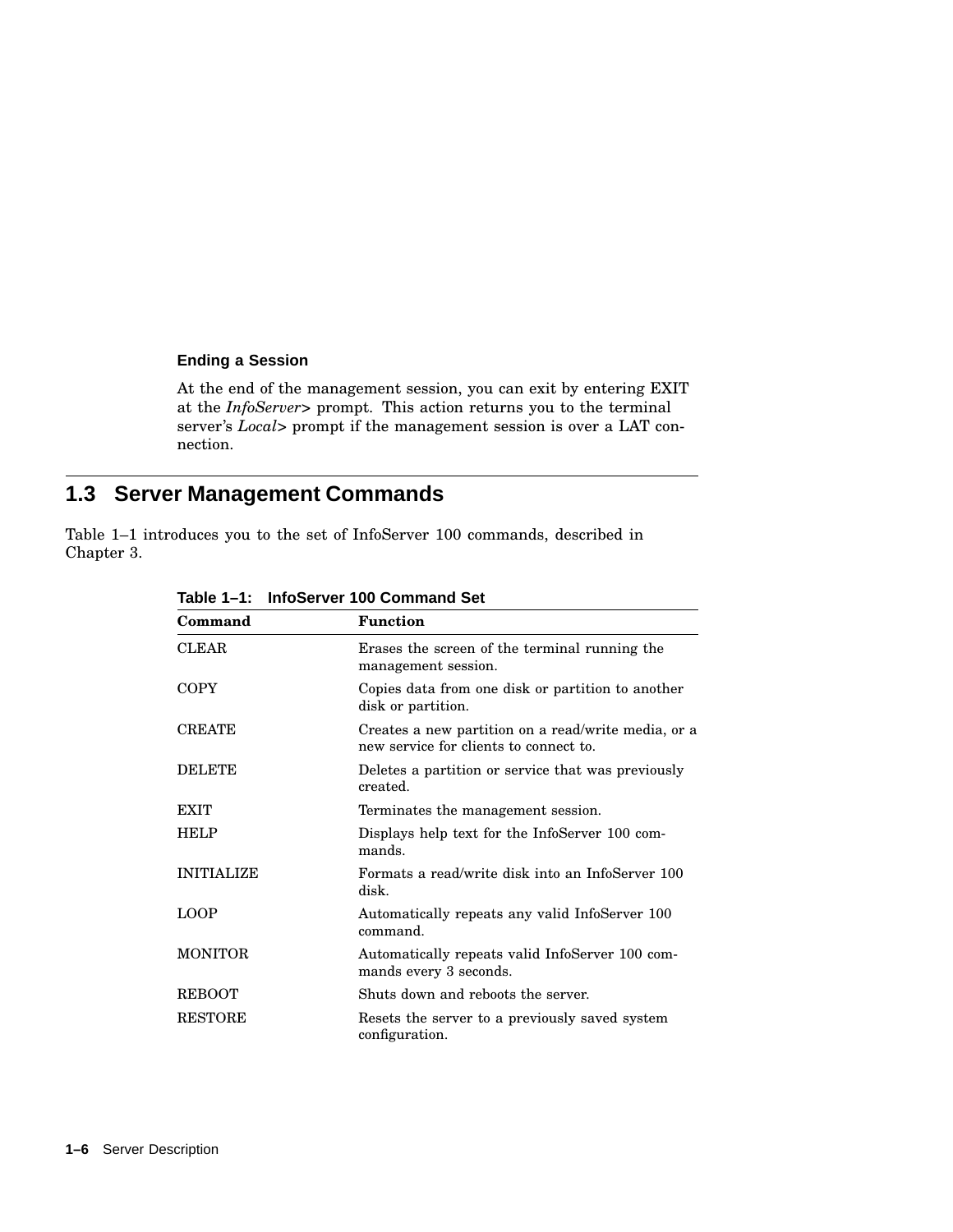| Command       | <b>Function</b>                                                                                          |
|---------------|----------------------------------------------------------------------------------------------------------|
| <b>SAVE</b>   | Takes a snapshot of the state of the running server,<br>for use in state recovery after a server reboot. |
| SET           | Sets partition, service, or server parameters.                                                           |
| <b>SHOW</b>   | Displays the server's parameters and counters.                                                           |
| <b>UPDATE</b> | Updates the system information for the server.                                                           |
| ZERO          | Sets internal server counters to zero.                                                                   |

**Table 1–1 (Cont.): InfoServer 100 Command Set**

## **1.4 HELP Facility**

The InfoServer 100 provides a HELP facility that contains information about each server command, including parameters, qualifiers, and examples of its use. See the HELP command description in Chapter 3 for more information about the HELP facility.

## **1.5 Automatic Service Policies for Multiple Servers**

The InfoServer 100 automatically serves local disk media to clients when the server is first powered on or when a removable media (compact disc) is inserted in a drive. The server reads the volume label of each piece of media and uses the labels as the names of the services offered to clients.

Multiple servers may offer the same services. In this case, the client uses a rating scheme to select the appropriate service. See the SERVE DEVICE and SERVE PARTITION command descriptions in Chapter 3 for more information.

#### **NOTE**

You can disable the automatic service feature by using the SET SERVER AUTOMOUNT command.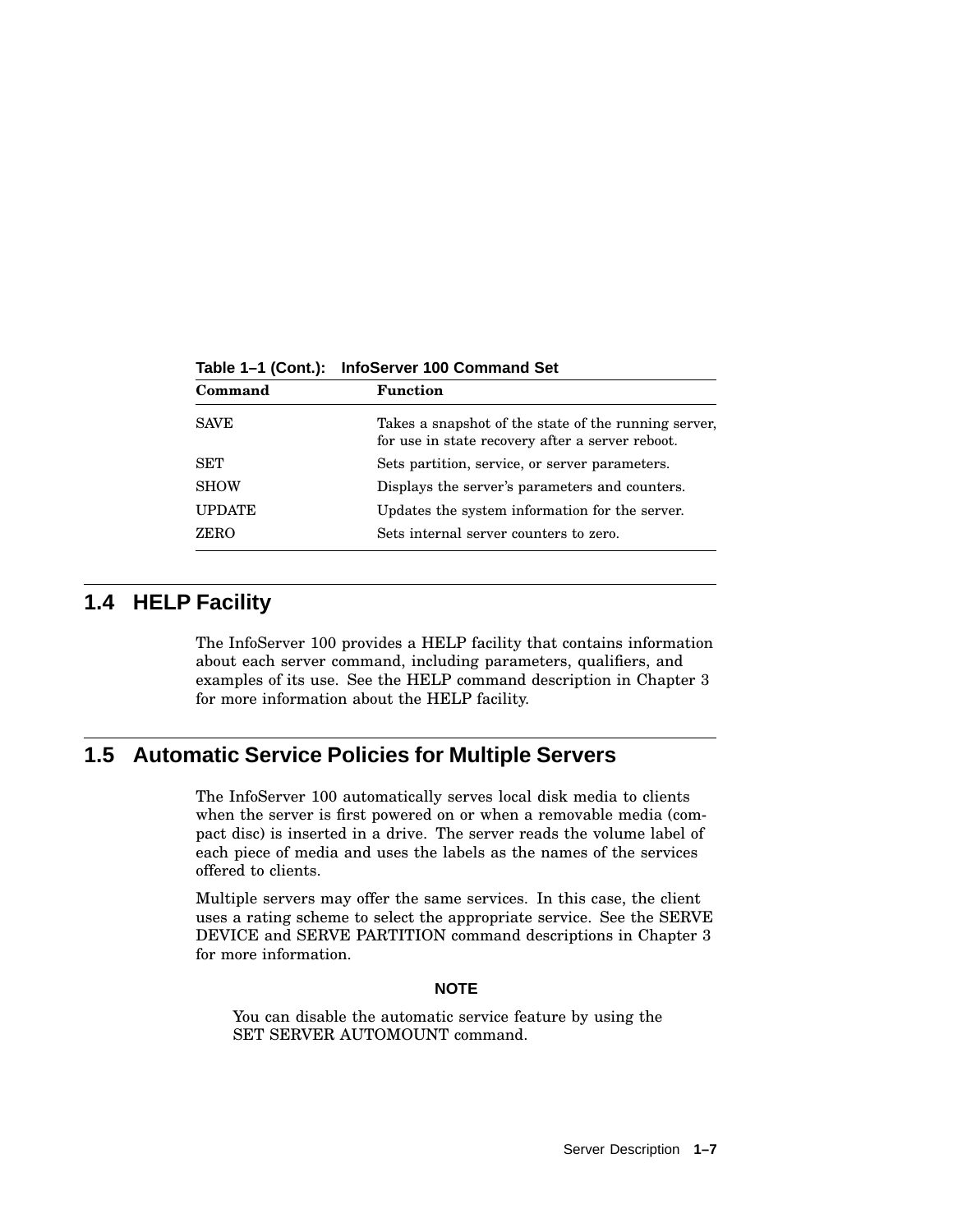When you remove a compact disc from a server disc drive, the InfoServer ends all client connections to the associated service. The InfoServer also stops offering, or *unserves*, the associated service to client systems.

## **1.6 High-Availability Feature to Reduce Service Interruptions**

The InfoServer 100 provides a high-availability feature that is especially beneficial for VMS clients. If the server ends a service connection for some reason (for example, the server reboots, or the you remove a compact disc), the VMS client enters mount verification for that disk volume. If the same service is offered elsewhere on the network, then the VMS client will automatically fail over to the other volume.

For example, suppose you have two identical copies of the VMS Online Documentation compact disc inserted into drives on two different servers. If the original service is broken, the connection will fail over to the second compact disc. Your file operations will continue as normal, and you will experience almost no service disruption.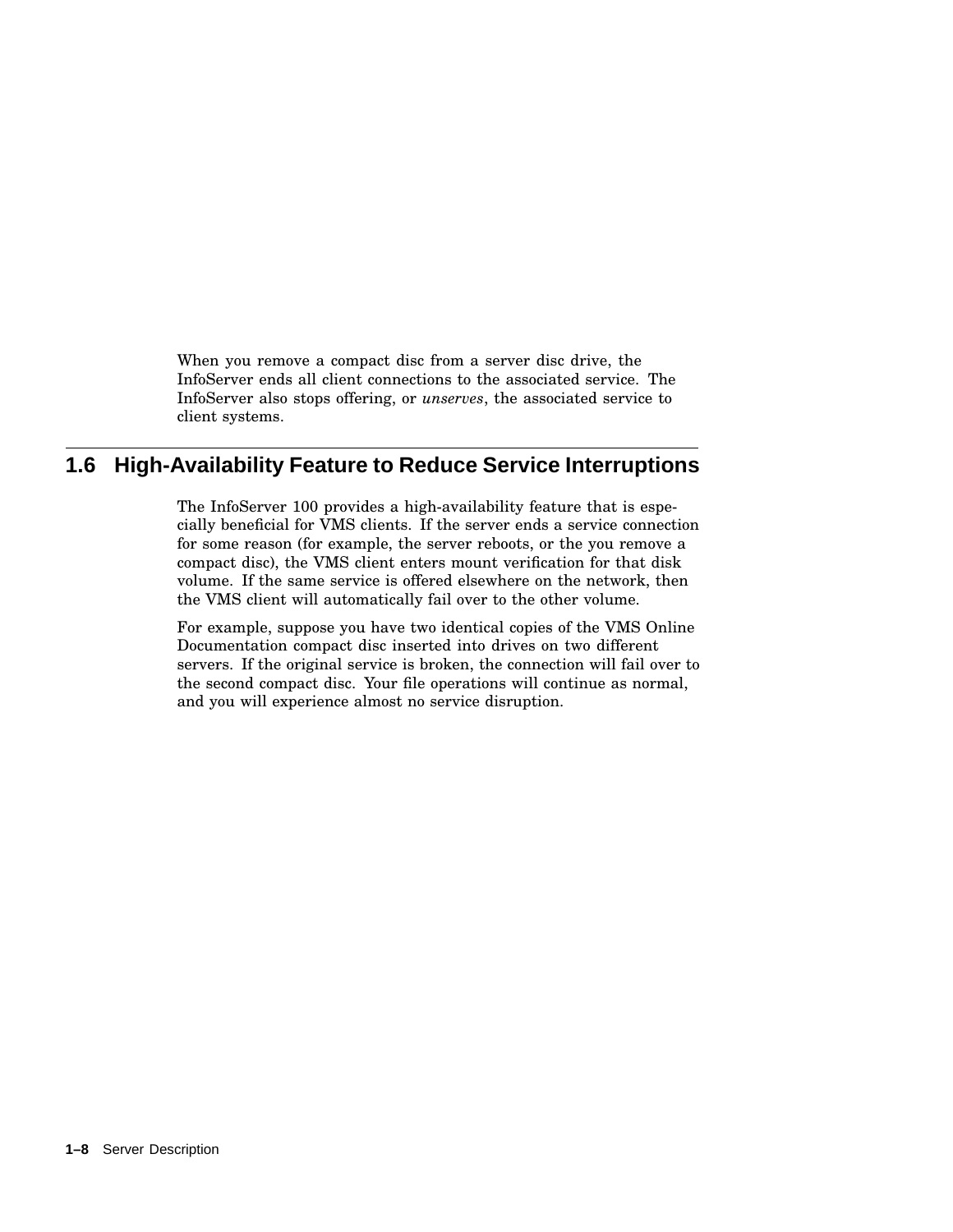**Chapter 2**

# **ServerFunctions andFeatures**

This chapter provides information on the following topics:

- LAD and LAST protocols
- Automatic mounting of compact discs
- Use of the internal read/write disk
- Service ratings
- Naming conventions
- Service classes
- Read/write access policies
- MOP functions

## **2.1 LAD and LAST Protocols**

The InfoServer uses the local area disk (LAD) and local area systems transport (LAST) protocols to provide access to the virtual disks it serves to the LAN network. This protocol pair provides highperformance access to disks in an extended local area network (LAN). The InfoServer implements the *InfoServer* portion of the LAD/LAST protocols, while the host systems that access disks on the InfoServer implement the *client* portion of the protocols.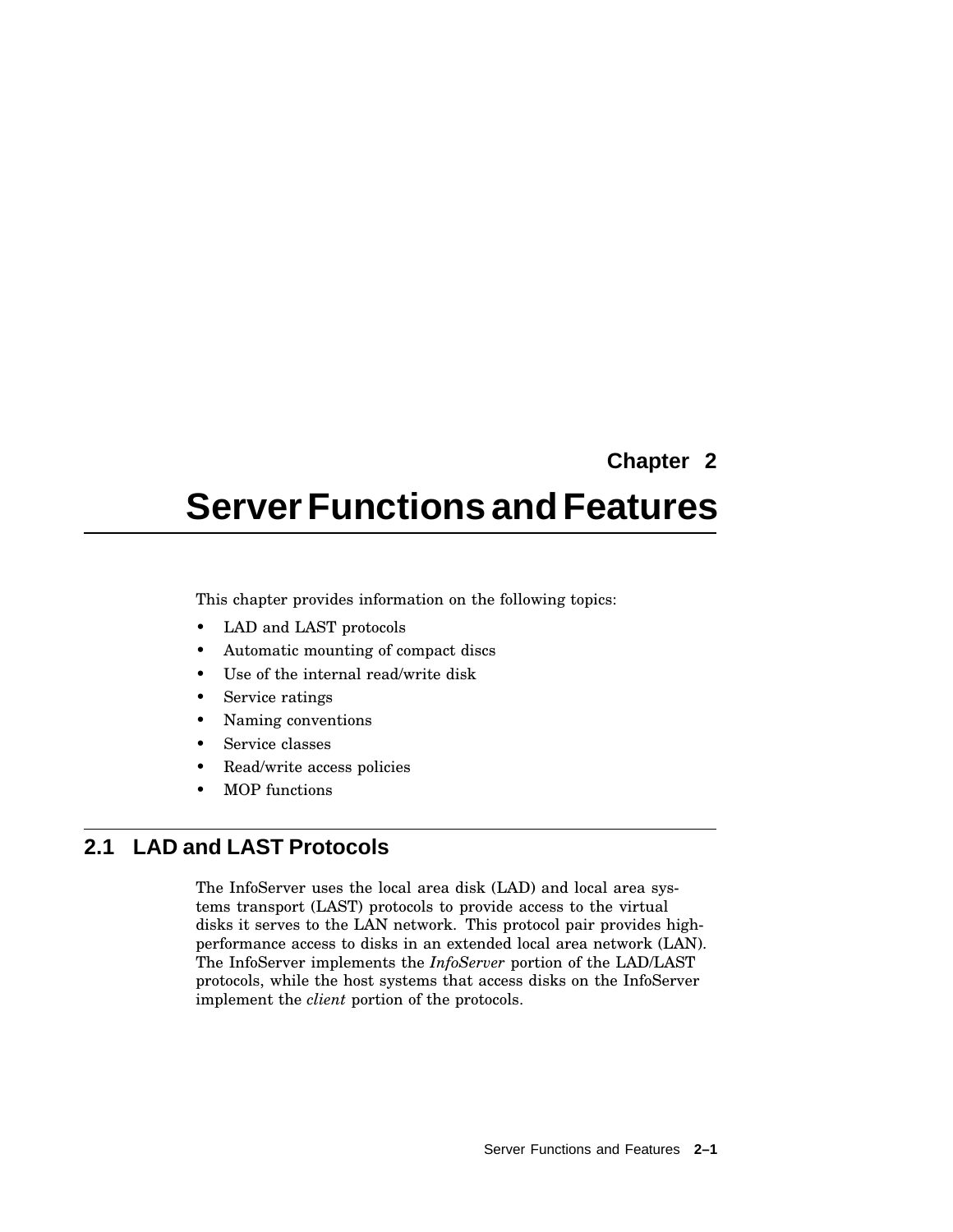#### **2.1.1 LAST**

The LAST protocol is a specialized transport that allows many clients to access InfoServers and perform reliable transactions. For the InfoServer, a transaction is a disk read or write operation. LAST allows many host client systems to read and write disk information concurrently to an InfoServer.

Unlike timer-based protocols, LAST is a transaction-oriented protocol. Normally, information does not pass between a client and an InfoServer unless the client initiates a transaction. The client system then runs a timer on the transaction, normally waiting from 2 to 5 seconds before assuming the transaction was lost and retrying the operation.

The LAST protocol does not provide any routing functions, so LAST runs only in a LAN network. LAST uses protocol type 80–41. If the extended LAN uses any filtering devices, they must allow this protocol type to pass unfiltered so InfoServers can be accessed across the filtering device.

The InfoServer uses a multicast address feature of LAST to establish connections to disks. The format of the multicast address is 09–00–2B– 04–*xx–xx*, where *xx* depends on the work group enabled (Chapter 3).

### **2.1.2 LAD**

The LAD protocol is a specialized disk protocol that uses the LAST protocol as a transport. That is, LAD messages are delivered in LAST messages. The LAD protocol provides the mechanism for reading and writing logical disk blocks independent from any underlying file system. The host clients that implement LAD interpret the file system locally. By using the LAD protocol for disk access, the InfoServer can support multiple host operating systems and disk file structures concurrently.

The LAD protocol also provides the naming facility to access disks. Each virtual disk is assigned a name by the InfoServer. The LAD protocol allows clients to query the LAN network for service names available. When the requested service is found, the client connects to it, and disk access can begin. When duplicate virtual disks are available under duplicate service names, LAD provides a facility for load balancing among the available disks (Section 2.4).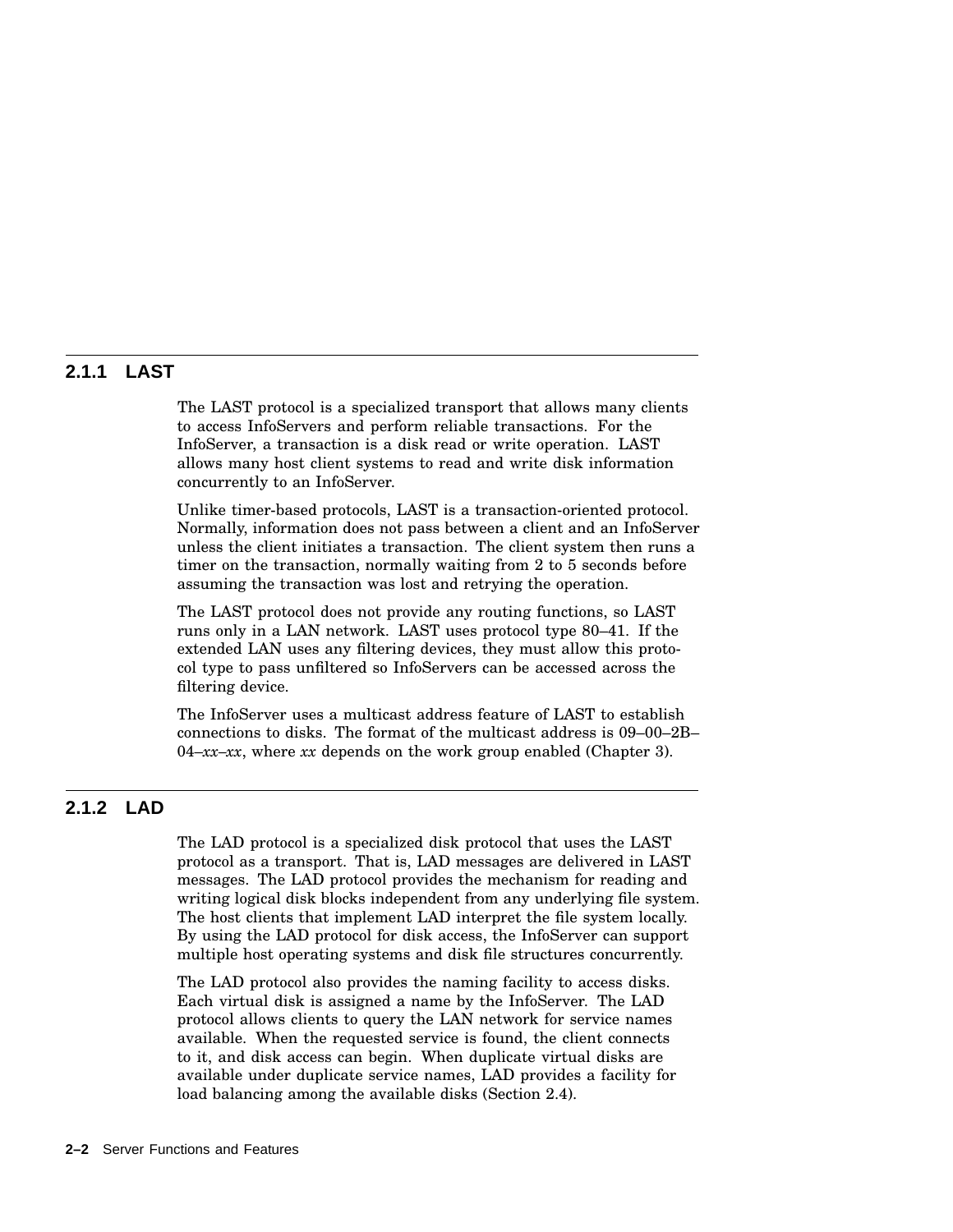## **2.2 Automatic Mounting of Compact Discs**

The InfoServer has can automatically recognize newly installed media, read the media's volume label, and make that volume label name available to the LAN network. This process is called the *automount* feature. You can enable or disable the automount feature with the SET SERVER AUTOMOUNT command (Chapter 3).

With the automount feature enabled, there is no need for any InfoServer management commands to access compact discs. The InfoServer automatically makes the compact discs available to client systems. Client systems simply use their native access method to connect to the volume label name.

The InfoServer automatically serves any compact discs that are present when the InfoServer boots. It also detects and serves new compact discs that are inserted while the InfoServer is running. If a compact disc is removed while the InfoServer is running, then the InfoServer deletes the volume label service, and any client connections to the compact disc are broken. If the same compact disc is reinserted into the InfoServer, client connections are reestablished. If a different compact disc is reinserted, then it is automatically served with its own volume label.

If you do not know the volume label of a compact disc, then you can use the InfoServer management interface to determine the volume label. After inserting the compact disc, enter the SHOW DEVICE command at the *InfoServer>* prompt. This display lists the volume labels for all compact discs on the system. See the SHOW DEVICE command description in Chapter 3.

## **2.3 Internal Read/Write Disk Functions**

The InfoServer comes with an internal RZ23 read/write disk. The InfoServer software uses this disk to store InfoServer parameters, characteristics, and other information specific to the InfoServer. This internal disk is preinitialized and loaded with the InfoServer operational software. Therefore, special care must be taken when allowing remote client access to this disk.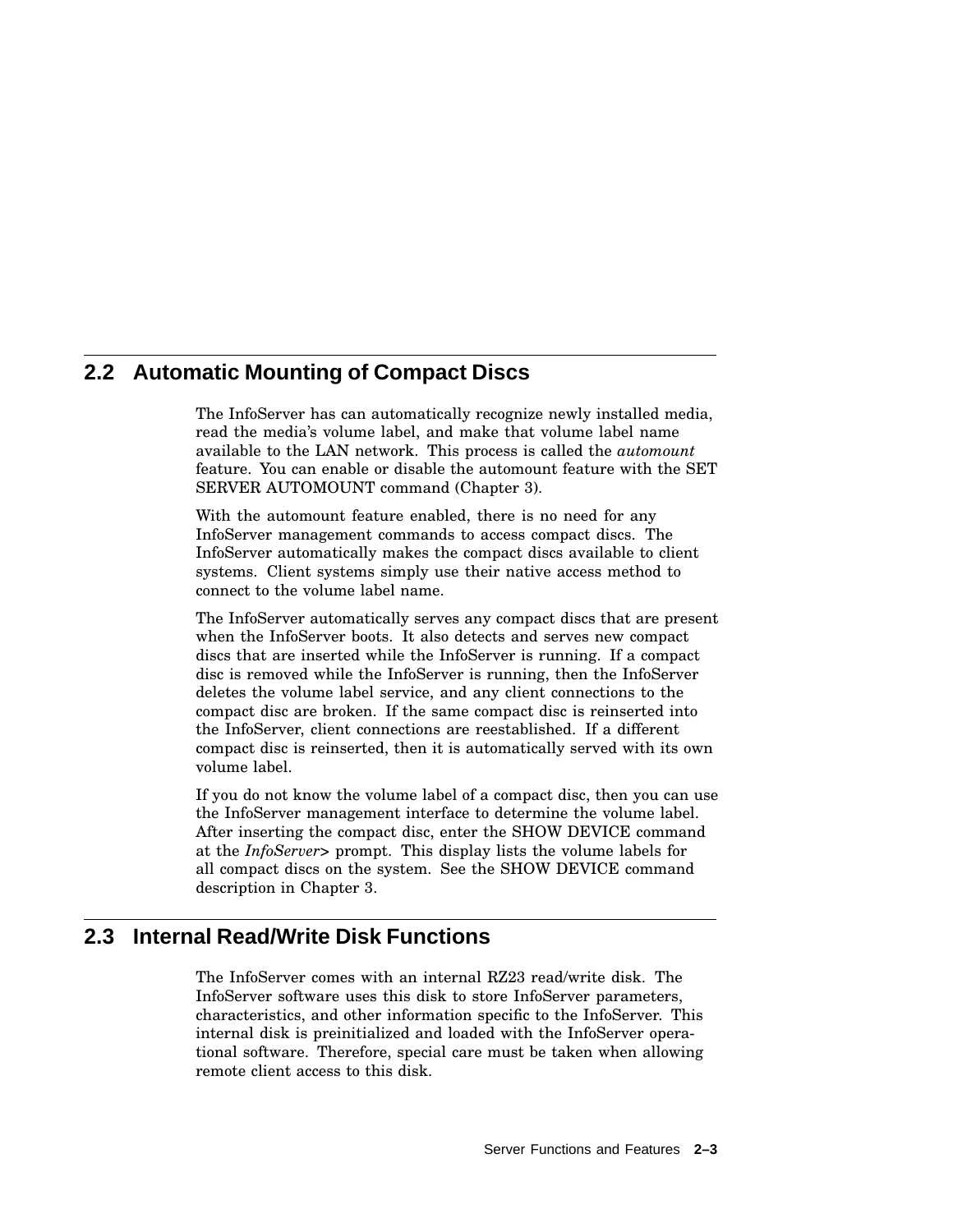#### **Partitions**

Normally, any InfoServer disk (a disk that has been initialized with the InfoServer INITIALIZE command) is not served to the LAN network as a whole disk. Instead, logical subdisks called *partitions* are served to the LAN network. A single InfoServer disk can be subdivided into several smaller partitions. Each partition can be treated as a whole disk by remote clients. Since partitions do not overlap, different systems can use different partitions without conflict. All InfoServer information is stored in special partitions. Therefore, this information is also protected from LAN network access to other partitions.

#### **Serving an Entire Disk to the Network**

There are special cases when you may wish to serve an entire InfoServer disk to the LAN network. One example of this might be to make a backup of the InfoServer disk on a remote client system. The remote client system should access the disk as if the online disk structure were unknown, since the disk structure is actually an InfoServer disk. For example, under the VMS operating system you would use a MOUNT/FOREIGN command. See Section 4.6 for an example of backing up InfoServer disks.

### **2.4 Service Ratings**

The InfoServer provides static load balancing across duplicate media within an extended LAN. To do this, the InfoServer provides a *rating* for every service that it offers to the LAN network. When client systems request access to a service, they select among duplicate services by selecting the service with the highest rating. A higher rating indicates a more readily available service for client connections; a lower rating indicates lower availability. Clients will always select the service with the highest rating, whenever a service is offered more than once on the LAN network.

By default, the InfoServer dynamically calculates a rating based on the InfoServer load for each service. The dynamic rating for each service is calculated and updated every 10 seconds. The following algorithm is used to calculate the dynamic rating, within the LAD protocol range of 0 to 65535: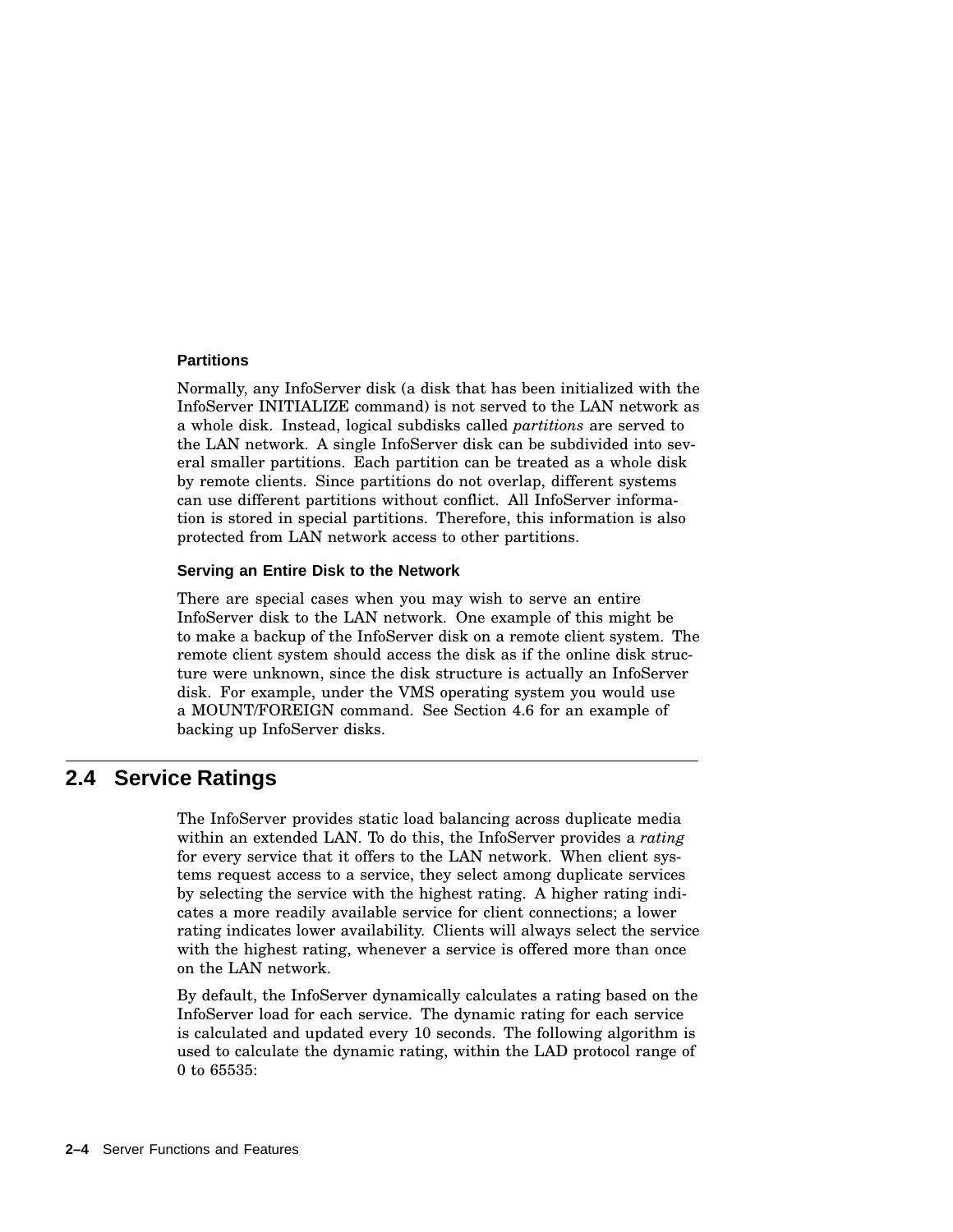-   $\blacksquare$  . The set of the set of the set of the set of the set of the set of the set of the set of the set of the set of the set of the set of the set of the set of the set of the set of the set of the set of the set of the

The first term, called the server load factor, is simply an instantaneous look at the CPU percentage, weighted over one-half the rating scale.

The seconds term, called the service load factor, is 90 percent of the last calculated load factor plus 10 percent of the current calculated load factor, weighted over one-half the rating scale. The last load factor is then replaced with the current calculation of the service load factor. This produces a moving weighted average that is calculated at each timer interval, for each service. The formula for the *new\_calc\_srvd\_ load* term is as follows:

 $new\_calc\_srvd\_load = \frac{1000 - \min{(1000, 1/Os to service in last 10 sec)}}{1000 - \min{(1000, 1/Os to service in last 10 sec)}}$ 

As a result, a load is imposed on the service based on the number of block reads in the past 10 seconds. The term *last\_calc\_srvd\_load* is then updated with the new service load factor calculated.

Any service that is blocked by a write session to an overlapping virtual disk is assigned a rating of 0. See Section 2.7 for more information on concurrent read/write access.

## **2.5 InfoServer Naming Conventions**

The InfoServer manages several different resources by using their assigned names. For example, services, logical disk partitions, and devices have assigned names. Assigning names to each resource makes it easier to access and manage InfoServer resources. Each resources has different policies that govern the names applied to those resources.

#### **2.5.1 InfoServer Name**

The InfoServer itself is assigned a name. Each InfoServer name must be unique within an extended LAN. The InfoServer name identifies the InfoServer unit. This name is also used as a LAT management service that is advertised to the LAN network.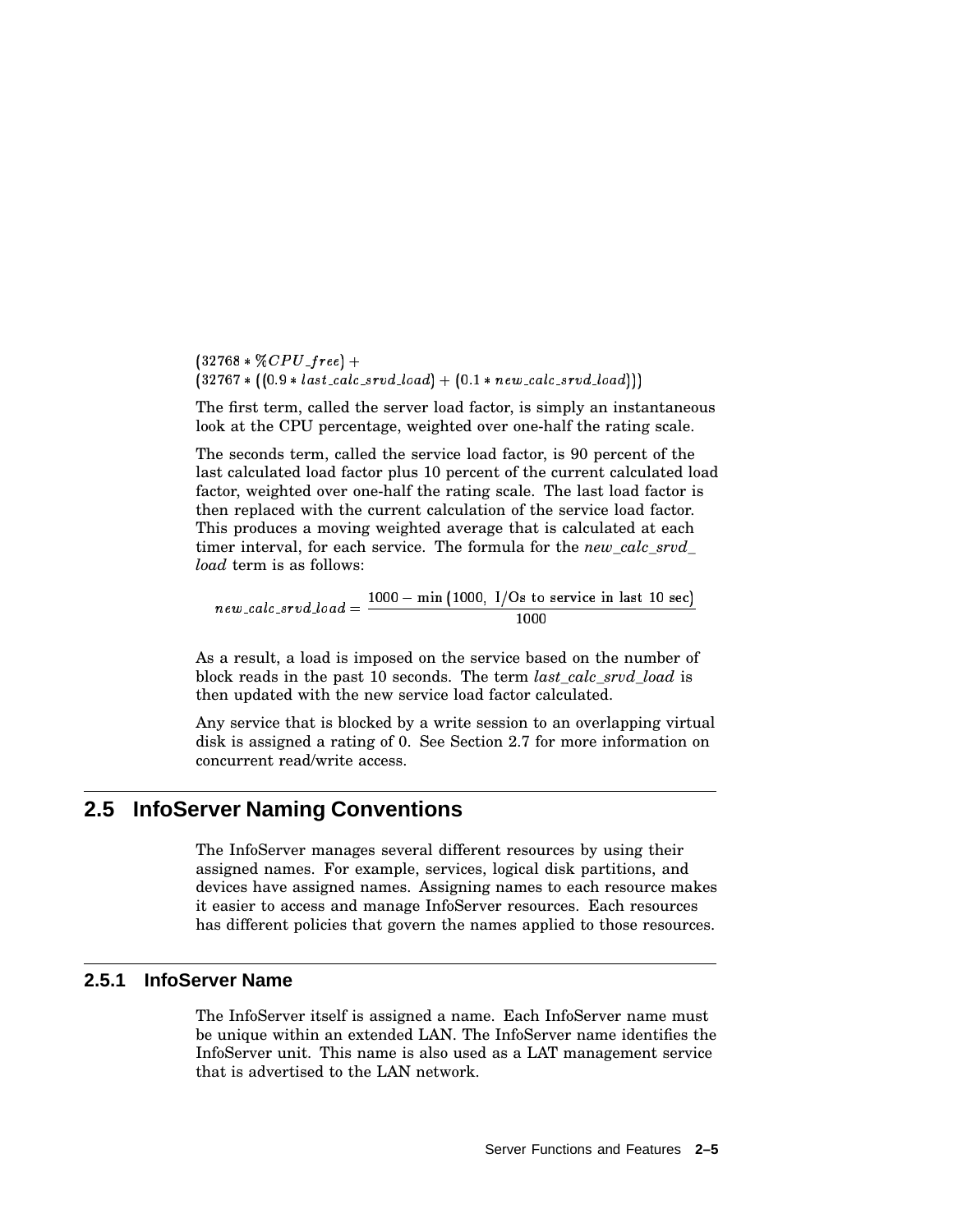When the InfoServer is shipped, the InfoServer software assigns each InfoServer unit a unique name. The default name is in the form LAD\_ *xxxxxxxxxxxx*, where *xxxxxxxxxxxx* is the hexadecimal ASCII representation of the Infoserver's Ethernet adapter address. An example is LAD\_08002B15009F.

If you choose, you can change the InfoServer name to a name that is more meaningful for your particular environment. If you assign an InfoServer name, you must use the following sets of characters:

- $A-Z$
- $a-z$
- $0 9$
- \$ (dollar sign)
- . (period)
- \_ (underscore)
- - (hyphen)
- Multinational characters in the ASCII range 192–255

All InfoServer names are case-insensitive. For example, the InfoServer would treat an uppercase *A* and lowercase *a* as a match.

#### **2.5.2 Service Names**

The InfoServer can assign service names to devices and partitions. These service names are the access mechanism for remote client nodes. Clients specify the names of services that they wish to connect to. The InfoServer resolves the names down to the requested virtual disk, then completes the connection request.

Service names offered by the InfoServer are restricted to the same set of characters used for InfoServer unit names (Section 2.5.1)

Note that some compact discs may have volume labels that contain characters other than those listed in Section 2.5.1. If the InfoServer is configured to automount compact discs, it is unable to automatically serve compact discs whose volume labels contain characters outside the normal set. For these compact discs, you have to create a service manually. See the CREATE SERVICE command (Chapter 3).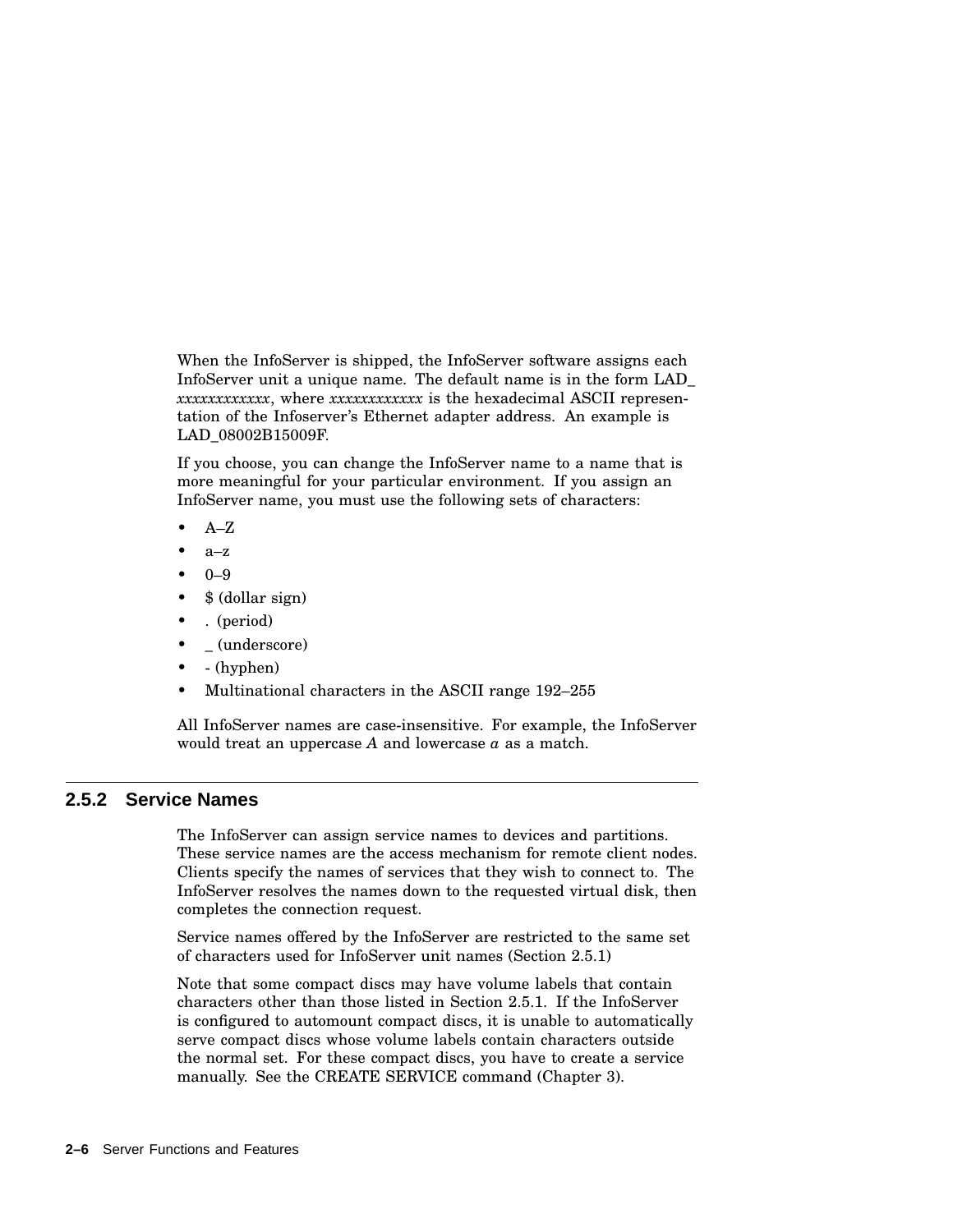It is possible to have identical media or data available on the extended LAN concurrently. Therefore, it is possible to have the same service name available within the extended LAN. A service name may be available more than once on a single InfoServer, or may be available on more than one InfoServer. When redundant service names are available on the LAN, clients use load balancing to select the least busy media. If one service in the LAN should fail, clients will try to automatically reconnect, or *fail over*, to another available service.

#### **2.5.3 Partition Names**

The InfoServer can create logical sets of blocks, called *partitions* on read/write media. A partition is a subset of a physical read/write device that can be served to the LAN network as though it were an entire disk. As the InfoServer creates these partitions, it also assigns each partition a name.

Partition names are local to the InfoServer. Partition names are not visible to remote client systems. Clients gain access to partitions through the use of service names. The partition names are only used by the InfoServer command set for ease of management. Partition names are unique within a single read/write media.

Partition names created by the InfoServer are also restricted to the same set of characters used for InfoServer unit names (Section 2.5.1).

#### **2.5.4 Device Names**

The InfoServer can support up to nine disk drives that are designated as devices. The system has two buses designated as SCSI-A and SCSI-B. Each bus can support up to seven devices each. SCSI-A is an internal bus that has a compact disc drive and a read/write drive preconfigured into the system. SCSI-B is an external bus that may have a second compact disc drive preconfigured into the system, depending on your InfoServer model. You can add external disk devices to the SCSI-B bus.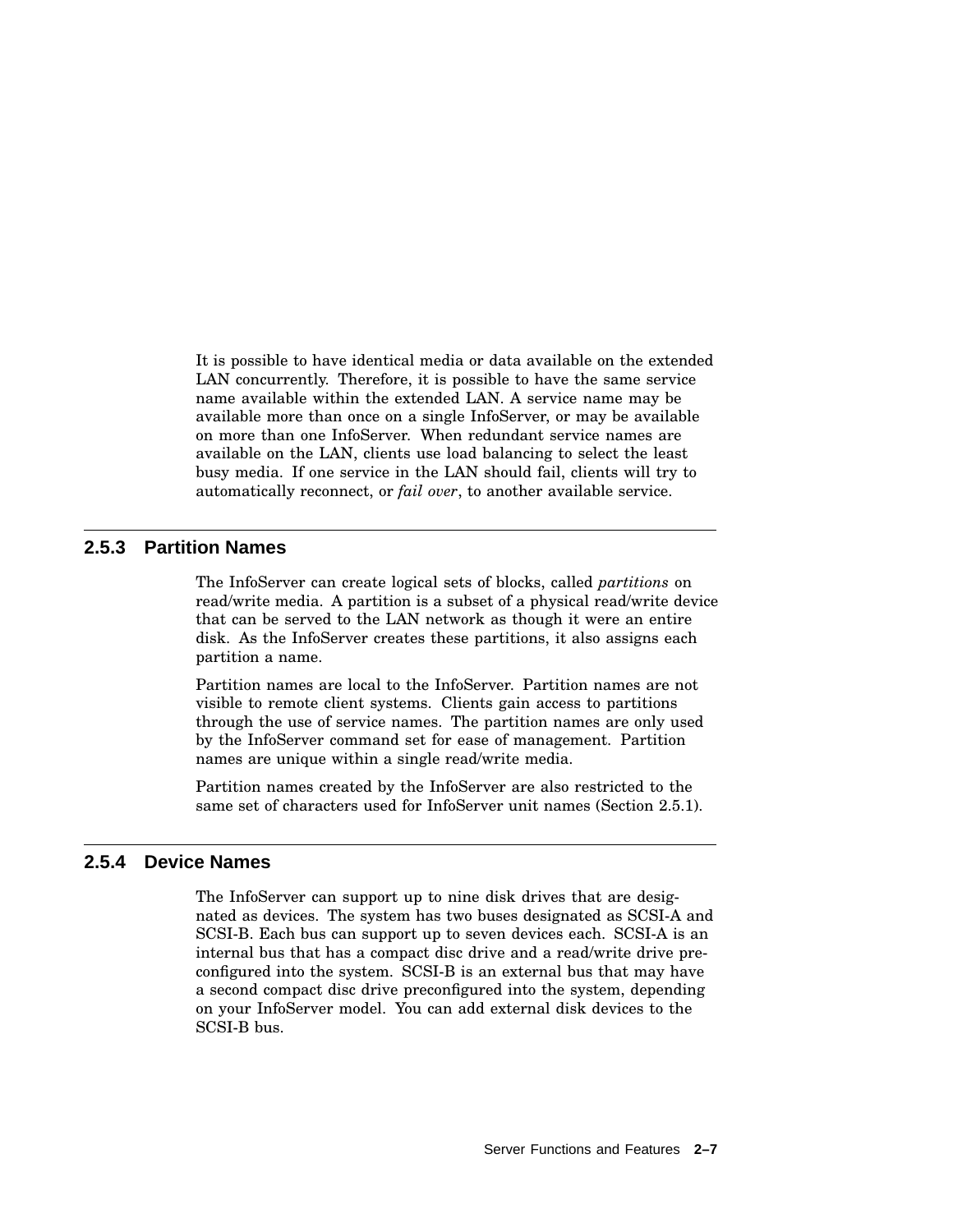Each device on each bus is assigned a number from 0 to 7 that is set by switches on the device. The InfoServer assigns a device name to each device of the form DK*n*:, where *n* is a device number greater than or equal to 0. Device numbers are assigned in ascending order, starting with 0. The numbering starts with the SCSI devices on SCSI-A and continues with SCSI-B. Table 2–1 lists the full range of DK*n*: devices available to the system.

| Switch<br>ID)     | Unit<br><b>Number Device</b> |                                     | $DKn$ :           |  |  |
|-------------------|------------------------------|-------------------------------------|-------------------|--|--|
| <b>SCSI-A Bus</b> |                              |                                     |                   |  |  |
| 000               | $\theta$                     | Unused                              | DK <sub>0</sub> : |  |  |
| 001               | $\mathbf{1}$                 | Preconfigured read/write disk       | DK1:              |  |  |
| 010               | $\overline{2}$               | Preconfigured compact disk          | DK2:              |  |  |
| 011               | 3                            | Unused                              | DK3:              |  |  |
| 100               | 4                            | Unused                              | DK4:              |  |  |
| 101               | 5                            | Unused                              | DK5:              |  |  |
| 110               | 6                            | CPU bus position                    | Reserved          |  |  |
| 111               | 7                            | Unused                              | DK7:              |  |  |
| <b>SCSI-B Bus</b> |                              |                                     |                   |  |  |
| 000               | 0                            | Available for expansion             | DK8:              |  |  |
| 001               | 1                            | Available for expansion             | DK9:              |  |  |
| 010               | $\overline{2}$               | Available for expansion             | DK10:             |  |  |
| 011               | 3                            | Available for expansion             | DK11:             |  |  |
| 100               | 4                            | DK12:<br>Available for expansion    |                   |  |  |
| 101               | 5                            | Preconfigured or available<br>DK13: |                   |  |  |
| 110               | 6                            | CPU bus position                    | Reserved          |  |  |
| 111               | 7                            | Available for expansion             | DK15:             |  |  |

**Table 2–1: DKn: Devices**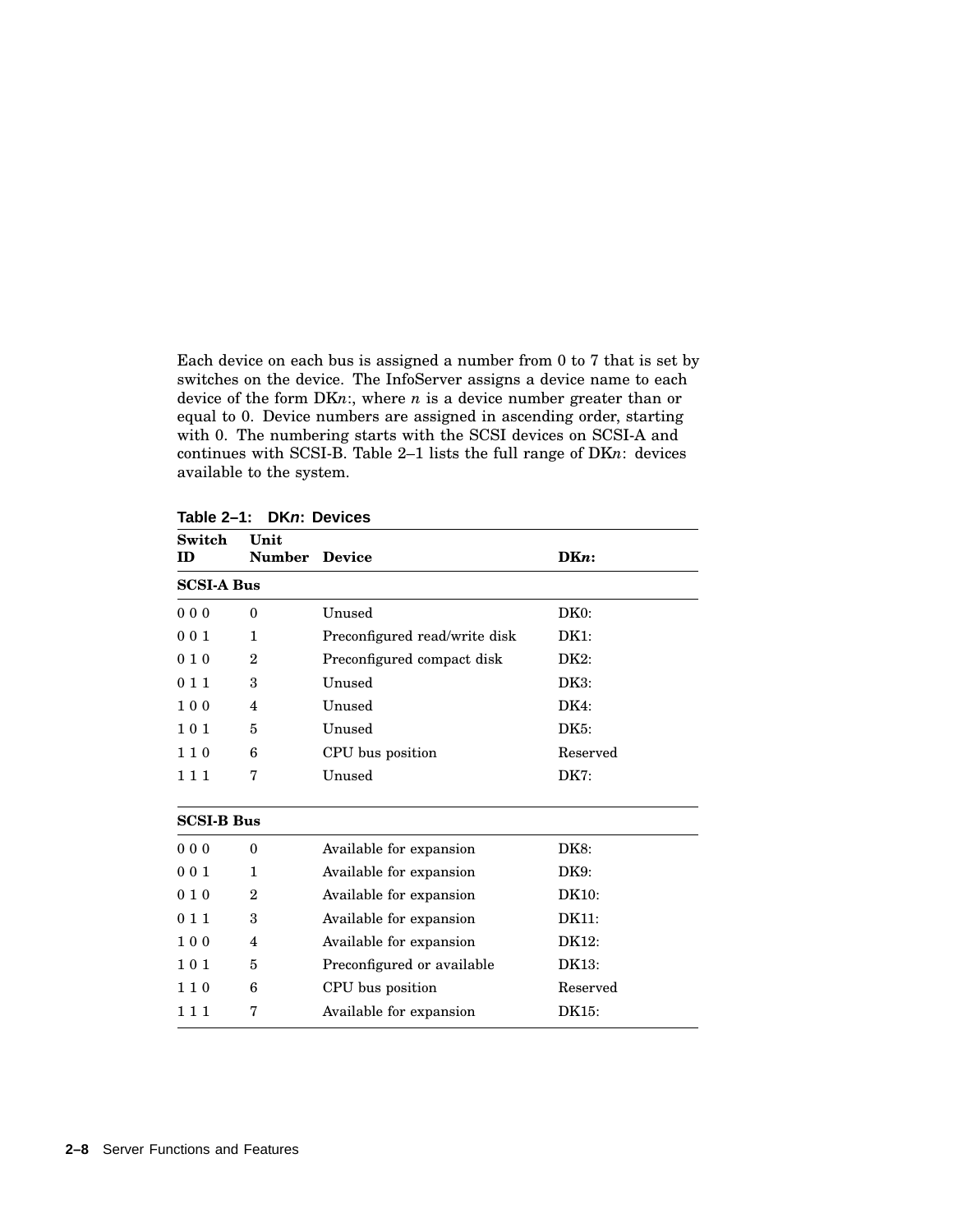## **2.6 Service Classes**

Since the InfoServer is a virtual disk server rather than a file server, it can support multiple operating systems and multiple on-disk file structures concurrently. The InfoServer provides a means for logically subdividing the services offered on the LAN network into groups that are meaningful to each client system. These logical subdivisions are based on *service classes*.

A service class divides the different virtual disks that the InfoServer offers to the LAN network into different name spaces. Each client system only accesses the name space that is meaningful to it. For example, VMS accesses services that are offered under the ODS-2 name space, while ULTRIX systems access services under the ULTRIX name space.

Services classes provide a mechanism for segregating service names. If the same service name were used in two different service classes, then each client system would only see the service in its own name space. For example, a VMS client system would never accidentally connect to an ULTRIX disk.

When it automounts a new compact disc, the InfoServer creates a service under the service class that is appropriate for the disk structure found on the compact discs. For example, if the InfoServer reads the volume label from an ISO-9600 compact disc, it creates a service with the volume label as the name under the ISO-9600 service class.

The InfoServer can automatically serve compact discs that are ODS-2, ISO-9660, and High Sierra format. You can can use InfoServer commands to serve other media types under any of the supported service classes. Chapter 3 describes the available service classes and the InfoServer commands.

## **2.7 InfoServer Read/Write Access Policies**

The InfoServer is a virtual disk server. Since it does not impose an underlying file structure on the disks it serves, the InfoServer does not provide a locking mechanism to prevent concurrent write access to the same sets of disk blocks. Instead, the InfoServer enforces a connection policy that prevents such conflicts that could result in data corruption.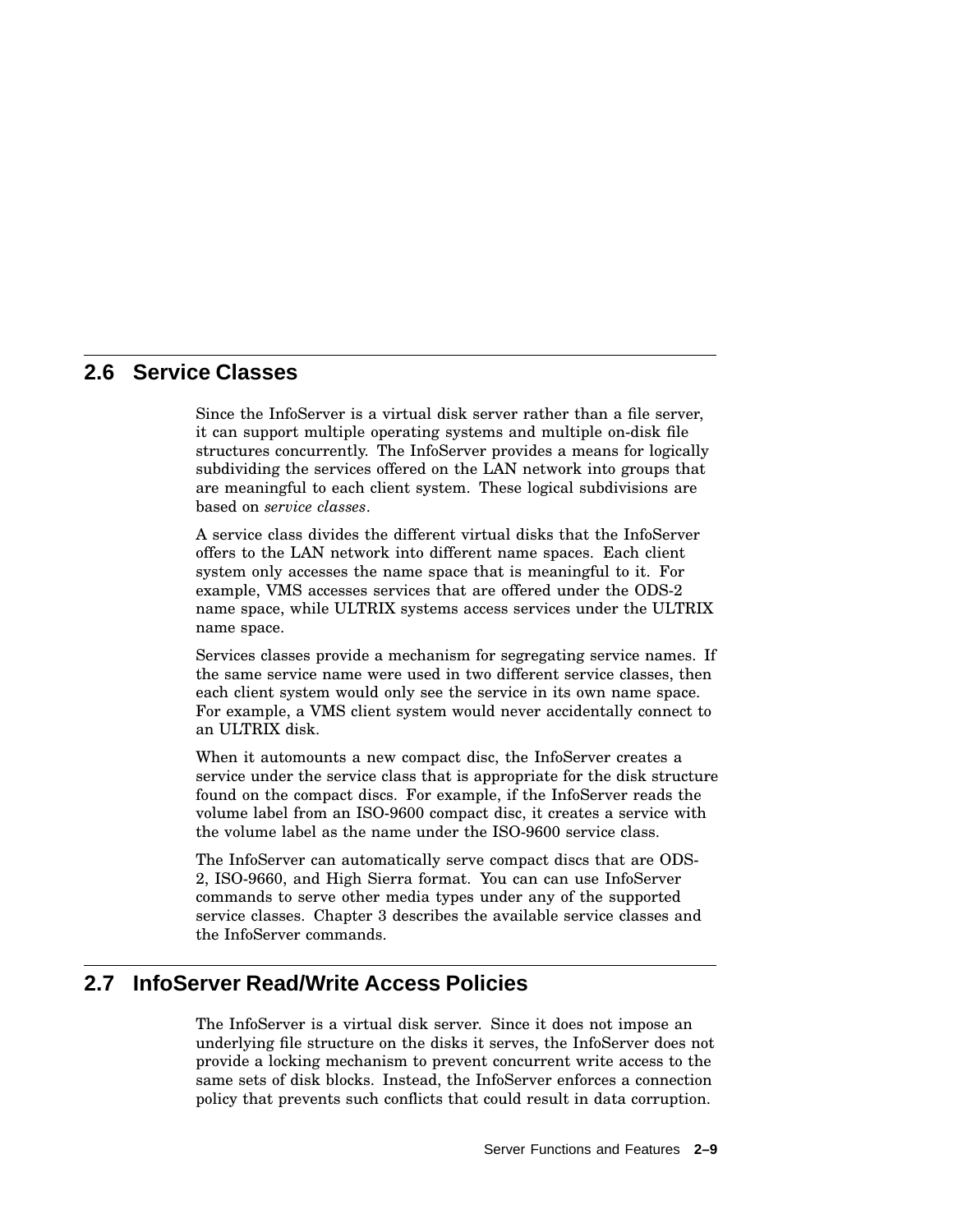You can select one of two policies:

• By default, the InfoServer only allows write access to a virtual disk after all other read access has been disconnected. For example, a LAN network write-access connection would immediately disconnect all read-access connections that conflict with the write-access request, then allow write-access after all readers are disconnected. Readers will also be blocked from reconnecting to those same disk blocks for the duration of the write-access connection.

This type of policy is ideally suited for classes of data that are infrequently updated, but frequently read. Readers are prevented from reading bad data while the write-access connection updates the data. After the write-access connection is terminated, the readers will reconnect to the updated data.

The second policy that the InfoServer can enforce is to block writeaccess while there is a read conflict present. Instead of immediately disconnecting any read-only connections, the write-access connection is delayed until all read connections are disconnected voluntarily by the remote clients.

This policy is ideally suited for information that must be highly available for read-access, but may be updated during off hours.

For either policy, the InfoServer prevents concurrent access during write operations. This local locking policy guarantees data integrity.

Note that because partitions do not overlap on an InfoServer disk, write access to one partition does not prevent read or write access to a different partition. Locking will only occur for requests to the same partition, or to the same disk volume.

For more information on setting the InfoServer write access policy, see the SET SERVER WRITE ACCESS command description in Chapter 3.

## **2.8 MOP Functions**

The InfoServer implements several features of the maintenance operations protocol (MOP) of the DECnet Digital Network Architecture. The following sections describe supported features.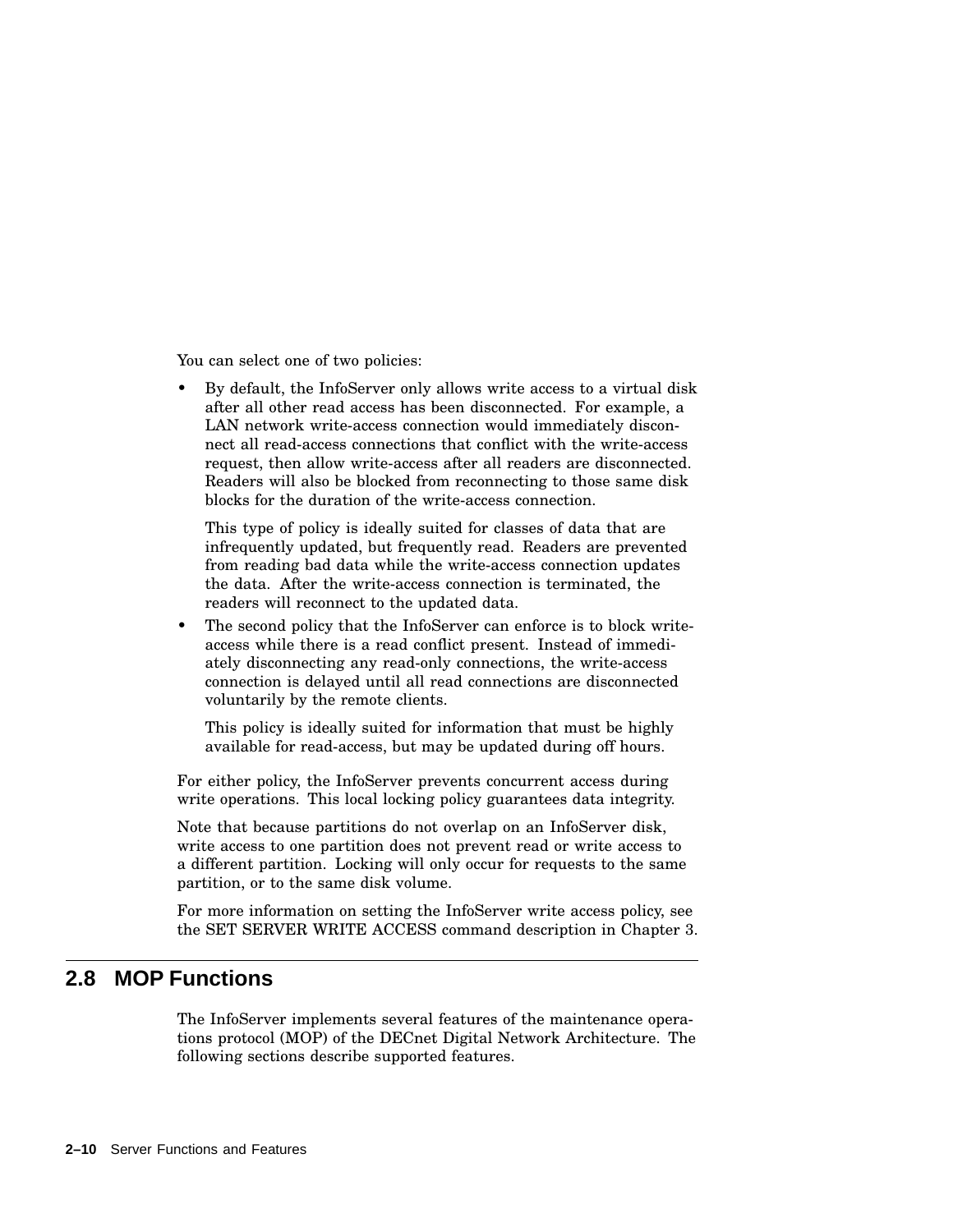#### **2.8.1 MOP Identify Self**

The InfoServer responds to MOP "request identity" messages that it receives. The InfoServer responds with a MOP "system identification" message to the requesting node.

The Infoserver also broadcasts a system identification periodically to the LAN network. The InfoServer responds with SVA as its communication device type.

#### **2.8.2 MOP Read Counters**

The InfoServer responds to MOP "request counters" messages that it receives. The InfoServer responds with a MOP ''counters'' message to the requesting node.

#### **2.8.3 MOP Loop Messages**

The InfoServer responds to MOP "loop direct" and MOP "loop assist" messages that it receives. The InfoServer returns the loop data as directed in the received loop request. For example, on a VMS system you can test Ethernet connectivity with the InfoServer by using the NCP LOOP CIRCUIT command; from a terminal server, you can use the TEST LOOP command.

#### **2.8.4 MOP Downline Loading**

The InfoServer can be configured to act as a MOP downline load server. This means the InfoServer can receive downline load requests, and downline load the requesting system, if the requested load image is present. You can enable or disable this feature for individual InfoServers by using InfoServer commands (Chapter 3).

The InfoServer can handle up to 100 concurrent downline loads. Unlike host-based downline load servers that must start processes to assist in the loading process, the InfoServer can handle downline load requests quickly and efficiently. The InfoServer can provide an ideal solution for LAN network conditions where many systems attempt to downline load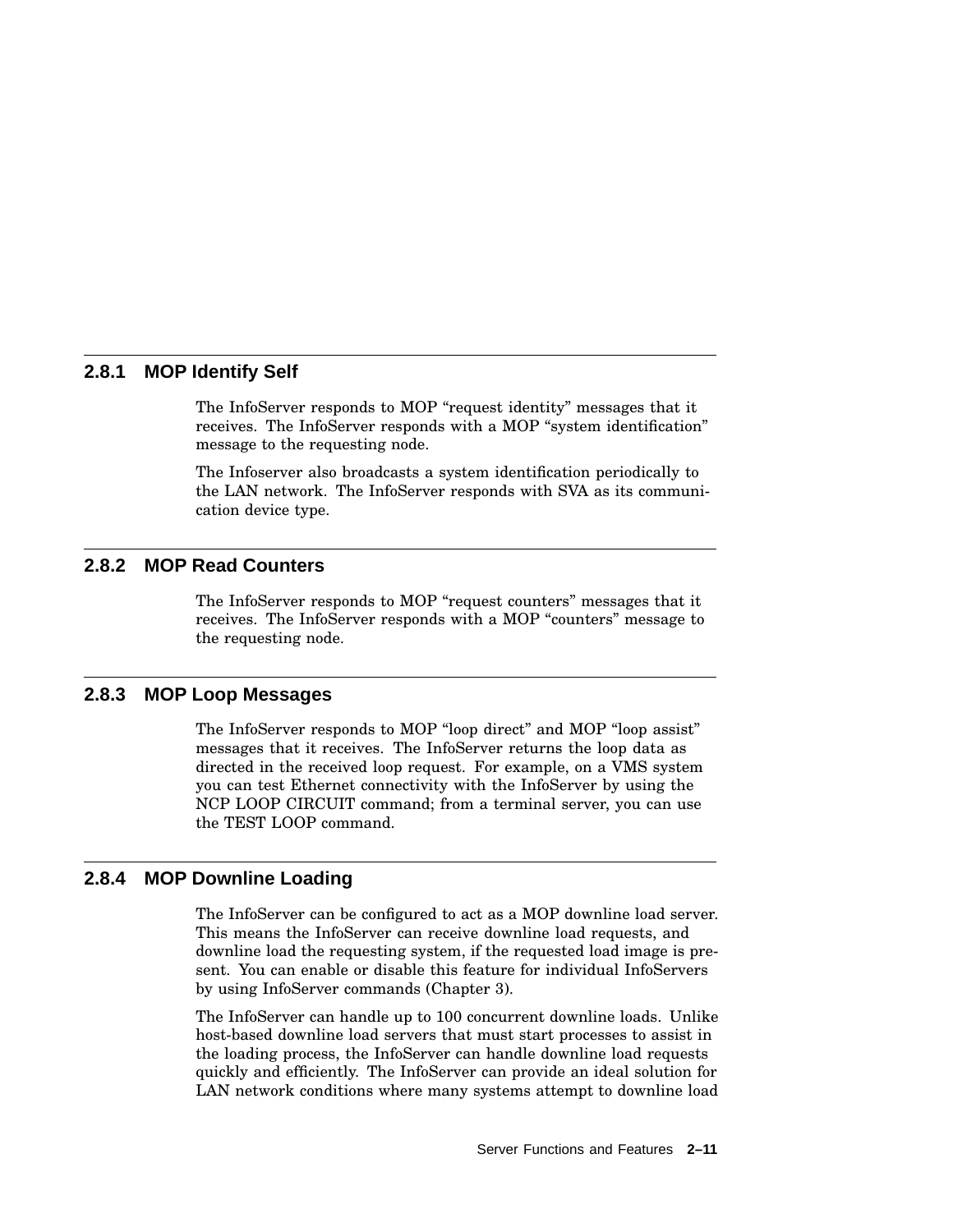at the same time, such as when a power failure occurs in a terminal server LAN network.

The InfoServer handles a subset of all possible MOP downline load requests. Specifically, the requesting system must supply a file identifier for the InfoServer to downline load it. Since the InfoServer does not have a load database such as the one present with NCP, the InfoServer must rely on the remote system to indicate the image that it needs downline loaded.

When the InfoServer receives a load request that it can possibly service, it searches all of its read/write disks for special MOP partitions. MOP partitions are special partitions that are capable of being downline loaded. For information on installing MOP partitions for downline loading, see Section 4.7.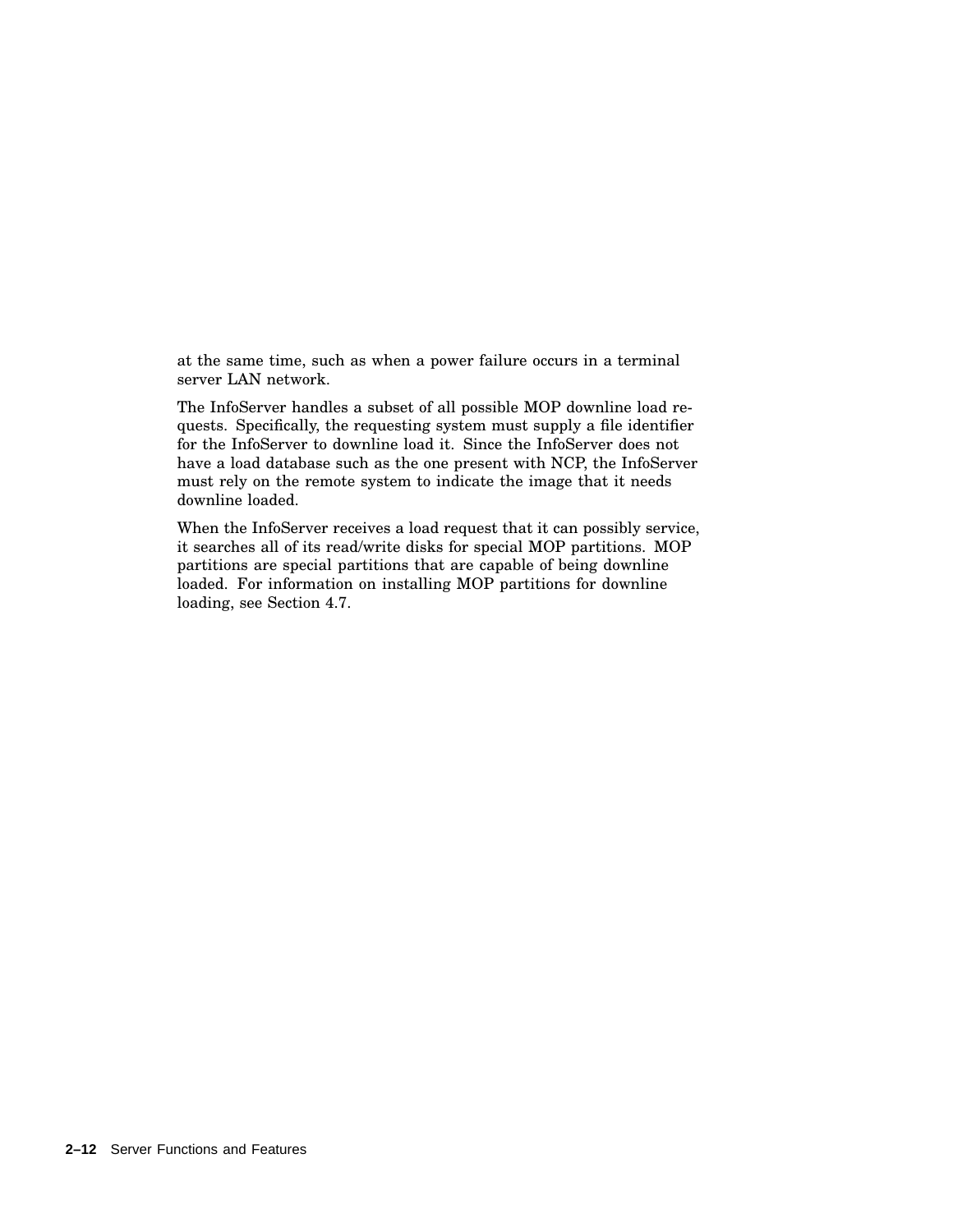## **Chapter 3**

# **Server Management Commands**

This chapter describes the InfoServer management commands and provides examples of their use.

## **3.1 Command Syntax Conventions**

|  |  |  |  |  | The following conventions apply to the commands in this chapter: |  |  |
|--|--|--|--|--|------------------------------------------------------------------|--|--|
|--|--|--|--|--|------------------------------------------------------------------|--|--|

| Convention       | <b>Meaning</b>                                                                                                              |
|------------------|-----------------------------------------------------------------------------------------------------------------------------|
| <b>UPPERCASE</b> | Words in uppercase indicate a command or<br>command option that you enter as shown.                                         |
| Lowercase        | Words in lowercase indicate parameters that<br>you specify.                                                                 |
| Ħ                | Options are enclosed in brackets ([1].                                                                                      |
| ${, 1 }$         | Choices between two or more options are<br>enclosed in braces $( \n}$ ). Choices are separated<br>by a vertical bar $(1)$ . |
| SYNCHRONIZED (D) | A (D) indicates the default setting for a com-<br>mand option when there is a choice of two or<br>more option settings.     |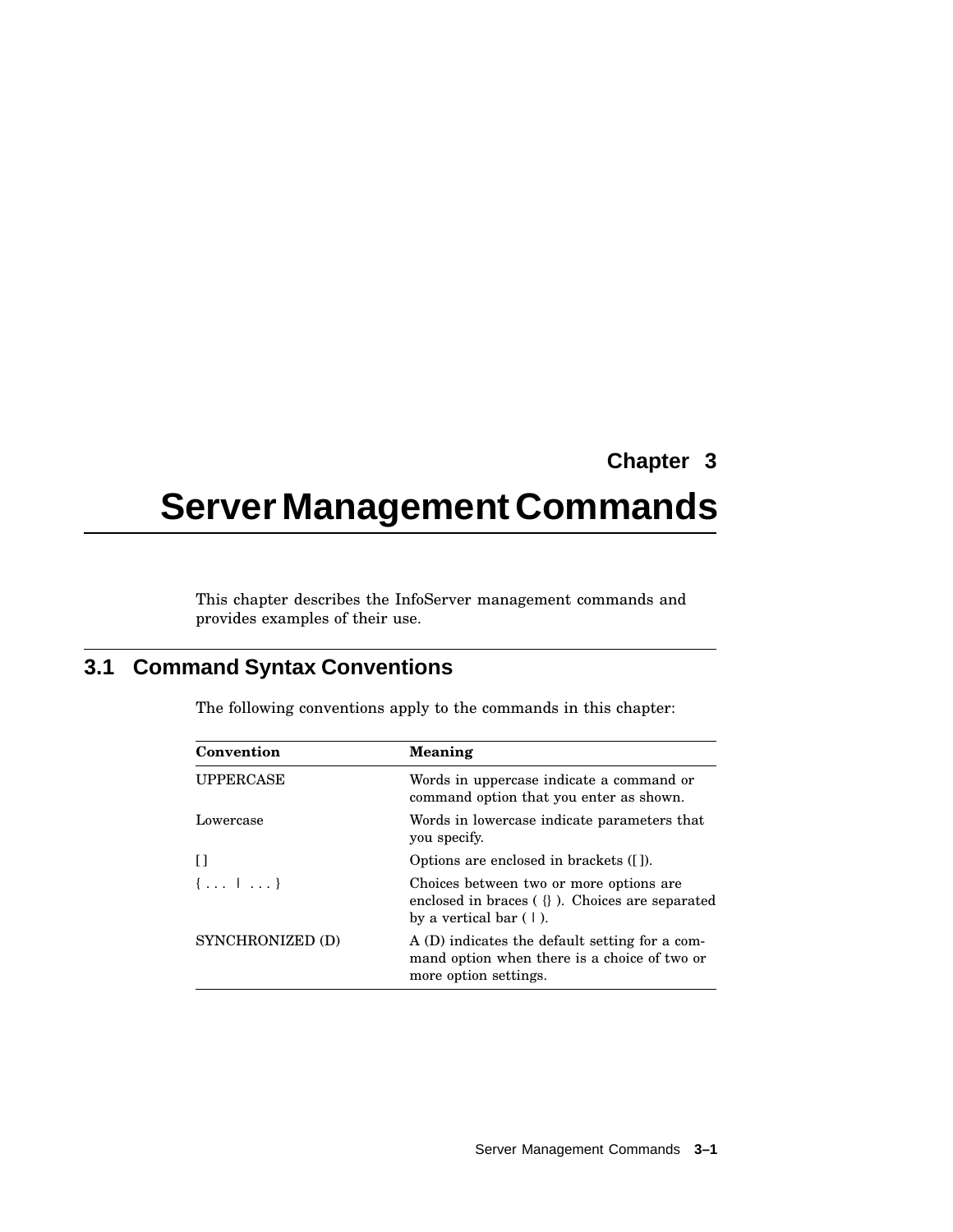#### **3.1.1 InfoServer Commands**

The chapter describes the following commands:

CLEAR **COPY CREATE** DELETE **EXIT** HELP INITIALIZE LOOP MONITOR REBOOT RESTORE SAVE SET SHOW UPDATE ZERO

## **3.1.2 Special Keys**

The InfoServer management console reserves certain keyboard keys keys for special functions. Table 3–1 lists the reserved keys that the InfoServer console uses and the function each key provides.

| ⋖┸     | Deletes the previous character in the<br>current command line                                                          |
|--------|------------------------------------------------------------------------------------------------------------------------|
| Return | Ends the current command line. The<br>InfoServer executes the command.                                                 |
| Ctrl B | Recalls the last InfoServer command<br>executed. The InfoServer saves the last<br>10 commands executed at the console. |
|        | Deletes all characters in the current com-<br>mand line.                                                               |

**Table 3–1: InfoServer Special Keys**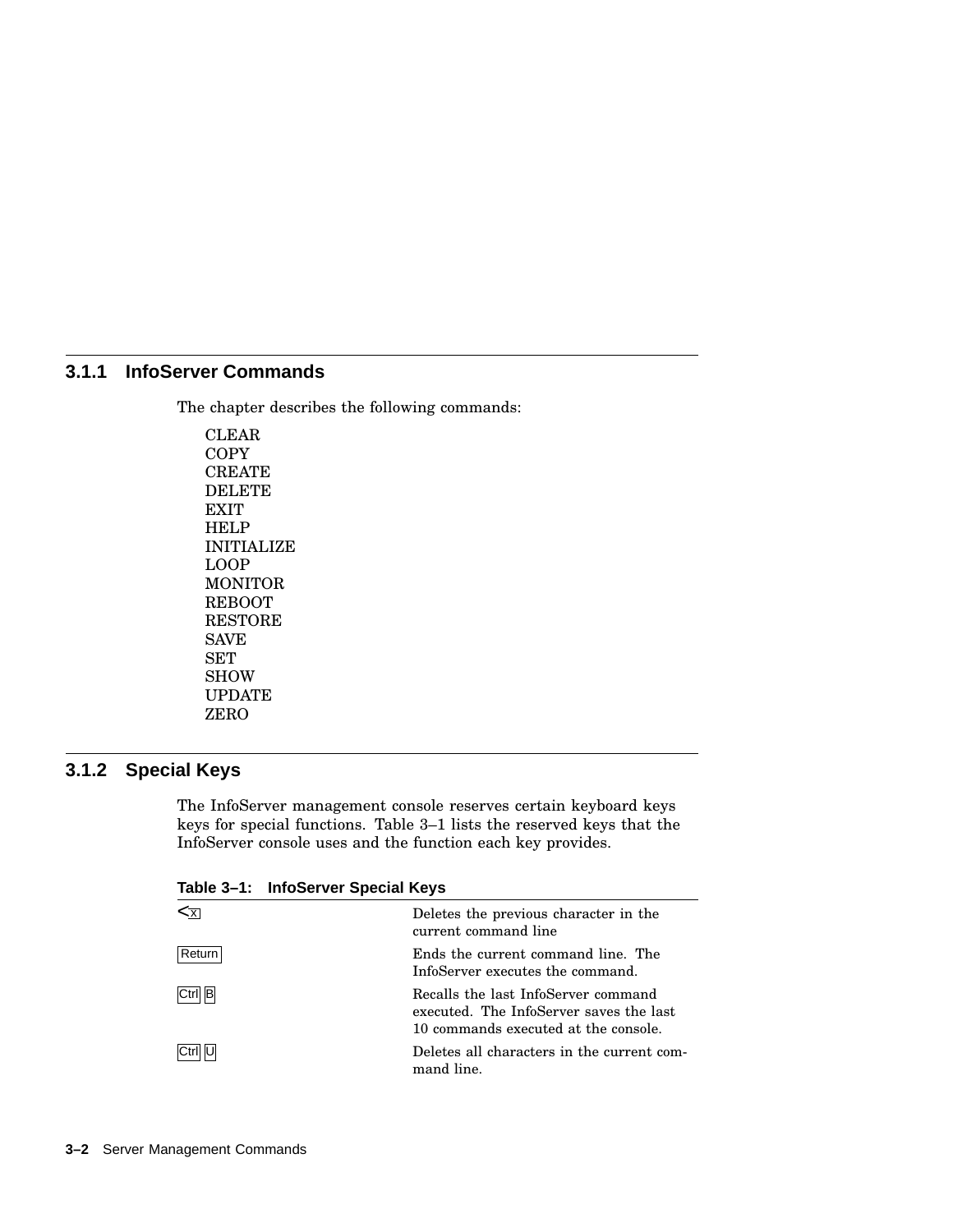#### **Table 3–1 (Cont.): InfoServer Special Keys**

Ctrl Z Displays "Exit" in reverse video and ends the command line. The InfoServer executes the command.

## **3.1.3 Wild Card Matching**

Some InfoServer commands allow wild card operations. If you use a wild card string in an InfoServer command, then all objects matching the wild card string are used in the specified operation.

The InfoServer uses two wild card characters:

- \* Matches any number of any characters in the current character position.
- % Matches exactly one character in the current character position.

For example, suppose you entered the following command:

InfoServer> SHOW SERVICE AB%DE\*

The InfoServer would select all services whose names start with the letters AB, followed by any one character, followed by the letters DE, followed by any number of any characters.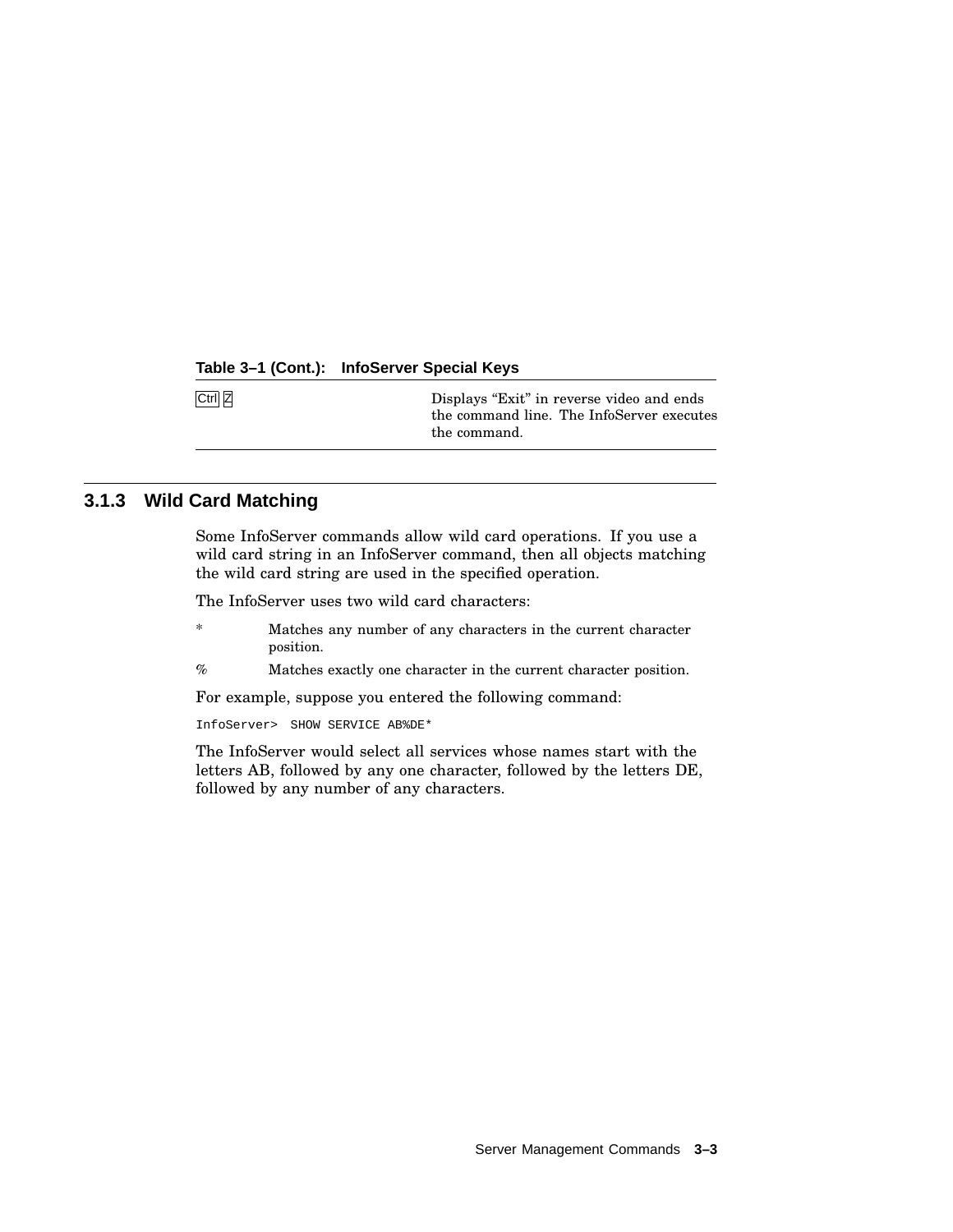## **CLEAR**

## **CLEAR**

Clears the screen of a video terminal capable of interpreting VT100 ANSI escape sequences.

**Format CLEAR**

## **Parameters**

None.

## **Description**

The CLEAR command erases the screen of a terminal that is capable of receiving VT100 ANSI escape sequences.

## **Example**

InfoServer> CLEAR Return

The terminal screen is erased as soon as you press the  $R$ eturn key.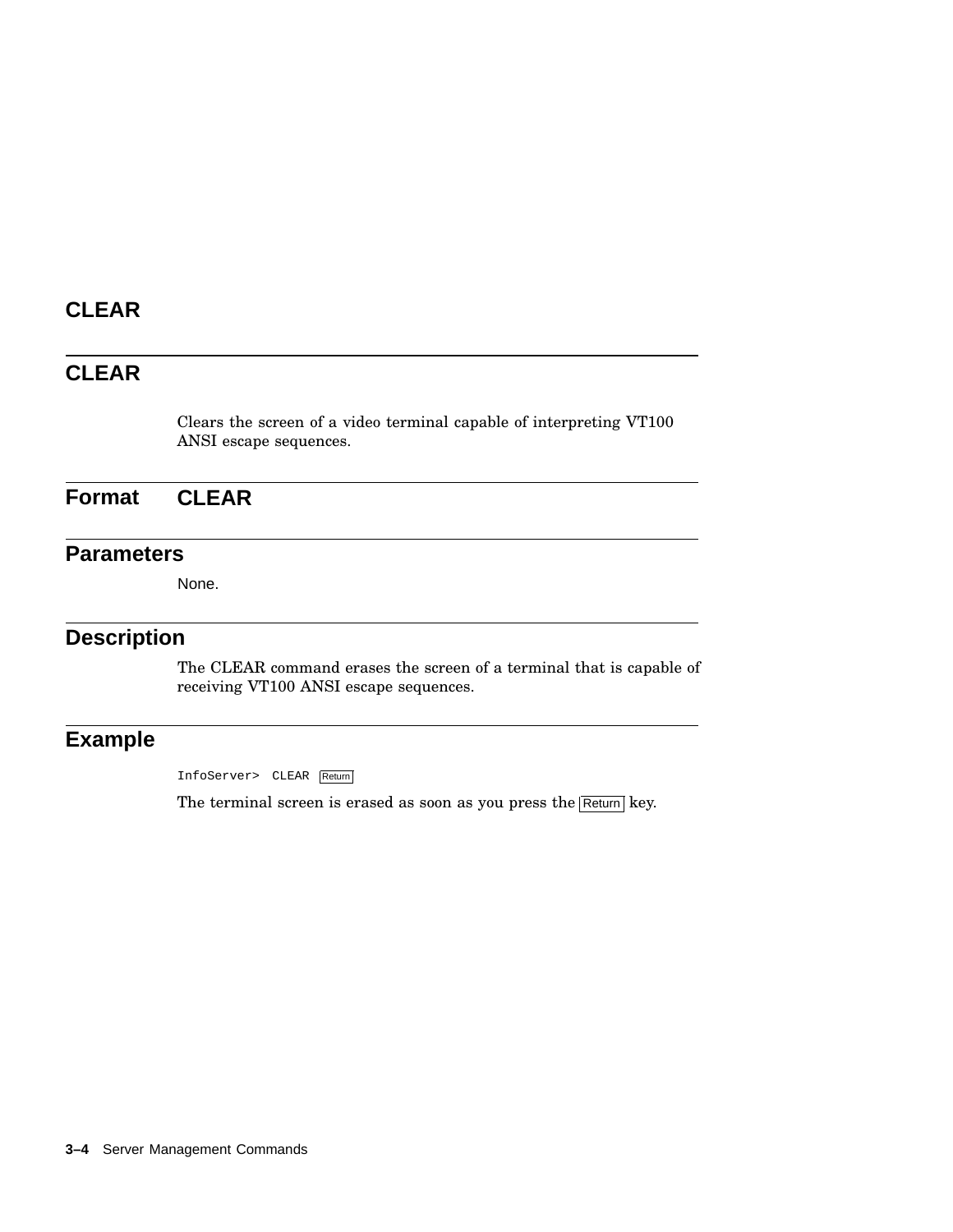### **COPY**

## **COPY**

Copies data from one disk or partition to another disk or partition.

**Format COPY** *DKn:[partition\_name] DKn:[partition\_name]* 

### **Parameter**

#### **DKn:[partition\_name]**

DKn: specifies a valid InfoServer device, as defined in Section 2.5.4.

The *partition name* specifies a partition name that already exists on the specified device. If you do not specify a partition name, the entire disk is copied.

## **Description**

You use the COPY command to make copies of data from one InfoServer disk or partition to another disk or partition. The first parameter specifies the source of the copy. The second parameter specifies the destination of the copy. For the copy to complete successfully, the size of the source and destination must be the same. If the destination specifies a partition name that does not exist, then the system creates the destination partition.

To preserve data integrity, the InfoServer does not allow copy operations unless you have set the InfoServer state to off. This prevents remote virtual disk operations and local disk operations from interfering with each other. See the SET SERVER STATE command in this chapter.

A side effect of performing a copy operation is that the copy blocks all other local operations to the source and destination devices. This action ensures that local users do not corrupt each other by copying data to the same disk partitions.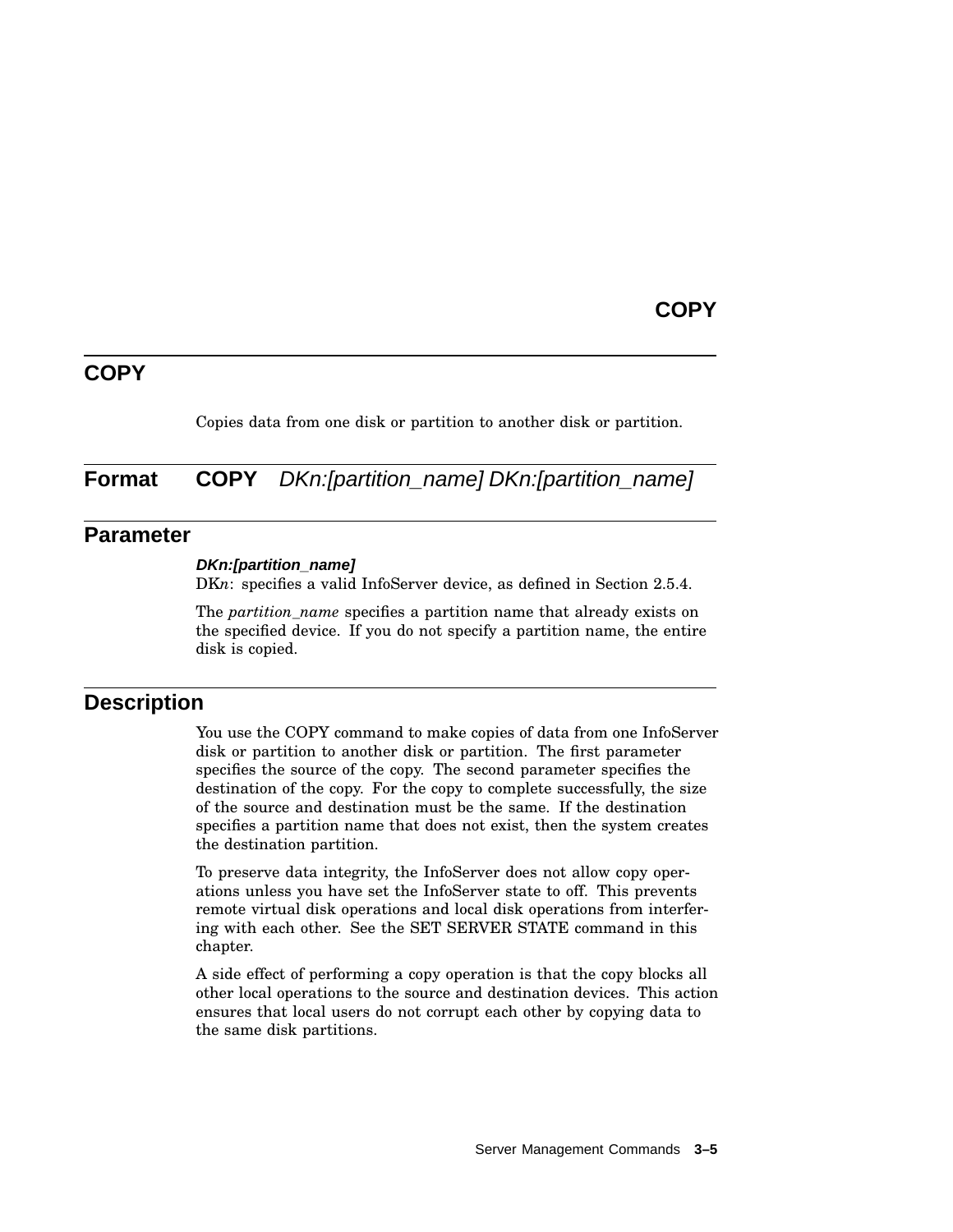# **COPY**

## **Example**

InfoServer> COPY DK1:MY\_PARTITION DK11:SAVE\_PARTITION %ESS-I-CREATED, Create partition completed successfully. %ESS-I-COPIED, Copy operation completed successfully.

This command copies the data in a partition named MY\_PARTITION on device DK1: to a partition named SAVE\_PARTITION on device DK11. The message following the command indicates that DK11:SAVE\_ PARTITION did not exist, so the InfoServer created it and continued with the copy operation.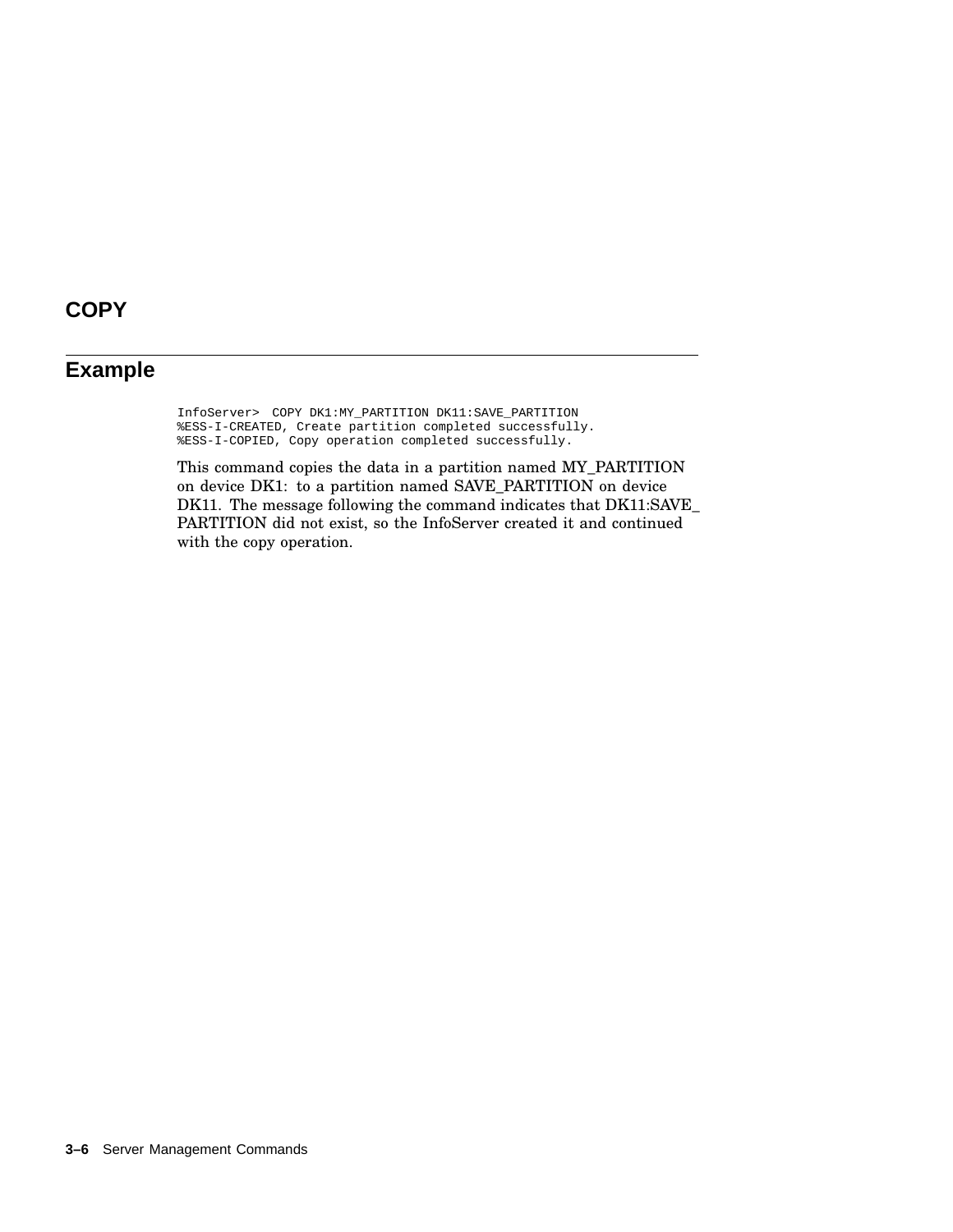# **CREATE PARTITION**

## **CREATE PARTITION**

Makes a partition on a read/write media.

# **Format CREATE PARTITION** DKn:partition\_name BLOCKS value [options]

## **Parameter**

#### **DKn:partition\_name**

DK<sub>n</sub> specifies a valid InfoServer device, as defined in Section 2.5.4.

*partition\_name* specifies a partition name that does not already exist on the specified device.

#### **value**

Specifies the block size of the partition to be created. One block is equal to 512 bytes of disk storage.

## **Options**

#### **MOP DISABLED (D)**

The MOP DISABLED option specifies that the partition will not be used to contain an image file that the InfoServer can downline load using MOP (Section 2.8). MOP DISABLED is the default if the option is omitted.

#### **MOP ENABLED**

The MOP ENABLED option specifies that the partition will be used to contain an image file that the InfoServer can downline load using MOP. The InfoServer will only downline load images from partitions that have MOP ENABLED.

#### **NOTE**

A partition specified as a MOP partition cannot be served to the LAN network as a virtual disk. MOP partitions are only for downline loading.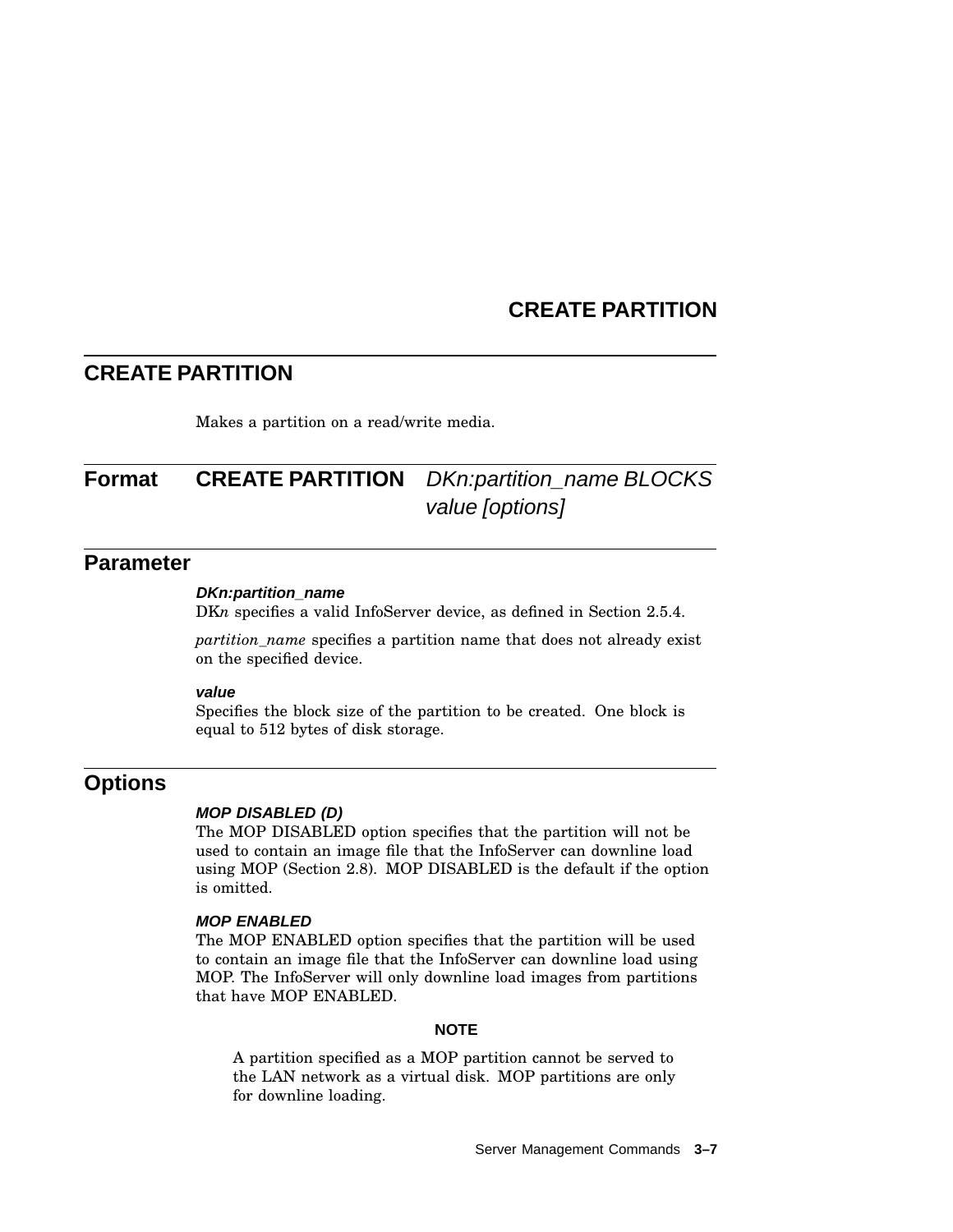# **CREATE PARTITION**

## **Description**

You us the CREATE PARTITION command to create a partition on a read/write media. Partitions are a subset of logical blocks on a physical media that can be served to the LAN network as a disk. The actual size of the partition may be larger than the number of specified blocks if the InfoServer reuses a previously deleted partition, or optimizes the partition size for its own internal disk structure.

See the SHOW PARTITIONS command for information on specified and actual sizes.

# **Example**

InfoServer> CREATE PARTITION DK1:VIRTUAL\_DISK BLOCKS 1024 MOP DISABLED %ESS-I-CREATED, Create partition completed successfully.

This command creates a partition named VIRTUAL\_DISK with 1024 blocks on disk DK1: and with MOP disabled.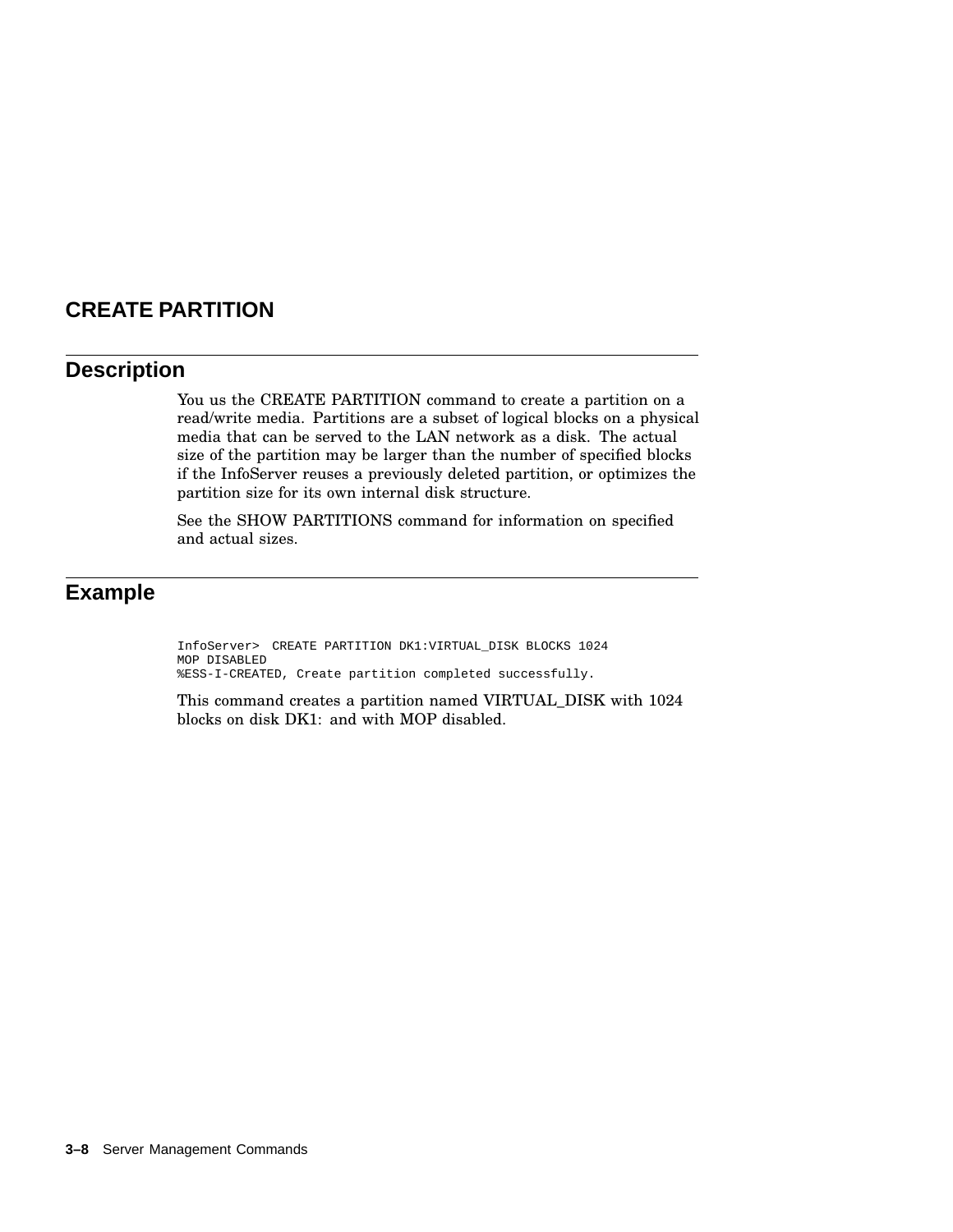## **CREATE SERVICE**

Creates a service name for an entire disk volume or a disk partition.

# **Format CREATE SERVICE** service name FOR DKn:[partition\_name] [options]

### **Parameter**

#### **service\_name**

Specifies the name that client systems can bind to in order to access this virtual disk. Service names are restricted to the characters listed in Section 2.5.1.

#### **DKn:[partition\_name]**

DKn: specifies a valid InfoServer device, as defined in Section 2.5.4. If you do not supply a partition name, the service created is for the entire disk. If you do supply a partition name, the service is bound to the partition on the disk.

## **Options**

#### **CLASS class\_name**

Specifies the name space where this service name exists. Different name spaces are used for different on-disk structures used by various client systems. The purpose is to partition the name spaces so clients only see the names that are meaningful to them. Classes also allow two services to use the same name without conflict.

The *class\_name* used depends on the client systems that will connect to the service being created. For example, VMS systems use the ODS-2 name space by default when attempting to mount an InfoServer device. Table 3–2 lists valid class names for this option.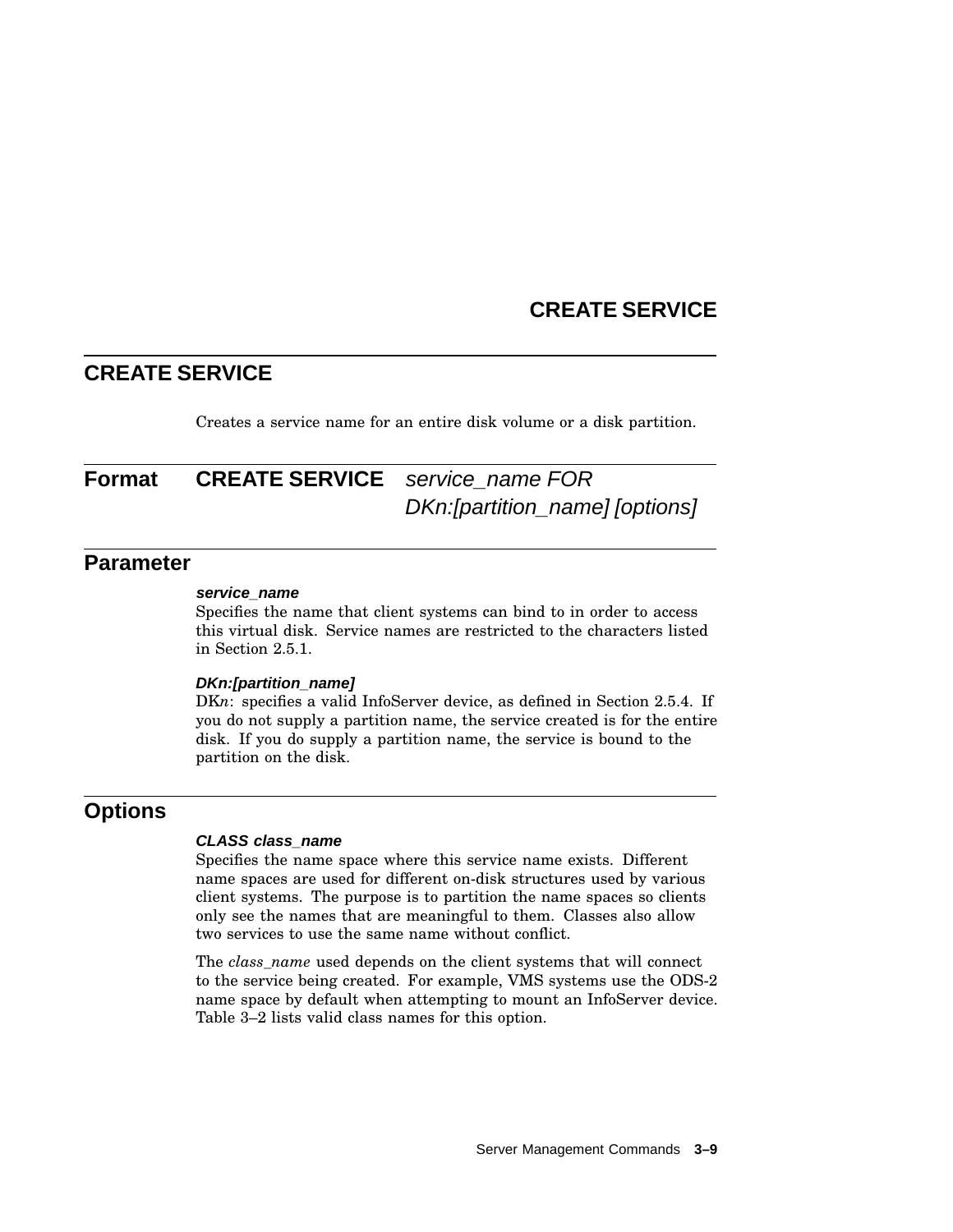| <b>Class</b>       | Description                             |  |
|--------------------|-----------------------------------------|--|
| V2.0               | Names understood by PCSA MS-DOS clients |  |
| <b>UNFORMATTED</b> | Virtual disk that has no format         |  |
| <b>MSDOS</b>       | MS-DOS virtual disks                    |  |
| ODS 2              | VMS virtual disks                       |  |
| <b>ULTRIX</b>      | ULTRIX virtual disks                    |  |
| ISO 9660           | ISO 9660 compact disc format            |  |
| <b>HIGH SIERRA</b> | MS-DOS compact disc format              |  |

**Table 3–2: Valid Class Names**

#### **Default:** ODS\_2.

#### **DYNAMIC\_RATING (D)**

Specifies that the InfoServer should calculate a rating for this service dynamically. This is the default method for service ratings.

#### **NOPASSWORD**

Specifies that there is no password required to access this service.

#### **NOREADERS**

Specifies that no readers are allowed to connect to this service. This is equivalent to setting READERS to 0.

#### **NOWRITERS**

Specifies that no writers are allowed to connect to this service. This is equivalent to setting WRITERS to 0.

#### **PASSWORD password-string**

Specifies an optional access control password for the service. The password string may be up to 39 alphanumeric ASCII characters in length. After you set a password, a client must specify the password to access the service. If you do not specify a password in this command, then clients are not required to provide a password to access the service.

You can enter the password without having it echoed on the screen, by entering the PASSWORD option as the last option in the CREATE SERVICE command. After entering the keyword PASSWORD, press Return. The InfoServer will prompt you for the password.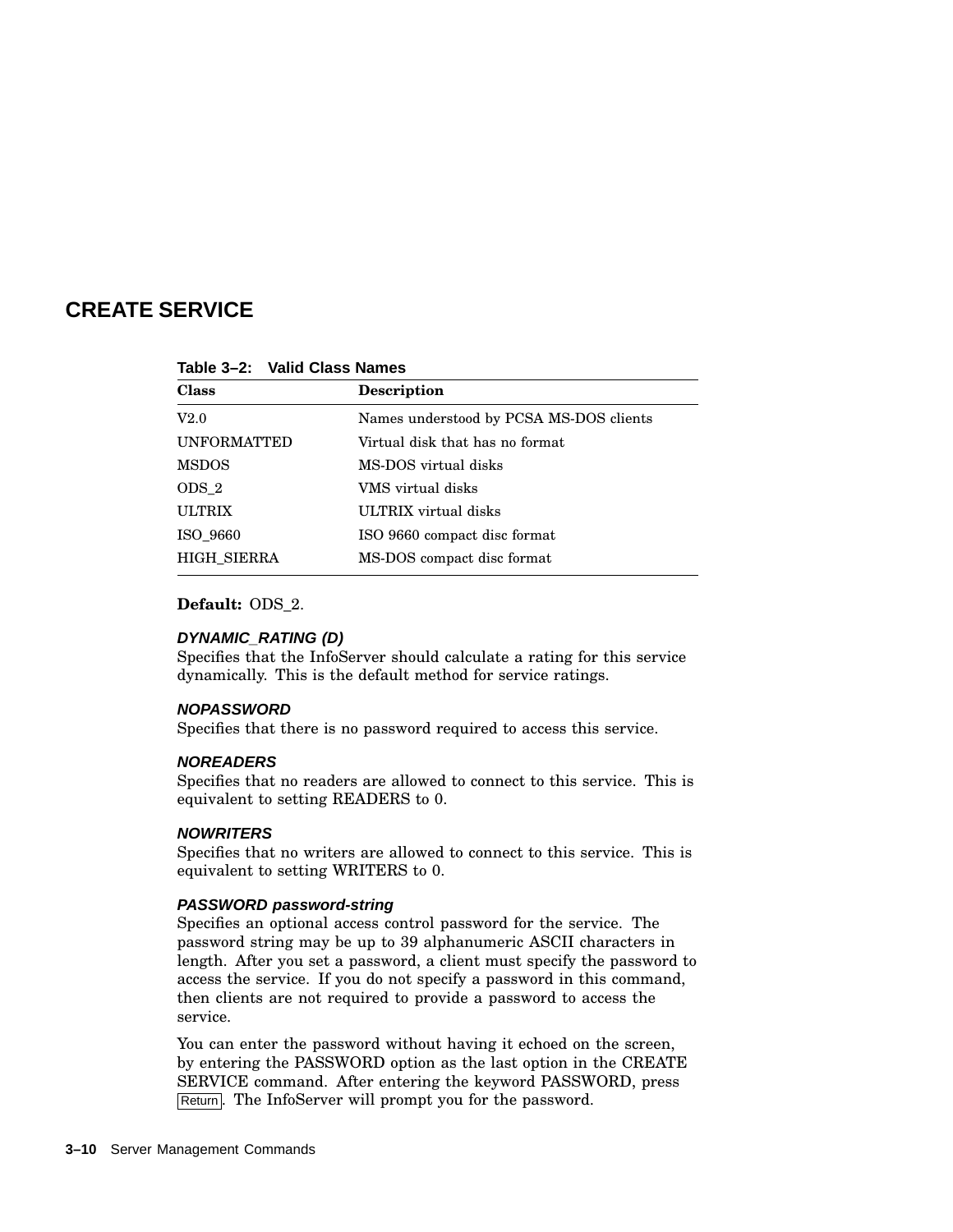#### **STATIC\_RATING rating**

Is a rating from 0 to 65535, used for load balancing across redundant services. Clients will choose a higher rating over a lower one. If you omit the STATIC\_RATING option, the InfoServer calculates a dynamic rating based on InfoServer load.

#### **READERS number**

Specifies the maximum number of client connections allowed for read access. A value of 0 indicates write-only access, as qualified by the WRITERS option, if present. If a client requests read-only access or read/write to the service, then one reader is counted against this number.

**Default:** 1000 readers

#### **WRITERS number**

Specifies the maximum number of client connections allowed for write access. A value of 0 indicates read-only access, as qualified by the READERS option, if present. If a client requests write-only access, one writer is counted against this number. If a client requests read/write to the service, then one writer and one reader are counted.

**Default:** 1 for read/write media, 0 for compact discs

#### **NOTE**

The InfoServer does not allow more than one writer to connect to a read/write service at one time. See the SET WRITE ACCESS command for more information on the write access policies described in Section 2.7.

### **Description**

The CREATE SERVICE command creates a LAN network service that represents either an entire disk or a partition on a disk.

#### **NOTE**

When you turn the InfoServer on or insert a compact disc while the InfoServer is on, the InfoServer software tries to automatically serve the disk. The InfoServer uses the volume label as the service name, along with the default parameters specified in the CREATE SERVICE command. You can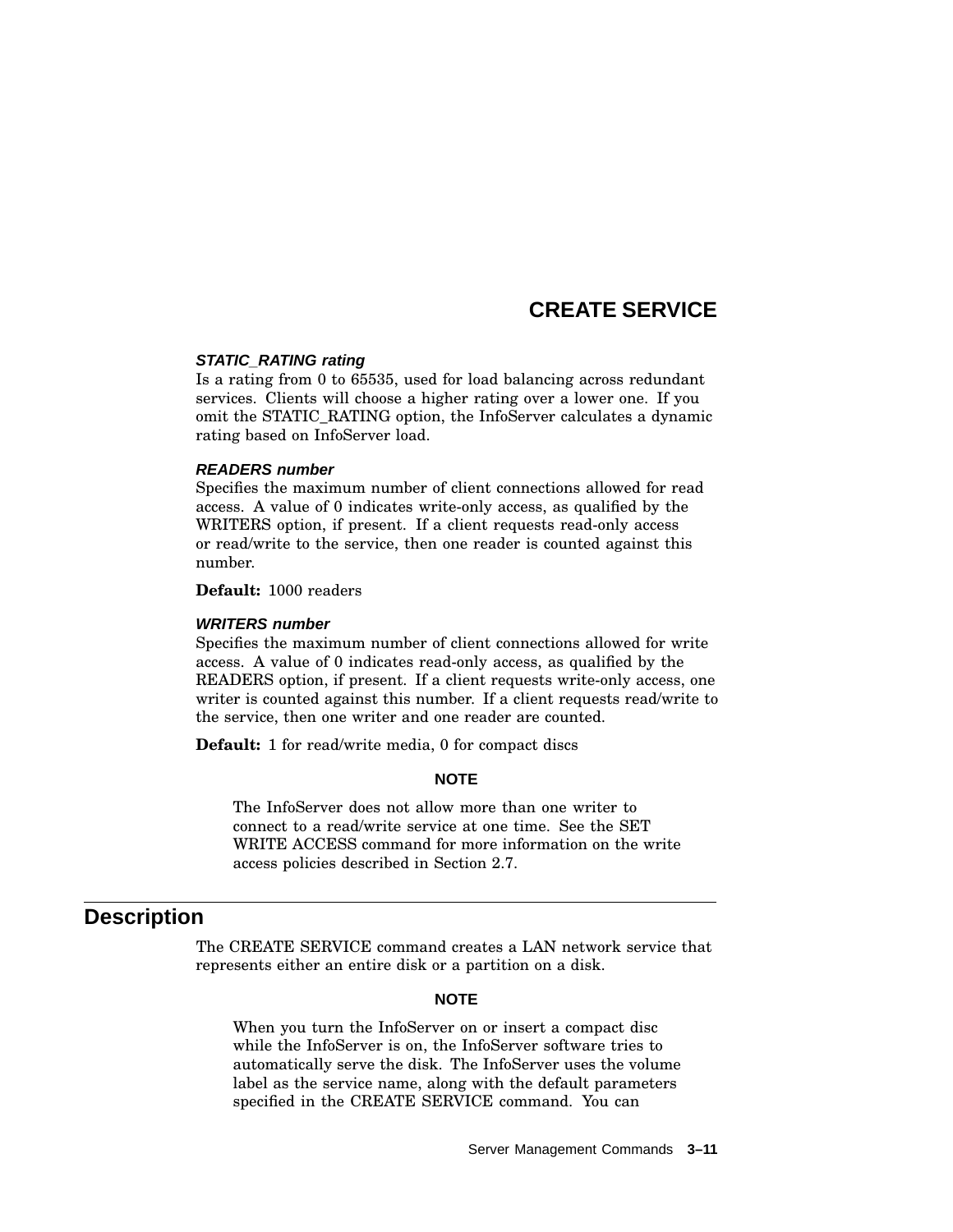disable this feature with the SET SERVER AUTOMOUNT command.

## **Example**

InfoServer> CREATE SERVICE ONLINE\_DOC FOR DK2: CLASS ODS\_2 PASSWORD NEWCD NOWRITERS %ESS-I-CREATED, Create service completed successfully.

This command tells the server to create a service named ONLINE\_DOC that is password-protected, with a password of NEWCD. This service is associated with device DK2 and is write-protected by the NOWRITERS option.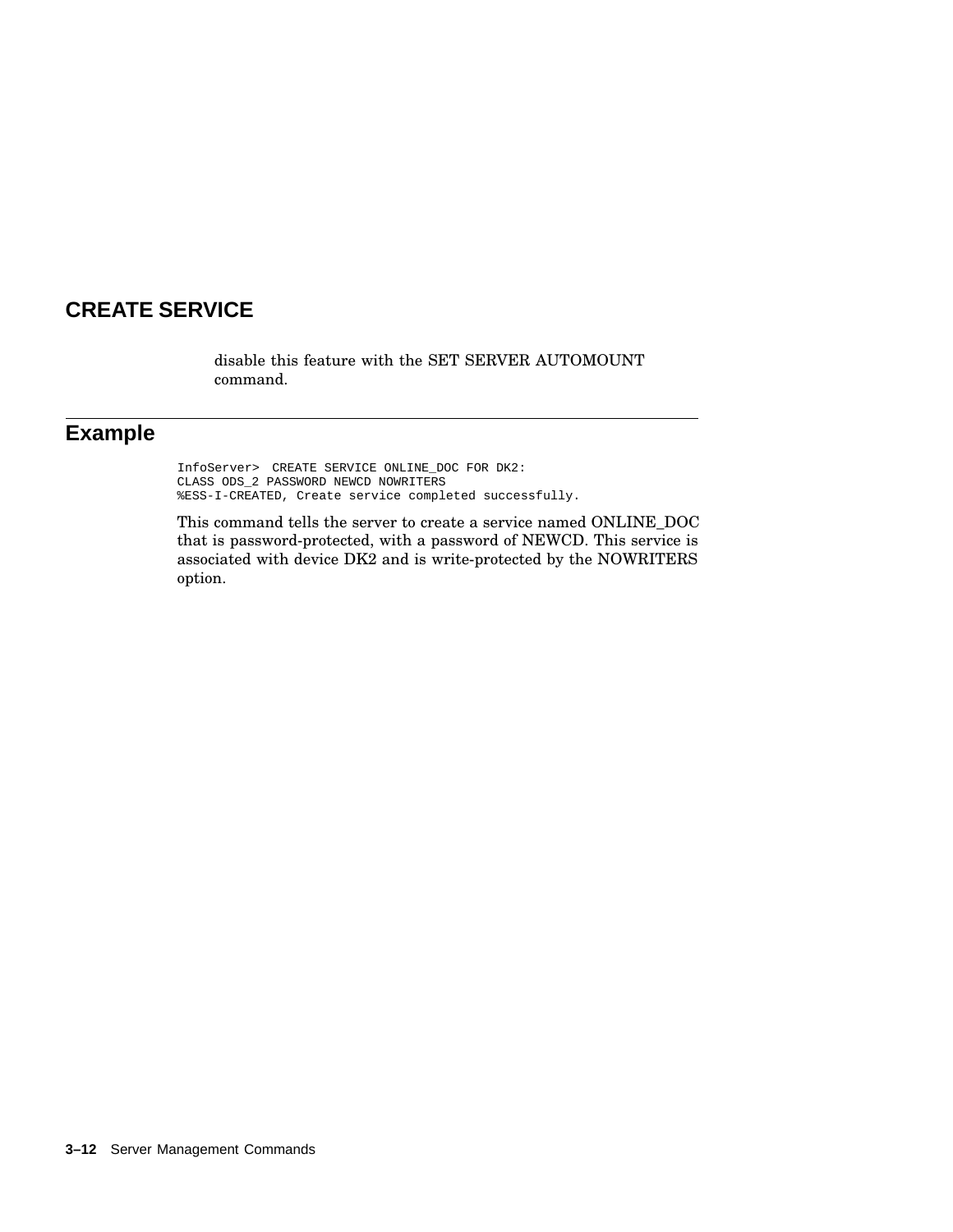# **DELETE PARTITION**

## **DELETE PARTITION**

Deletes an existing partition.

# **Format DELETE PARTITION** DKn:partition\_name

## **Parameter**

#### **DKn:partition\_name**

DKn: specifies a valid InfoServer device, as defined in Section 2.5.4.

The *partition\_name* specifies a partition name that already exists on the specified device.

### **Description**

You use the DELETE command to delete a partition that has been previously created. If the partition has been served to the LAN network, then the services bound to the partition are also deleted.

The InfoServer prompts you for confirmation if you try to delete a partition that currently has remote clients connected to it.

Deleted partitions are marked, then reused when new partitions are created. You can use the SHOW PARTITIONS command with the FULL option to display all the deleted partitions on a disk.

## **Example**

InfoServer> DELETE PARTITION DK1:VIRTUAL\_DISK %ESS-I-DELETED, Delete partition completed successfully.

This command deletes the partition named VIRTUAL\_DISK on disk DK1 and makes the space available for reuse.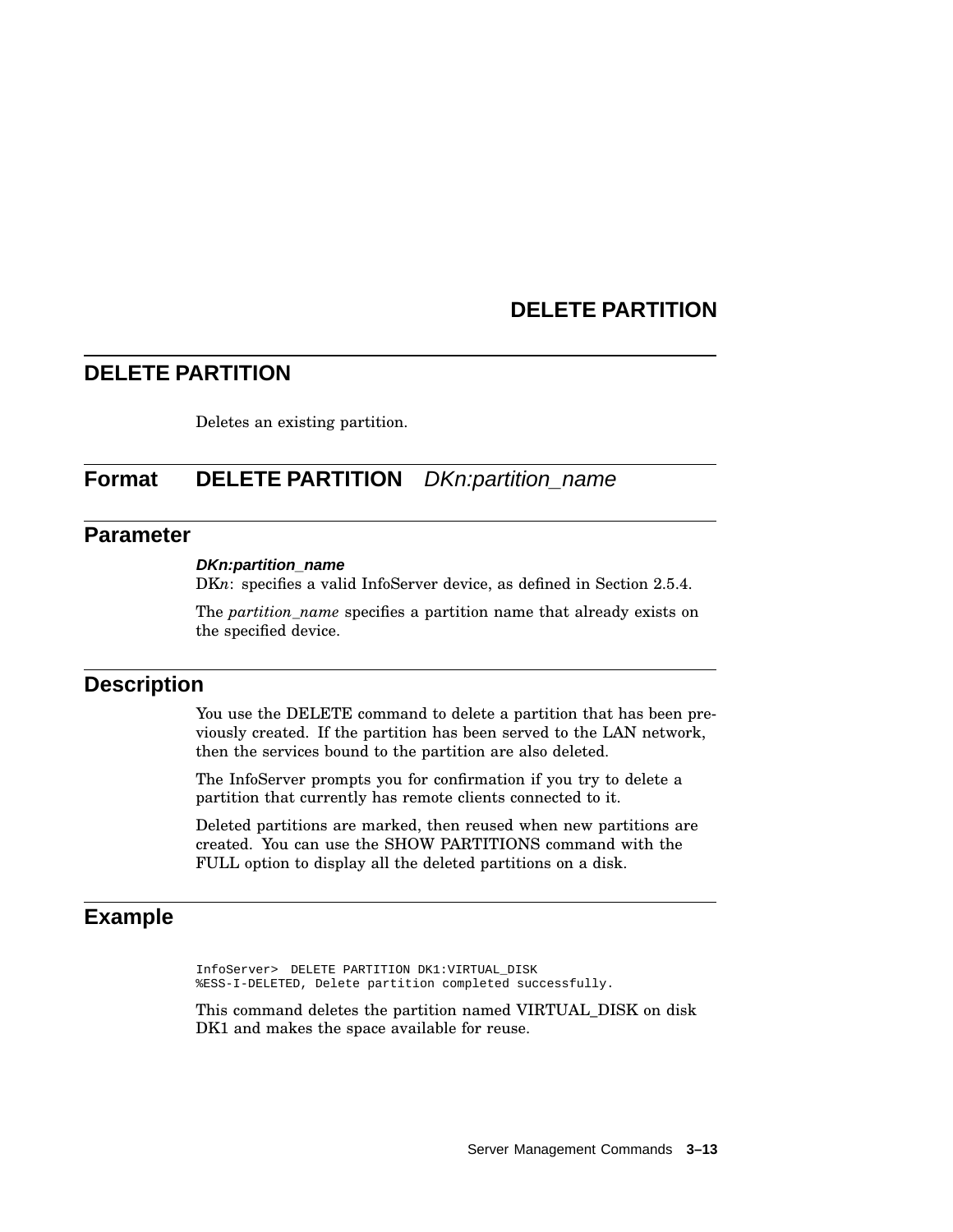# **DELETE SERVICE**

## **DELETE SERVICE**

Causes the InfoServer to stop providing the specified service to the LAN network clients.

# **Format DELETE SERVICE** service-name [FOR DKn:[partition\_name]] [CLASS class\_name]

### **Parameter**

#### **service-name**

Specifies the name of the service to delete. Usually, a service name is the same as the volume label of the disk volume. The service name can contain wild card characters.

#### **DKn:[partition\_name]**

DKn: specifies a valid InfoServer device, as defined in Section 2.5.4.

The *partition\_name* is any partition name that already exists on the specified device.

As an option, you can add the device, or device and partition, to the DELETE SERVICE command. Since an InfoServer may have two disk volumes with the same service name, the DELETE command lets you qualify which service you want to delete. If you omit this parameter, then the InfoServer searches and deletes all service names that satisfy the other qualifiers.

#### **CLASS class\_name**

Specifies the name space that the service should be removed from. Since each name space can have the same service name, the CLASS qualifier indicates which services to delete. If you omit this parameter, then the InfoServer searches and deletes all service names in all classes that satisfy all other qualifiers.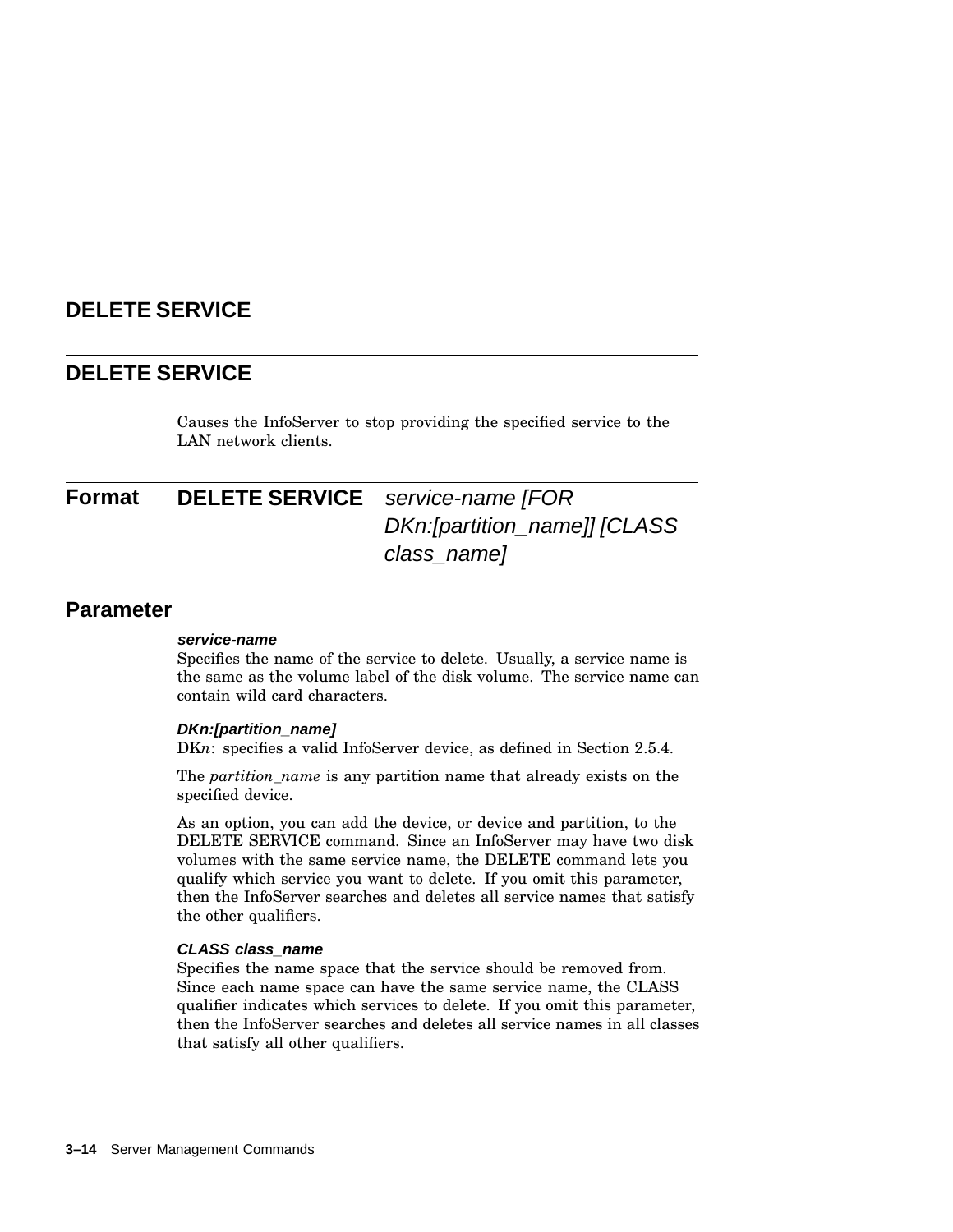# **DELETE SERVICE**

Table 3–3 lists valid *class\_name* values for this qualifier.

| <b>Class</b>       | <b>Description</b>                      |  |
|--------------------|-----------------------------------------|--|
| V2.0               | Names understood by PCSA MS-DOS clients |  |
| <b>UNFORMATTED</b> | Virtual disk that has no format         |  |
| <b>MSDOS</b>       | MS-DOS virtual disks                    |  |
| ODS 2              | VMS virtual disks                       |  |
| <b>ULTRIX</b>      | ULTRIX virtual disks                    |  |
| ISO 9660           | ISO 9660 compact disc format            |  |
| <b>HIGH SIERRA</b> | MS-DOS compact disc format              |  |

#### **Table 3–3: Valid Class Names**

## **Description**

The DELETE SERVICE command deletes an existing service from the InfoServer. Client systems can no longer access devices or partitions under the deleted service name.

The DELETE SERVICE command lets you delete all instances of a service name or a particular service name qualified by device and class name. You may use the DK*n:partition\_name* and CLASS options to specify the exact service name you want to delete. If you want to delete all instances of a service name, then omit these parameters.

The DELETE SERVICE command warns the LAN network manager if clients are connected to the specified service name. The LAN network manager has the option to either delete the service (terminating the sessions connected) or abort the DELETE SERVICE command.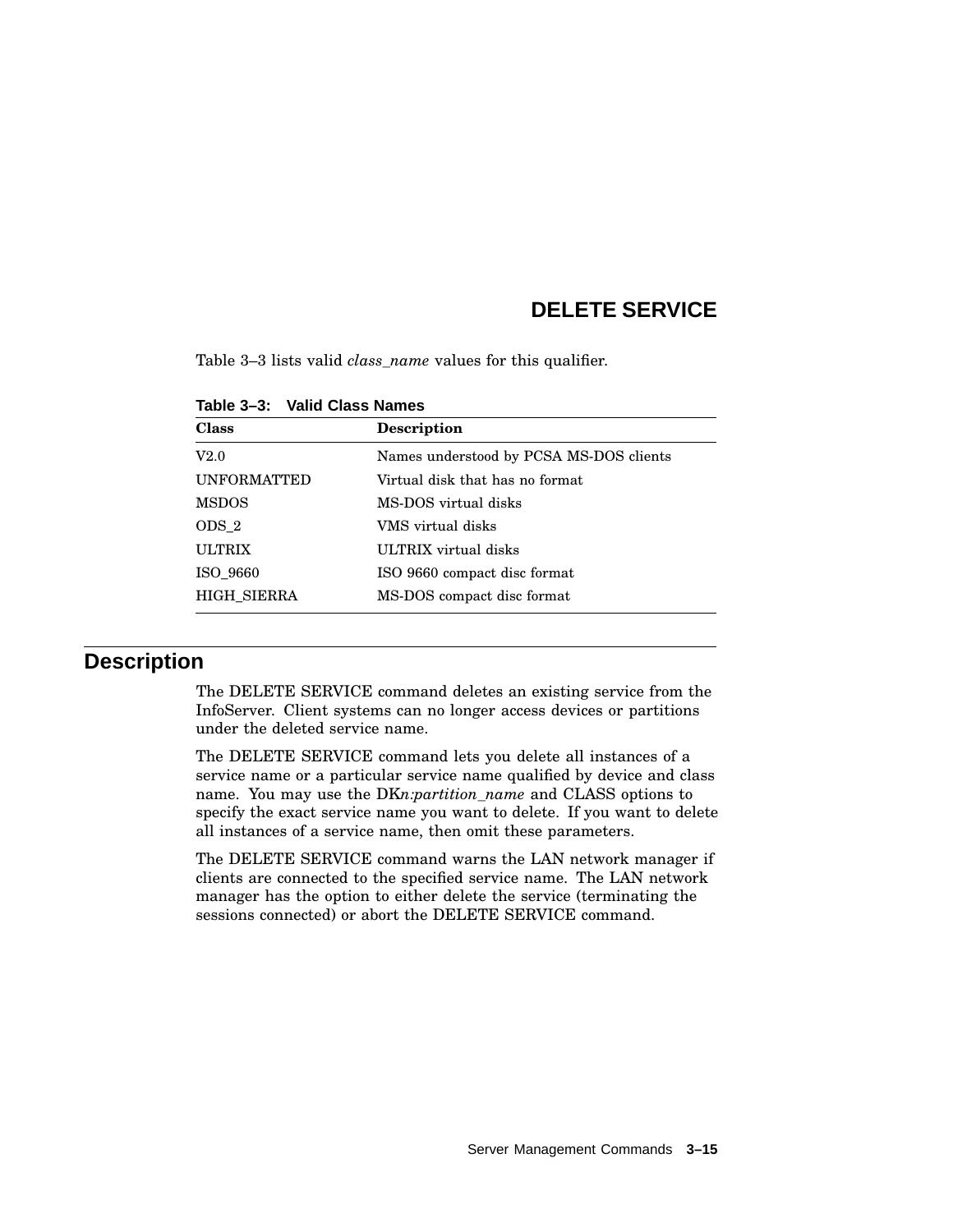# **DELETE SERVICE**

## **Example**

InfoServer> DELETE SERVICE CD\_DOC\_00661 FOR DK11: CLASS ODS\_2 Warning: 5 users are connected to CD\_DOC\_00661 Do you still want to delete CD\_DOC\_00661 [NO]? YES %ESS-I-DELETED, Delete service completed successfully.

This command returns a warning, because the specified service name has client systems connected to it. The manager is asked if the service should still be deleted. In this example the answer is yes, so the remote users are disconnected from this service.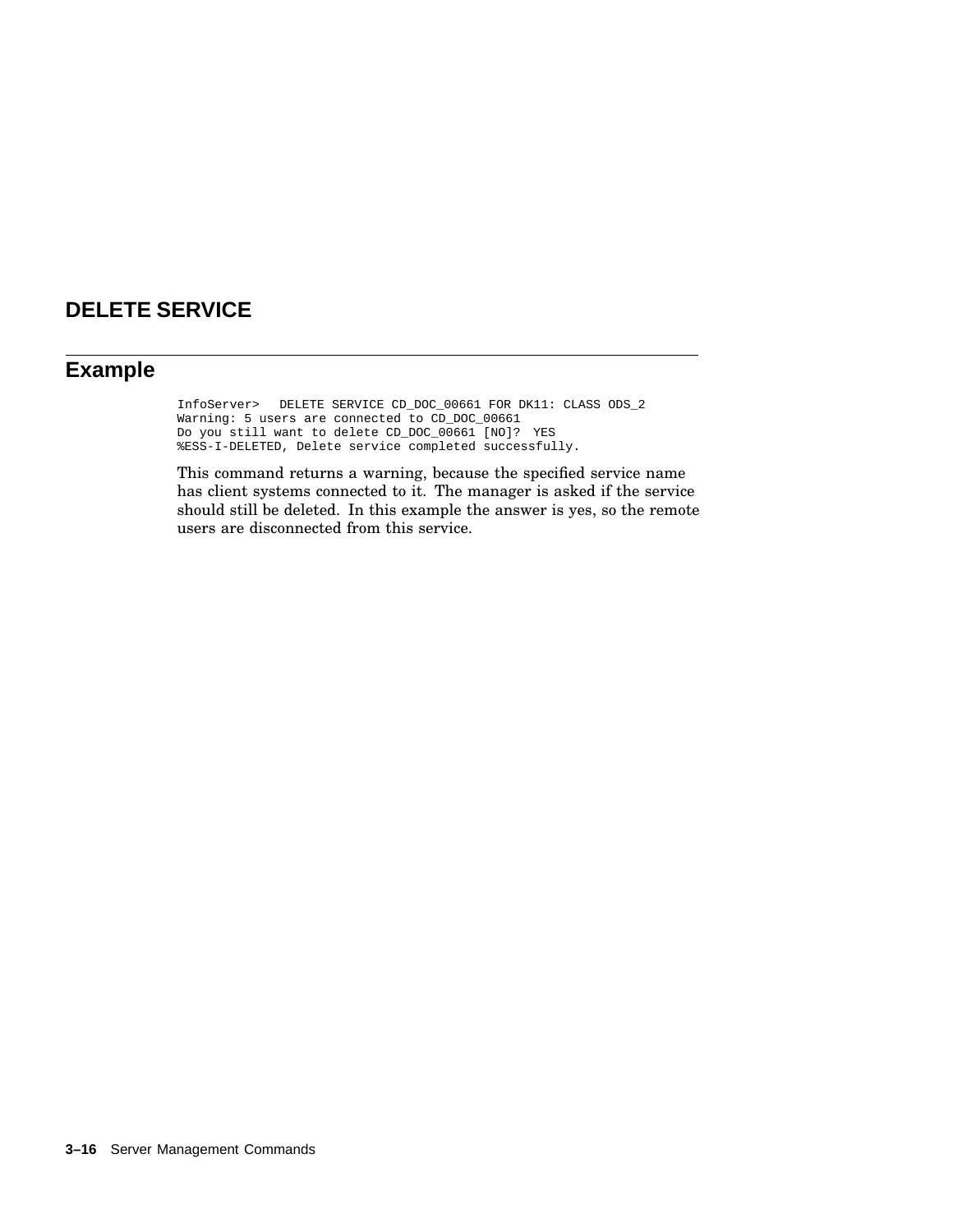## **EXIT**

# **EXIT**

Terminates the InfoServer management session.

# **Format EXIT (or LOGOUT)**

## **Parameters**

None.

## **Description**

You use the EXIT command to log out of the InfoServer and terminate the InfoServer management session after all management functions are complete. On the console terminal, you are prompted for the login password again before you can enter more commands. On a remote LAT management terminal, the LAT session is disconnected. The LOGOUT command is functionally equivalent to EXIT.

## **Example**

InfoServer> EXIT

This command ends the current server management session.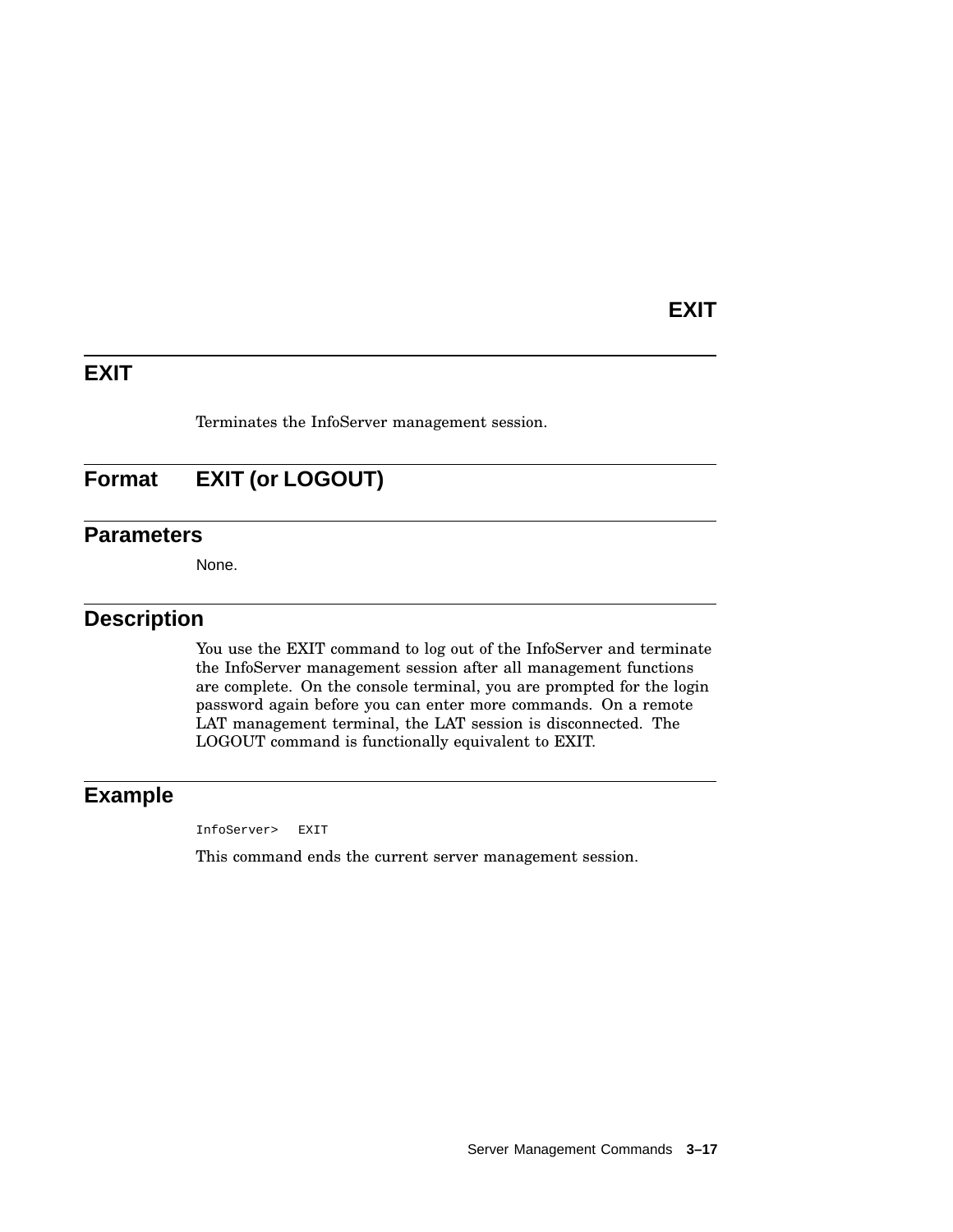## **HELP**

Provides online help information for using the InfoServer management commands.

**Format HELP** [topic] [subtopic...]

### **Parameter**

**topic, subtopic...**

You use the HELP command to obtain online help for any of the InfoServer commands. You can specify the topic and subtopic that you want help on. If you do not specify a topic, the system displays a list of topics and prompts you for a selection.

## **Description**

The HELP command is an online reference for InfoServer commands. After you view an initial help display, press Return. The help display stops and the *InfoServer>* prompt is displayed.

If you do not specify a command name, the HELP command displays general information on the commands for which help is available. If you specify a command name, you obtains syntax information on that command. If you enter the HELP command with a command name only, such as HELP SHOW, the InfoServer displays a list of all of the command keywords used with the SHOW command.

## **Example**

InfoServer> HELP SERVE

This command displays a description of the SERVE command and the command format.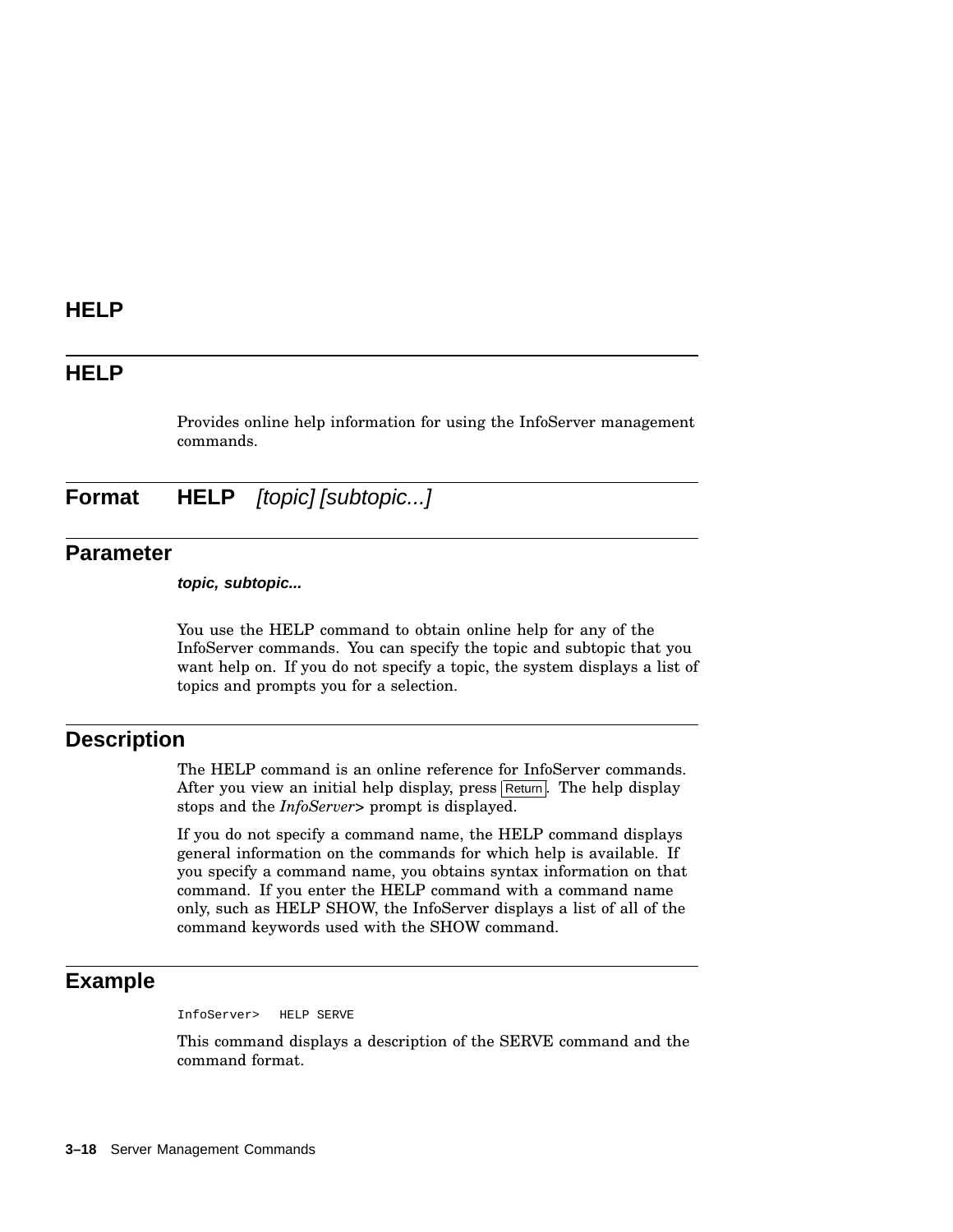## **INITIALIZE**

# **INITIALIZE**

Formats a read/write disk into an InfoServer disk.

## **Format INITIALIZE** DKn:

### **Parameter**

**DKn:**

DKn: is a valid InfoServer device, as defined by Section 2.5.4.

### **Description**

The INITIALIZE command is used to format a read/write disk into an InfoServer disk capable of supporting partitions or storing system configuration information. Initializing a disk destroys any data already stored on the disk.

By default, the single read/write disk preconfigured with the InfoServer is already initialized.

# **Example**

InfoServer> INITIALIZE DK1: %ESS-I-INIT, Initialize completed successfully.

This command initializes disk DK1.

#### **NOTE**

When you initialize an InfoServer device, any data on the device is lost. This includes any configuration information that may have been saved previously.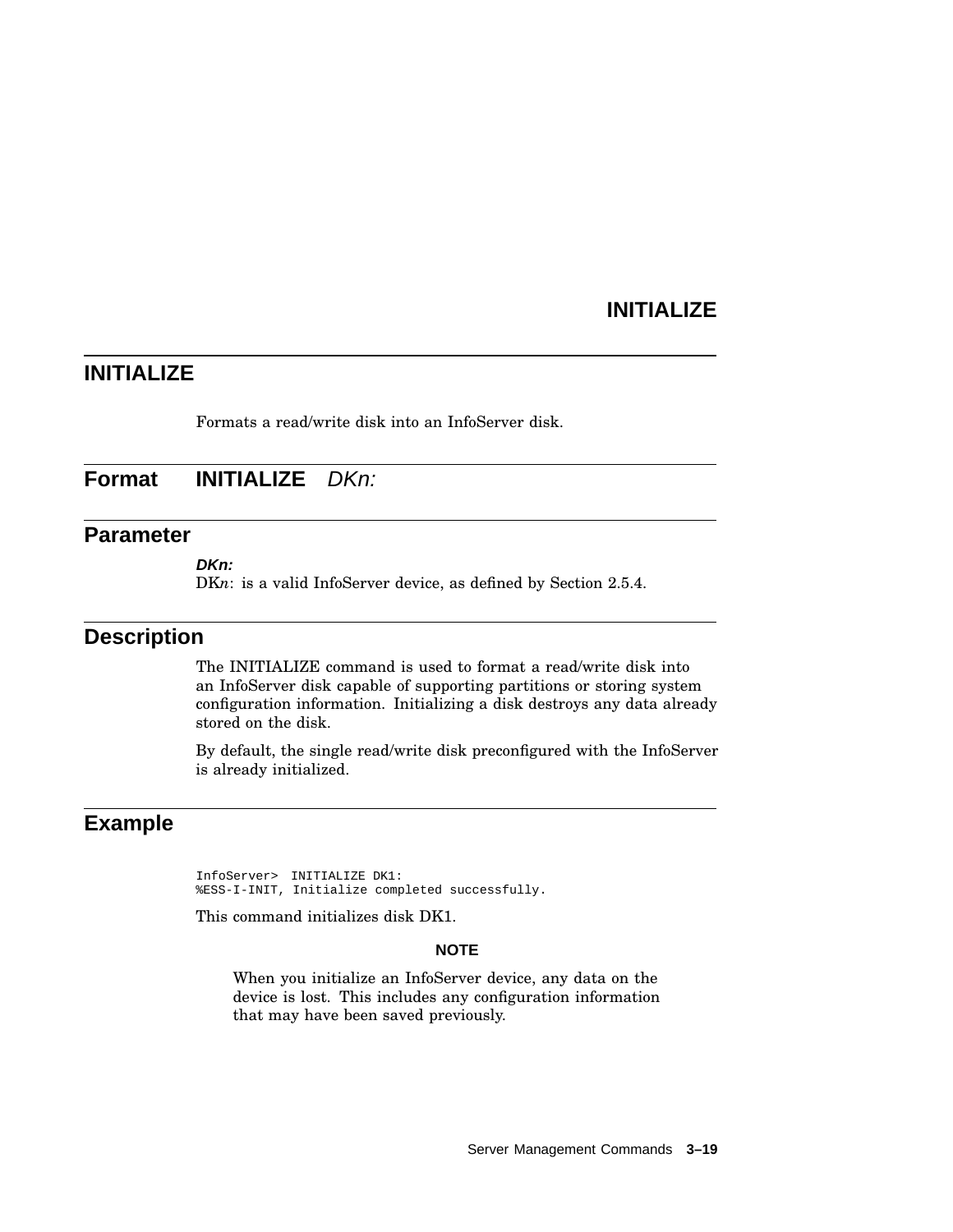# **LOOP**

## **LOOP**

Automatically repeats any valid command.

**Format LOOP** [command]

# **Parameter**

#### **command**

Specifies a valid InfoServer command. If you do not specify a command, the InfoServer prompts you for the command.

## **Description**

You use the LOOP command to automatically repeat any valid InfoServer command. The LOOP command continues to repeat the chosen command until you press another key. To stop the LOOP command, press any key.

## **Example**

InfoServer> LOOP SHOW SERVICE

This command repeats the SHOW SERVICE command automatically.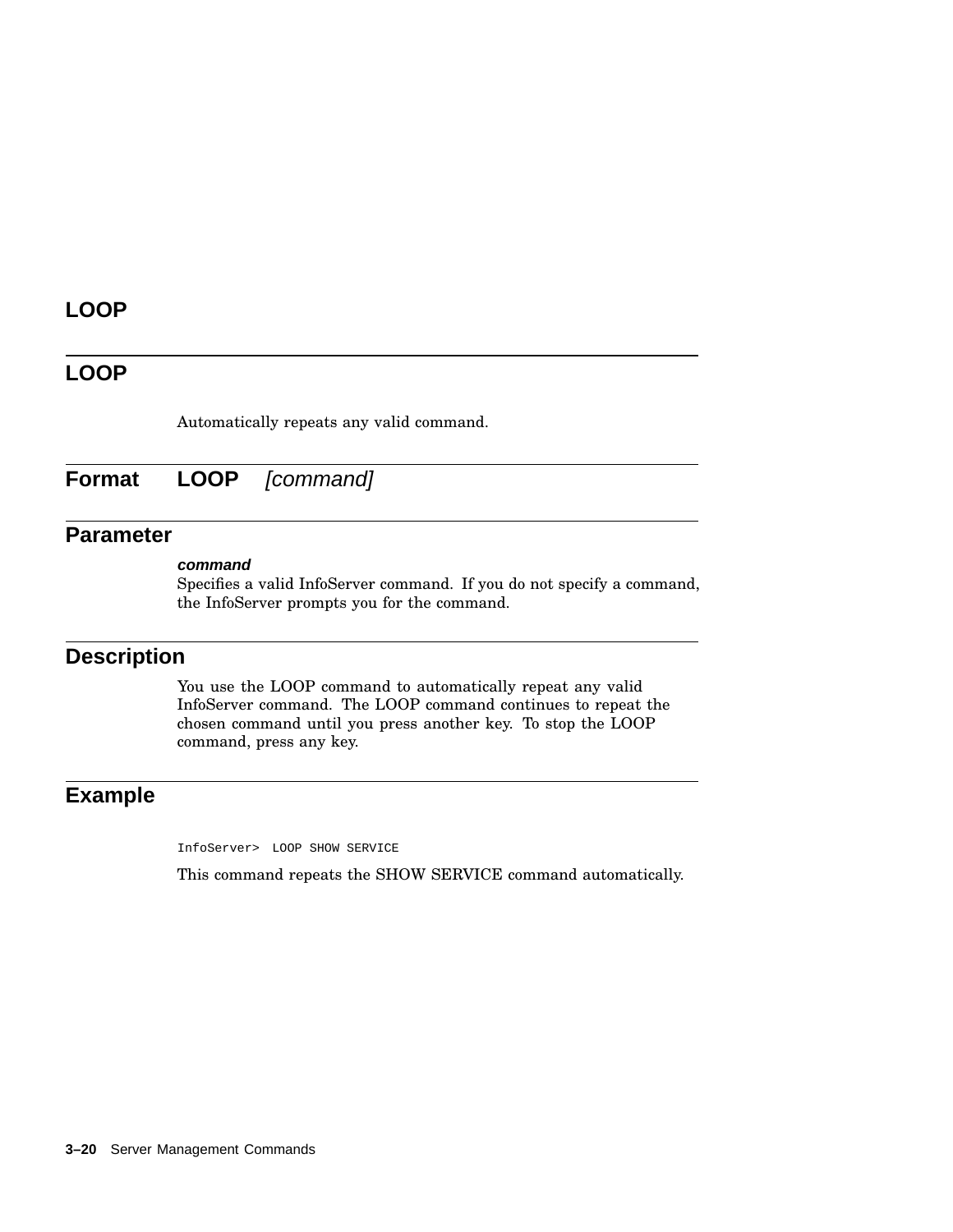## **MONITOR**

## **MONITOR**

Repeats any valid InfoServer command every 3 seconds.

## **Format MONITOR** *[command]*

### **Parameter**

#### **command**

Specifies a valid InfoServer command. If you do not specify a command, the InfoServer prompts you for the command.

## **Description**

You use the MONITOR command to automatically repeat any valid InfoServer command. The MONITOR pauses for 3 seconds between commands and moves the cursor to the home position on ANSI-type screens. This action makes the command useful for redisplaying SHOW command screens.

To stop the MONITOR command, press any key.

### **Example**

InfoServer> MONITOR SHOW ETHERNET

This command repeats the SHOW ETHERNET command every 3 seconds, refreshing the screen for each display.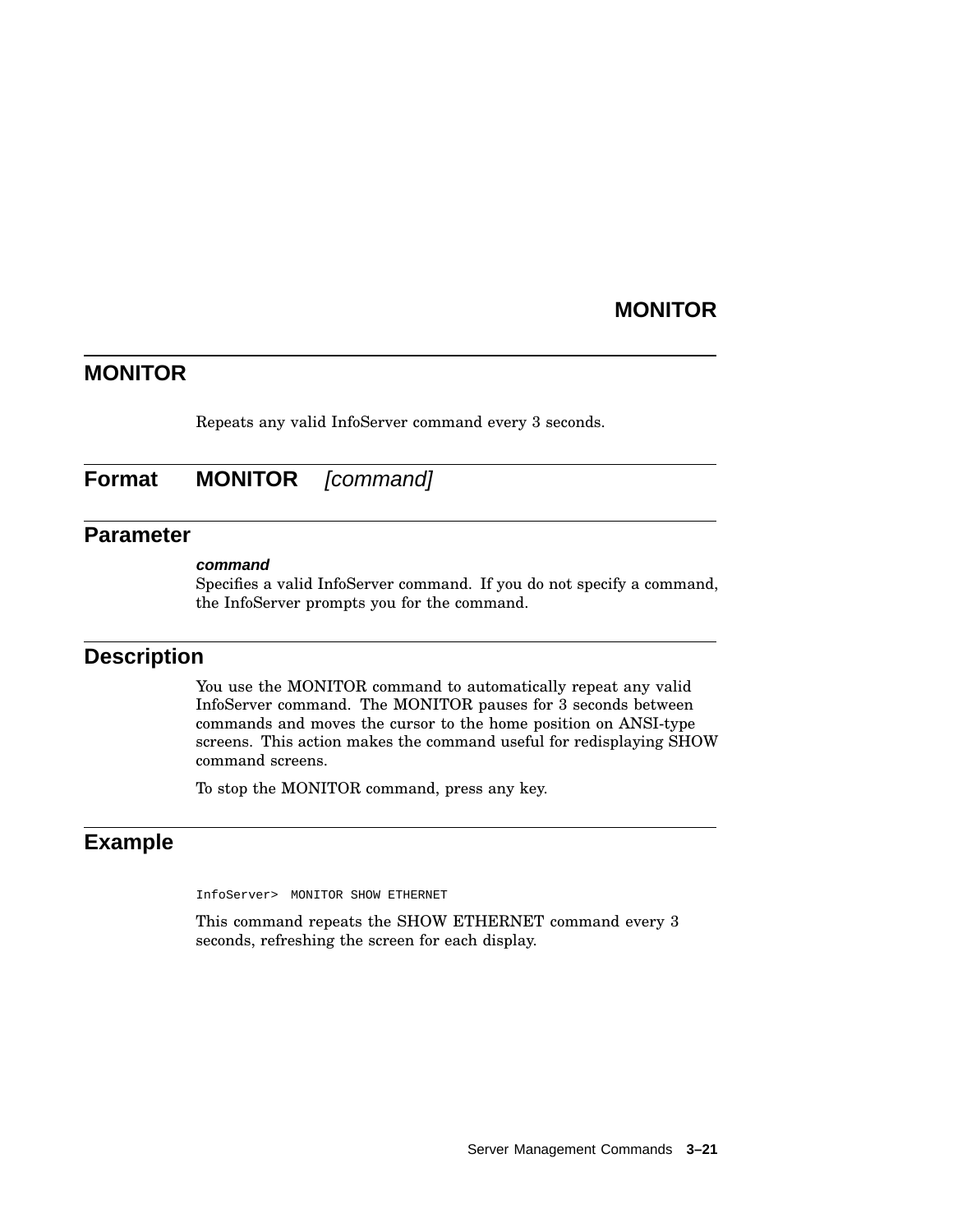# **REBOOT**

# **REBOOT**

Ends all active service connections and reinitializes the InfoServer.

# **Format REBOOT** [YES]

## **Parameter**

**YES**

The YES reply initiates the shutdown procedure.

## **Description**

You use the REBOOT command to reboot the InfoServer. The REBOOT command ends all active service connections by remote clients and starts the InfoServer bootstrap sequence.

If you omit the YES keyword, the InfoServer prompts you to confirm the shutdown.

# **Example**

InfoServer> REBOOT \_Are you sure you want to reboot the InfoServer now [No]? YES

This command starts the reboot sequence. The user is asked to confirm the command.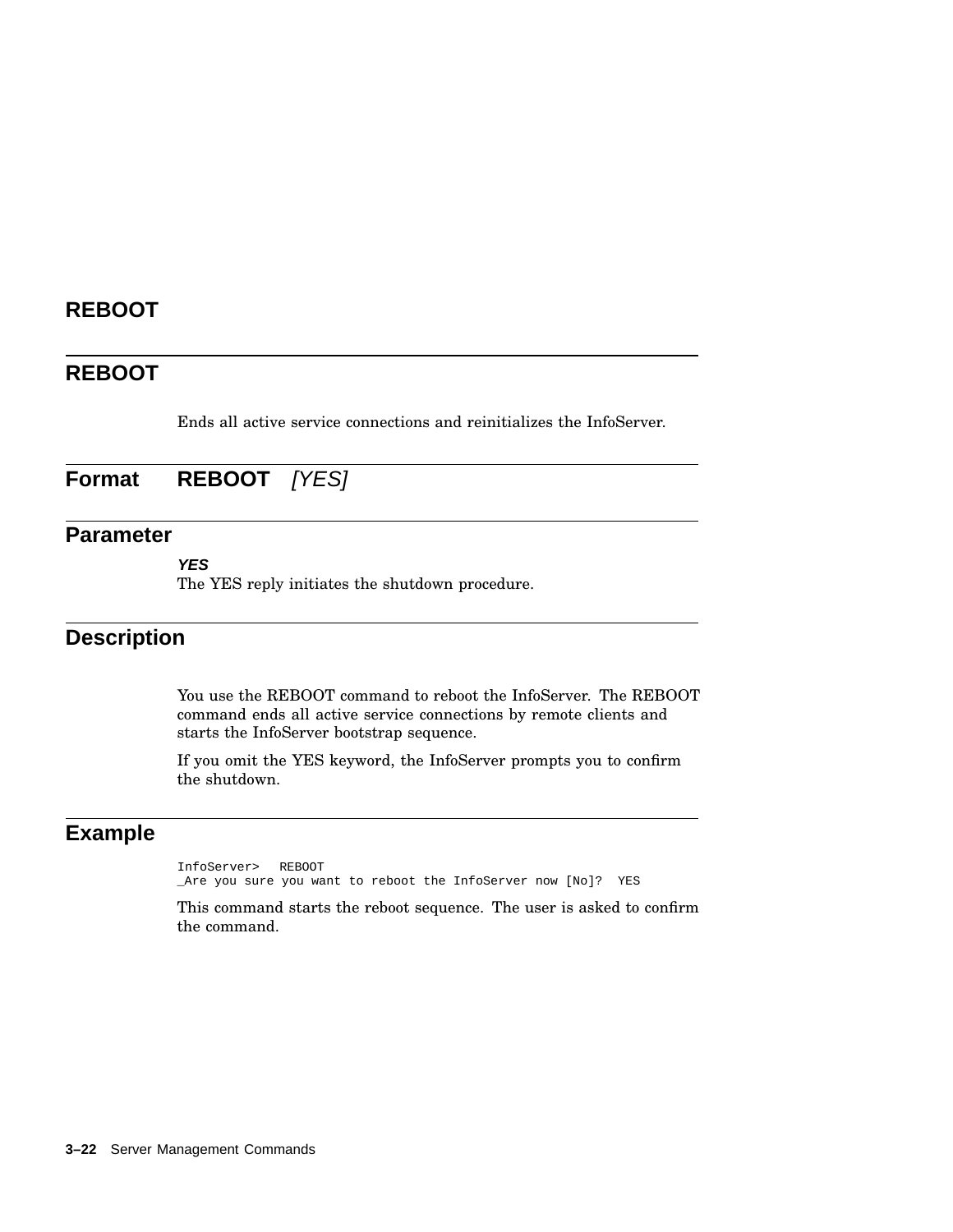## **RESTORE**

## **RESTORE**

Restores the system state and all services from the last saved configuration.

**Format RESTORE** [DKn:]

## **Parameter**

#### **DKn:**

Specifies a valid InfoServer device, as defined in Section 2.5.4, to use for the restore procedure.

If you omit the device name, the InfoServer uses the DK1: device by default. DK1: is the read/write disk that comes with the InfoServer.

## **Description**

You use the RESTORE command to restore a previously saved system configuration. The SAVE command lets you save any services offered with the CREATE SERVICE command, as well as any InfoServer characteristics changed with the SET command. The settings are saved on an InfoServer read/write disk. The RESTORE command resets the running InfoServer to its last saved settings.

#### **NOTE**

The RESTORE command does not delete any existing services before restoring previously saved services. Therefore, any saved services are added to the existing list of services.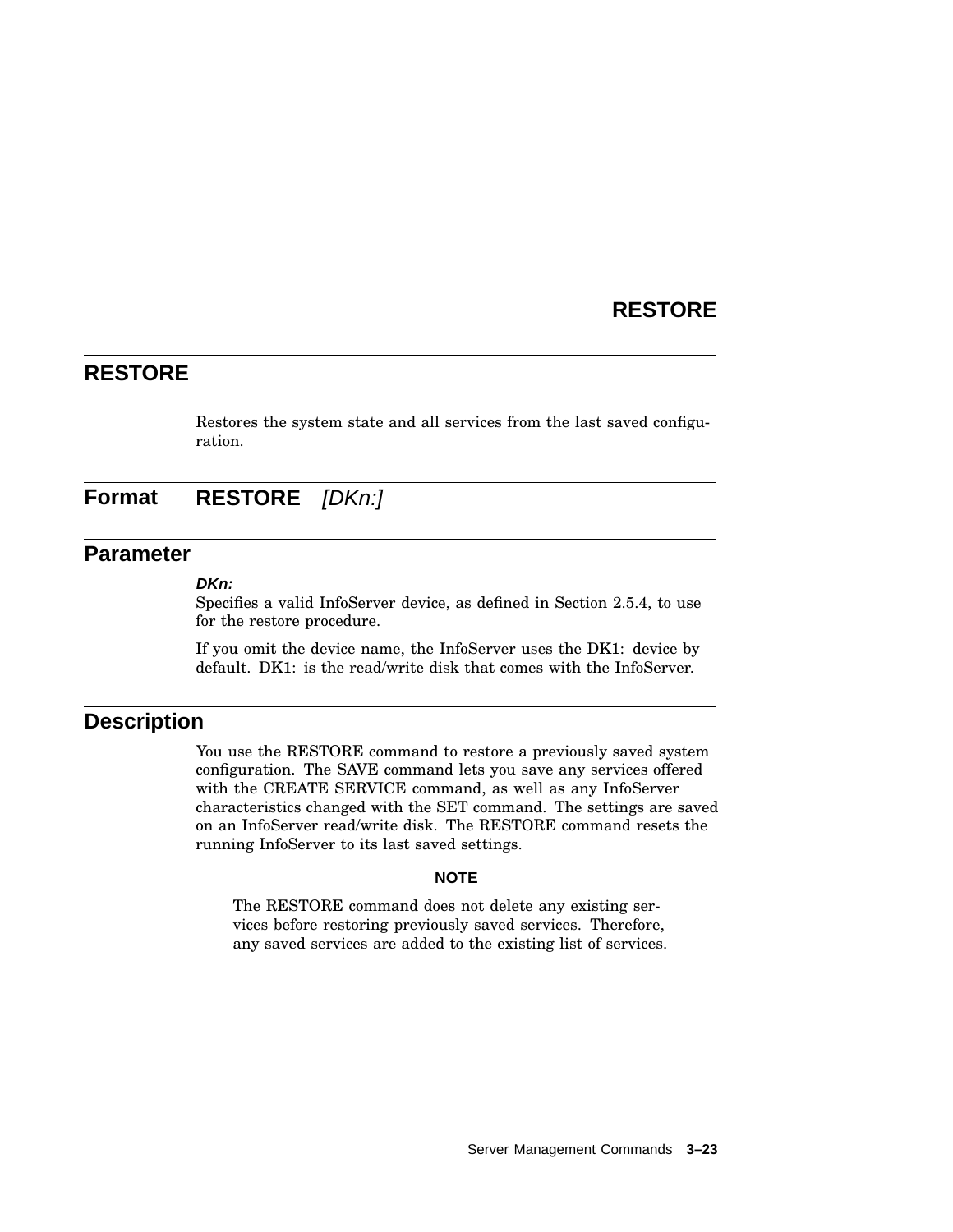# **RESTORE**

# **Example**

InfoServer> RESTORE DK1: %ESS-I-RESTORED, Restore completed successfully from DK1:

This command restores the last set of InfoServer services and settings saved on device DK1: to the running InfoServer.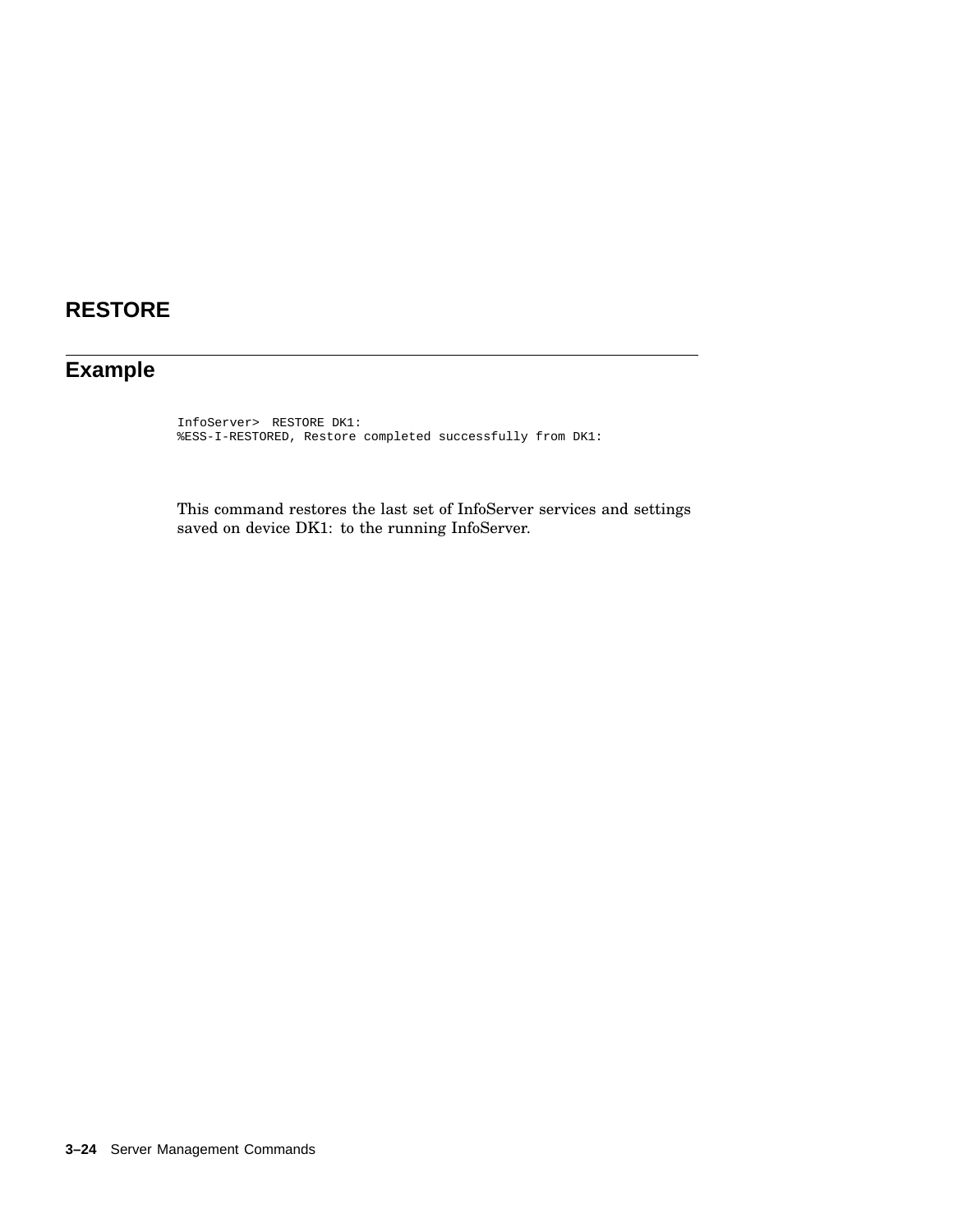## **SAVE**

## **SAVE**

Save the current system state to nonvolatile storage.

# **Format SAVE** [DKn:]

### **Parameter**

### **DKn:**

Specifies a valid InfoServer device to use, as defined in Section 2.5.4.

If you omit the device name, the InfoServer uses the DK1: device by default. DK1: is the read/write disk that comes with the InfoServer.

### **Description**

The SAVE command lets you save the current InfoServer state on a writeable InfoServer disk. This action allows the InfoServer to quickly restore information about services it is providing if an interrupion occurs, such as a power failure or reboot. If you do not specify a device, the InfoServer uses the first writeable disk found in the configuration to store this information. When the InfoServer reinitializes, it searches all writeable disks for the first saved configuration information.

#### **NOTE**

Saving this information does not affect user data on the writeable disk if the disk has been initialized by the InfoServer. The InfoServer automatically preallocates space on initialized disks for this purpose by creating a partition named CONFIGURATION. To reset your InfoServer to the factory defaults, simply delete the partition named CONFIGURATION. If you want to save this file, copy it to a partition with a different name.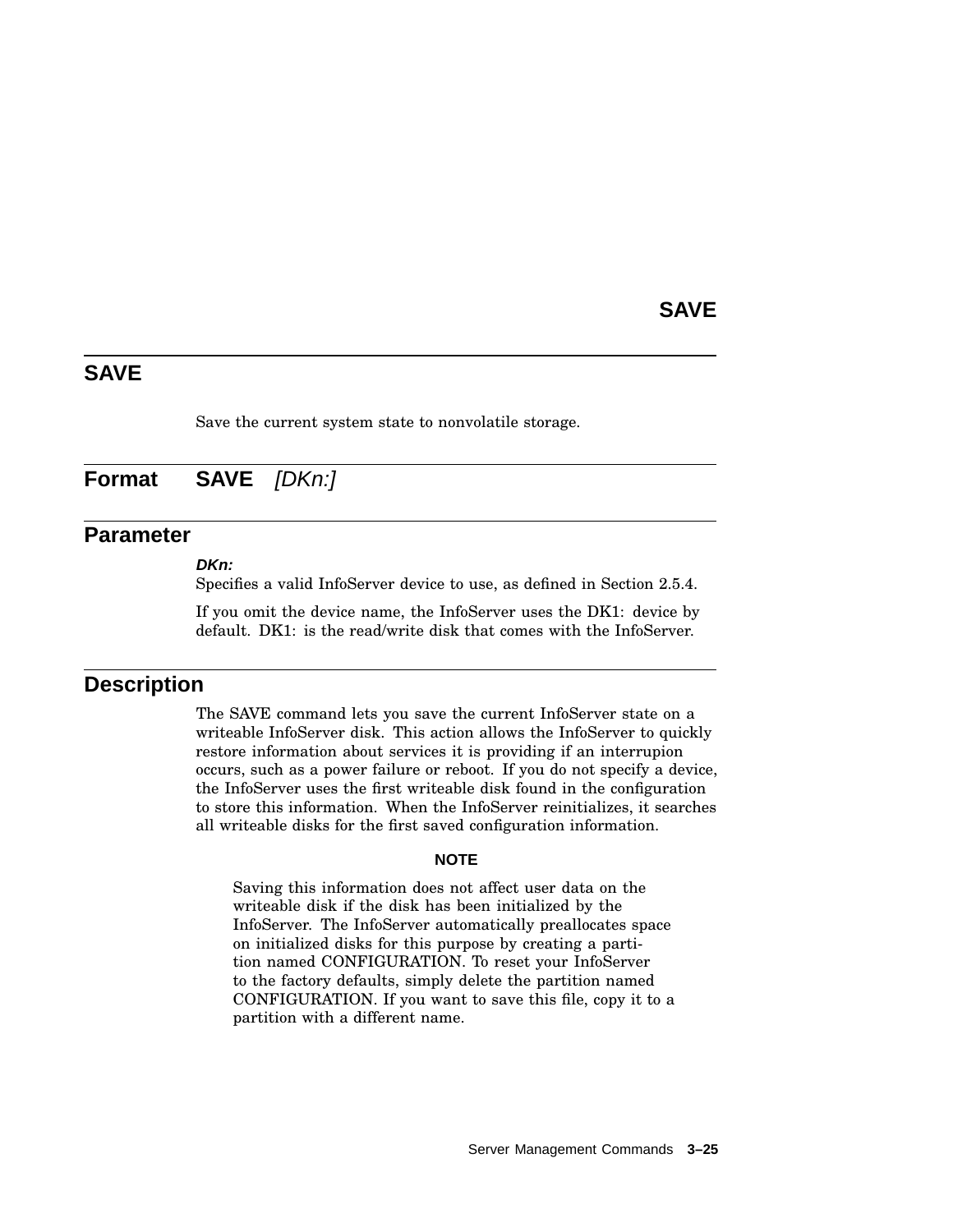# **SAVE**

# **Example**

InfoServer> SAVE %ESS-I-SAVED, Save operation completed successfully to DK1:

This command saves the InfoServer system state to the first writeable disk it finds.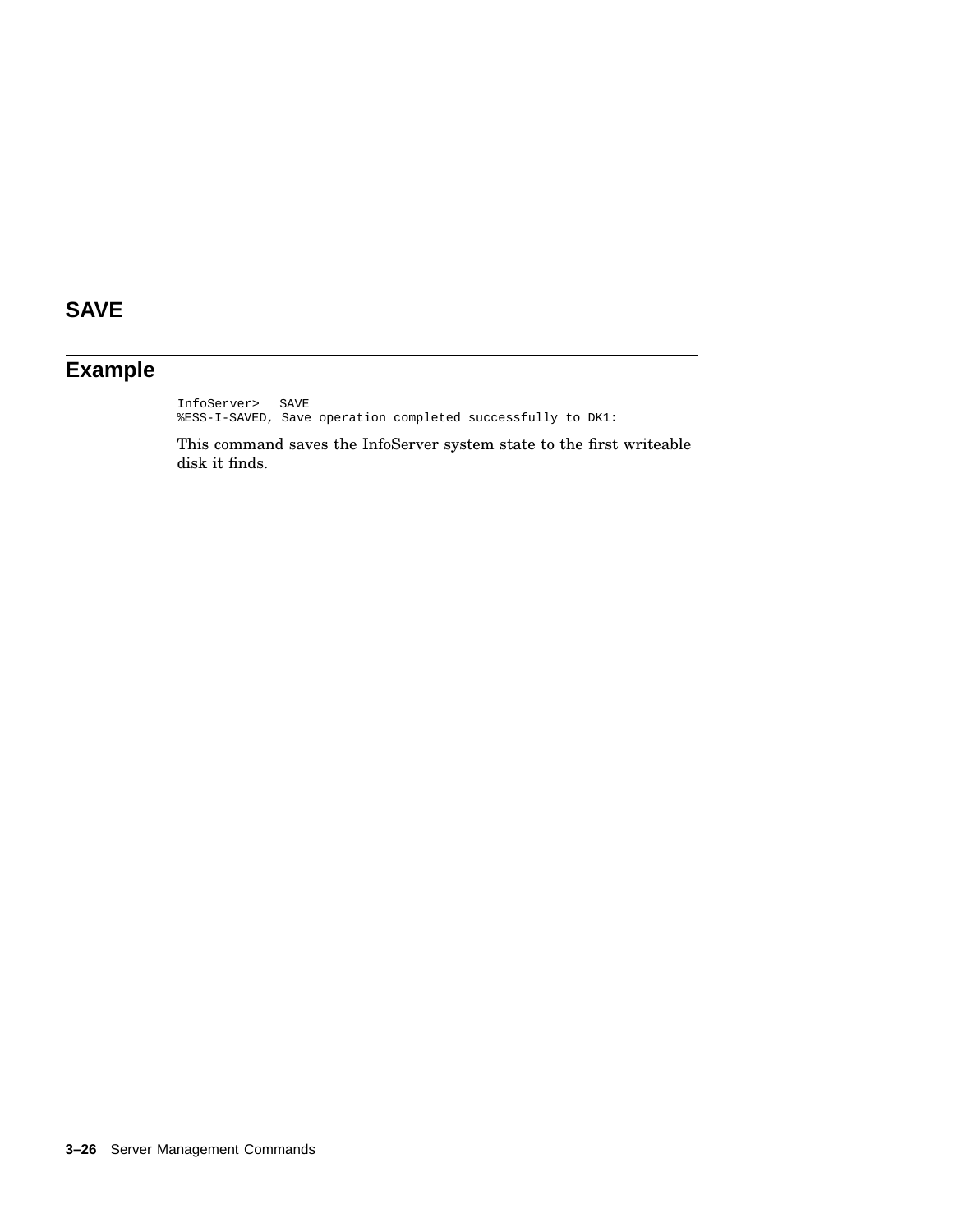## **SET PARTITION**

## **SET PARTITION**

Sets or clears the MOP attribute on a partition.

# **Format SET PARTITION** DKn:partition\_name MOP {ENABLED | DISABLED}

## **Parameter**

### **ENABLED**

This option enables the MOP attribute on a partition.

#### **DISABLED**

This option clears the MOP attribute from a partition.

## **Description**

You use the SET PARTITION command to set or clear the MOP attribute on a partition. When the MOP attribute is enabled on a partition, the InfoServer will downline load an image from this partition if a node requests an image that matches the partition name. Note that a partition with MOP ENABLED cannot be served to the LAN network as a virtual disk. For more information, see the CREATE PARTITION command.

## **Example**

InfoServer> SET PARTITION DK1:PR0801ENG MOP ENABLED %ESS-I-SET, Set operation completed successfully.

This command enables the MOP attribute for the partition DK1:PR0801ENG.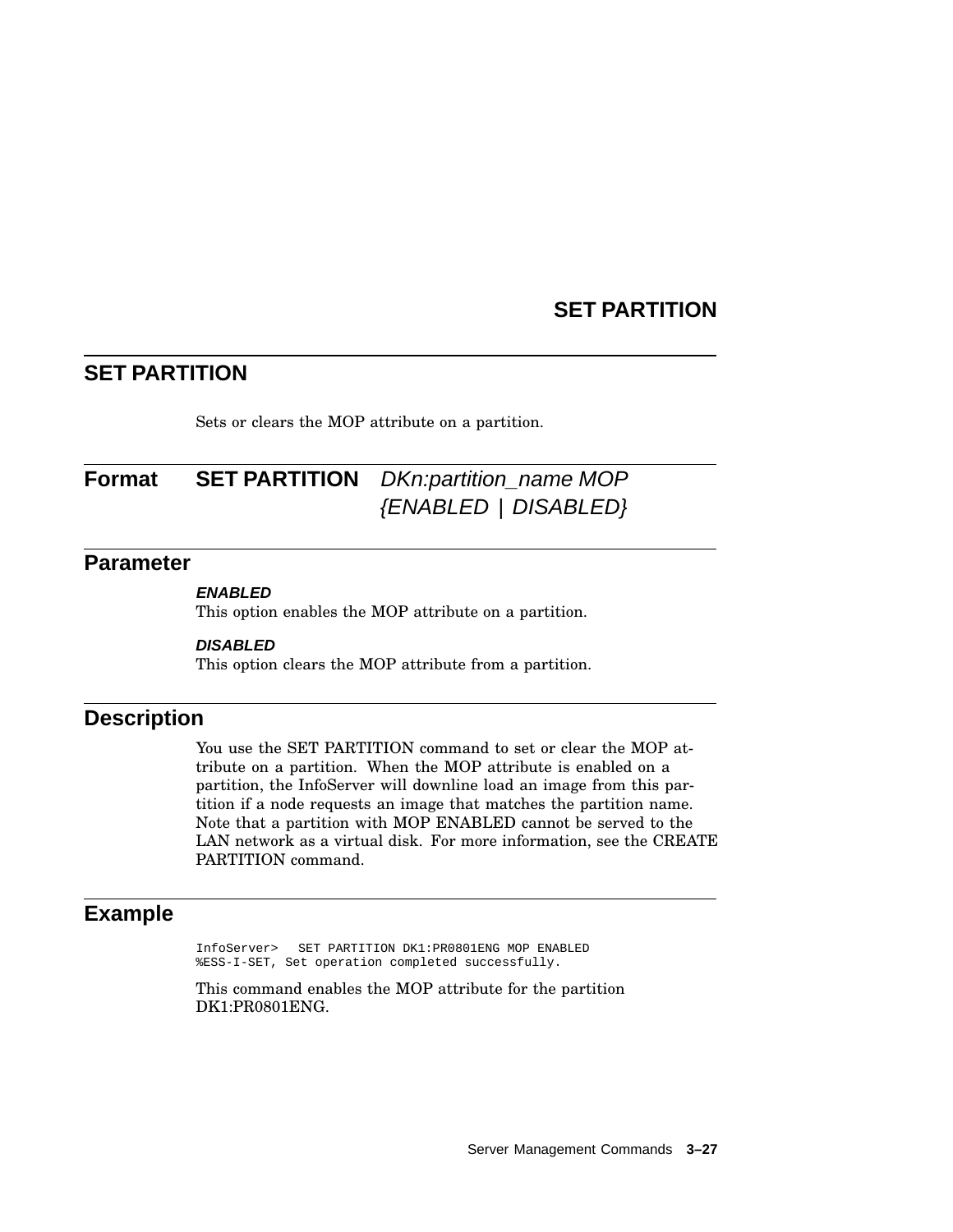## **SET SERVER AUTOMOUNT**

## **SET SERVER AUTOMOUNT**

Allows the InfoServer to automatically provide LAN network access to compact discs.

# **Format SET [SERVER] AUTOMOUNT** {ENABLED |

DISABLED}

### **Parameter**

#### **ENABLED (D)**

Enables the InfoServer to automatically serve compact discs by volume label when they are inserted and when the InfoServer boots. This is the default setting.

#### **DISABLED**

Disables the InfoServer from automatically serving any compact discs by volume label when they are inserted and when the InfoServer boots.

### **Description**

The SET SERVER AUTOMOUNT command lets you determine whether or not the InfoServer will automatically serve the compact discs to the LAN network by volume label. When enabled, discs are served as they are inserted and when the InfoServer boots. The default setting is enabled.

## **Example**

InfoServer> SET SERVER AUTOMOUNT DISABLED %ESS-I-SET, Set operation completed successfully.

This command disables the automount feature of the InfoServer.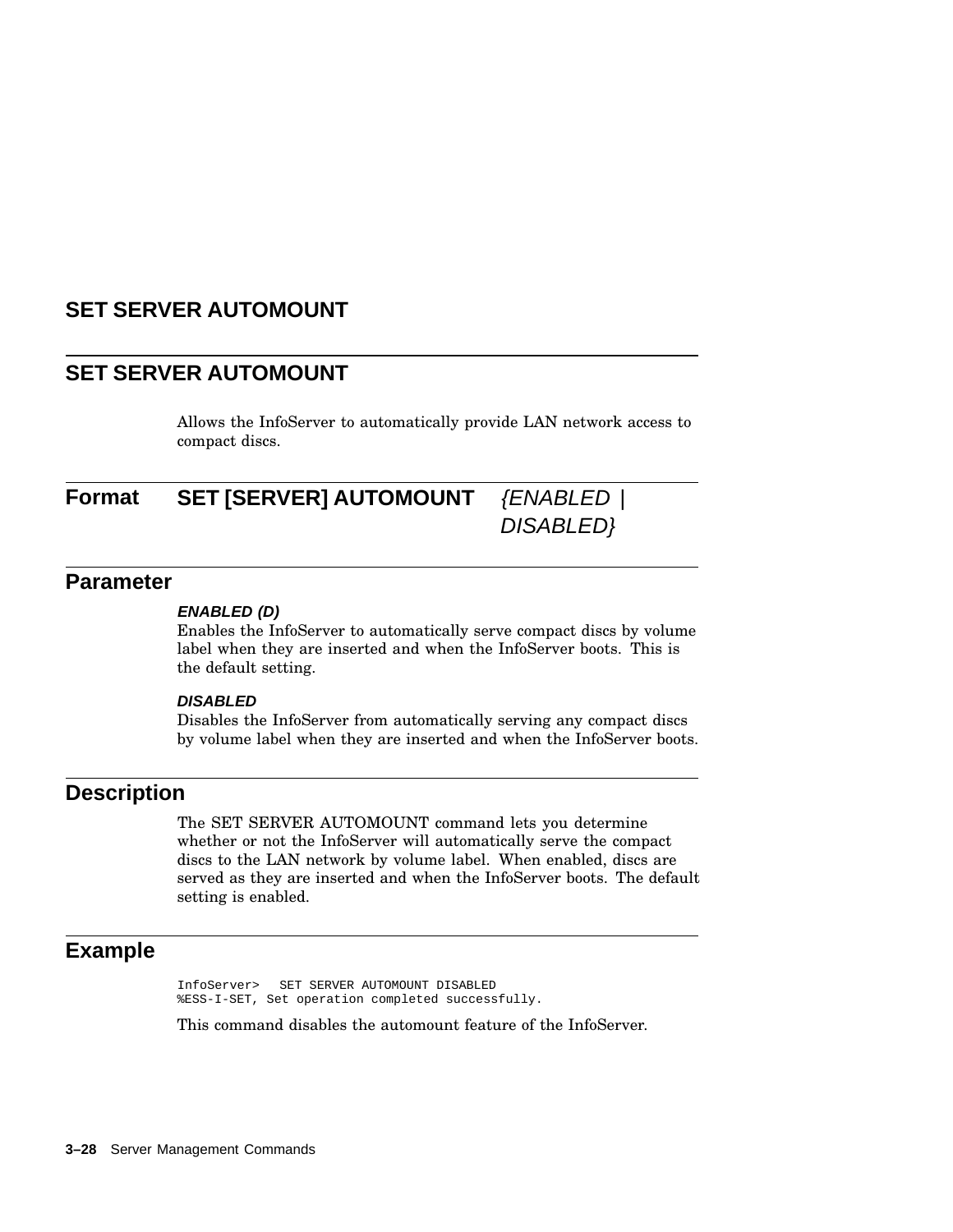# **SET SERVER GROUP CODES**

# **SET SERVER GROUP CODES**

Allows the InfoServer manager to specify the LAT group codes that the management service is offered under.

| Format | <b>SET [SERVER] GROUP [CODES]</b> {code_list   ALL} |                   |
|--------|-----------------------------------------------------|-------------------|
|        |                                                     | <b>{ENABLED  </b> |
|        |                                                     | DISABLED}         |
|        |                                                     |                   |

### **Parameter**

#### **ALL**

Specifies all group codes (0 to 255) for the SET operation.

#### **code\_list**

Specifies a set of group code numbers for the SET operation. Group codes are numbers in the range from 0 to 255. You can specify multiple group codes. Group codes separated by a comma indicate single group code numbers. Group codes separated by a hyphen indicate a range of group code numbers.

#### **ENABLED**

Adds the group codes specified in *code\_list* to the current set of group codes that the InfoServer offers its LAT management interface on.

#### **DISABLED**

Removes the group codes specified in *code\_list* from the current set of group codes that the InfoServer offers its LAT management interface on.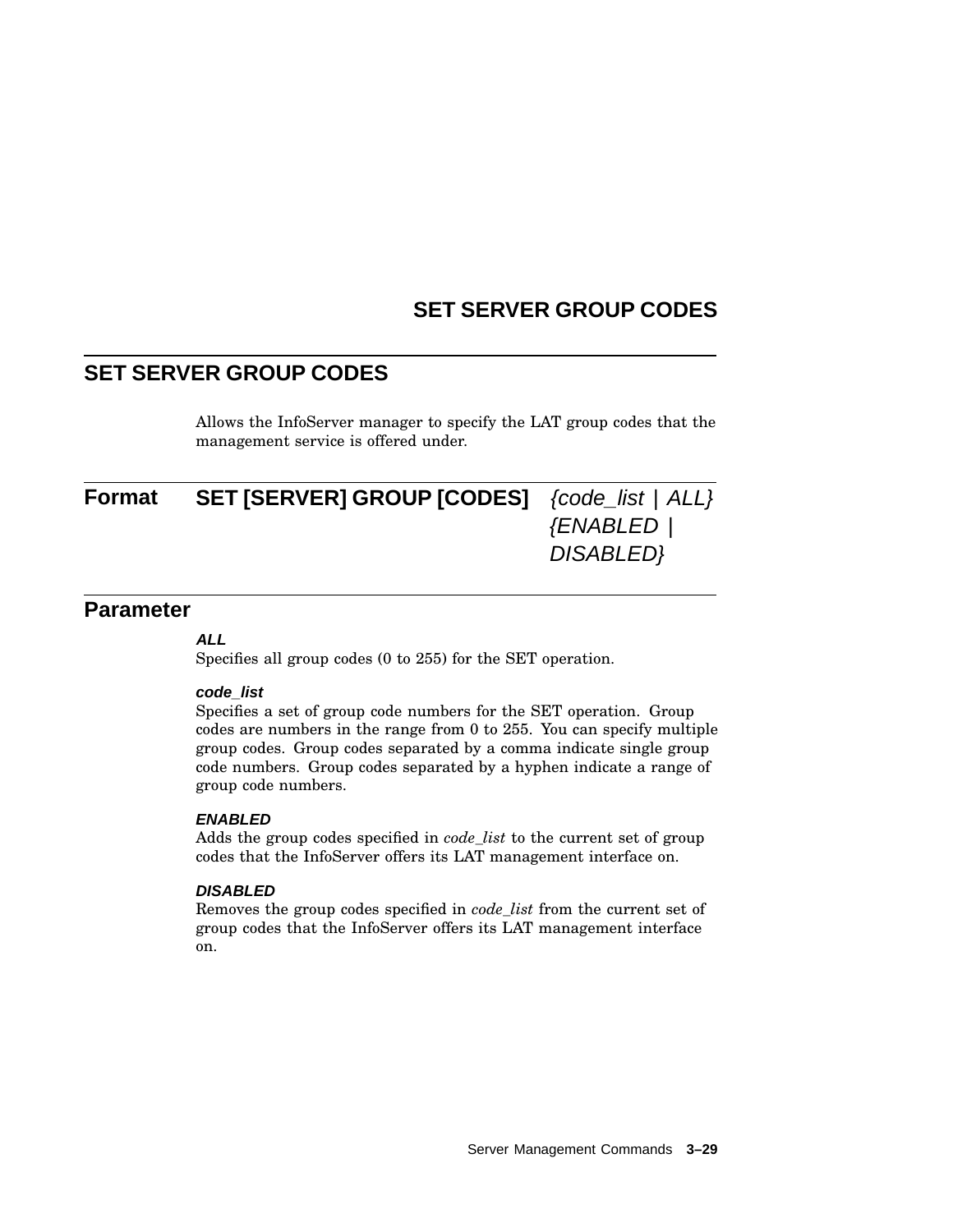# **SET SERVER GROUP CODES**

## **Description**

The SET SERVER GROUP command lets you enable or disable the LAT group codes used by the InfoServer to advertise its management console. The codes range from 0 to 255. A terminal server must have at least one group code in common with the InfoServer set in order to connect to the management console.

**Default :** Group 0 is enabled.

## **Example**

InfoServer> SET SERVER GROUP 1, 3, 10-20 ENABLED %ESS-I-SET, Set operation completed successfully.

In this example, group codes 1, 3, and 10 to 20 are added to the group code list that the InfoServer currently offers.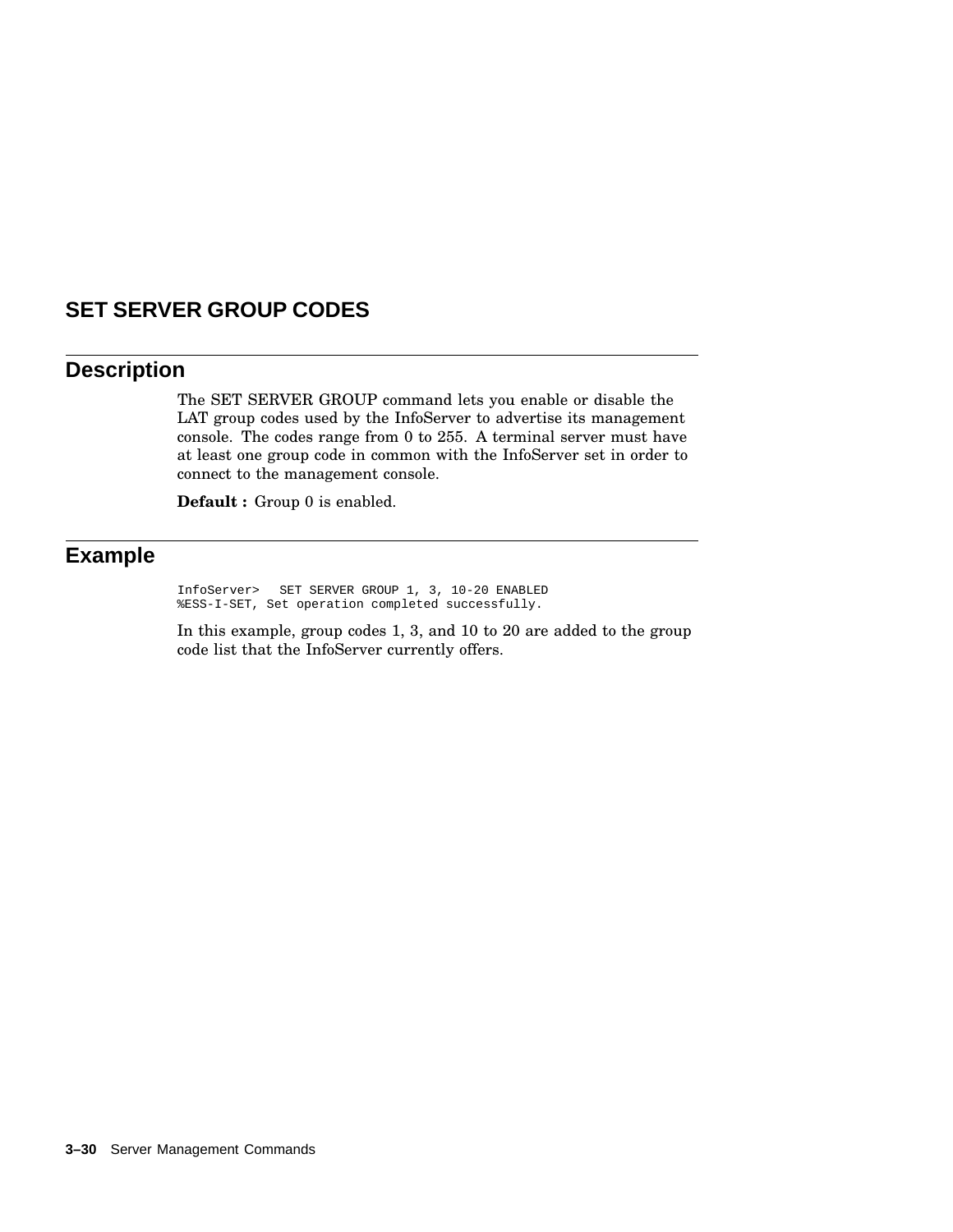# **SET SERVER IDENTIFICATION**

# **SET SERVER IDENTIFICATION**

Assigns a identification string to the InfoServer to be used by the LAT protocol.

# **Format SET [SERVER] IDENTIFICATION** "string"

### **Parameter**

#### **string**

Specifies a quoted text string of 0 to 64 printable ASCII characters.

## **Description**

The SET SERVER IDENTIFICATION command assigns a text description to the InfoServer. The LAT protocol uses this descrption to identify the InfoServer.

### **Example**

InfoServer> SET SERVER IDENTIFICATION "InfoServer Floor 3-A by the coffee machine" %ESS-I-SET, Set operation completed successfully.

This command uses a text string that identifies an InfoServer by its location. This string is used to advertise the remote management service to terminal servers.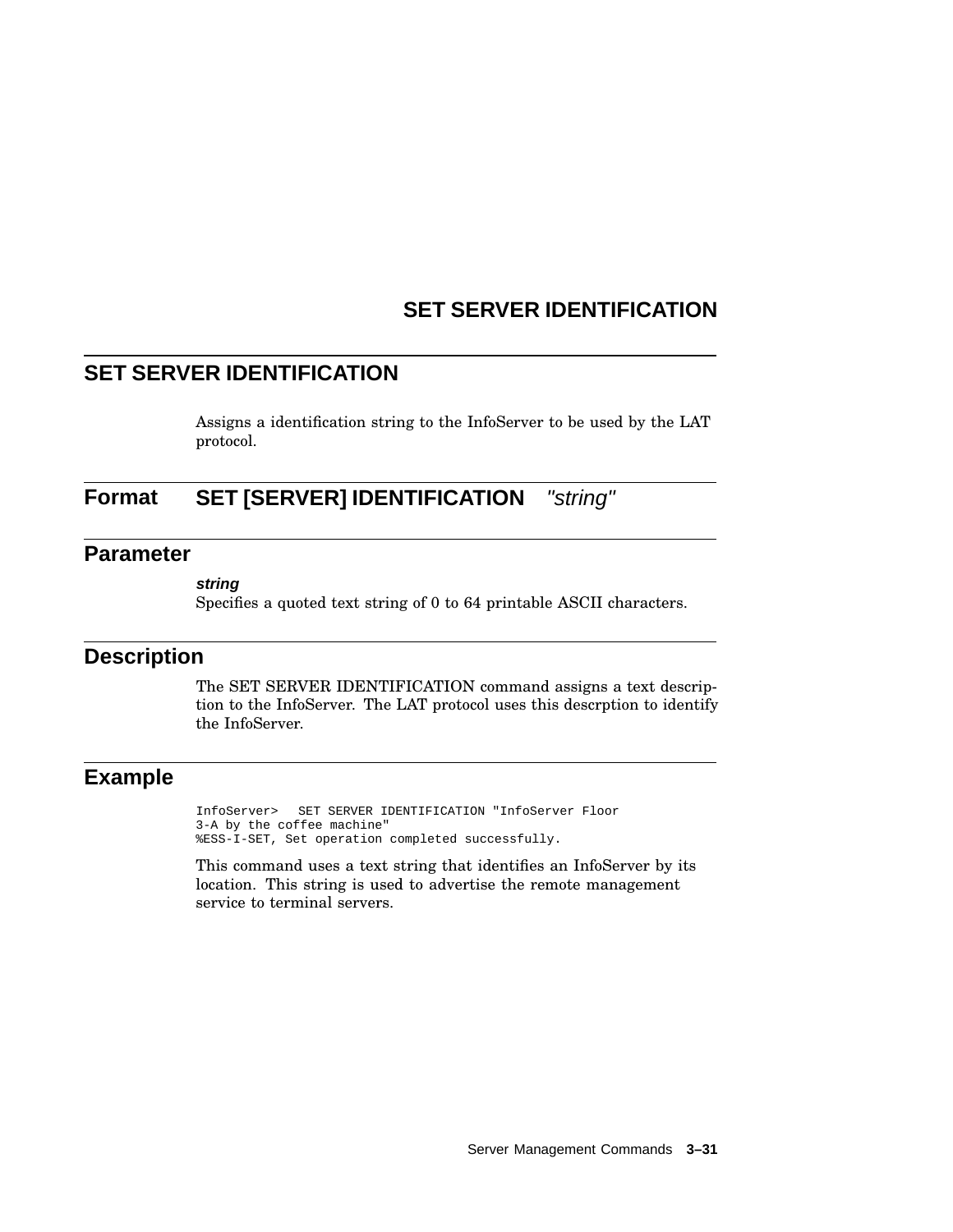## **SET SERVER MOP**

## **SET SERVER MOP**

Determines whether or not the InfoServer can perform MOP downline load functions.

# **Format SET [SERVER] MOP** {ENABLED | DISABLED}

### **Parameter**

#### **ENABLED (D)**

Enables the InfoServer to perform MOP downline loading. This is the default setting.

#### **DISABLED**

Disables the InfoServer's downline-loading capability.

## **Description**

The SET SERVER MOP command provides the InfoServer manager with a convenient way to enable or disable the InfoServer's MOP downline-loading capability. If the InfoServer does not need to perform MOP downline loading, then disabling the function can enhance the performance of the InfoServer.

For more information on the uses of downline loading, see Section 2.8.4.

## **Example**

InfoServer> SET MOP DISABLED %ESS-I-SET, Set operation completed successfully.

This command disables the InfoServer's MOP downline-loading function.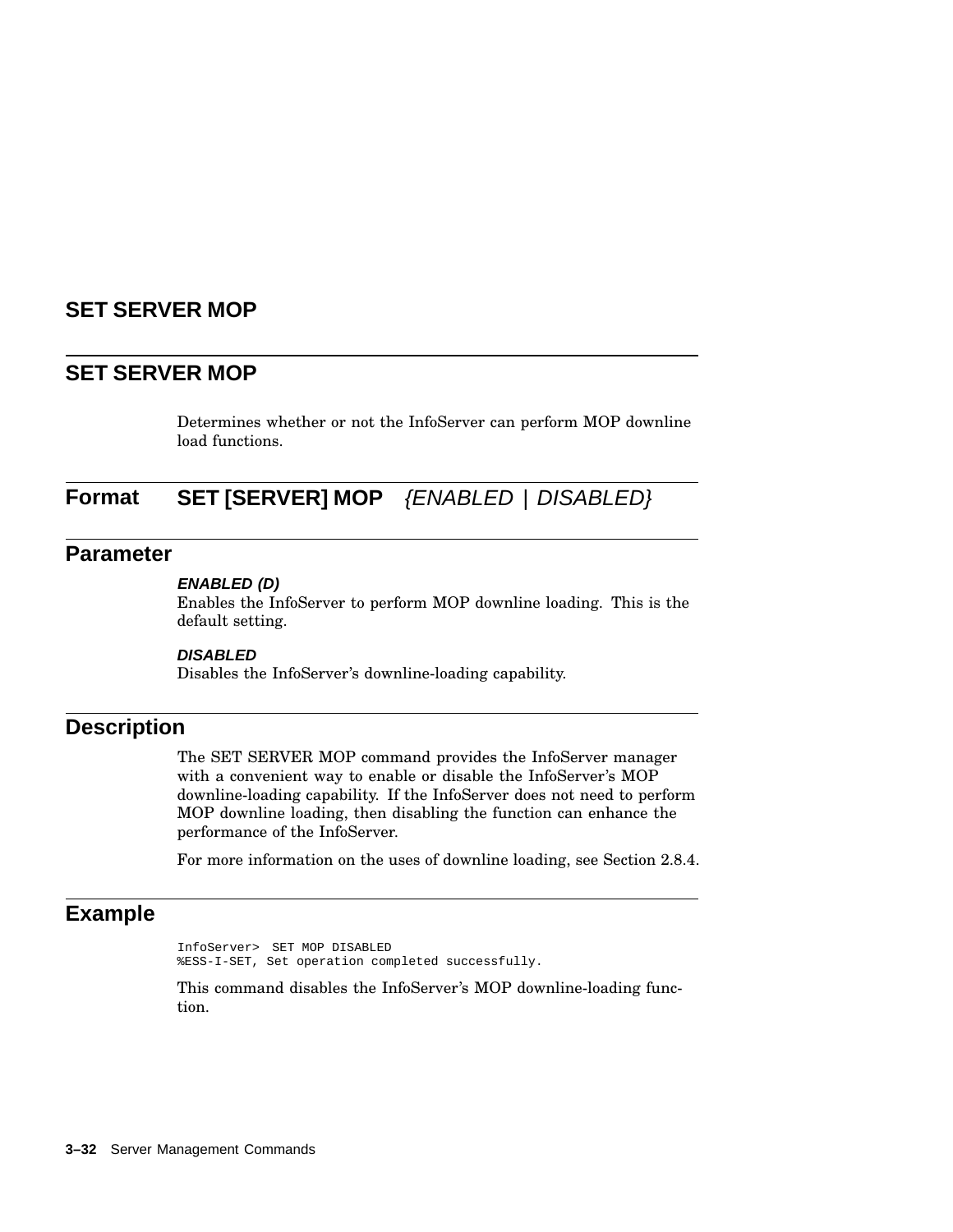# **SET SERVER MULTICAST**

# **SET SERVER MULTICAST**

Sets a timer that determines how frequently the InfoServer advertises the LAT remote management interface.

# **Format SET [SERVER] MULTICAST [TIMER]** timer\_value

## **Parameter**

Specifies a timer value, from 10 to 255 seconds.

# **Description**

This command lets you control how frequently the InfoServer advertises the LAT remote management console interface.

**Default:** 60 seconds

# **Example**

InfoServer> SET SERVER MULTICAST 120 %ESS-I-SET, Set operation completed successfully.

This command sets the InfoServer to advertise every 120 seconds.

**timer\_value**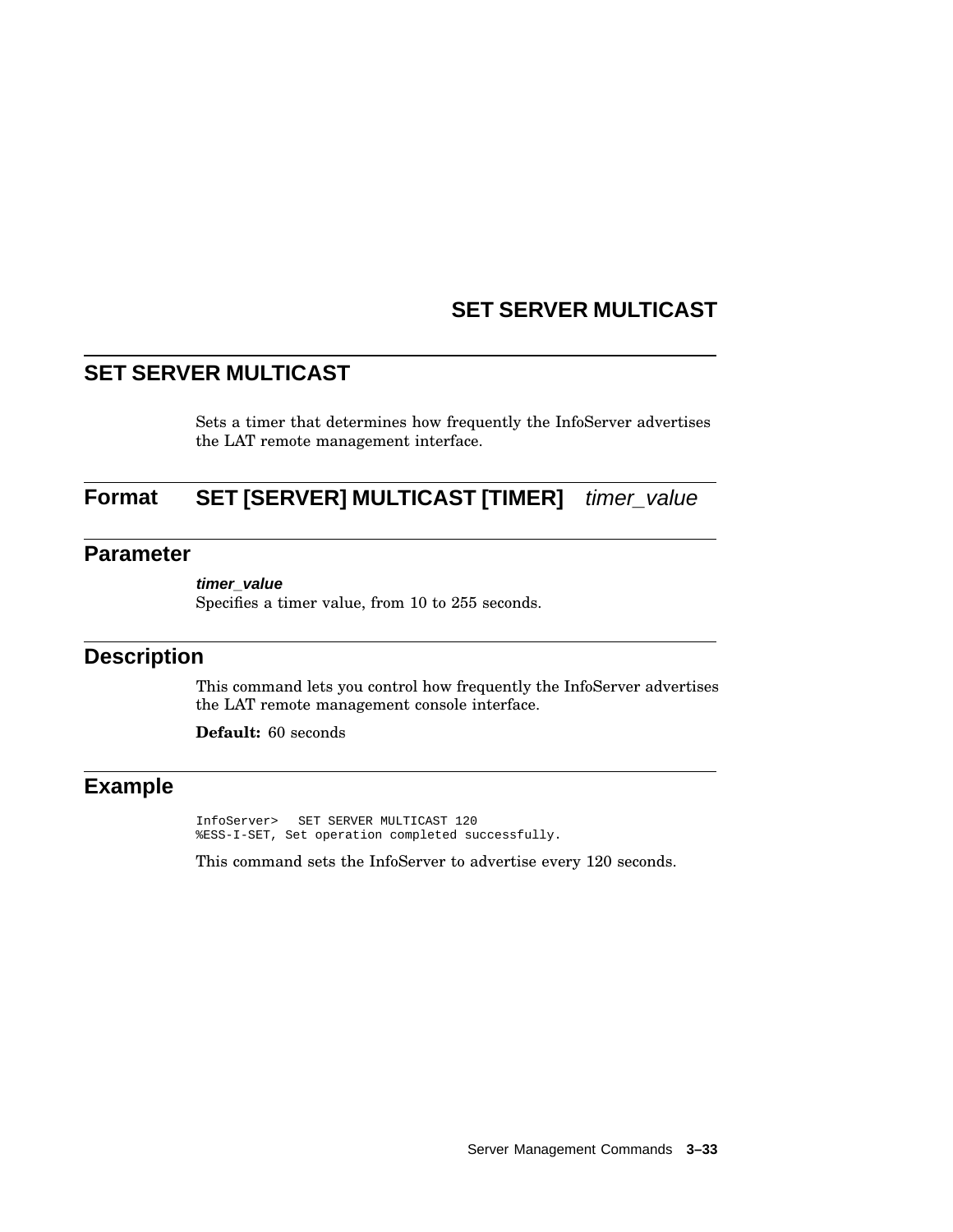## **SET SERVER NAME**

## **SET SERVER NAME**

Changes the name that the InfoServer is known by on the extended LAN.

## **Format SET [SERVER] NAME** server-name

### **Parameter**

#### **server\_name**

Specifies the name of the InfoServer. The InfoServer uses a unique default name of the form LAD\_*ethernet\_address* (for example, LAD\_ 0800020000FF), until a new name is set with this command. The name may be up to 16 characters in length. Section 2.5.1 lists the characters you can use in InfoServer names.

## **Description**

The SET SERVER NAME command lets you select a name string that the InfoServer will be known by on the extended LAN. This name allows you to easily identify an InfoServer by using the SHOW SERVER command. The InfoServer name is also used to provide a LAT service that you can connect to from a terminal, in order to manage the InfoServer.

#### **NOTE**

InfoServer names must be unique within the extended LAN.

### **Example**

InfoServer> SET SERVER NAME LAB1\_INFOSERVER %ESS-I-SET, Set operation completed successfully.

This command sets the InfoServer name to LAB1\_INFOSERVER.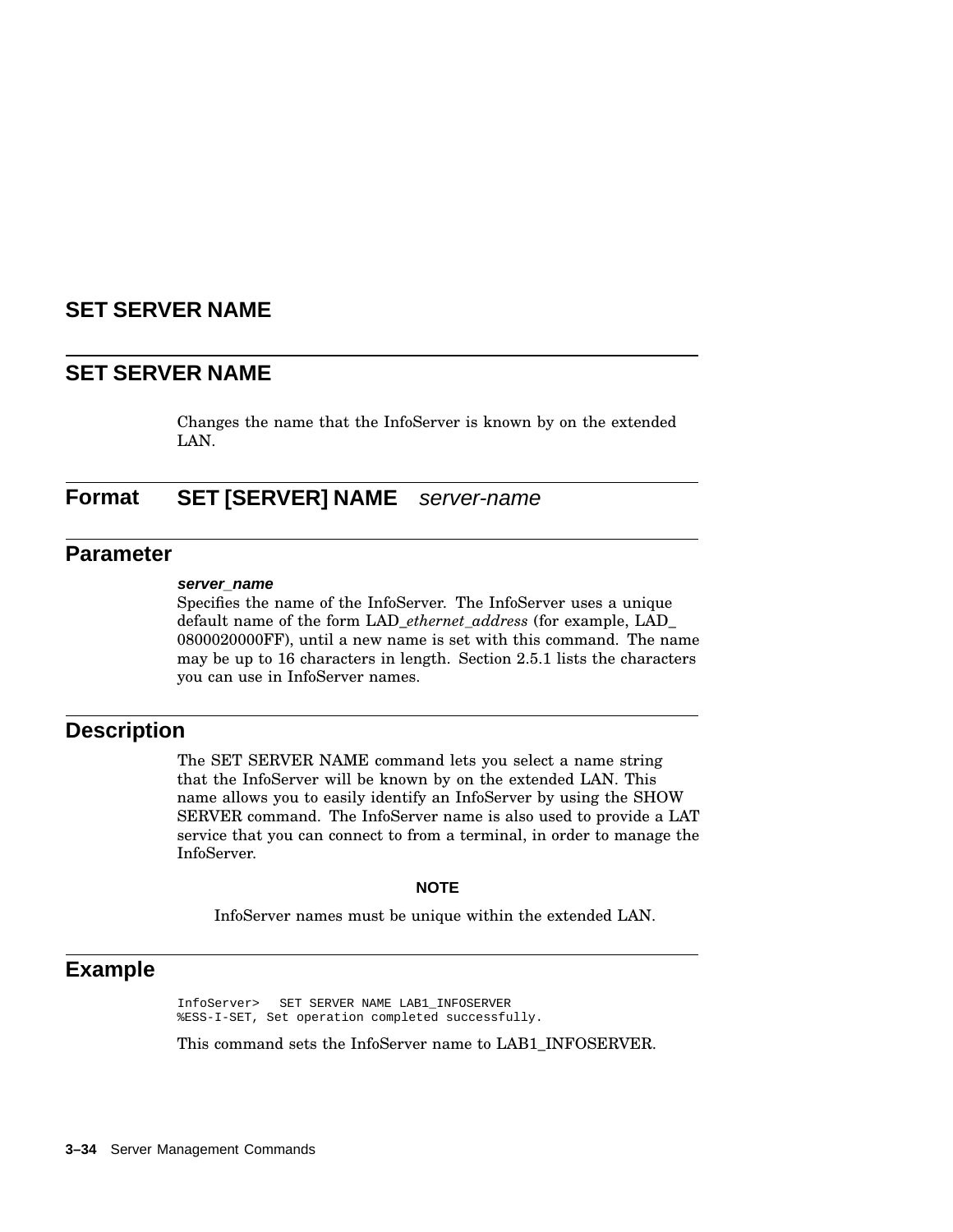## **SET SERVER PASSWORD**

## **SET SERVER PASSWORD**

Allows the InfoServer manager to change the InfoServer password.

## **Format SET [SERVER] PASSWORD**

## **Parameter**

#### **None.**

The SET SERVER PASSWORD command does not take a command qualifier. Instead, the InfoServer prompts you for the old password and the new password.

## **Description**

The InfoServer password controls access to InfoServer management sessions. When the InfoServer manager connects to the InfoServer from the LAT or local terminal, the InfoServer prompts you for the InfoServer password before allowing the management session to take place.

**Default:** The default InfoServer password is ESS.

## **Example**

InfoServer> SET SERVER PASSWORD \_Old\_password: ESS (not echoed) \_New\_password: SECRET (not echoed) \_Verfication: SECRET (not echoed) %ESS-I-SET, Set operation completed successfully.

This command sets the InfoServer password to SECRET.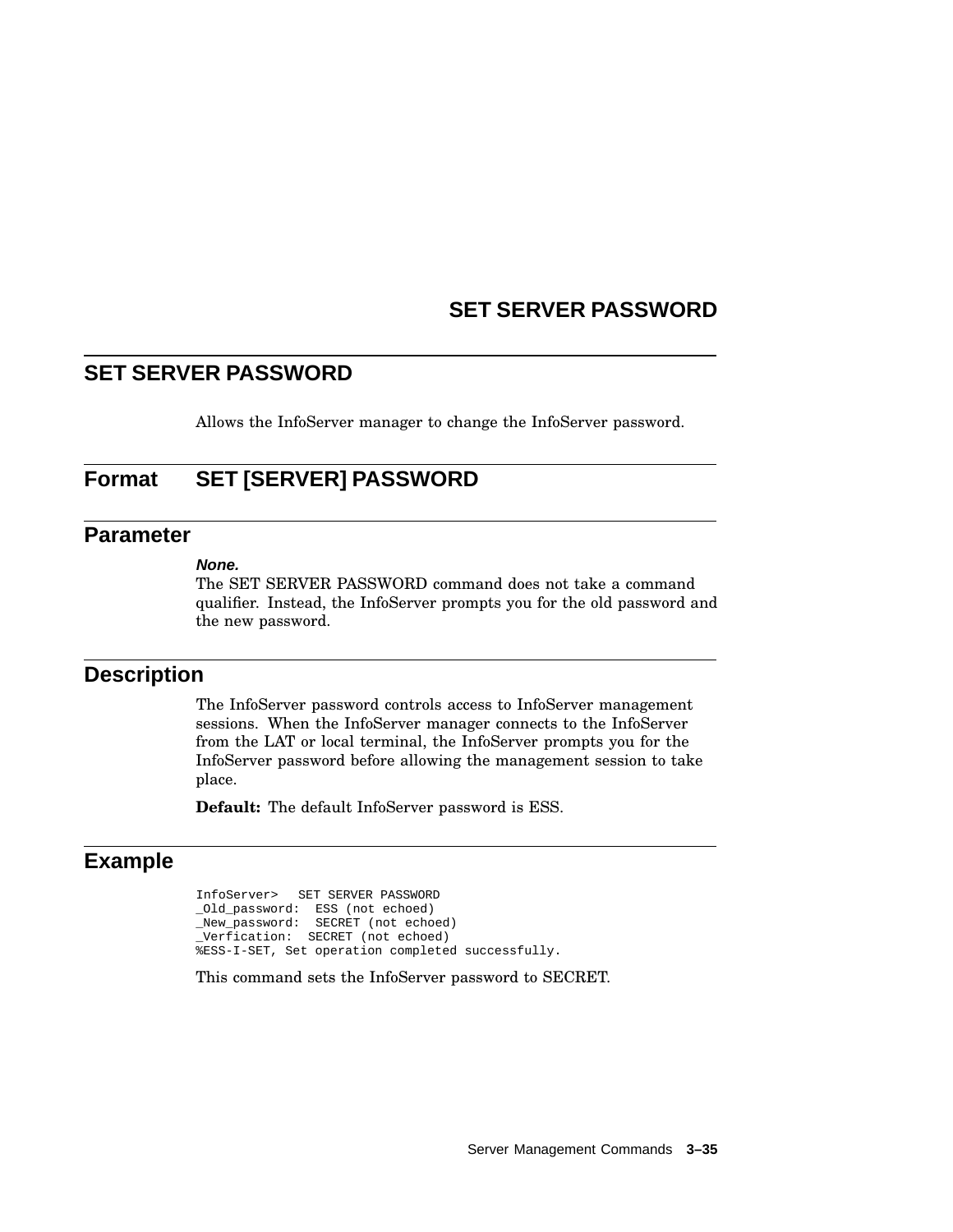# **SET SERVER STATE**

## **SET SERVER STATE**

Determines whether or not new service connections are established.

# **Format SET [SERVER] STATE** {ON | OFF | SHUT}

## **Parameter**

### **ON**

Tells the InfoServer to accept new connection requests.

#### **OFF**

Tells the InfoServer to end all current connections and not to accept new connections.

#### **SHUT**

Tells the InfoServer to keep all current connections, but not to accept new connections.

## **Description**

The SET SERVER STATE command tells the InfoServer what actions to take when it receives a new service connection request from a client. The InfoServer state does not affect LAT connections used to manage the InfoServer.

## **Example**

InfoServer> SET SERVER STATE SHUT %ESS-I-SET, Set operation completed successfully.

This command shuts off new connections, but keeps all current connections. One possible use of this setting is when the InfoServer is scheduled to be turned off in the near future for maintenance.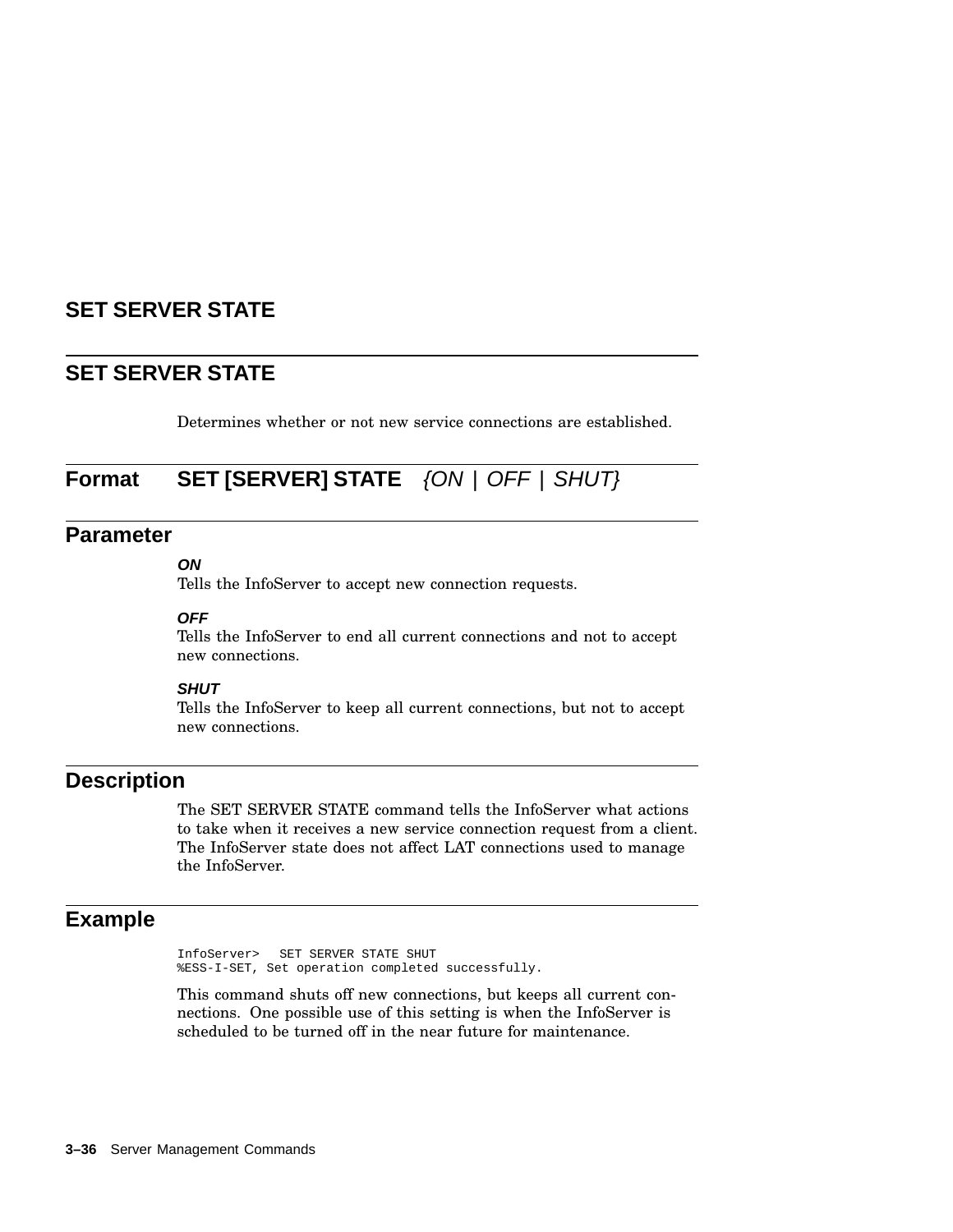# **SET SERVER WORK GROUP**

## **SET SERVER WORK GROUP**

Sets the work group of the InfoServer.

# **Format SET [SERVER] WORK [GROUP]** value

## **Parameter**

#### **value**

Specifies a value, from 0 to 1023, that represents work group of this InfoServer.

**Default:** work group 0

## **Description**

Work groups are a method of segmenting LANs so that services associated with certain nodes are not seen by other nodes. To access virtual disks on the InfoServer, client systems must belong to the same work group as the InfoServer.

One possible environment for this command is an extended LAN. Here, a LAN network manager may wish to restrict nodes to the services offered on their own LAN segments.

## **Example**

InfoServer> SET SERVER WORK GROUP 1 %ESS-I-SET, Set operation completed successfully.

This command sets the InfoServer's work group to 1. The InfoServer will only communicate with client systems that are in work group 1.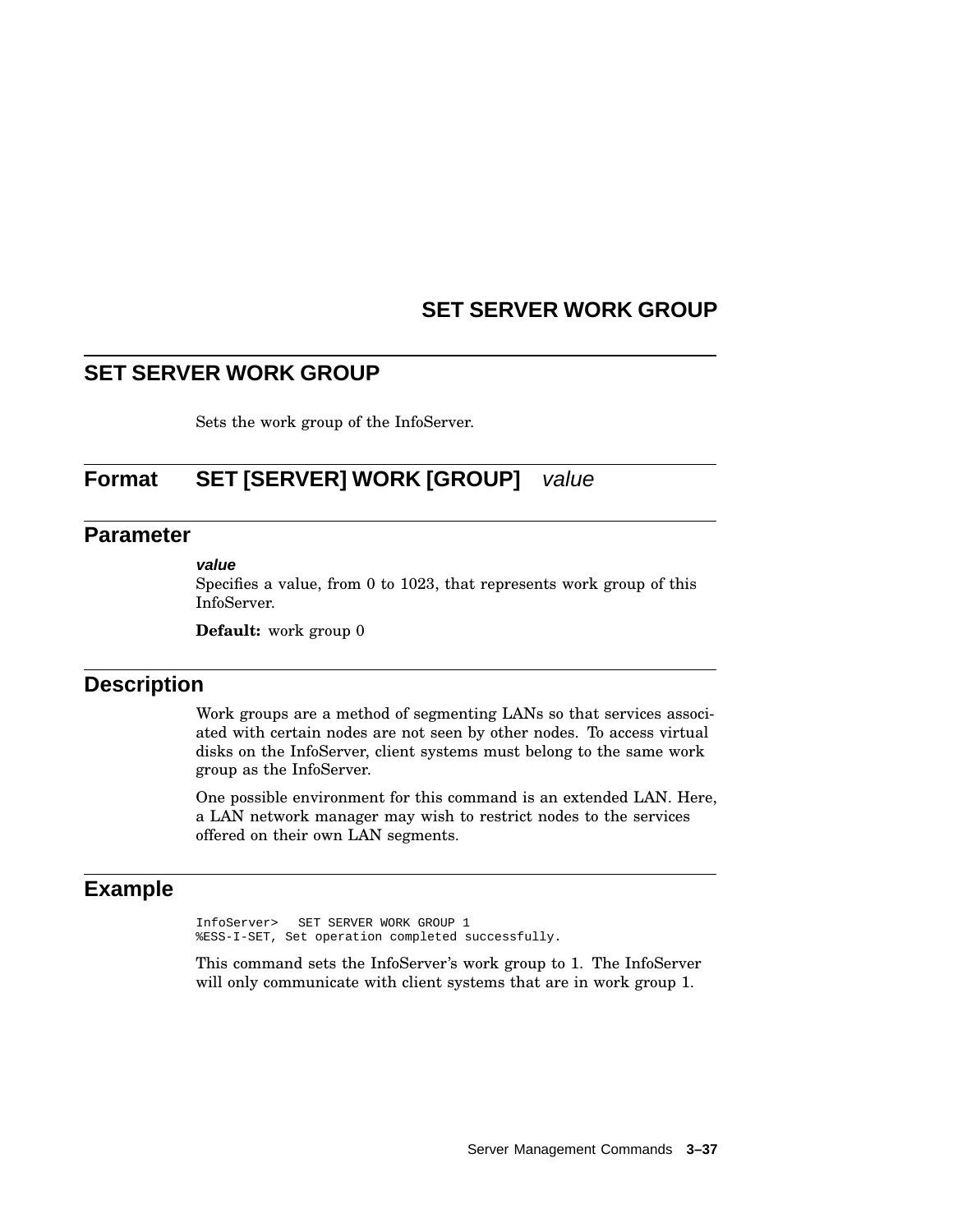# **SET SERVER WRITE ACCESS**

# **SET SERVER WRITE ACCESS**

Sets the write policies for the InfoServer to virtual disk services.

# **Format SET [SERVER] WRITE [ACCESS]** {SYNCHRONIZED | BLOCKING}

## **Parameter**

#### **BLOCKING**

Tells the InfoServer to block writers from accessing a service until all readers have disconnected from the service.

#### **SYNCHRONIZED (D)**

Tells the InfoServer to allow writers to access a service and end all read sessions to the service. Synchronized is the default write access mode.

## **Description**

The SET SERVER WRITE ACCESS command allows the LAN network manager to set the write policies that govern access to all services on a InfoServer. There are two choices—allow the readers to remain connected and deny access to the writer, or disconnect the readers and let the writer connect. Only one writer can access a service at a time, regardless of the policy.

One possible application of this command might be for nightly updates of a virtual disk. Each night a writer could connect to a service, disconnecting any read-only connections in order to update a central database. After the writer disconnects, the readers could reconnect and access the new data on the virtual disk.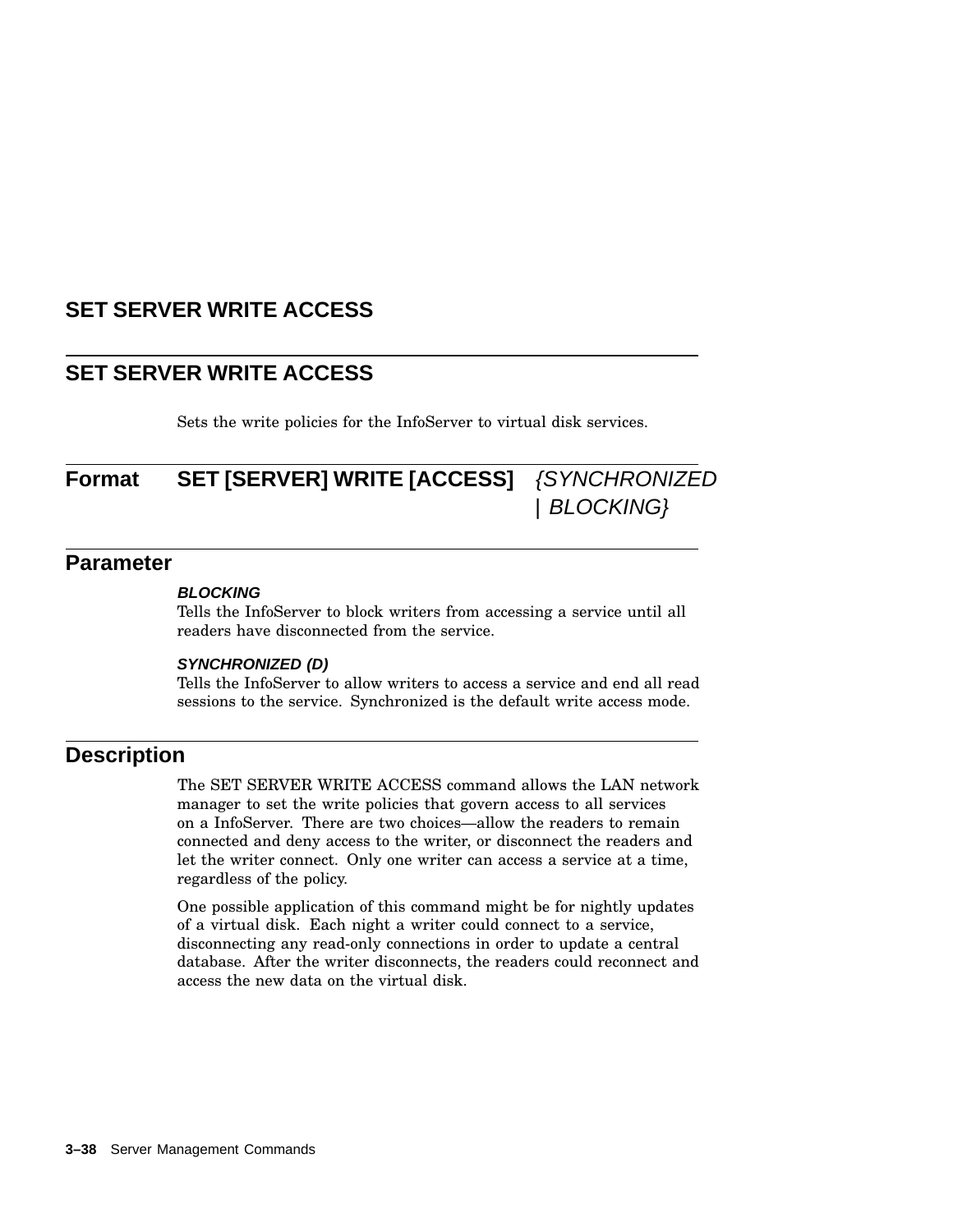# **SET SERVER WRITE ACCESS**

# **Example**

InfoServer> SET SERVER WRITE ACCESS SYNCHRONIZED %ESS-I-SET, Set operation completed successfully.

This command tells the InfoServer to disconnect any read-only connections when a writer connects to a service.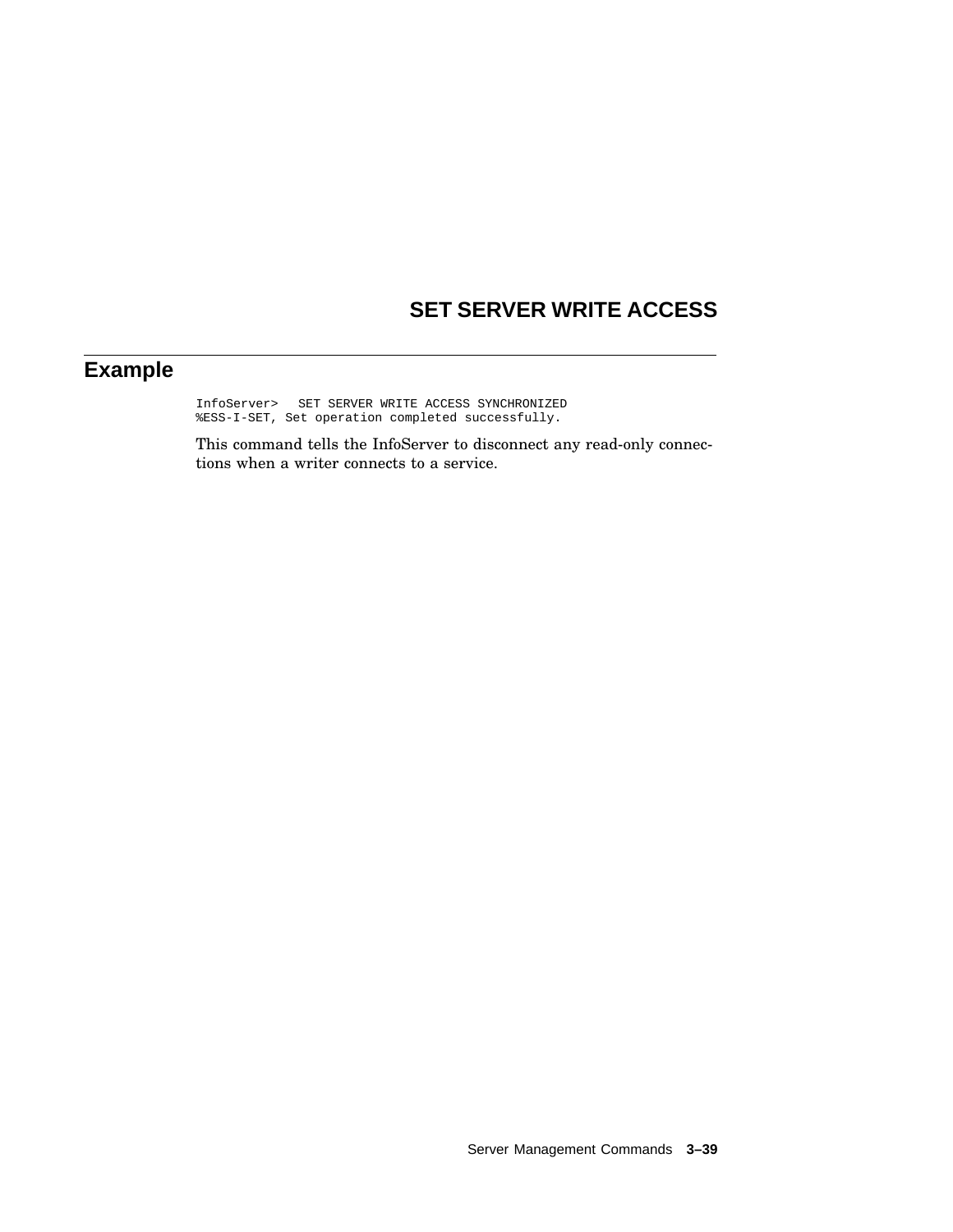# **SET SERVICE**

## **SET SERVICE**

Lets you modify the attributes of an existing service.

# **Format SET SERVICE** service name [FOR DKn:[partition\_name]] [CLASS class\_name] [options]

## **Parameter**

#### **service\_name**

Specifies the name of a service to be modified. The service name can contain wild card characters.

#### **DKn:[partition\_name]**

DKn refers to any InfoServer device, as defined in Section 2.5.4.

The *partition\_name* specifies a partition name that already exists on the specified device.

Since an InfoServer may have two disk volumes with the same service name, this option lets you qualify which service you want to modify. If you omit this parameter, all service names that satisfy the other options are modified.

#### **CLASS class\_name**

Specifies the name space that this service name exists in. If you include this parameter, the InfoServer searches only the specified class. If you omit this parameter, all service names that satisfy the other options are modified.

You use different name spaces for different on-disk structures used by various client systems. The purpose is to partition the name spaces so clients only see names that are meaningful to them. This method also allows two services to have the same name and not conflict.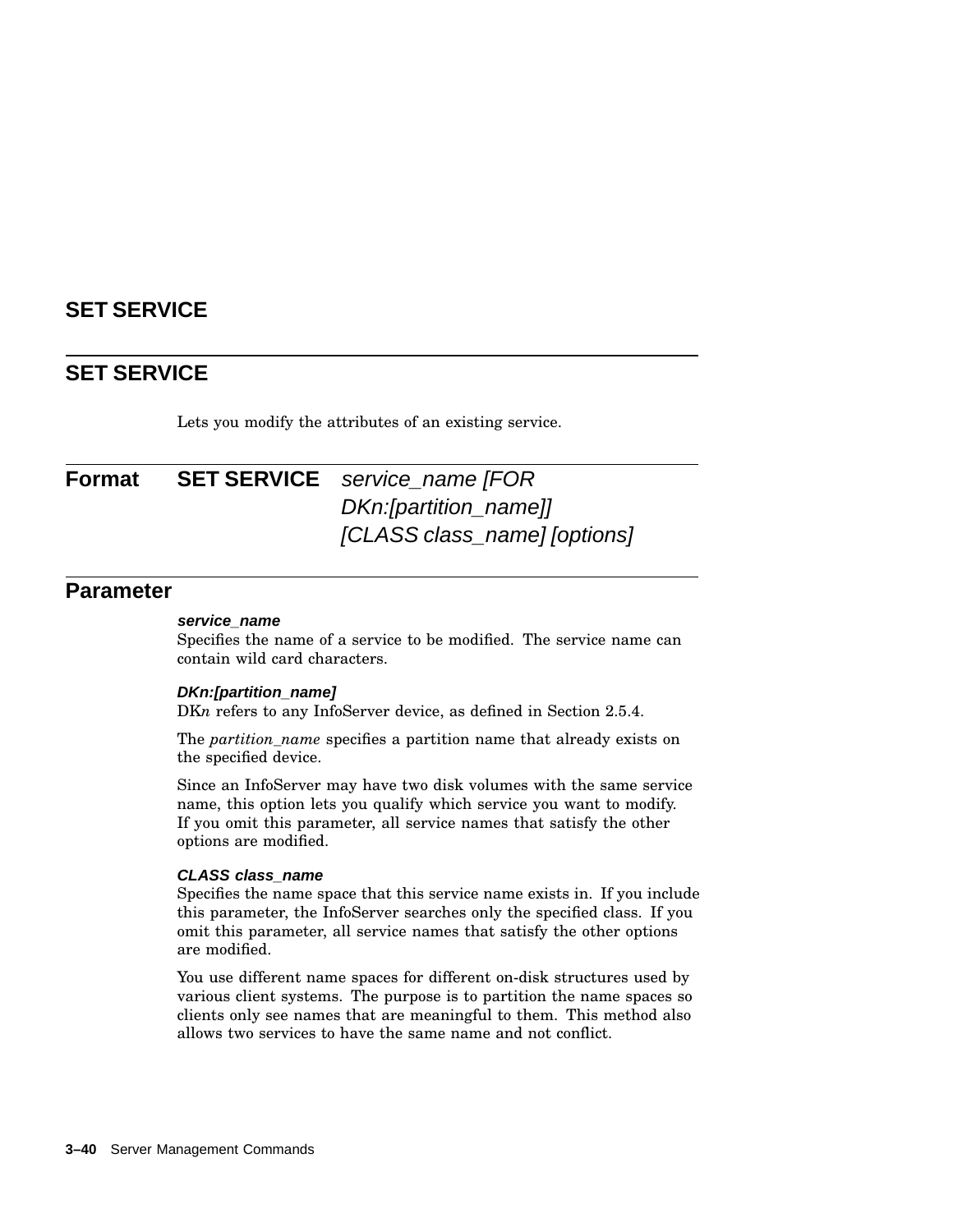## **SET SERVICE**

The class name used depends on the client systems that will connect to the service being created. For example, VMS systems use the ODS-2 name space by default when attempting to mount an InfoServer device. Table 3–4 lists valid class name values.

**Table 3–4: Class Descriptions**

| <b>Description</b>                      |
|-----------------------------------------|
| Names understood by PCSA MS-DOS clients |
| Virtual disk that has no format         |
| MS-DOS virtual disks                    |
| VMS virtual disks                       |
| ULTRIX virtual disks                    |
| ISO 9660 compact disc format            |
| MS-DOS compact disc format              |
|                                         |

**Default**: ODS\_2

### **Options**

#### **DYNAMIC\_RATING (D)**

Specifies that the InfoServer should calculate a rating for this service dynamically. This is the default method for the service ratings.

#### **NOPASSWORD**

Specifies that there is no password required to access this virtual disk.

#### **NOREADERS**

Specifies that no readers are allowed to connect to this service. This is equivalent to setting READERS to 0.

#### **NOWRITERS**

Specifies that no writers are allowed to connect to this service. This is equivalent to setting WRITERS to 0.

#### **PASSWORD password-string**

Specifies an optional access control password for the service. The password string may be up to 39 alphanumeric ASCII characters in length. After you set a password, a client must specify the password to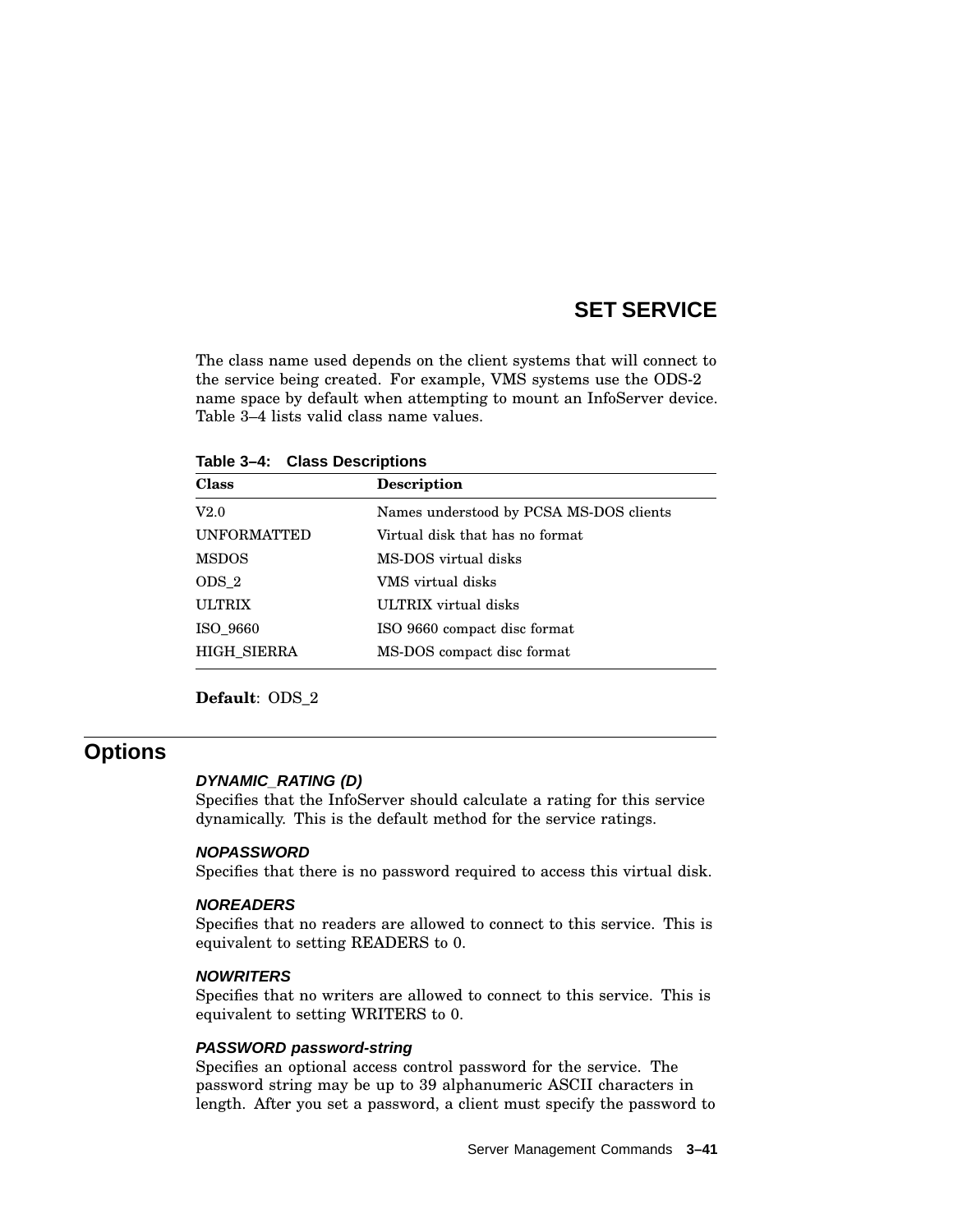## **SET SERVICE**

access the service. If you do not specify a password in this command, then clients are not required to provide a password to access the service.

You can enter the password without having it echoed on the screen, by entering the PASSWORD option as the last option in the CREATE SERVICE command. After entering the keyword PASSWORD, press Return. The InfoServer will prompt you for the password.

#### **STATIC\_RATING rating**

Specifies a rating from 0 to 65535 to use for load balancing across redundant services. Clients will always choose a higher rating over a lower one. If you omit the STATIC\_RATING option, the InfoServer calculates a dynamic rating based on InfoServer load.

#### **READERS number**

Specifies the maximum number of client connections allowed for read access. The default is 1000 readers. A value of 0 indicates write-only access, as qualified by the WRITERS option, if present. If a client requests read-only access or read/write access to the service then one reader is counted against this number.

#### **WRITERS number**

Specifies the maximum number of client connections allowed for write access. The default is one writer. A value of 0 indicates read-only access, as qualified by the READERS option, if present. If a client requests write-only access or read/write access to the service then one writer is counted against this number.

#### **NOTE**

The InfoServer will not allow more than one writer to connect to a read/write service at one time. See the SET WRITE ACCESS command for more information regarding the write access policies described in Section 2.7.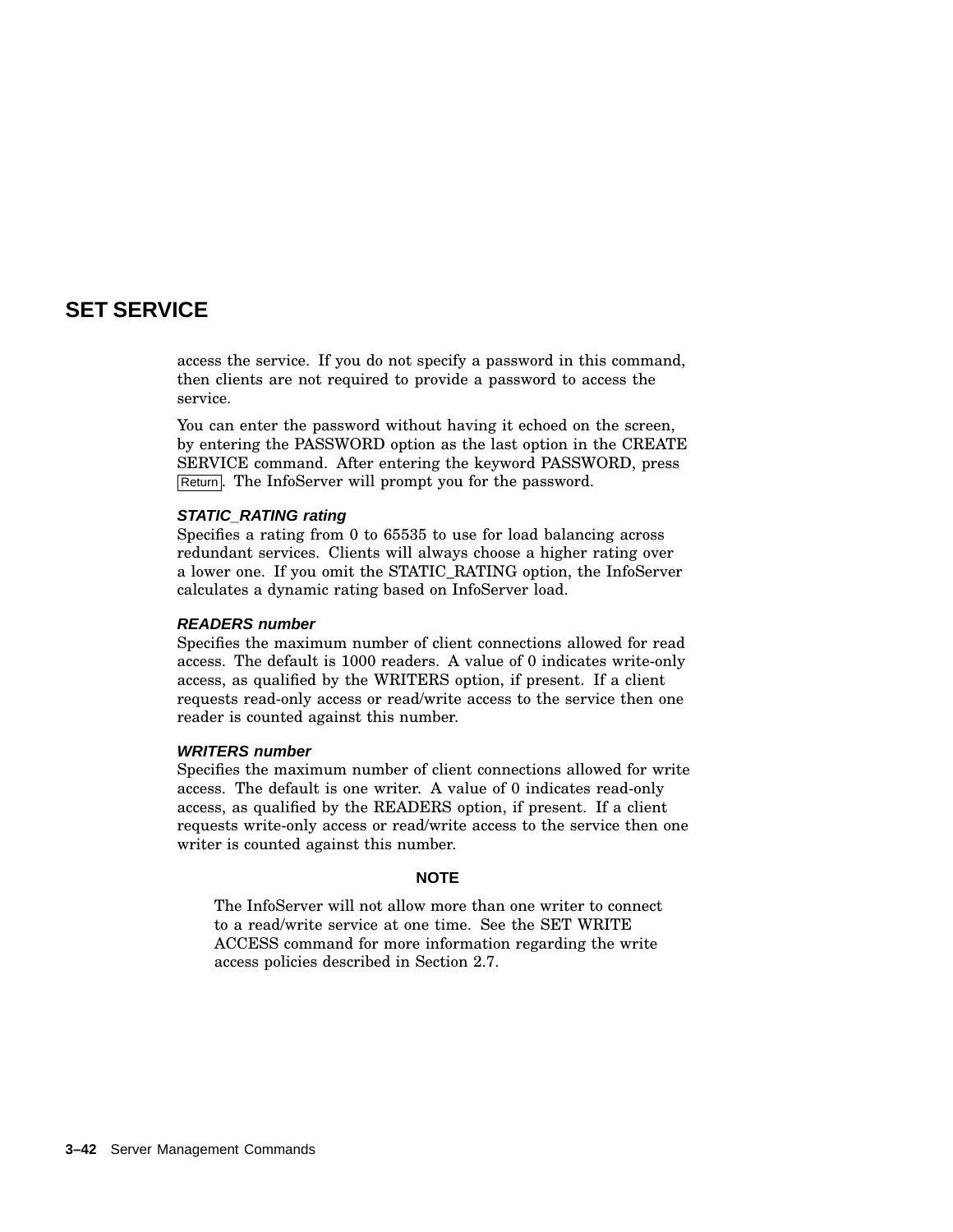### **SET SERVICE**

### **Description**

The SET SERVICE command lets you modify the attributes of an existing service. The LAN network manager can change the rating, password, number of readers, or number of writers associated with a service.

You can modify all instances of a service name or a particular service name qualified by device and class name. You may use the DK*n:partition\_name* and CLASS options to specify the exact service name you want to modify. If you want to modify all instances of a service name, omit these parameters. The service name can include wild card characters.

### **Example**

InfoServer> SET SERVICE ONLINE\_DOC FOR DK11: NOPASSWORD %ESS-I-SET, Set operation completed successfully.

This command tells the InfoServer to remove the password currently required to access the ONLINE\_DOC service, which represents the DK11: device.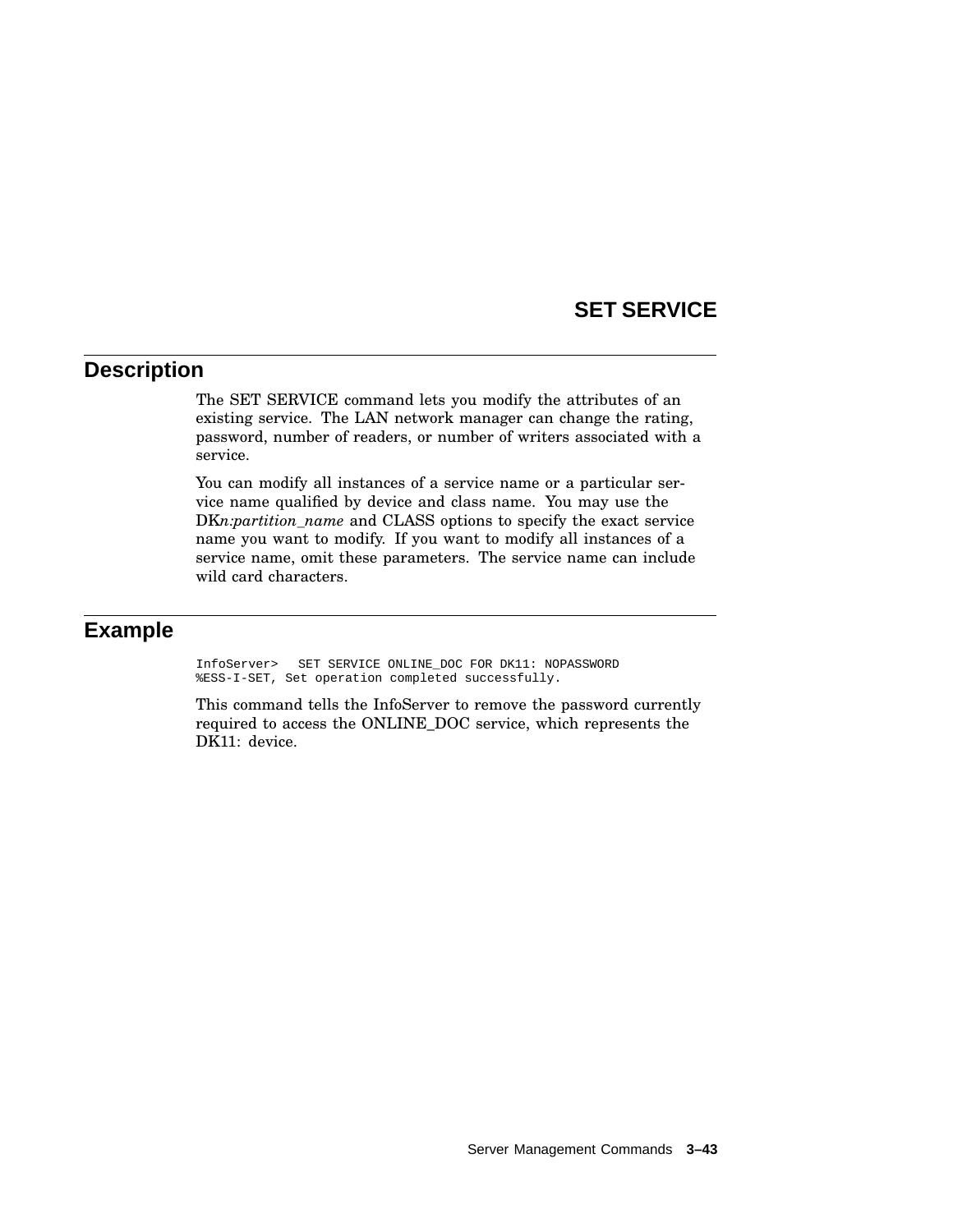### **SHOW DEVICE**

#### **SHOW DEVICE**

Displays the characteristics and device-specific information about one or all disk devices connected to the InfoServer.

## **Format SHOW DEVICE** [DKn:] [BRIEF | FULL]

#### **Parameter**

#### **DKn:**

Specifies a valid InfoServer device, as defined by Section 2.5.4. If you omit this parameter, the system displays all the devices on the InfoServer.

#### **Options**

#### **FULL**

The FULL option provides all device-specific information for the devices connected to the InfoServer. The FULL option lists all services bound to the device. FULL is the default if you specify a single device.

#### **BRIEF**

The BRIEF option provides an abbreviated one-line summary of information for each device connected to the system. BRIEF is the default if you omit the device name.

### **Description**

The SHOW DEVICE command displays device-specific information for one or all devices connected to the InfoServer. This information includes the device type, device name, SCSI bus address, device size and the volume's label.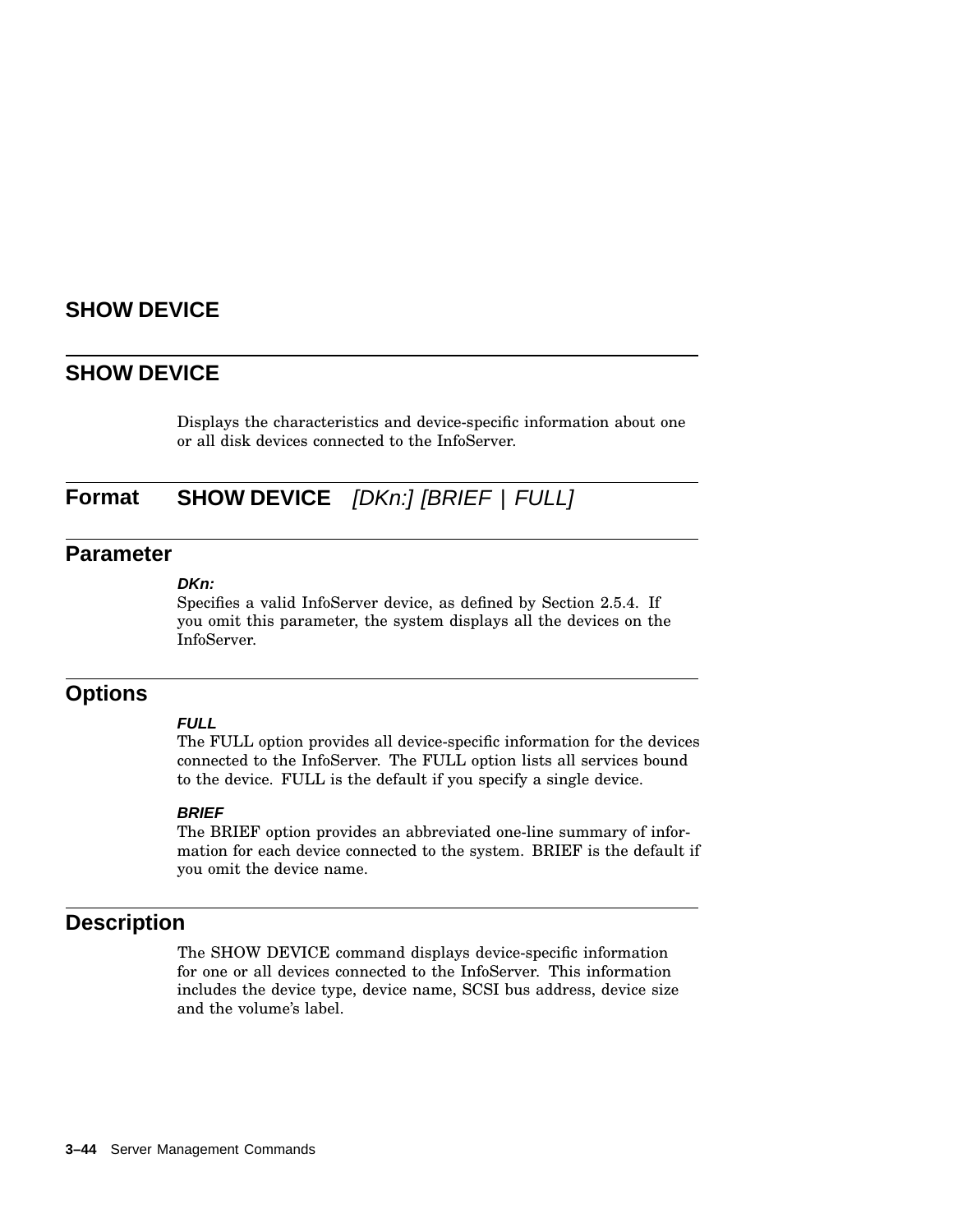## **SHOW DEVICE**

### **Examples**

1. InfoServer> SHOW DEVICE

| Device | Device | Device       | Device  | Device  | Volume       |
|--------|--------|--------------|---------|---------|--------------|
| Name   | State  | Type         | Address | Size    | Label        |
| DK1:   | On     | Hard Disk    | A/001   | 204864  | BOOT PAR     |
| DK2:   | On     | Compact Disc | A/002   | 1216980 | CD DOC 01221 |
| DK13:  | On     | Compact Disc | B/005   |         |              |

This command displays a one-line summary of all devices connected to the InfoServer.

2. InfoServer> SHOW DEVICE DK2:

| Device Name:                            | DK2:         |              |                           |
|-----------------------------------------|--------------|--------------|---------------------------|
| State:                                  | On           | Device Size: | 1216980                   |
| Device:                                 | Compact Disc |              | Volume Name: CD DOC 01221 |
| SCSI Id:                                |              | Bus:         | A                         |
| Services bound to Port:<br>CD DOC 01221 | [ODS 2]      |              |                           |

This command displays detailed information for device DK2, including the services offered for the device.

Table 3–5 describes the fields displayed in SHOW DEVICE commands.

| Field          | <b>Description</b>                                                                 |
|----------------|------------------------------------------------------------------------------------|
| Device name    | The name that the InfoServer has assigned<br>to the device.                        |
| Device state   | The current state of the device. For this<br>release, devices are always on.       |
| Device type    | The type of device attached to the unit.<br>Device types are one of the following: |
|                | Hard disk (read/write disk)<br>Compact disc (CD)                                   |
| Device address | The bus and unit number of the attached<br>SCSI device.                            |

**Table 3–5: SHOW DEVICE Display Fields**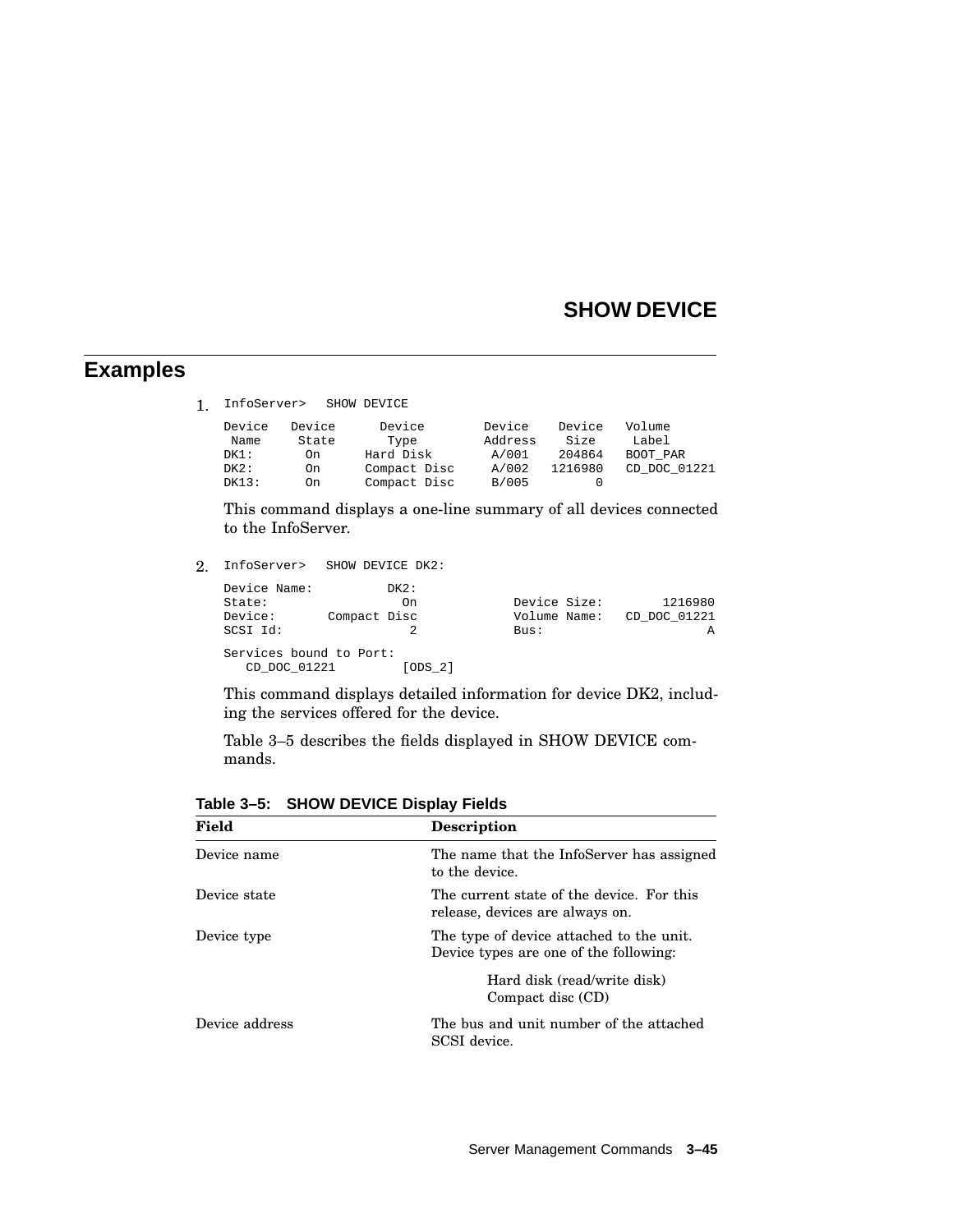# **SHOW DEVICE**

| <b>Raple 3-3 (COIRG).</b> SITOW DEVICE Display Figus |                                                                                                      |
|------------------------------------------------------|------------------------------------------------------------------------------------------------------|
| <b>Field</b><br><b>Description</b>                   |                                                                                                      |
| Device size                                          | The number of blocks available on the<br>attached disk.                                              |
| Volume label                                         | The volume label for the media currently<br>in the device.                                           |
| Services bound to port:                              | A list of services that are currently avail-<br>able to the LAN network for the specified<br>device. |

**Table 3–5 (Cont.): SHOW DEVICE Display Fields**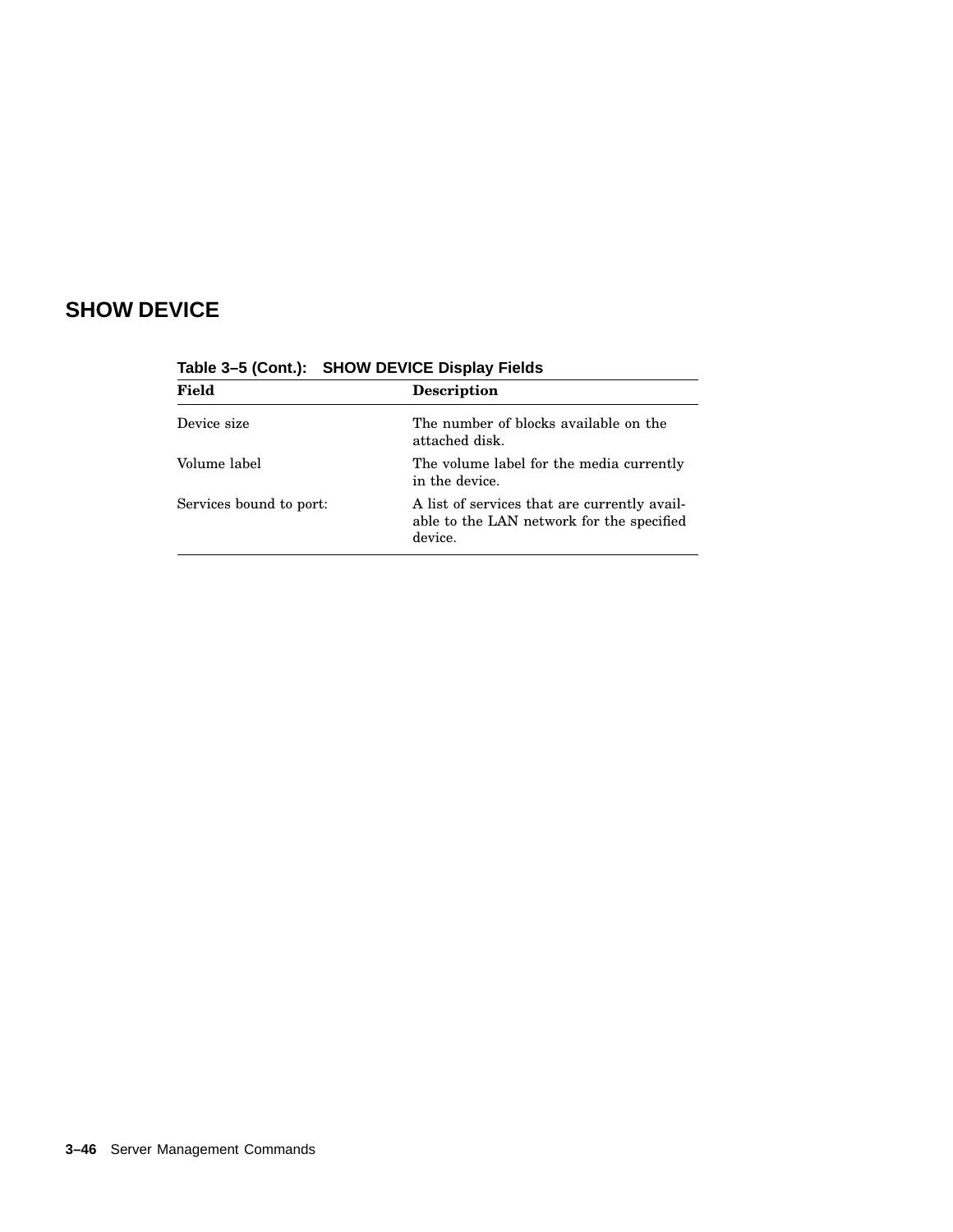## **SHOW ETHERNET**

Displays datalink and LAST protocol counters.

## **Format SHOW ETHERNET [COUNTERS]**

#### **Parameters**

None.

### **Description**

The SHOW ETHERNET command displays errors and counters kept by the InfoServer for the Ethernet datalink and for the LAST protocol.

## **Example**

| InfoServer> SHOW ETHERNET                                                                                                                                                                                                                                |                                      |                                                                                                                                                                                                                                                                                                                                                                                                                  |
|----------------------------------------------------------------------------------------------------------------------------------------------------------------------------------------------------------------------------------------------------------|--------------------------------------|------------------------------------------------------------------------------------------------------------------------------------------------------------------------------------------------------------------------------------------------------------------------------------------------------------------------------------------------------------------------------------------------------------------|
|                                                                                                                                                                                                                                                          |                                      | DEC InfoServer 100 V1.0 (BL4) LAD V3.0 LAST V3.1 Uptime 000 00:01:35                                                                                                                                                                                                                                                                                                                                             |
| Seconds Since Zeroed: 95<br>Bytes Received:<br>256<br>Bytes Sent:<br>Frames Received: 12949<br>Frames Sent:<br>Multicast Bytes Rcv'd: 37160<br>Multicast Bytes Sent: 256<br>Multicast Frames Rcv'd: 12993<br>Frames Sent, Deferred: 2<br>LAST Counters - | 37110<br>$4 \quad$                   | Frame Sent, 1 Collision:<br>$\mathbf{1}$<br>Frames Sent, 2+ Collisions:<br>$\Omega$<br>Send Failures:<br>$\Omega$<br>Send Failure Reasons: 00000000000<br>Receive Failures:<br>$\Omega$<br>Receive Failure Reasons: 0000000000<br>Unrecognized Destination:<br>12350<br>Data Overrun:<br>$\Omega$<br>Multicast Frames Sent: 4 User Buffer Unavailable:<br>$\Omega$<br>System Buffer Unavailable:<br>$\mathbf{1}$ |
| Messages Received:<br>Messages Transmitted:<br>Checksum OK:<br>Multicast Msgs Rcv'd:                                                                                                                                                                     | 246<br>$\sim$ 0 $\sim$ 0<br>$\Omega$ | Transaction Segments Missed:<br>$\cap$<br>Canceled Transactions:<br>$\Omega$<br>0 Checksum Errors:<br>$\Omega$<br>$\Omega$<br>Congestion:                                                                                                                                                                                                                                                                        |

Table 3–6 describes the fields displayed in SHOW ETHERNET commands.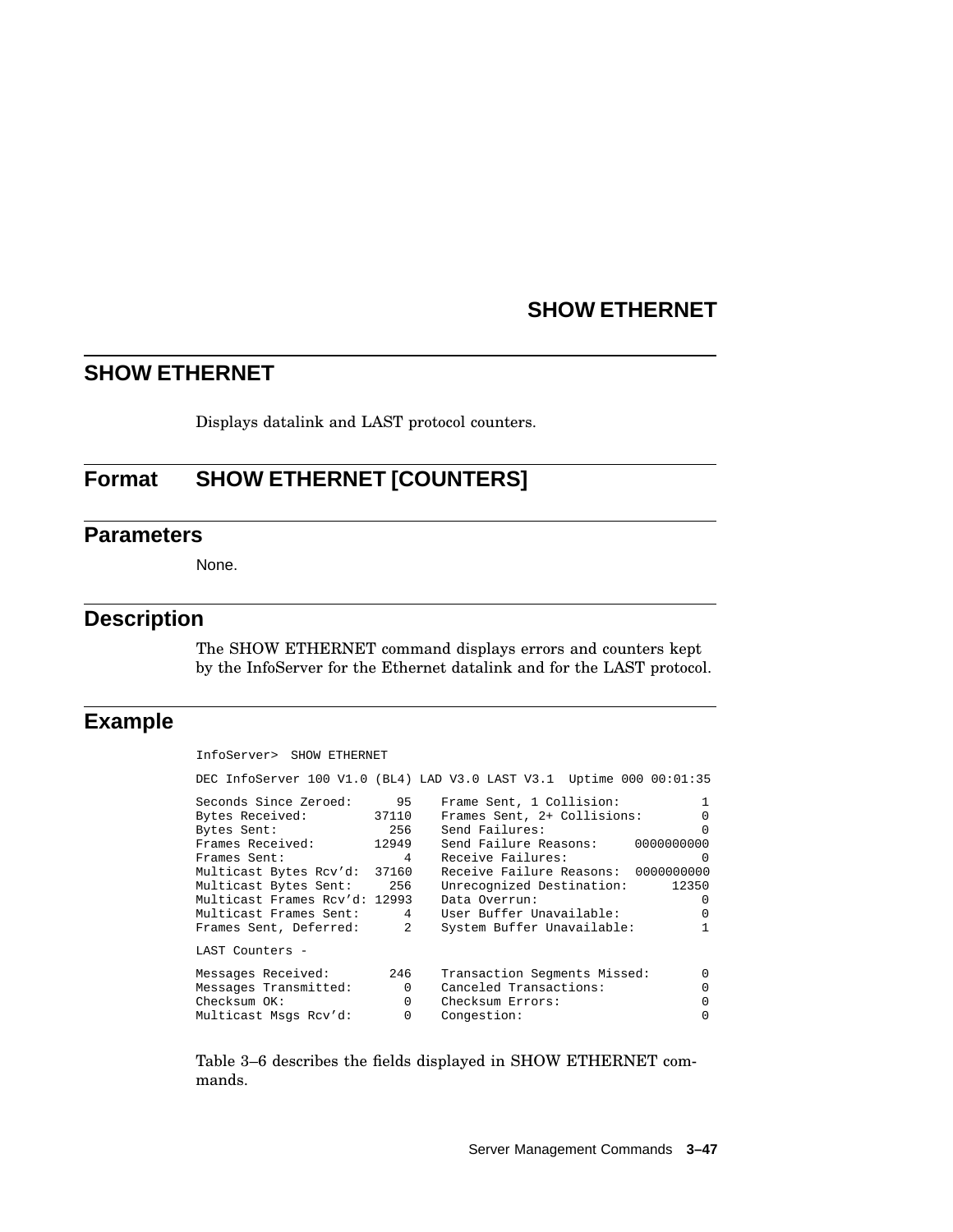| Field                            | <b>Description</b>                                                                                                                        |
|----------------------------------|-------------------------------------------------------------------------------------------------------------------------------------------|
| DEC InfoServer V1.0 (base level) | The product designation and software<br>version number.                                                                                   |
| LAD V3.0 LAST V3.1               | The version number of the LAD and LAST<br>protocols being used by the InfoServer.                                                         |
| Uptime                           | The time the InfoServer has been running<br>since the last reboot. The time is shown in<br>the format:                                    |
|                                  | days hours:minutes:seconds                                                                                                                |
| <b>Seconds Since Zeroed</b>      | The number of seconds since these counters<br>were last set to 0.                                                                         |
| <b>Bytes Received</b>            | The number of bytes contained in data-<br>grams successfully received by the<br>InfoServer, excluding Ethernet header<br>and CRC data.    |
| <b>Bytes Sent</b>                | The number of bytes contained in data-<br>grams successfully transmitted by the<br>InfoServer, excluding Ethernet header and<br>CRC data. |
| <b>Frames Received</b>           | The number of datagrams successfully<br>received by the InfoServer, including multi-<br>cast frames.                                      |
| Frames Sent                      | The number of datagrams successfully<br>transmitted by the InfoServer, including<br>multicast frames.                                     |
| Multicast Bytes Rcv'd            | The number of bytes received by the<br>InfoServer in multicast frames, excluding<br>Ethernet header and CRC data.                         |
| Multicast Bytes Sent             | The number of bytes transmitted by the<br>InfoServer in multicast frames, excluding<br>Ethernet header and CRC data.                      |
| Multicast Frames Rcv'd           | The number of multicast frames received<br>by the InfoServer.                                                                             |
| <b>Multicast Frames Sent</b>     | The number of multicast frames transmit-<br>ted by the InfoServer.                                                                        |

**Table 3–6: SHOW ETHERNET Display Fields**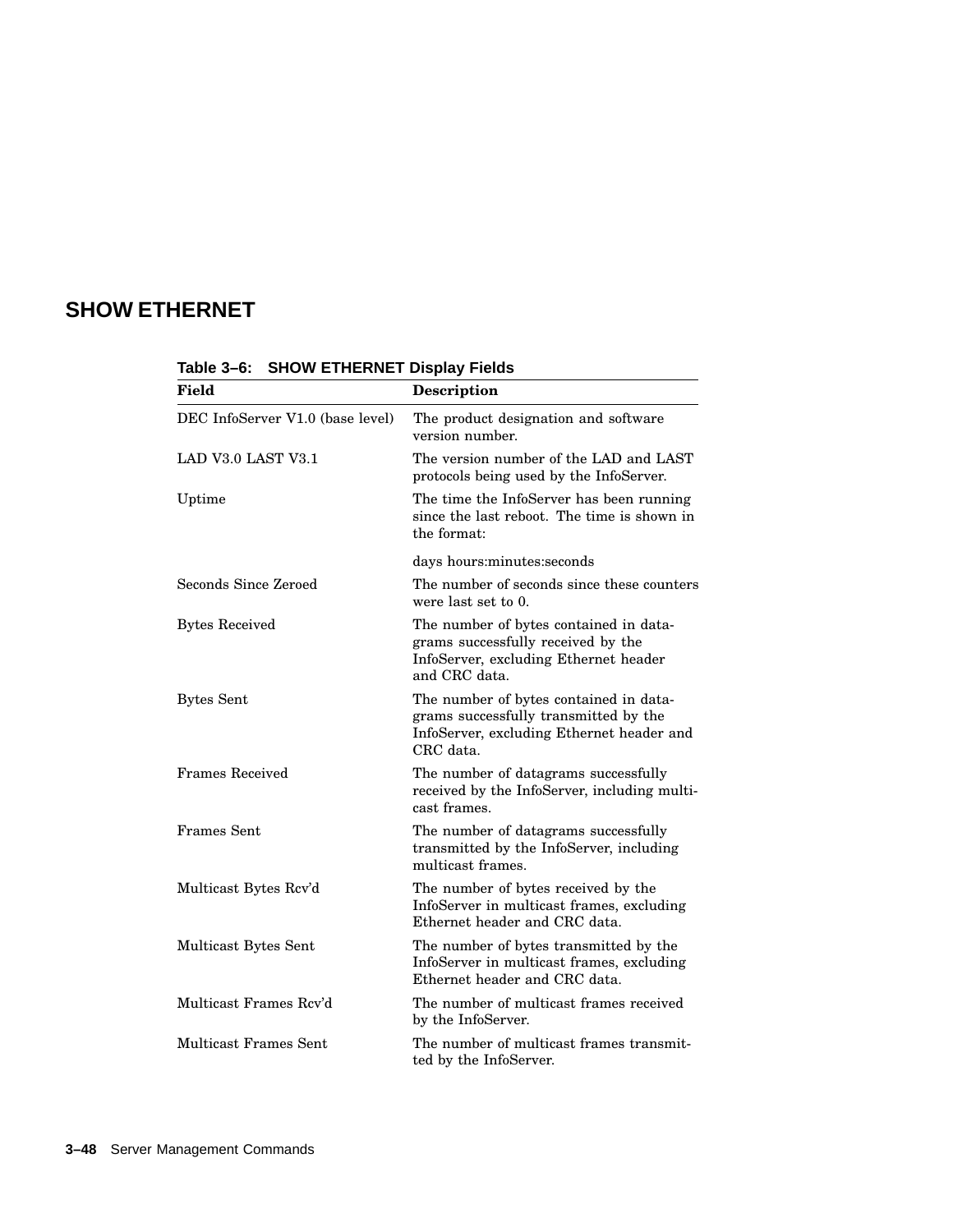| Field                      | <b>Description</b>                                                                                                                                                                                                                                    |                                                                                                |
|----------------------------|-------------------------------------------------------------------------------------------------------------------------------------------------------------------------------------------------------------------------------------------------------|------------------------------------------------------------------------------------------------|
| Frames Sent, Deferred      | The number of times that the InfoServer<br>deferred a frame transmission because the<br>datalink was in use.                                                                                                                                          |                                                                                                |
| Frames Sent, 1 Collision   | The number of times the InfoServer trans-<br>mitted a frame on the second attempt after<br>a collision occurred on the first attempt.                                                                                                                 |                                                                                                |
| Frames Sent, 2+ Collisions | The number of times the InfoServer suc-<br>cessfully sent a frame after collisions<br>during the first two or more attempts.                                                                                                                          |                                                                                                |
| <b>Send Failures</b>       | The number of times the Ethernet inter-<br>face aborted a transmission request. If<br>this count is not 0, see the Send Failure<br>Reasons field for more information.                                                                                |                                                                                                |
| Send Failure Reasons       | A bit mask providing information about the<br>send failure if the Send Failures counter<br>is not 0. The bits in the mask are num-<br>bered from right to left, with bit 0 being<br>the rightmost bit. The following bits are<br>defined in the mask: |                                                                                                |
| 0                          |                                                                                                                                                                                                                                                       | A transmission failed to complete<br>after 16 retries, usually due to<br>excessive collisions. |
|                            | A loss of carrier occurred on the<br>$\mathbf{1}$<br>Ethernet during a transmission.                                                                                                                                                                  |                                                                                                |
| $\overline{2}$             |                                                                                                                                                                                                                                                       | A short circuit occurred on the<br>Ethernet during a transmission.                             |
|                            | 3                                                                                                                                                                                                                                                     | An open circuit occurred on the<br>Ethernet during a transmission.                             |
|                            | 4                                                                                                                                                                                                                                                     | Heartheat error.                                                                               |
|                            | 5                                                                                                                                                                                                                                                     | Data underflow.                                                                                |
| Receive Failures           | The number of frames that were received<br>with an error condition. For more infor-<br>mation, see the Receive Failure Reasons<br>field.                                                                                                              |                                                                                                |

#### **Table 3–6 (Cont.): SHOW ETHERNET Display Fields**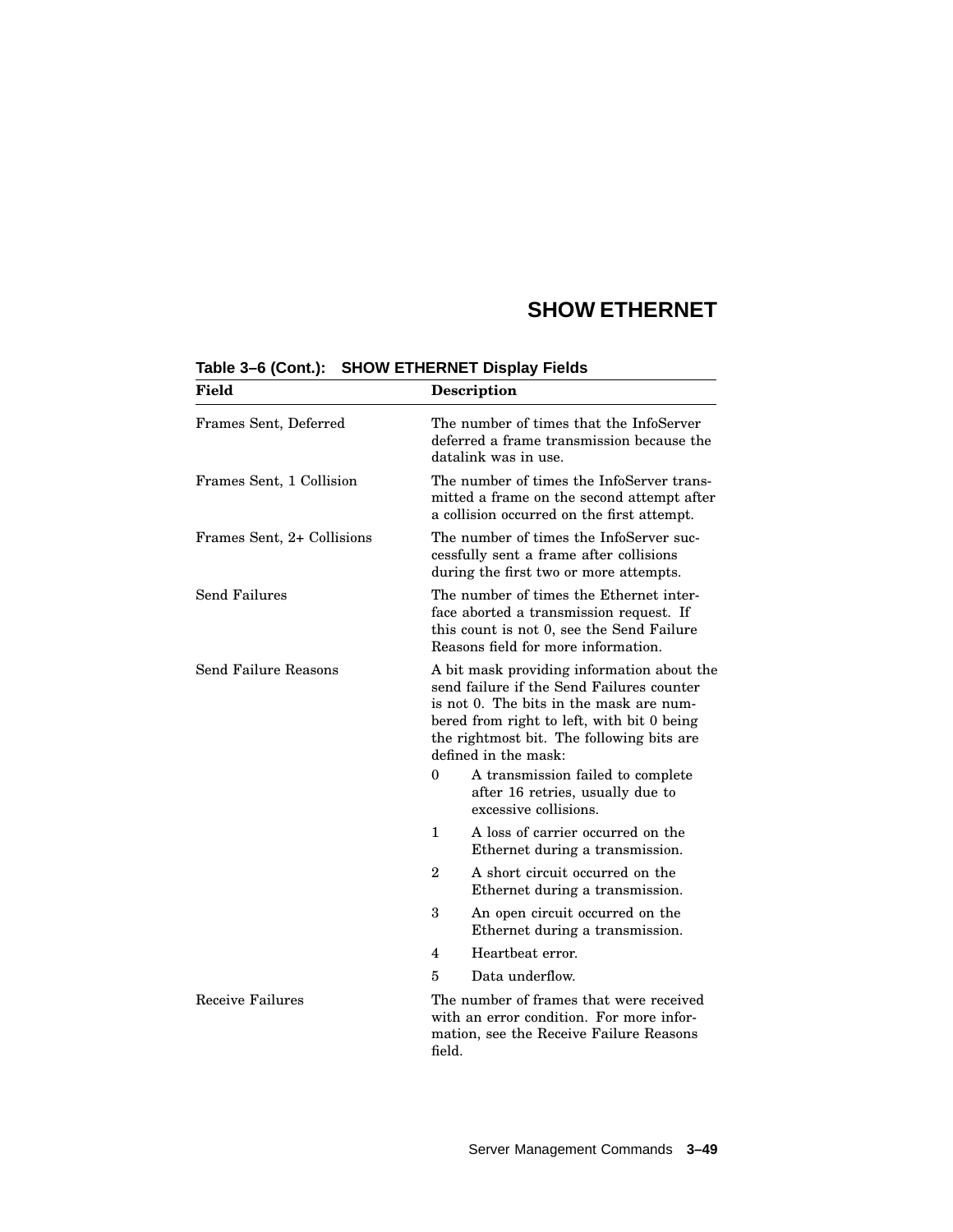| <b>Field</b>                    | Description                                                                                                                                                                                                                                                                                                                     |  |  |
|---------------------------------|---------------------------------------------------------------------------------------------------------------------------------------------------------------------------------------------------------------------------------------------------------------------------------------------------------------------------------|--|--|
| Receive Failure Reasons         | A bit mask providing information about the<br>type of receive failures encountered if the<br>Receive Failures counter is not 0. The bits<br>in the mask are numbered from right to<br>left, with bit 0 being the rightmost bit. The<br>following bits are defined in the mask:<br>A block check error. The received<br>$\theta$ |  |  |
|                                 | frame did not pass the CRC check.                                                                                                                                                                                                                                                                                               |  |  |
|                                 | 1<br>A framing error. The received packet<br>did not contain an integral number<br>of 8-bit bytes.                                                                                                                                                                                                                              |  |  |
| <b>Unrecognized Destination</b> | The number of frames received by the<br>InfoServer that did not contain a multicast<br>address or protocol type recognized by the<br>InfoServer. These frames are discarded.                                                                                                                                                    |  |  |
| Data Overrun                    | The number of time that the InfoServer<br>hardware lost an incoming frame because<br>it was unable to keep up with the data<br>rate.                                                                                                                                                                                            |  |  |
| User Buffer Unavailable         | Currently unused. Should always be 0.                                                                                                                                                                                                                                                                                           |  |  |
| System Buffer Unavailable       | The number of times that the InfoServer<br>system software did not have a buffer<br>available to receive an incoming frame<br>(MISS error).                                                                                                                                                                                     |  |  |
| Messages Received               | The number of LAST protocol messages<br>successfully received by the InfoServer.                                                                                                                                                                                                                                                |  |  |
| Messages Transmitted            | The number of LAST protocol messages<br>successfully transmitted by the InfoServer.                                                                                                                                                                                                                                             |  |  |
| Checksum OK                     | The number of times that a LAST mes-<br>sage was received that correctly passed the<br>LAST checksum algorithm. LAST mes-<br>sages are only checksummed at the request<br>of the client systems.                                                                                                                                |  |  |
| Multicast Messages Rcv'd        | The number of LAST messages successfully<br>received with the LAST multicast address.                                                                                                                                                                                                                                           |  |  |

**Table 3–6 (Cont.): SHOW ETHERNET Display Fields**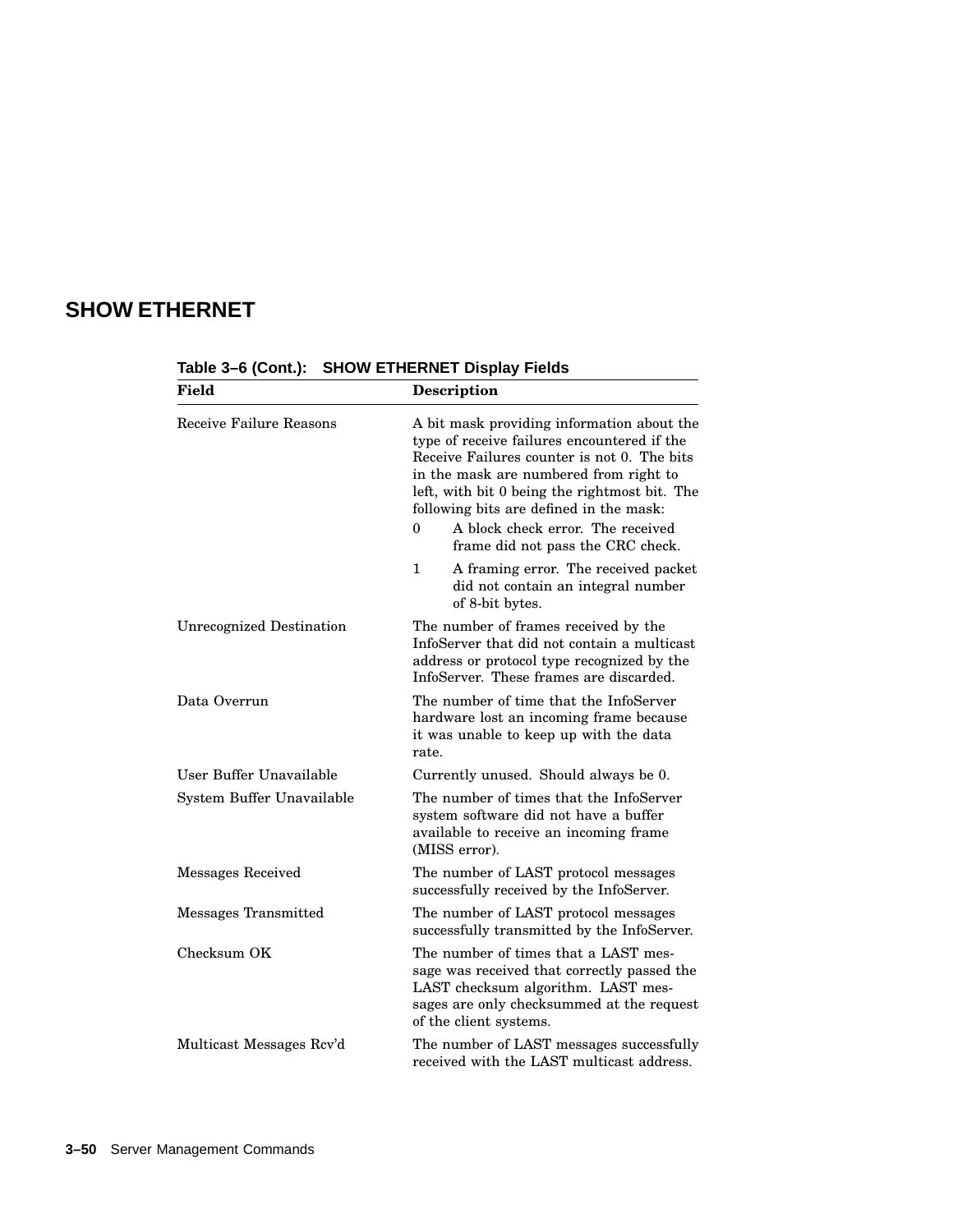| Field                              | <b>Description</b>                                                                                                                                                                           |
|------------------------------------|----------------------------------------------------------------------------------------------------------------------------------------------------------------------------------------------|
| <b>Transaction Segments Missed</b> | The number of times that the InfoServer<br>did not receive all the messages of a client<br>request, when the client requested more<br>than one message.                                      |
| Canceled Transactions              | The number of times that remote clients<br>canceled a LAST request that the<br>InfoServer was processing.                                                                                    |
| Checksum Errors                    | The number of times that a LAST message<br>was received that did not pass the LAST<br>checksum algorithm. LAST messages are<br>only checksummed at the request of the<br>client systems.     |
| Congestion                         | The number of times that the client system<br>and InfoServer agreed to reduce the LAN<br>network rate due to too many messages<br>being delivered to either the InfoServer or<br>the client. |

#### **Table 3–6 (Cont.): SHOW ETHERNET Display Fields**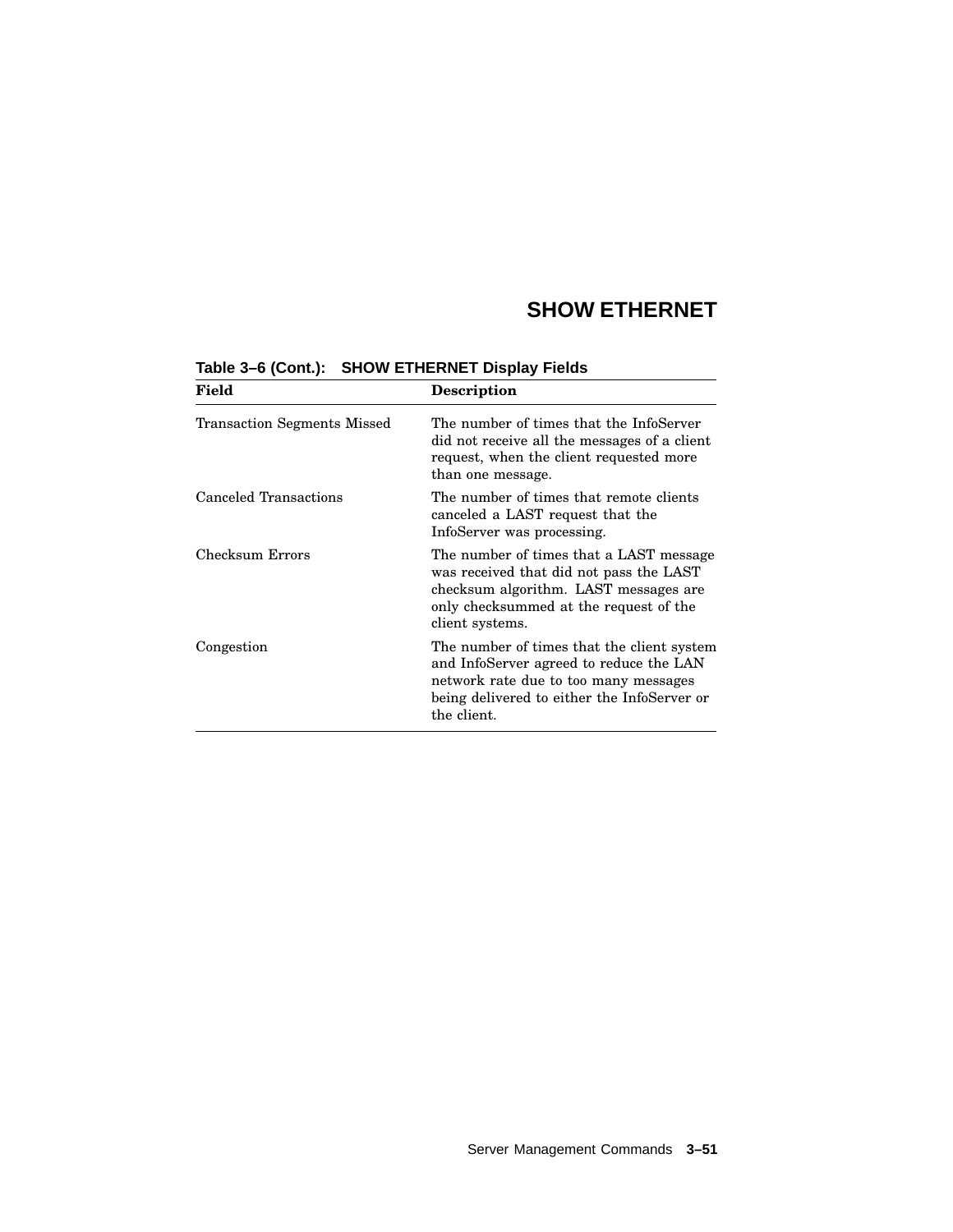### **SHOW LAT**

Displays the InfoServer's LAT counters and characteristics.

# **Format SHOW LAT [COUNTERS]**

#### **Parameters**

None.

#### **Description**

The SHOW LAT command displays LAT characteristics set up for the InfoServer, as well as errors and counters kept by the InfoServer for the LAT protocol.

#### **Example**

```
InfoServer> SHOW LAT
                        * LAT Counters *
Seconds Since Zeroed: 106 Duplicates Received: 0
                       0 Messages Retransmitted 0
Messages Transmitted: 3 Illegal Messages Received: 0<br>Slots Received: 0 Illegal Slots Received: 0
Slots Received: 0 Illegal Slots Received: 0
Slots Transmitted: 0 Virtual Circuit Timeouts: 0
Bytes Received: 0 0 Protocol Errors: 0 0<br>Bytes Transmitted: 0 Protocol Error Mask: 00000000000000
                           Protocol Error Mask:
                           * LAT Characteristics *
Name: TEST_INFOSERVER<br>Identification: "Test InfoServer
                   "Test InfoServer 100, near floor 3 copy machine"
Multicast timer: 60
Enabled Group Codes: 0, 12, 250-255
```
Table 3–7 describes the fields displayed in SHOW LAT commands.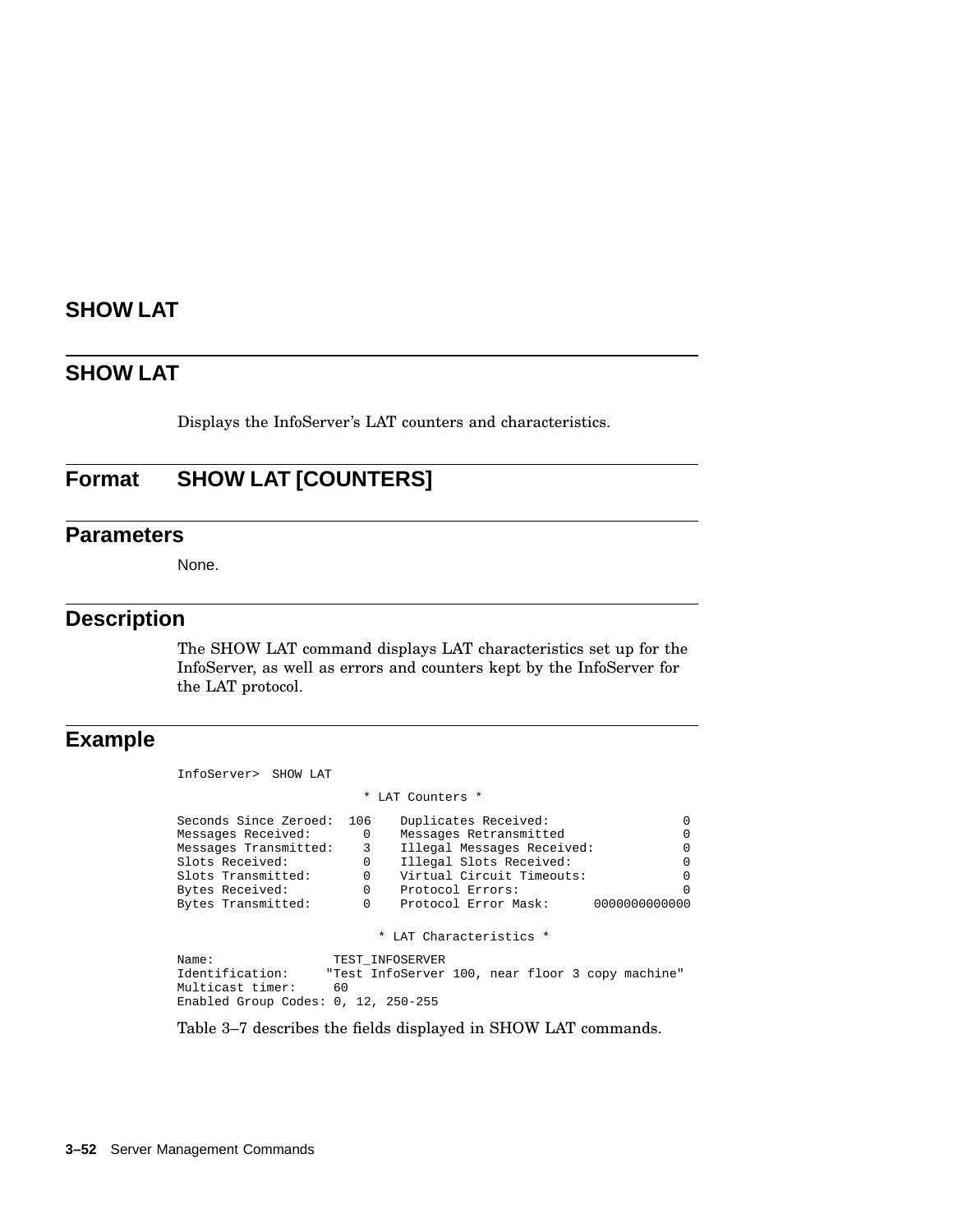| <b>Field</b>                     | <b>Description</b>                                                                                                                                                            |  |
|----------------------------------|-------------------------------------------------------------------------------------------------------------------------------------------------------------------------------|--|
| Seconds Since Zeroed             | The number of seconds since these counters<br>were last set to 0.                                                                                                             |  |
| Messages Received                | The number of LAT protocol messages<br>successfully received by the InfoServer.                                                                                               |  |
| Messages Transmitted             | The number of LAT protocol messages<br>successfully transmitted by the InfoServer.                                                                                            |  |
| Slots Received                   | The number of LAT slots received by the<br>InfoServer. A slot represents a message<br>segment for a particular LAT session.                                                   |  |
| Slots Transmitted                | The number of LAT slots transmitted by<br>the InfoServer. A slot represents a message<br>segment for a particular LAT session.                                                |  |
| <b>Bytes Received</b>            | The number of data bytes received by the<br>InfoServer over the LAT protocol.                                                                                                 |  |
| <b>Bytes Transmitted</b>         | The number of data bytes transmitted by<br>the InfoServer over the LAT protocol.                                                                                              |  |
| <b>Duplicates Received</b>       | The number of virtual circuit messages the<br>InfoServer received that were not in the<br>correct sequence.                                                                   |  |
| Messages Retransmitted           | The number of virtual circuit messages<br>that the InfoServer retransmitted to remote<br>nodes.                                                                               |  |
| <b>Illegal Messages Received</b> | The number of incorrectly formatted LAT<br>messages the InfoServer has received.                                                                                              |  |
| <b>Illegal Slots Received</b>    | The number of incorrectly formatted<br>slots of data in a LAT message that the<br>InfoServer has received.                                                                    |  |
| Virtual Circuit Timeouts         | The number of times that the InfoServer<br>terminated a LAT connection because the<br>remote node did not respond within the<br>time allowed by the LAT protocol.             |  |
| <b>Protocol Errors</b>           | The number of times that the InfoServer<br>determined that the LAT protocol has been<br>violated by a remote node. See the Protocol<br>Error Mask field for more information. |  |

#### **Table 3–7: SHOW LAT Display Fields**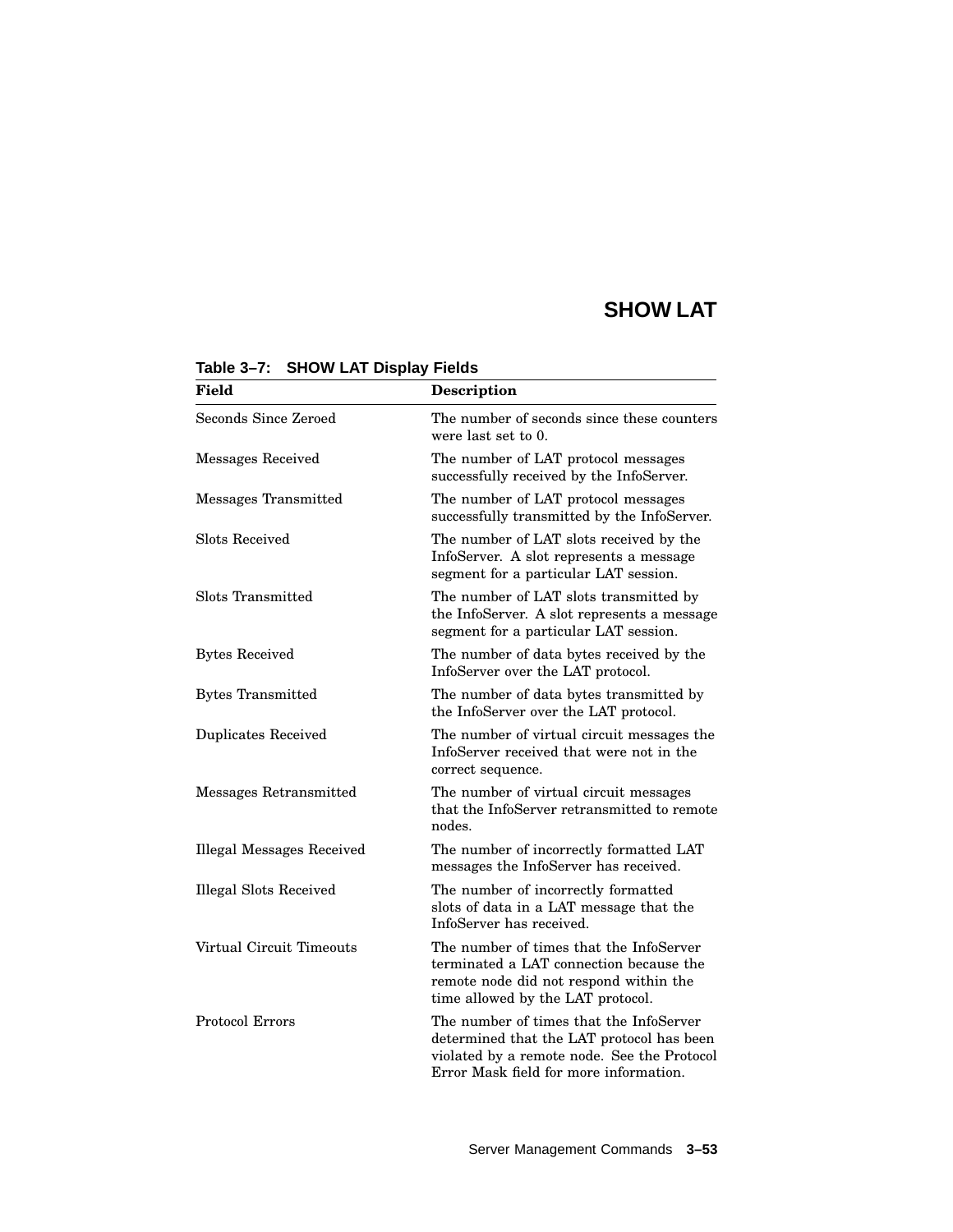| Field               |                | Description                                                                                                                                                                                                                                     |
|---------------------|----------------|-------------------------------------------------------------------------------------------------------------------------------------------------------------------------------------------------------------------------------------------------|
| Protocol Error Mask |                | A bit mask providing information about<br>the LAT protocol errors detected by the<br>InfoServer. The bits in the mask are<br>numbered from right to left, with bit 0<br>being the rightmost bit. The following bits<br>are defined in the mask: |
|                     | $\theta$       | An unknown LAT message type<br>was received.                                                                                                                                                                                                    |
|                     | $\mathbf{1}$   | An invalid LAT START message<br>was received.                                                                                                                                                                                                   |
|                     | $\overline{2}$ | A zero-valued virtual circuit<br>reference was received.                                                                                                                                                                                        |
|                     | 3              | An out of range virtual circuit<br>reference was received.                                                                                                                                                                                      |
|                     | 4              | A reference to a nonexistent<br>virtual circuit was received.                                                                                                                                                                                   |
|                     | 5              | A reference to a virtual circuit no<br>longer in use was received.                                                                                                                                                                              |
|                     | 6              | An invalid LAT STOP message<br>was received.                                                                                                                                                                                                    |
|                     | 7              | An invalid reference to a remote<br>slot was received.                                                                                                                                                                                          |
|                     | 8              | A reference to a nonexistent slot<br>was received.                                                                                                                                                                                              |
|                     | 9              | A credit violation was detected.                                                                                                                                                                                                                |
|                     | 10             | A repeated creation of a slot was<br>detected.                                                                                                                                                                                                  |
|                     | 11             | An invalid sequence number was<br>received.                                                                                                                                                                                                     |
|                     | 12             | A repeated disconnect of a slot<br>was detected.                                                                                                                                                                                                |

**Table 3–7 (Cont.): SHOW LAT Display Fields**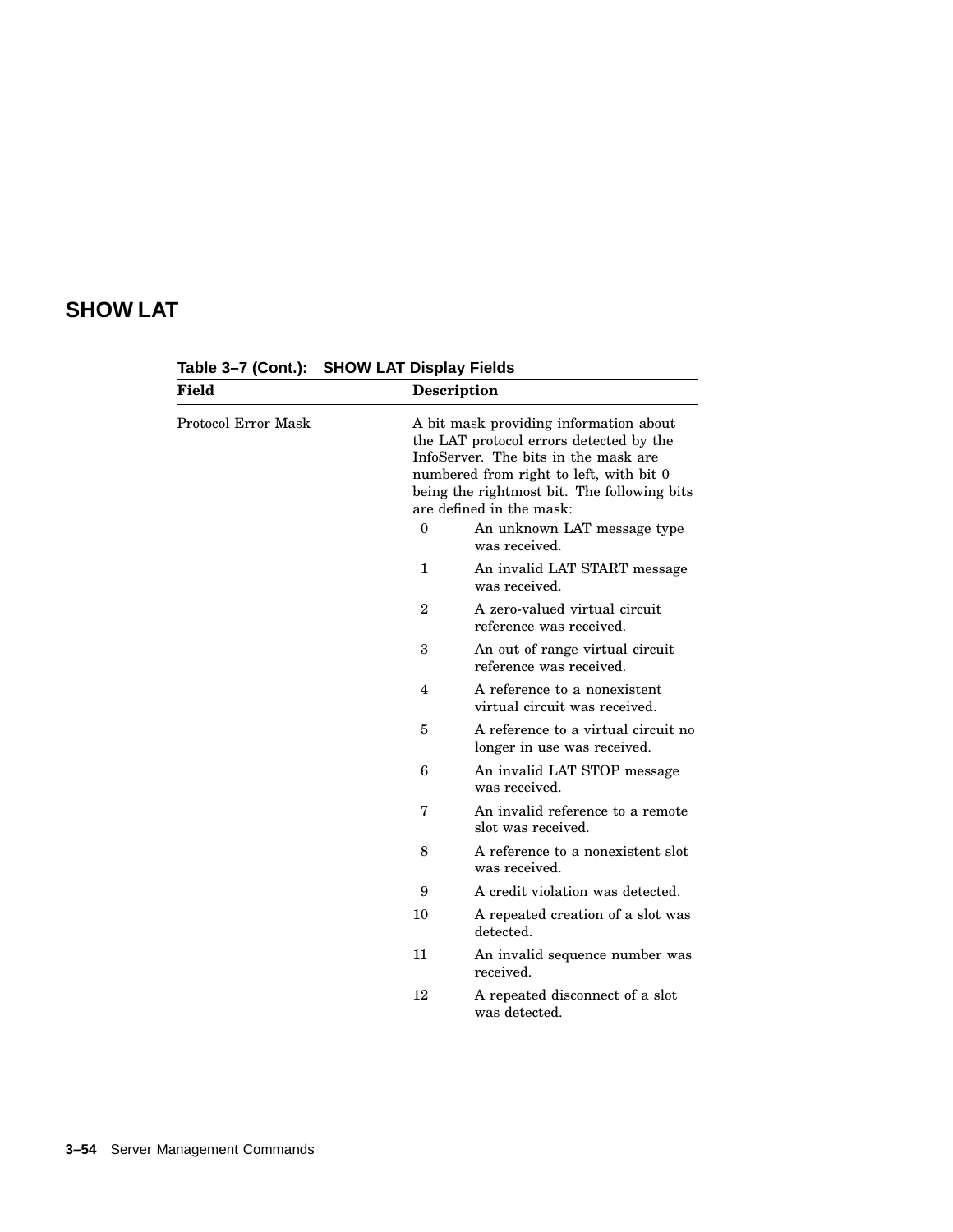| Field                      | Description                                                                                                                                 |
|----------------------------|---------------------------------------------------------------------------------------------------------------------------------------------|
| Name                       | The name of the InfoServer. This name<br>is also the service name that terminal<br>servers connect to in order to manage the<br>InfoServer. |
| Identification             | The identifying text string that the<br>InfoServer uses to advertise to the terminal<br>server network.                                     |
| Multicast Timer            | The number of seconds that the InfoServer<br>uses to periodically advertise its remote<br>management interface.                             |
| <b>Enabled Group Codes</b> | The group code numbers that the<br>InfoServer is using to advertise its remote<br>management interface.                                     |

**Table 3–7 (Cont.): SHOW LAT Display Fields**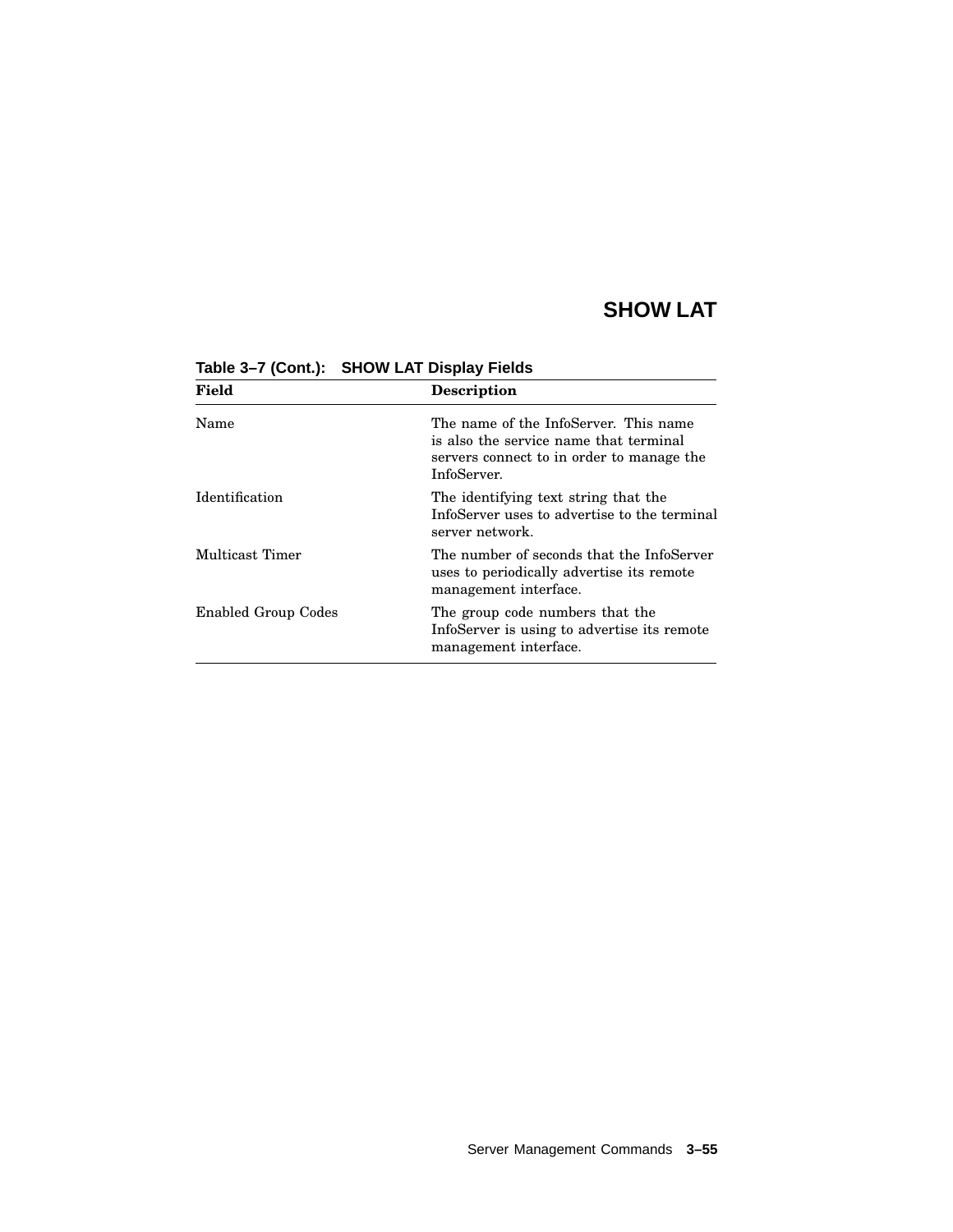## **SHOW MOP**

Displays the server's MOP counters.

## **Format SHOW MOP [COUNTERS]**

### **Parameters**

None.

### **Description**

The SHOW MOP command displays information on errors and counters kept by the InfoServer for the MOP protocol.

## **Example**

| 4697     | Load failed, server limit:   | $\Omega$         |
|----------|------------------------------|------------------|
| $\Omega$ | Load failed, not contiquous: | $\Omega$         |
| $\Omega$ | Load failed, file not found: | $\Omega$         |
| 0        | Load failed, read error:     | $\Omega$         |
| $\Omega$ | Load failed, timeout:        | $\Omega$         |
| $\Omega$ | Load failed, protocol error: | $\Omega$         |
| $\Omega$ | Load failed, no memory:      | $\Omega$         |
| 0        | Load failed, file too big:   | $\Omega$         |
| $\Omega$ | Load failed, bad file type:  | $\Omega$         |
| 0        | Load failed, partition type: | $\Omega$         |
|          |                              | * MOP Counters * |

\*\*\* MOP downline loading has been disabled.

Table 3–8 describes the fields displayed in SHOW MOP commands.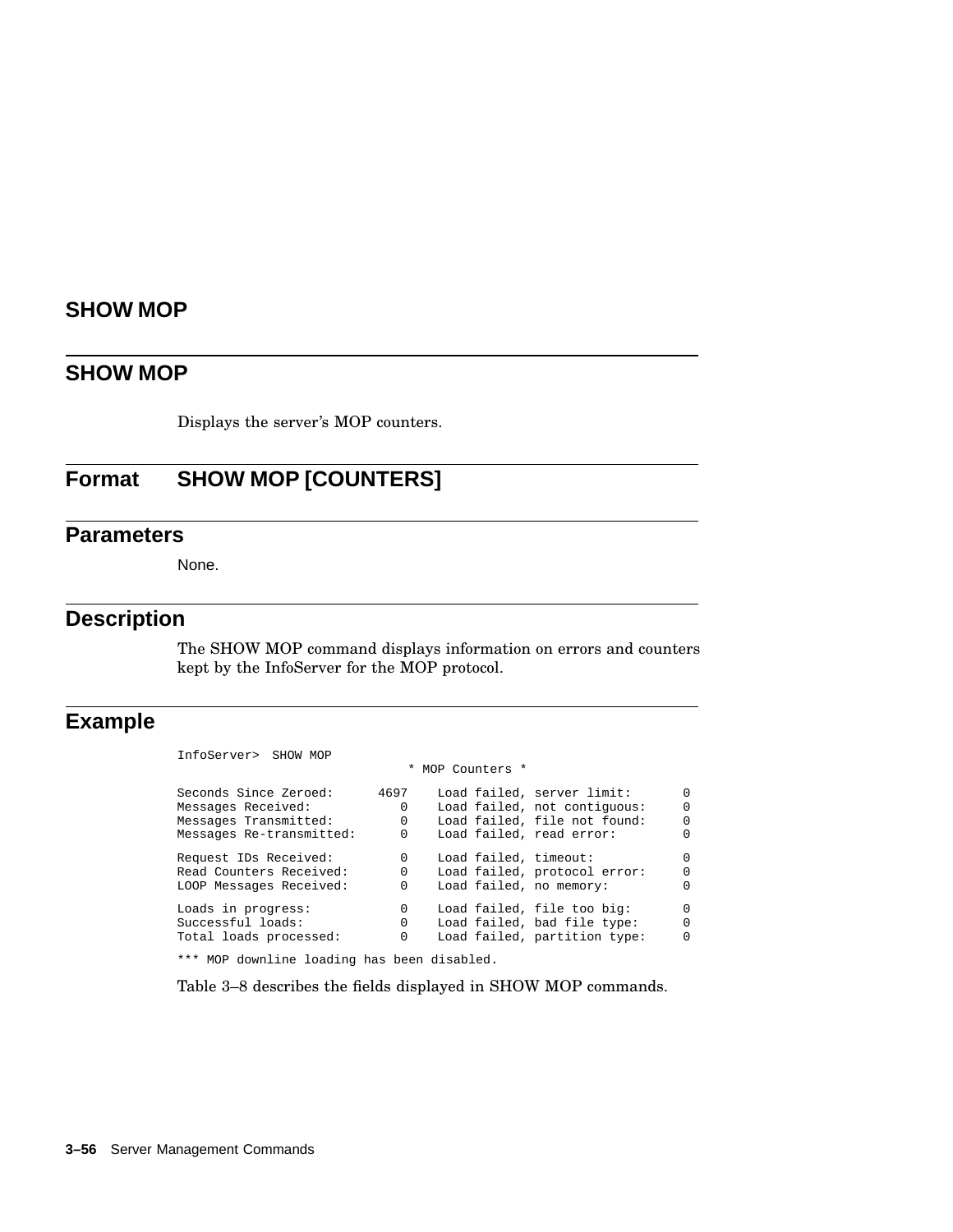| <b>Field</b>                  | Description                                                                                                                                                                            |
|-------------------------------|----------------------------------------------------------------------------------------------------------------------------------------------------------------------------------------|
| Seconds Since Zeroed          | The number of seconds since these counters<br>were last set to 0.                                                                                                                      |
| <b>Messages Received</b>      | The number of MOP messages successfully<br>received by the InfoServer.                                                                                                                 |
| <b>LOOP</b> Messages Received | The number of MOP LOOP messages that<br>the InfoServer has received and responded<br>to.                                                                                               |
| Messages Transmitted          | The number of MOP messages successfully<br>transmitted by the InfoServer.                                                                                                              |
| Messages Re-transmitted       | The number of MOP downline load mes-<br>sages that the InfoServer retransmitted to<br>the requesting node.                                                                             |
| Request IDs Received          | The number of MOP request identity<br>messages that the InfoServer has received<br>and responded to.                                                                                   |
| Read Counters Received        | The number of MOP request counters<br>messages that the InfoServer has received<br>and responded to.                                                                                   |
| Loads in progress             | The current count of systems that the<br>InfoServer is downline loading.                                                                                                               |
| Successful loads              | The number of times that the InfoServer<br>successfully downline loaded a remote<br>system.                                                                                            |
| Total loads processed         | The total number of downline load requests<br>that the InfoServer responded to, including<br>successful and unsuccessful load attempts.                                                |
| Load failed, server limit     | The number of times that the InfoServer<br>was unable to process a downline load re-<br>quest because it was currently handling the<br>maximum number of concurrent downline<br>loads. |
| Load failed, not contiguous   | The number of times that the InfoServer<br>was unable to process a downline load<br>request, because an internal format error<br>was detected in the downline load image.              |

#### **Table 3–8: SHOW MOP Display Fields**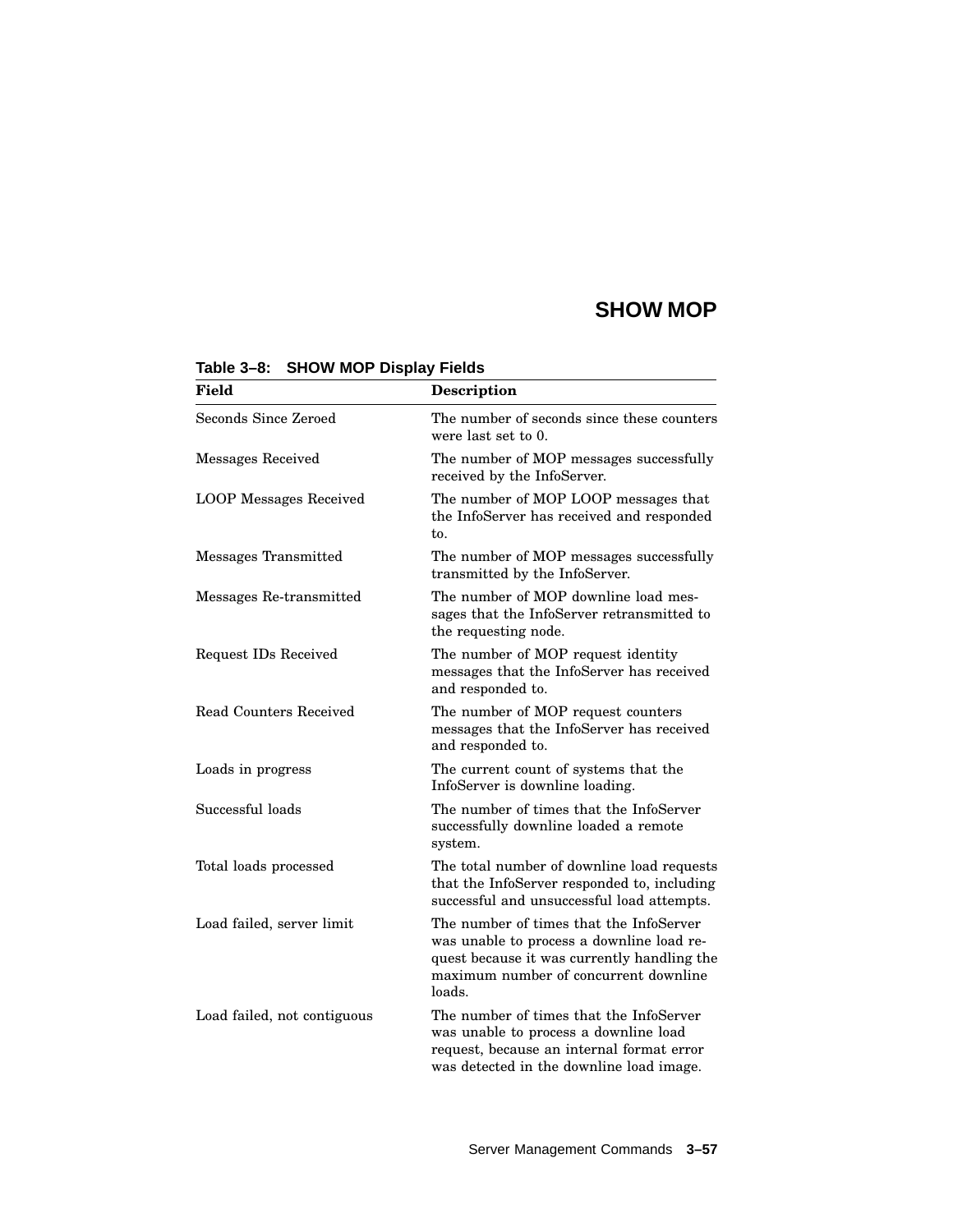| <b>Field</b>                | <b>Description</b>                                                                                                                                                                                           |
|-----------------------------|--------------------------------------------------------------------------------------------------------------------------------------------------------------------------------------------------------------|
| Load failed, no memory      | The number of times that the InfoServer<br>was not able to complete a downline load<br>request because it did not have sufficient<br>memory pool.                                                            |
| Load failed, file not found | The number of times that the InfoServer<br>received a downline load request, but did<br>not have the requested downline load<br>image.                                                                       |
| Load failed, read error     | The number of times that the InfoServer<br>was unable to process a downline load<br>because an error occurred while trying to<br>read the disk.                                                              |
| Load failed, timeout        | The number of times that the InfoServer<br>began to process a downline load request,<br>but terminated the downline load because<br>the remote system did not complete the<br>request within the time limit. |
| Load failed, protocol error | The number of times that the InfoServer<br>was unable to complete a downline load<br>request because it detected a downline<br>load protocol error in the remote system's<br>request.                        |
| Load failed, file too big   | The number of times that the InfoServer<br>attempted to process a secondary load<br>request, but was unable to fit the entire<br>image into a single MOP downline load<br>message.                           |
| Load failed, bad file type  | The number of times that the InfoServer<br>was unable to complete a downline load<br>request because it was unable to read the<br>downline load file type in a partition.                                    |

**Table 3–8 (Cont.): SHOW MOP Display Fields**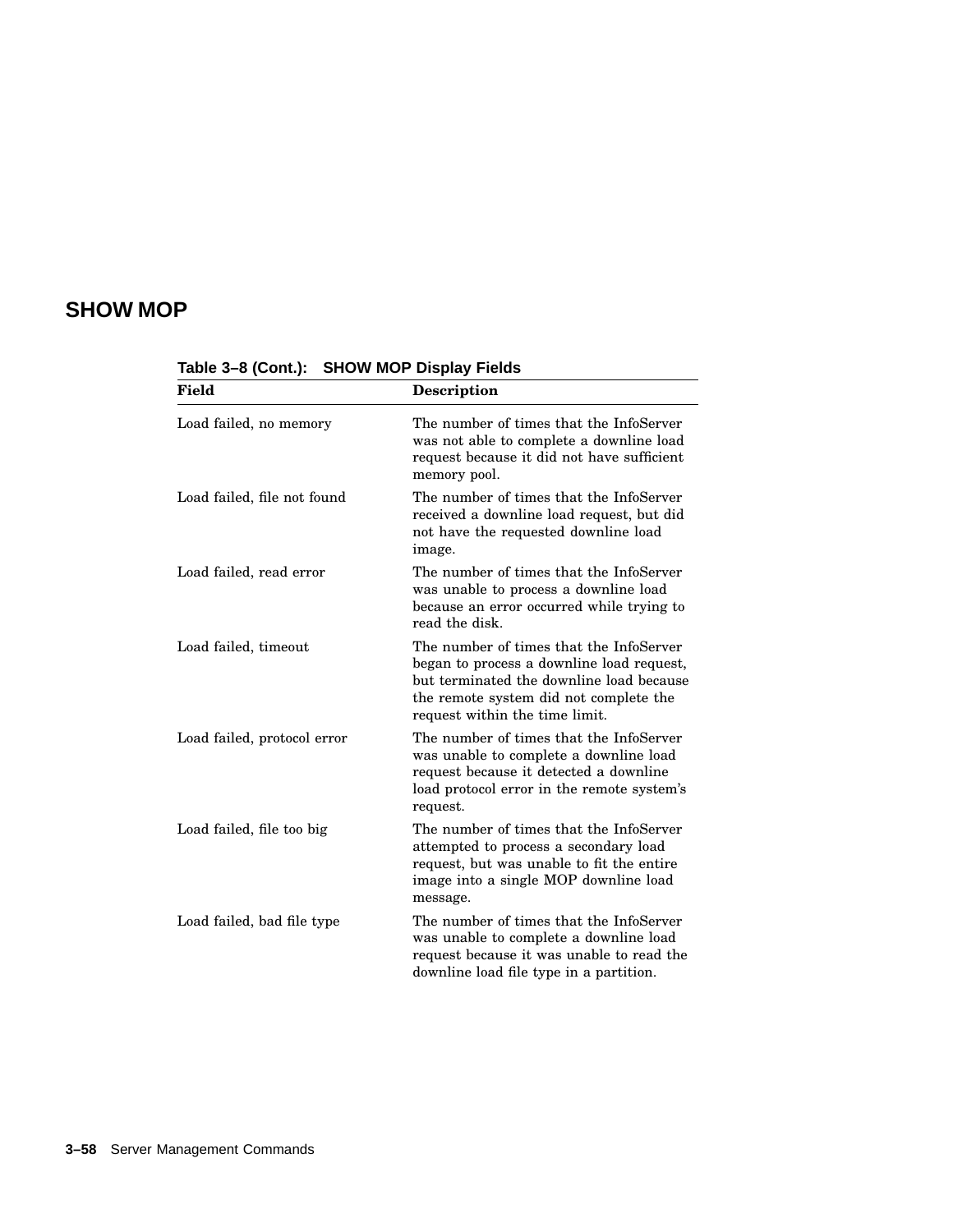| Field                                         | <b>Description</b>                                                                                                                                                                                                             |
|-----------------------------------------------|--------------------------------------------------------------------------------------------------------------------------------------------------------------------------------------------------------------------------------|
| Load failed, partition type                   | The number of times that the InfoServer<br>located a partition with the name requested<br>by the remote system, but was unable to<br>downline load the image because the<br>partition was not specified as a MOP<br>partition. |
| *** MOP downline loading has<br>been disabled | This field is only present if the InfoServer<br>MOP characteristic has been disabled, indi-<br>cating that the InfoServer will not process<br>MOP downline load requests received.                                             |

**Table 3–8 (Cont.): SHOW MOP Display Fields**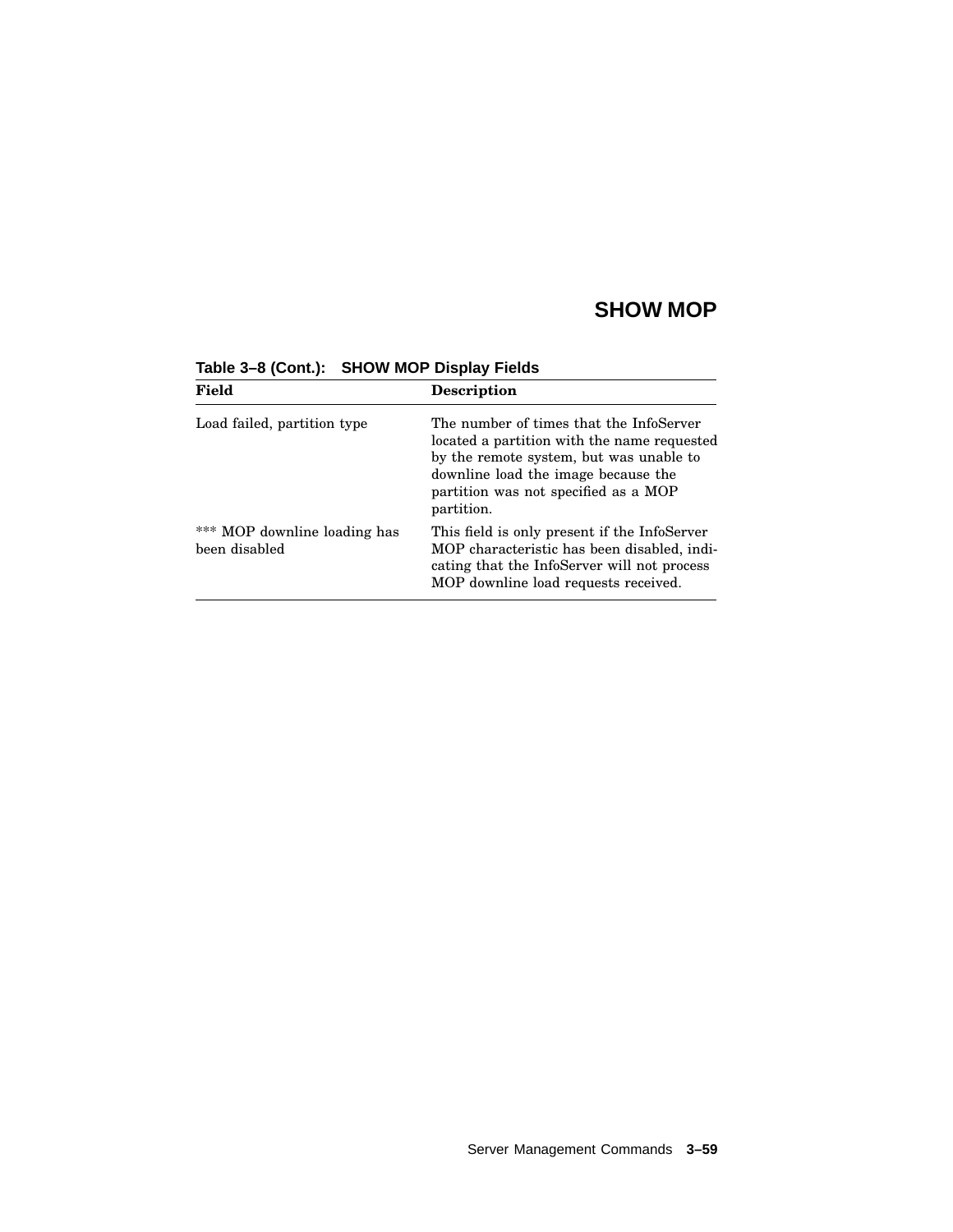### **SHOW PARTITIONS**

### **SHOW PARTITIONS**

Lists all the partitions on an InfoServer device.

## **Format SHOW PARTITIONS** DKn:[partition\_name] options

#### **Parameter**

#### **DKn:[partition\_name]**

DKn: specifies a valid InfoServer device, as defined in Section 2.5.4.

The *partition\_name* is a partition that already exists on the specified device. The partition name can contain wild card characters.

### **Options**

#### **FULL**

The FULL option provides a display of all the specified device's partitions that match the specified input partition name, including any deleted partitions. The display also provides information on disk usage.

#### **BRIEF**

The BRIEF option provides a display of the specified device's named partitions that match the specified input partition name.

### **Description**

You use the SHOW PARTITIONS command to list the partitions on an InfoServer device. The command lists partition names and sizes. The command can also list any deleted partitions available for reuse, as well as the remaining space on the disk. The SHOW PARTITIONS command supports full wild card expressions.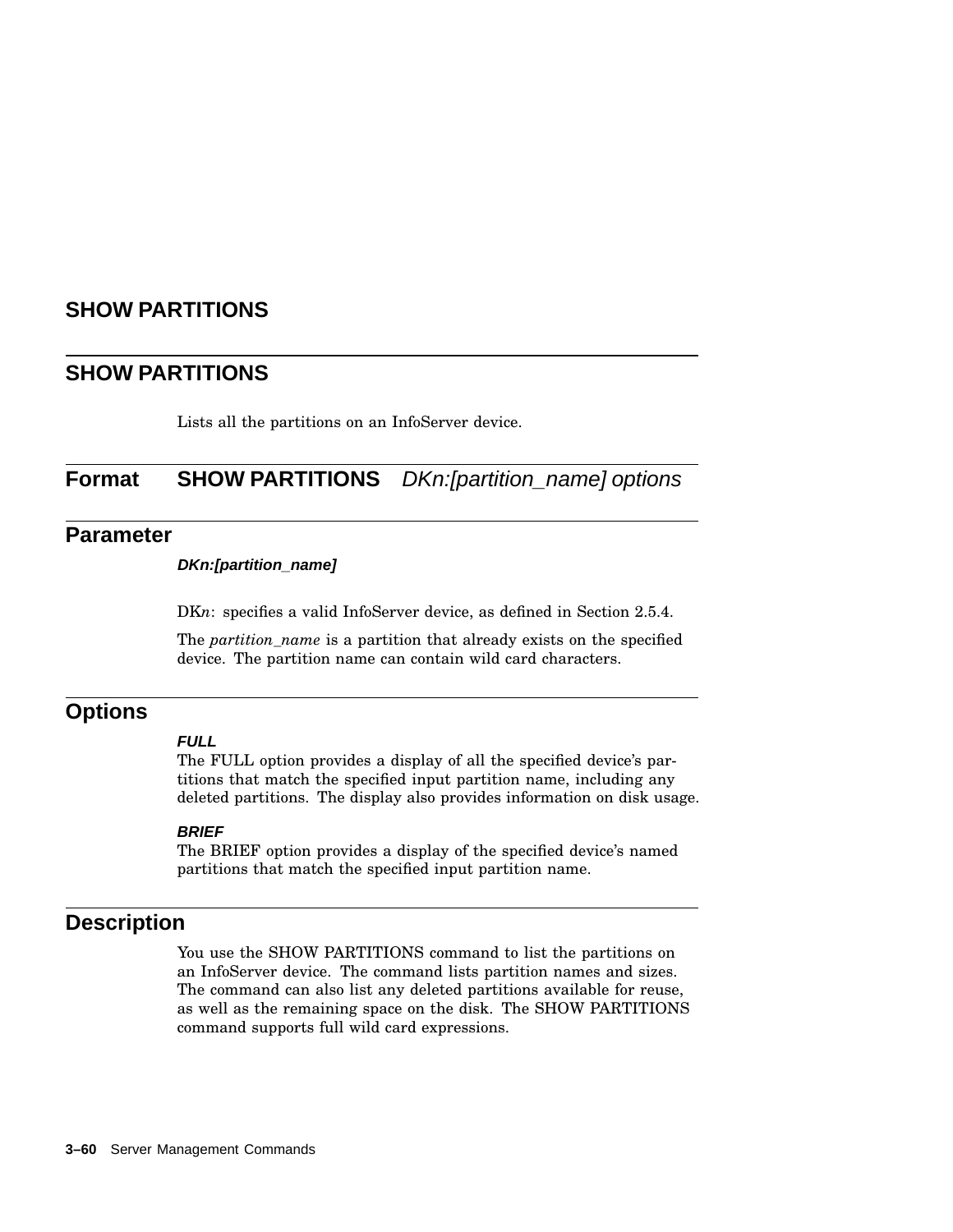### **SHOW PARTITIONS**

#### **Examples**

1. InfoServer> SHOW PARTITIONS DK1:C\*

Directory DK1:

| CONFIGURATION         | 11/16     |
|-----------------------|-----------|
| CORPORATE FISCAL DATA | 512/512   |
| CORPORATE POLICIES    | 1024/1024 |

DK1: has 6 partitions and has 204864 total blocks

This command lists the named partitions on disk DK1: that match the string C\*.

2. InfoServer> SHOW PARTITIONS DK1: FULL

Directory DK1:

| CONFIGURATION         | 11/16         |                       |  |
|-----------------------|---------------|-----------------------|--|
| CORPORATE FISCAL DATA | 512/512       |                       |  |
| CORPORATE POLICIES    | 1024/1024     |                       |  |
| LAB TEST PARTITION    | 512/512       | LAB TEST DATA [ODS 2] |  |
| PR0801ENG             | 387/400       | MOP                   |  |
|                       | 16/16         | DELETED               |  |
|                       | 202384/202384 | FREE                  |  |
|                       |               |                       |  |

DK1: has 6 partitions and has 204864 total blocks

This command lists all the partitions on disk DK1, including any previously created partitions that have been deleted. The command also lists a summary of disk usage. Any services bound to a partition appear to the right of the partition size.

Partition DK1:LAB\_TEST\_PARTITION is currently being served with service name LAB\_TEST\_DATA, in the ODS\_2 service class. This shows that VMS clients who binds to LAB\_TEST\_DATA will be accessing the partition DK1:LAB\_TEST\_PARTITION.

Table 3–9 describes the fields displayed in SHOW PARTITION commands.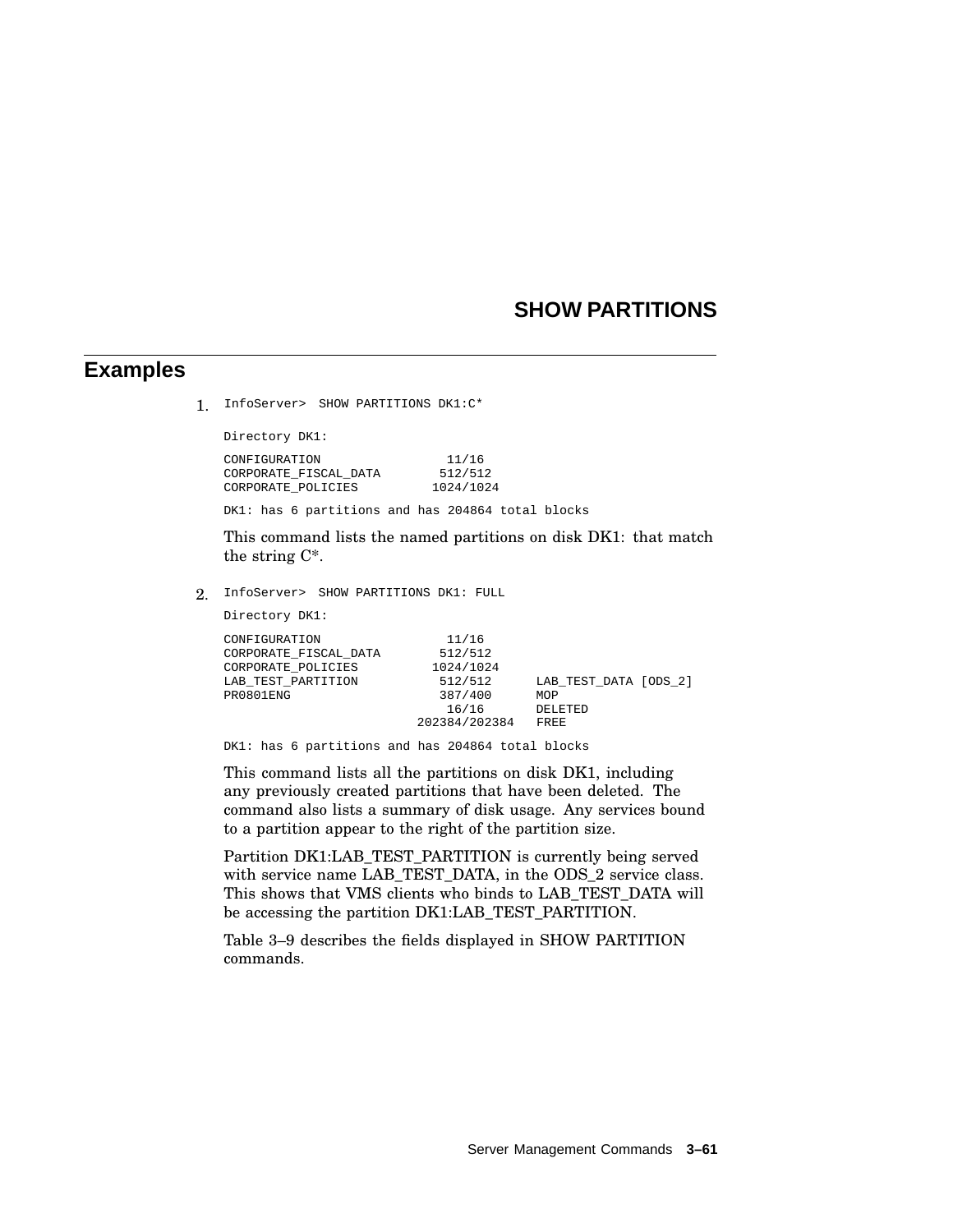# **SHOW PARTITIONS**

| <b>Field</b>                 | <b>Description</b>                                                                                                                                                                             |
|------------------------------|------------------------------------------------------------------------------------------------------------------------------------------------------------------------------------------------|
| <i>partition name</i>        | The name of the partition on the specified<br>device.                                                                                                                                          |
| size/full size               | The first size listed for the partition is<br>the block size requested by the CREATE<br>PARTITION command. This is the size<br>used when served to the LAN network.                            |
|                              | The second size listed is the actual<br>number of blocks that the InfoServer<br>used (or reused) for the partition.                                                                            |
| service name [service class] | Partitions listed with service names next<br>are being offered as services to client<br>systems. The service name is listed after<br>the partition size with the service class in<br>brackets. |
| <b>MOP</b>                   | Partitions listed with the MOP flag are<br>MOP partitions capable of being downline<br>loaded.                                                                                                 |
| <b>DELETED</b>               | Partitions listed with the DELETED flag<br>are partitions that have been deleted<br>and are available to for reuse when new<br>partitions are created.                                         |
| <b>FREE</b>                  | The FREE entry shows the number of<br>unused disk blocks for the device. These<br>blocks are free to be used in new partitions.                                                                |
| Summary                      | The last line indicates a summary of disk<br>usage. This line lists the total number of<br>named partitions on the disk, as well as<br>the total number of blocks on the disk.                 |

**Table 3–9: SHOW PARTITIONS Display Fields**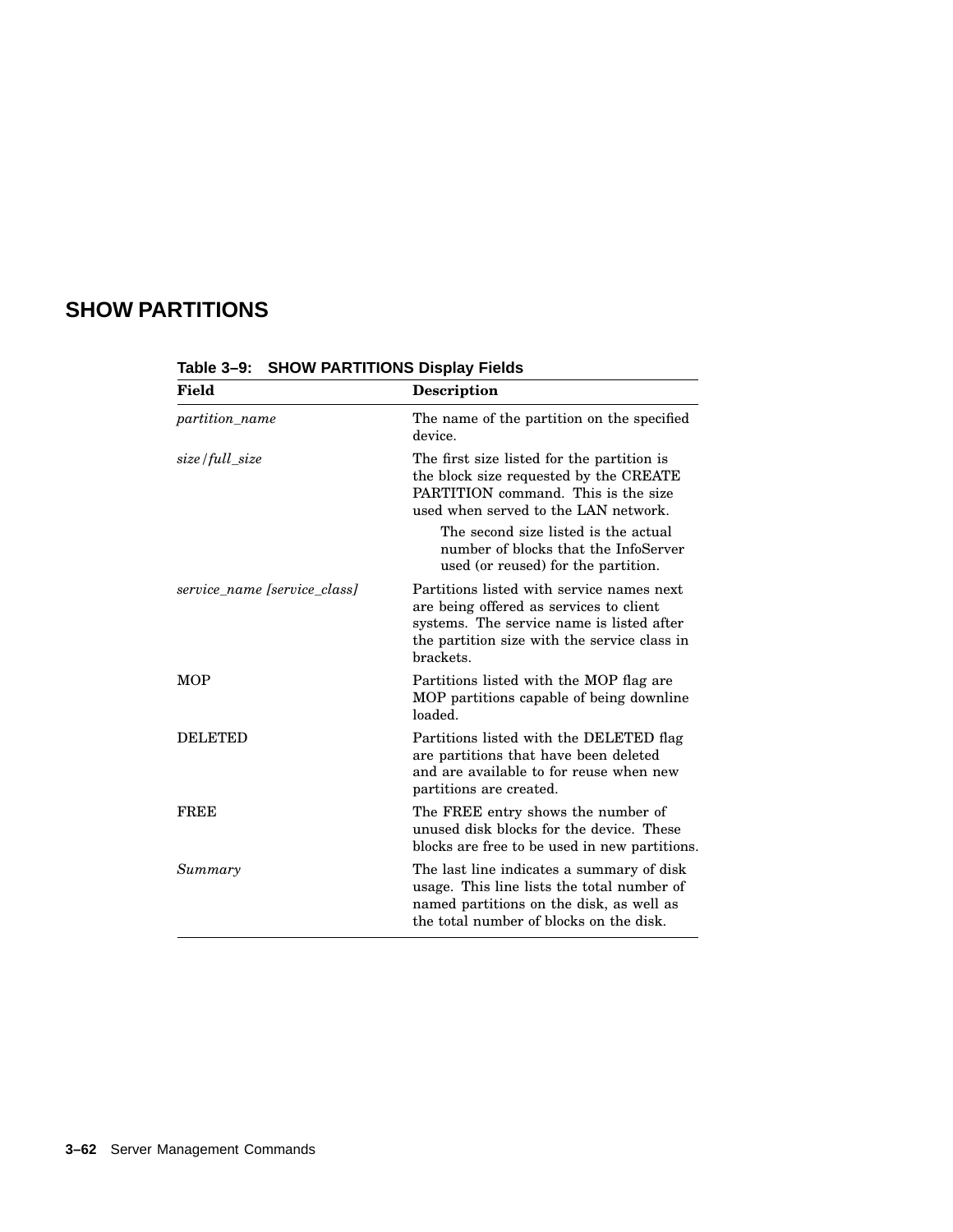### **SHOW SERVER**

## **SHOW SERVER**

Displays the InfoServer's system characteristics, resources and counters.

## **Format SHOW SERVER [COUNTERS]**

#### **Parameters**

None.

#### **Description**

The SHOW SERVER command displays information about the InfoServer system, including information about internal memory resource utilization, uptime, and idle time.

### **Example**

InfoServer> SHOW SERVER

| DEC InfoServer 100 V1.0             | (X4.4)    | System Image: Aug 8 1990 15:50:43 |              |
|-------------------------------------|-----------|-----------------------------------|--------------|
| Server Name:                        | TEST ESS  | Uptime:                           | 002 18:51:54 |
| Ethernet Address: 08-00-2b-16-02-9c |           | Current Sessions:                 | 10           |
| Server State:                       | On        | Highest Sessions:                 | 41           |
| Write Access Policy: Pre-emptive    |           | Current Systems:                  | 10           |
| Current Work Group:                 | 0         | Highest Systems:                  | 16           |
| Pool Size:                          | 508632    | Cache Size:                       | 3161384      |
| Pool Available:                     | 230584    | % of Pool Free:                   | 45%          |
| Cache Blocks Read:                  | 59799129  | Cache Hit Ratio:                  | $11\%$       |
| Disk Blocks Read:                   | 91915529  |                                   |              |
| Total Blocks Read:                  | 151714782 | Current Idle CPU:                 | 53%          |
| Total Blocks Written:               | 0         | Low CPU:                          | 38%          |
| Enabled characteristics:            |           |                                   |              |

MOP downline loading, Automount disks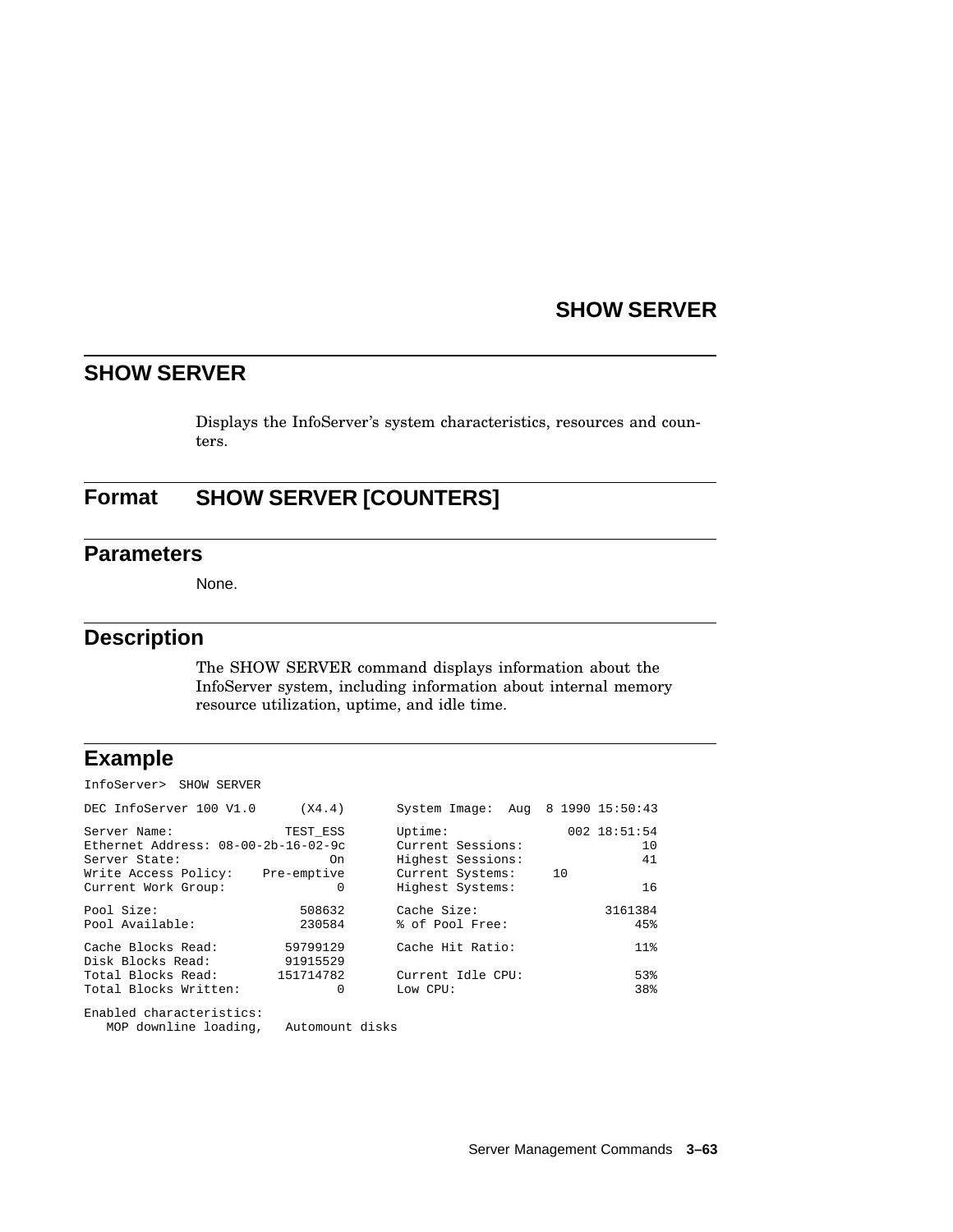# **SHOW SERVER**

Table 3–10 describes the fields displayed in SHOW SERVER commands.

| <b>Field</b>                     | <b>Description</b>                                                                                                                                                         |
|----------------------------------|----------------------------------------------------------------------------------------------------------------------------------------------------------------------------|
| DEC InfoServer V1.0 (base level) | The product designation and software<br>version number.                                                                                                                    |
| Server Name                      | The name assigned to the InfoServer.                                                                                                                                       |
| <b>Ethernet Address</b>          | The Ethernet address of the InfoServer<br>hardware unit.                                                                                                                   |
| Server State                     | The server state currently set for the<br>InfoServer: ON, OFF, or SHUT.                                                                                                    |
| Pool Size                        | The total number of bytes of memory<br>available to the running software, for use<br>in serving disks, accepting connections,<br>processing MOP downline loads, and so on. |
| Pool Available                   | The total number of unused bytes of mem-<br>ory in the InfoServer pool.                                                                                                    |
| Cache Blocks Read                | The number of virtual disk blocks read by<br>a remote client that were fetched from the<br>disk cache (rather than from the disk).                                         |
| Disk Blocks Read                 | The number of virtual disk blocks read by<br>a remote client that were fetched from the<br>physical disk (and not from cache).                                             |
| Total Blocks Read                | The total number of virtual disk blocks<br>read by remote clients, from both disk and<br>cache.                                                                            |
| <b>Total Blocks Written</b>      | The total number of virtual disk blocks<br>that remote client systems wrote to an<br>InfoServer disk.                                                                      |
| System Image                     | The date when the InfoServer software was<br>created.                                                                                                                      |
| Uptime                           | The time the InfoServer has been running<br>since the last reboot. The time is in the<br>following format:                                                                 |
|                                  | days hours:minutes:seconds                                                                                                                                                 |

**Table 3–10: SHOW SERVER Display Fields**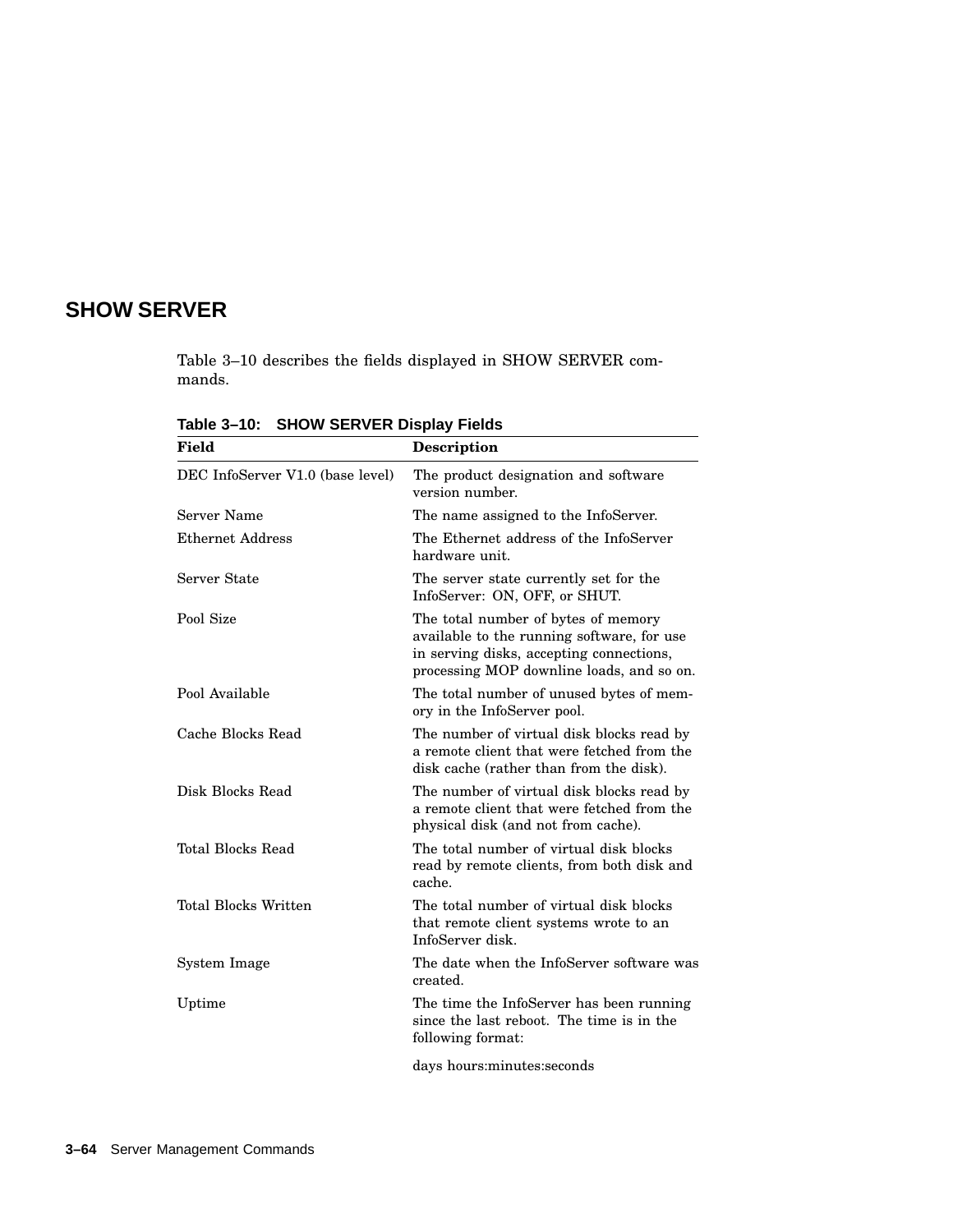# **SHOW SERVER**

| Field                   | <b>Description</b>                                                                                                                                                                                             |
|-------------------------|----------------------------------------------------------------------------------------------------------------------------------------------------------------------------------------------------------------|
| Write Access Policy     | The current write-access policy in effect for<br>the server, either preemptive or blocking.                                                                                                                    |
| Current Work Group      | The work group that the InfoServer belongs<br>to. The InfoServer only communicates with<br>clients in the same work group.                                                                                     |
| <b>Current Sessions</b> | The number of remote client systems<br>currently accessing virtual disks on the<br>InfoServer.                                                                                                                 |
| <b>Highest Sessions</b> | The highest number of clients that concur-<br>rently accessed the InfoServer. This value<br>is saved even when the server reboots.                                                                             |
| Cache Size              | The total number of bytes of memory being<br>used as a disk cache for all InfoServer<br>disks. As disk blocks are read, they are<br>saved in memory for quicker access if those<br>same blocks are read again. |
| % of Pool Free          | The percentage of pool memory that is<br>currently available.                                                                                                                                                  |
| Cache Hit Ratio         | The percentage of times that the InfoServer<br>was able to satisfy a client read request by<br>getting the requested block(s) from cache.                                                                      |
| Current Idle CPU        | The percentage of the available CPU<br>processing time that is currently free.                                                                                                                                 |
| Low CPU                 | The lowest value for idle CPU time that<br>the InfoServer has experienced since the<br>last time the counters were set to 0.                                                                                   |
| Enabled characteristics | A list of all of the InfoServer characteristics<br>that are currently enabled. Characteristics<br>are separated by a comma.                                                                                    |

**Table 3–10 (Cont.): SHOW SERVER Display Fields**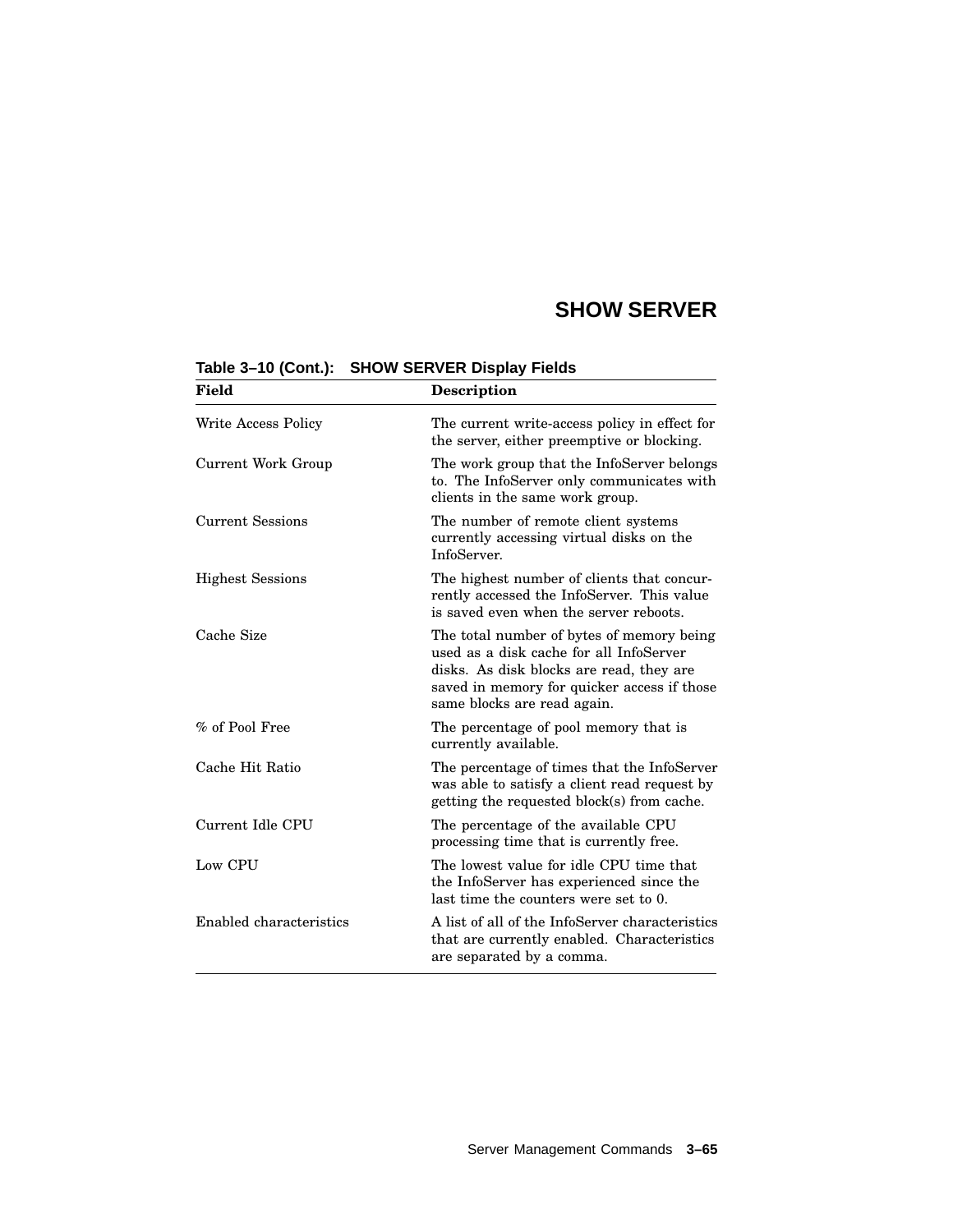## **SHOW SERVICE**

Displays information about services.

# **Format SHOW SERVICE** [service-name [BRIEF | FULL]]

#### **Parameter**

#### **service-name**

Specifies the name of the service to display. Usually, a service name is the same as the volume label of the disk volume. The service name can contain wild card characters. If you omit this parameter, the system displays information on all services.

#### **Options**

#### **FULL**

The FULL option provides detailed information about the specified service(s). FULL is the default if you specify a service name in the command line.

#### **BRIEF**

The BRIEF option provides an abbreviated, one-line summary of information for the specified service(s). BRIEF is the default if you do not specify a service name on the command line.

### **Description**

The SHOW SERVICE command displays service-specific information for one or all services offered by the server. This information includes the device number associated with each service and the number of connected sessions. The SHOW SERVICE command supports full wild card expressions.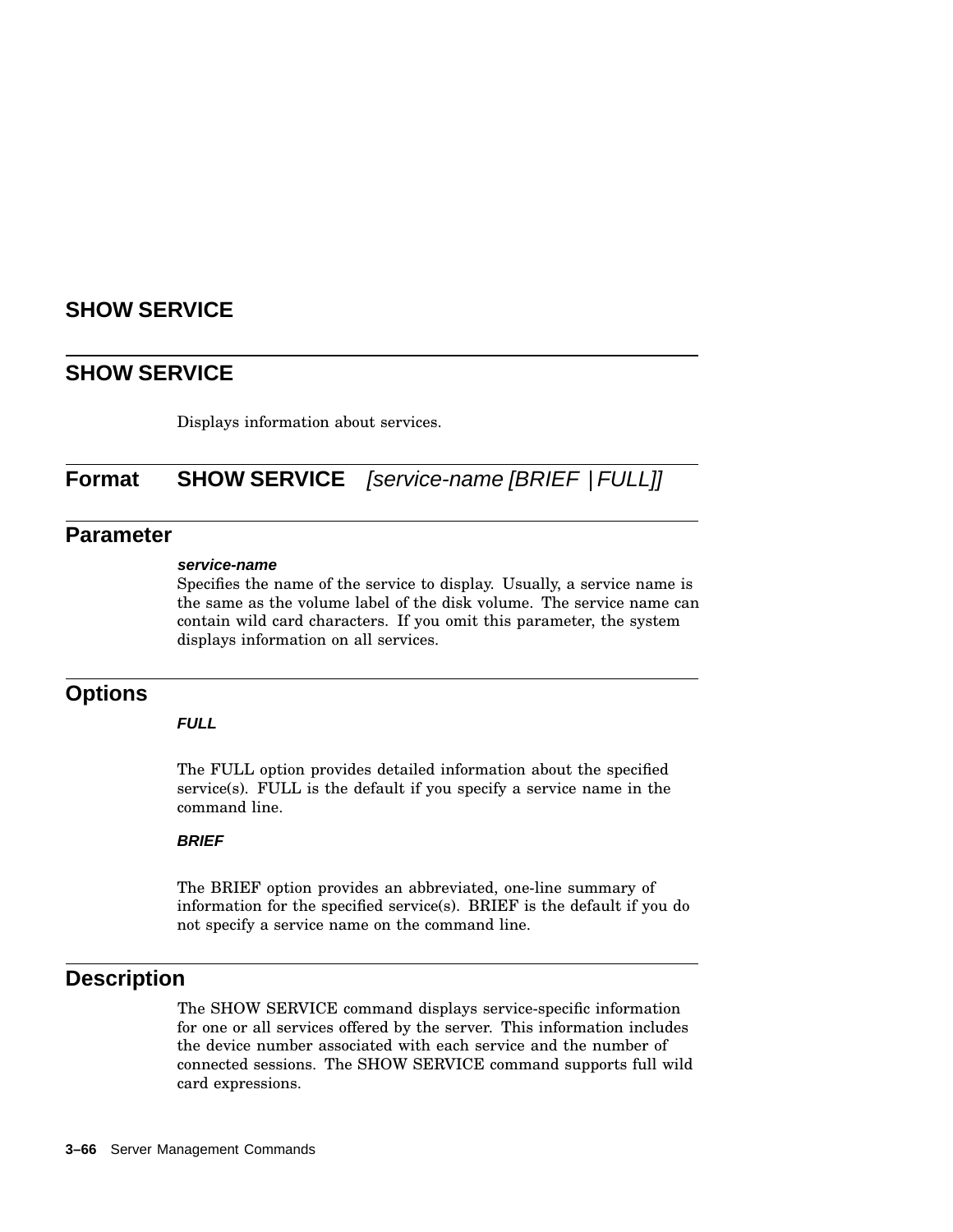#### **Examples**

1. InfoServer> SHOW SERVICE \*

| CD BIN 00122 | [ODS 2] |
|--------------|---------|
| CD BIN 00121 | [ODS 2] |
| CD DOC 01221 | [ODS 2] |
| FT BOOT PAR  | [ODS 2] |

This command displays summary information for all services.

2. InfoServer> SHOW SERVICE CD\_DOC\_01221 FULL

| CD DOC 01221    | [ODS 2]         |                 |                 |
|-----------------|-----------------|-----------------|-----------------|
| Device Id:      | DK <sub>2</sub> |                 |                 |
| Service Rating: | 32636           | Disk Size:      | 1216980         |
| Rating:         | DYNAMIC         | Password:       | <b>DISABLED</b> |
| Max Read Sess:  | 1000            | MAX Write Sess: | $\Omega$        |
| Cur Read Sess:  | 0               | Cur Write Sess: | $\Omega$        |
| Reads:          | 0               | Writes:         | $\Omega$        |
| Block Reads:    | O               | Block Writes:   | $\Omega$        |
|                 |                 |                 |                 |

This command displays full information for the service CD\_DOC\_ 01221, which is offered for device DK2.

3. InfoServer> SHOW SERVICE MY\_PARTITION FULL

| MY PARTITION    | [ODS 2]         |                 |                 |
|-----------------|-----------------|-----------------|-----------------|
| Device Id:      | DK <sub>2</sub> | Partition:      | MY PARTITION    |
| Service Rating: | 32636           | Disk Size:      | 1216980         |
| Rating:         | DYNAMIC         | Password:       | <b>DISABLED</b> |
| Max Read Sess:  | 1000            | MAX Write Sess: | $\Omega$        |
| Cur Read Sess:  | 0               | Cur Write Sess: | $\Omega$        |
| Reads:          | 0               | Writes:         | $\Omega$        |
| Block Reads:    | 0               | Block Writes:   | $\Omega$        |
|                 |                 |                 |                 |

This command displays full information for the service MY\_PARTITION, which is offered for the partition named MY\_ PARTITION on device DK2.

Table 3–11 describes the fields displayed in SHOW SERVICE commands.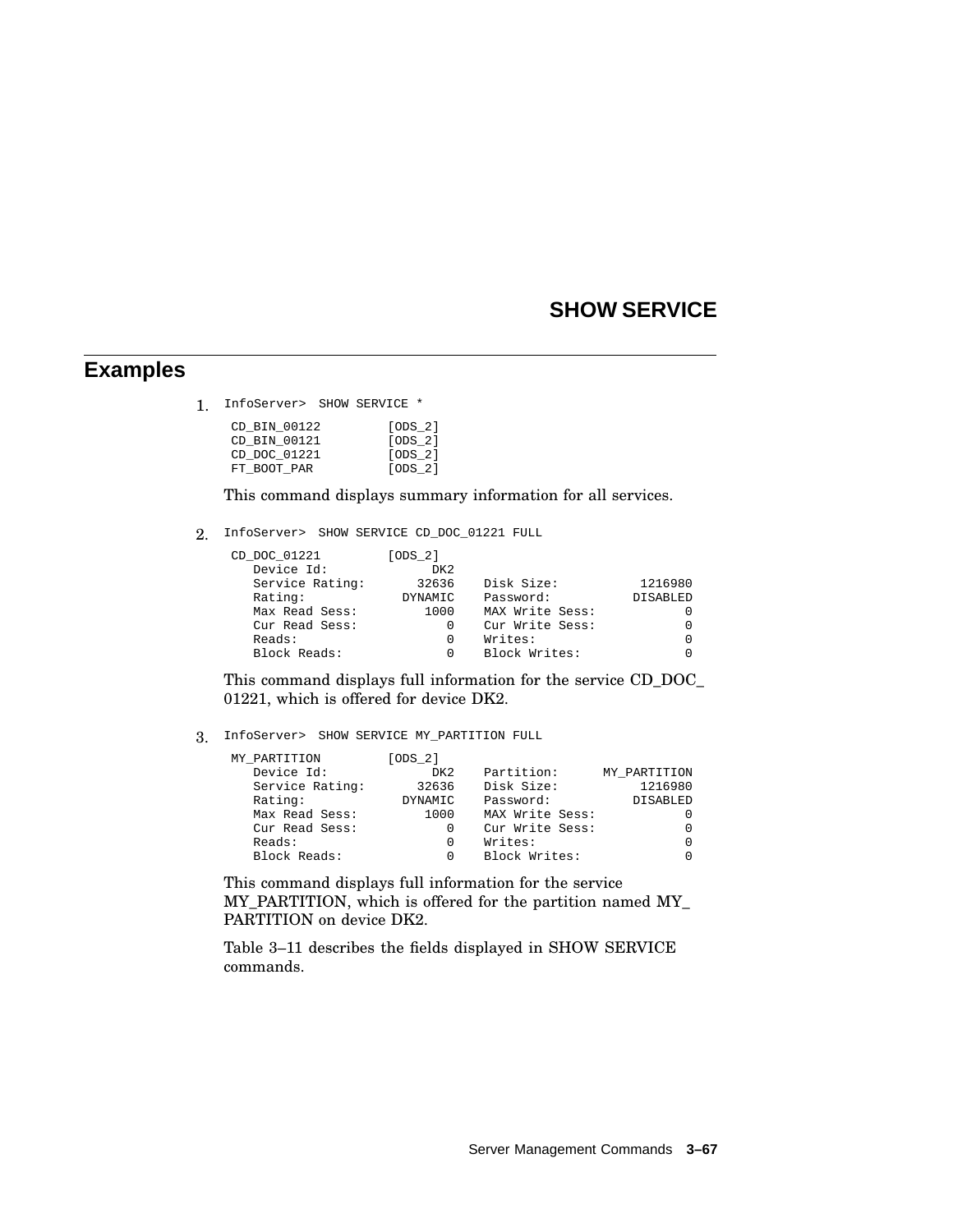| <b>Field</b>          | Description                                                                                                                                 |  |
|-----------------------|---------------------------------------------------------------------------------------------------------------------------------------------|--|
| service name          | The name assigned to each service listed in<br>the display.                                                                                 |  |
| [service_class]       | The name of the service class that the<br>specified service is offered under; listed<br>in square brackets ([]) after the service<br>name.  |  |
| Device Id             | The name of the InfoServer device that the<br>service is being offered for.                                                                 |  |
| <b>Service Rating</b> | The service rating value (from $0$ to $65535$ )<br>currently assigned to the service.                                                       |  |
| Rating                | The type of service rating assigned to the<br>particular service. The rating type can be<br>either STATIC or DYNAMIC.                       |  |
| Max Read Sess         | The maximum number of concurrent read<br>sessions allowed for the specified service.                                                        |  |
| Cur Read Sess         | The current number of read sessions con-<br>nected to the specified service.                                                                |  |
| Reads                 | The total number of read requests (of any<br>size) issued by remote client systems for<br>the specified service.                            |  |
| <b>Block Reads</b>    | The total number of disk blocks that re-<br>mote client systems have read for the<br>specified service.                                     |  |
| Partition             | The partition name that the specified<br>service is offered for. This field is not<br>present if the service name is for an entire<br>disk. |  |
| Disk Size             | The total number of blocks on the disk that<br>the service is being offered for.                                                            |  |
| Password              | The current setting for password protec-<br>tion, ENABLED or DISABLED. The actual<br>service password is not displayed.                     |  |
| Max Write Sess        | The maximum number of concurrent write<br>sessions allowed for the specified service.                                                       |  |

**Table 3–11: SHOW SERVICE Display Fields**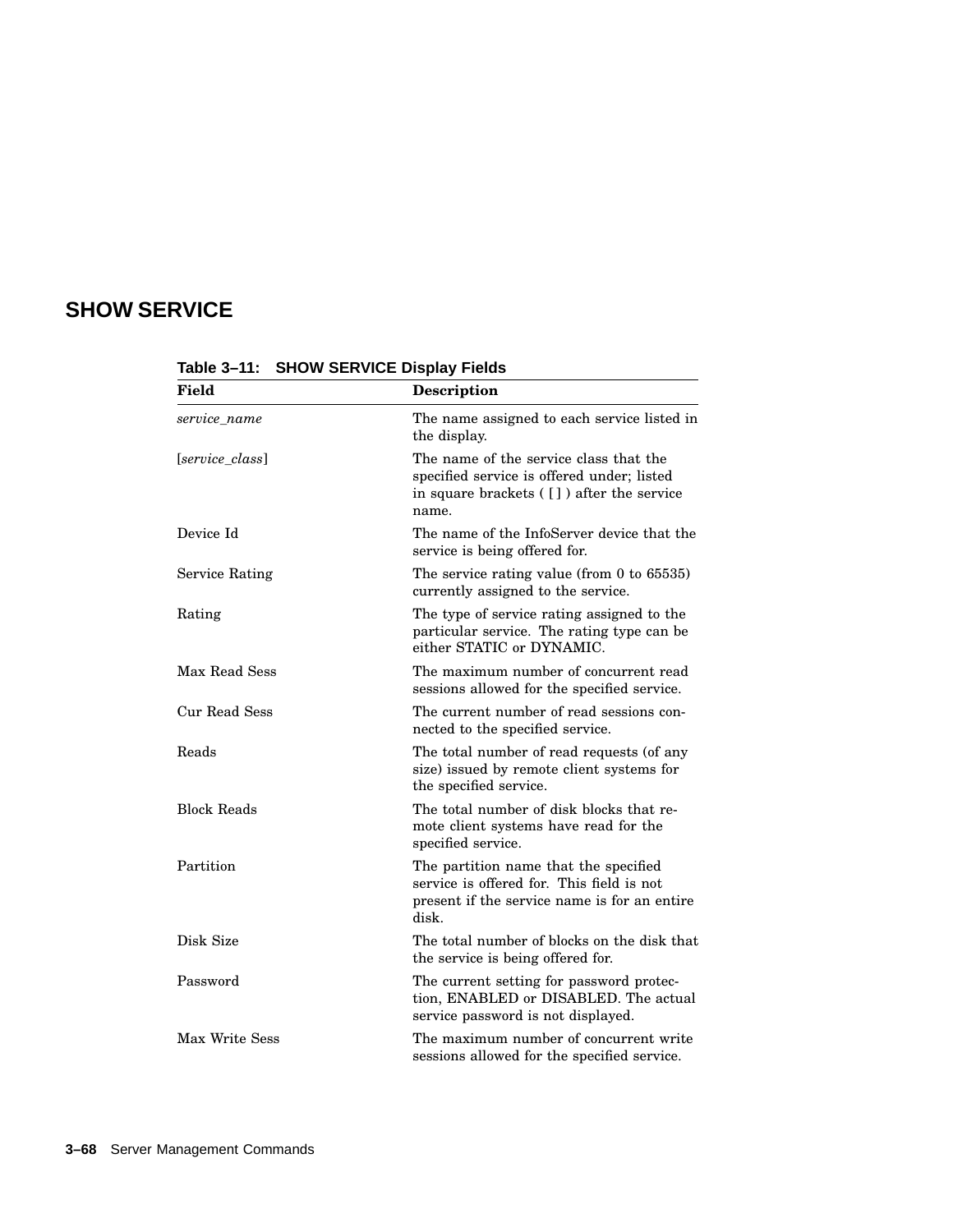| Field               | <b>Description</b>                                                                                                |  |
|---------------------|-------------------------------------------------------------------------------------------------------------------|--|
| Cur Write Sess      | The current number of read sessions con-<br>nected to the specified service.                                      |  |
| Writes              | The total number of write requests (of any<br>size) issued by remote client systems for<br>the specified service. |  |
| <b>Block Writes</b> | The total number of disk blocks that re-<br>mote client systems have read for the<br>specified service.           |  |

**Table 3–11 (Cont.): SHOW SERVICE Display Fields**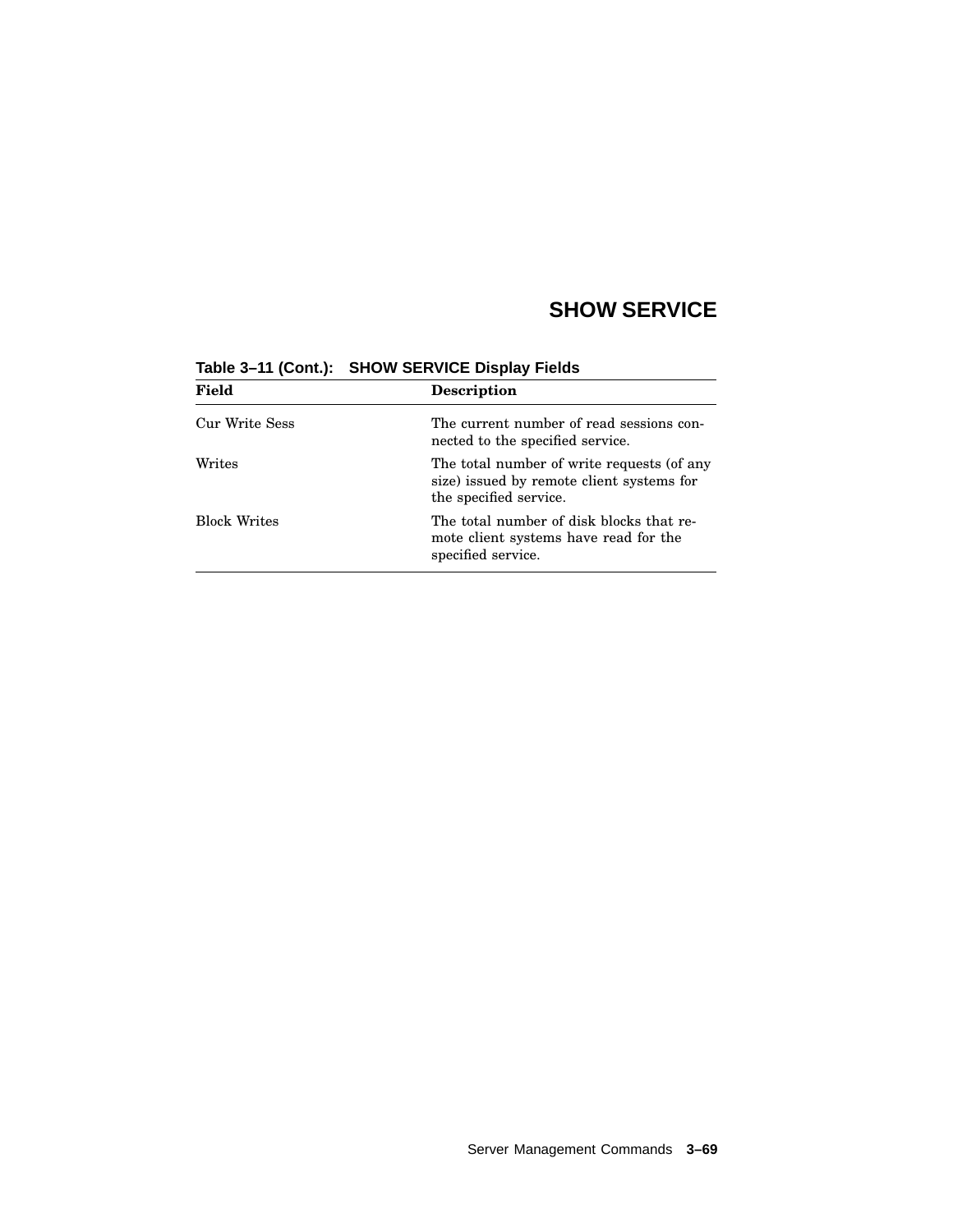### **UPDATE MOP**

#### **UPDATE MOP**

Updates the MOP images that the InfoServer can downline load.

**Format UPDATE MOP** DKn: [DKn:]

### **Parameter**

#### **DKn:**

The first DKn: parameter specifies the source device where the new MOP downline loadable images will be copied from. The second DK*n*: parameter specifies the destination device where the new images will be copied to. Both DK*n*: parameters must specify a valid InfoServer device, as defined in Section 2.5.4.

If you omit the destination device, the InfoServer uses device DK1: by default. DK1: is the read/write disk that comes with the InfoServer.

#### **Description**

You use the UPDATE MOP command to install MOP images capable of being downline loaded onto the InfoServer. The MOP images comes on a special compact disc from Digital. The UPDATE MOP command loads the images from the compact disc onto the target disk you specify.

You must specify a source InfoServer device as the first parameter of the UPDATE MOP command. The second parameter is the destination device. If you omit the destination, the InfoServer copies the software to its internal read/write disk.

In order to preserve data integrity, you must set the InfoServer state to off before performing any UPDATE commands. This prevents remote virtual disk operations and local disk operations from interfering with each other. For more information, see the SET SERVER STATE command.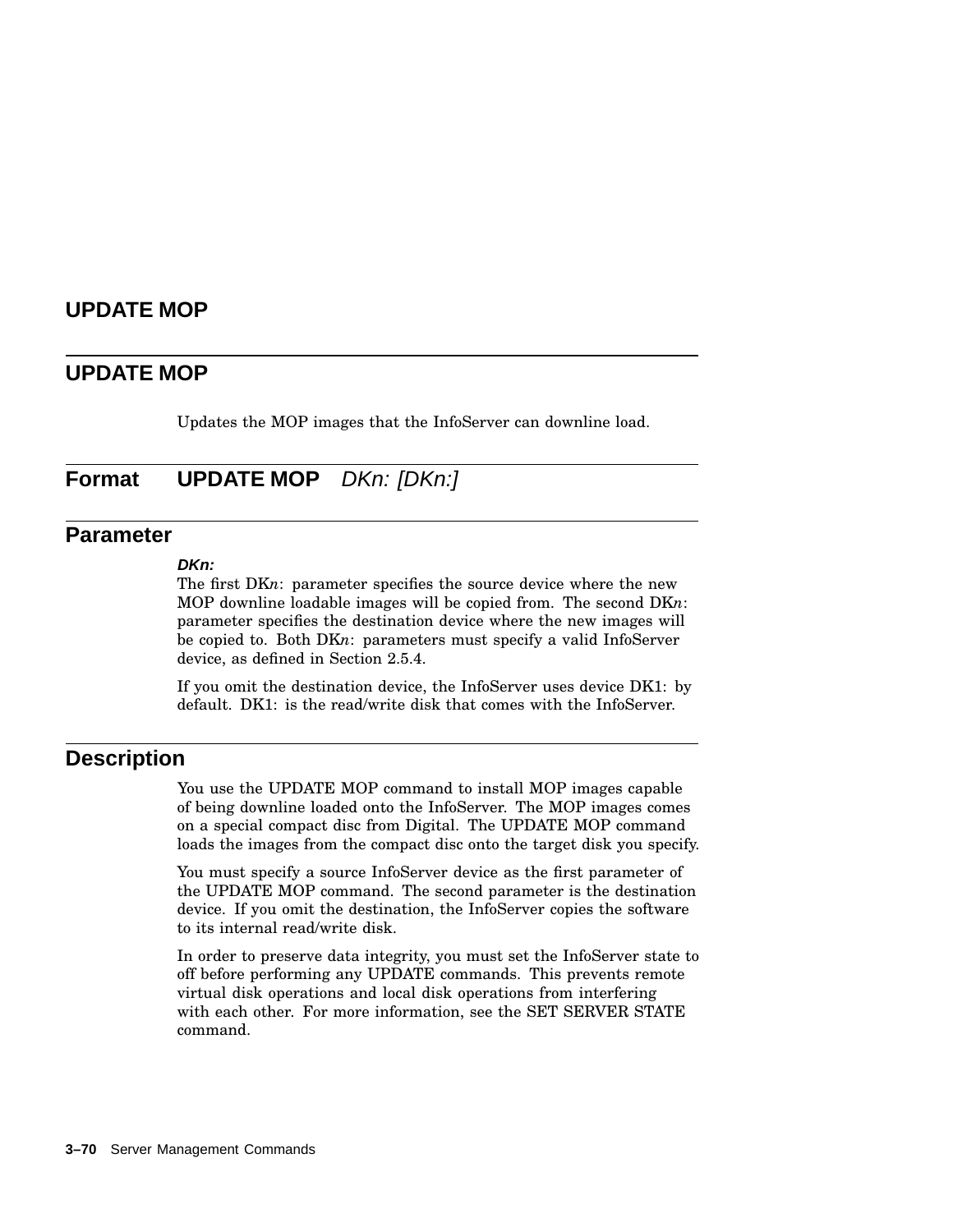### **UPDATE MOP**

## **Example**

InfoServer> UPDATE MOP DK2: DK1: Install DECserver 100 V2.0 software PS0801ENG.SYS [N]? YES %ESS-I-COPIED, Copy operation completed successfully. Install DECserver 200 V3.0 software PR0801ENG.SYS [N]? NO Install DECserver 300 V1.0 software SH1601ENG.SYS [N]? NO

This command loads the MOP images from the compact disc in device DK2: to the internal read/write disk (DK1:).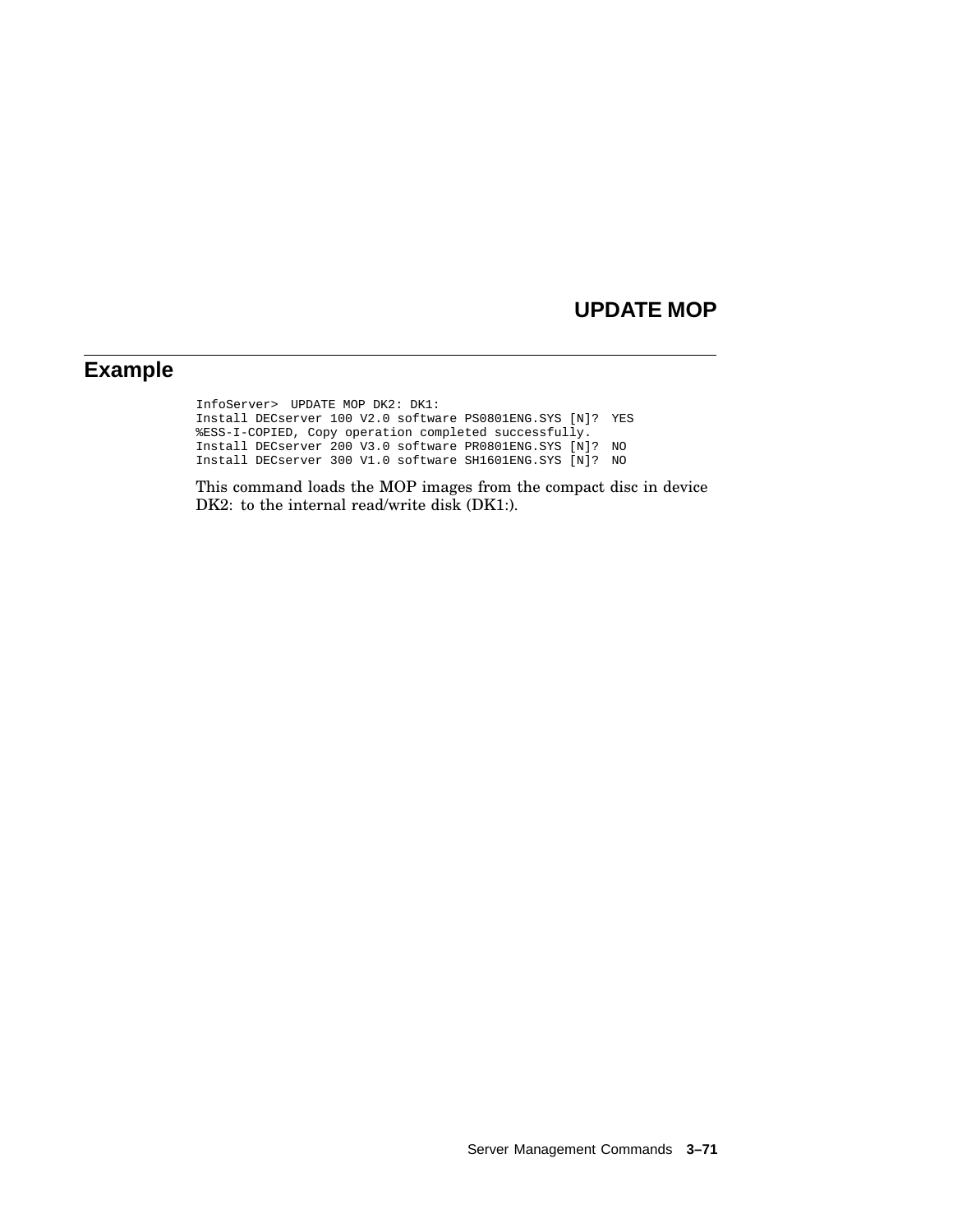### **UPDATE SYSTEM**

#### **UPDATE SYSTEM**

Updates the InfoServer operational software used by the system.

**Format UPDATE SYSTEM** DKn: [DKn:]

### **Parameter**

#### **DKn:**

The first DKn: parameter specifies the source device where the new InfoServer software will come from. The second DK*n*: parameter specifies the destination device where the new InfoServer software will be copied to. Both DK*n*: parameters must specify a valid InfoServer device, as defined in Section 2.5.4.

If you omit the destination device, the InfoServer uses the DK1: device by default. DK1: is the read/write disk that comes with the InfoServer.

#### **Description**

You use the UPDATE SYSTEM command to update the InfoServer software booted from a read/write media. The InfoServer software is preinstalled on the internal read/write disk. If you receive software updates on compact discs, you can use the UPDATE SYSTEM command to install the updated software on the read/write media.

You must specify a source InfoServer device as the first parameter of the UPDATE SYSTEM command. The second parameter is the destination device. If you omit the destination, the InfoServer copies the software to its internal read/write disk.

In order to preserve data integrity, you must set the InfoServer state to off before performing any UPDATE commands. This prevents remote virtual disk operations and local disk operations from interfering with each other. For more information, see the SET SERVER STATE command.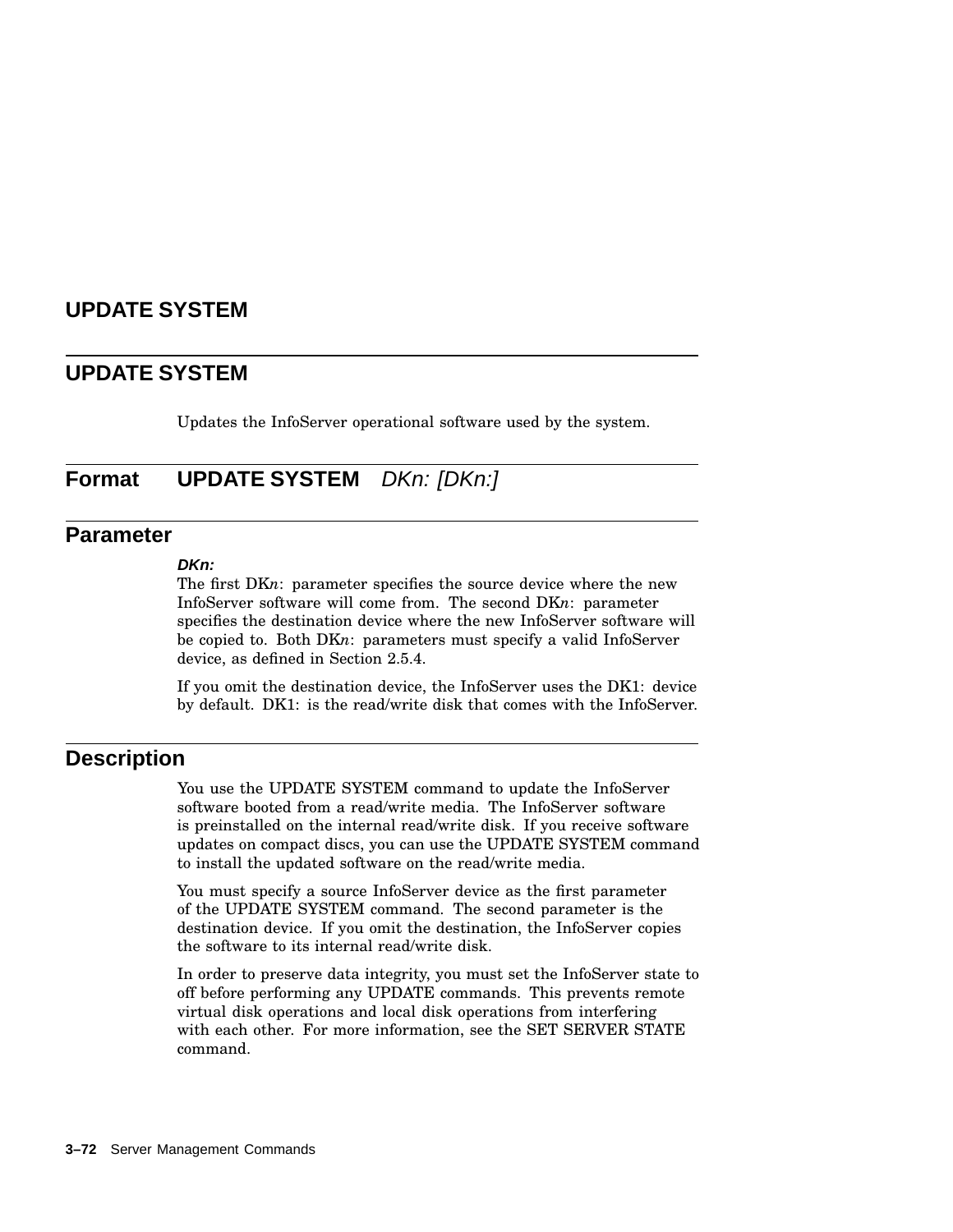# **UPDATE SYSTEM**

# **Example**

InfoServer> UPDATE SYSTEM DK2: DK1:

%ESS-I-COPIED, Copy operation completed successfully.

This command uses the InfoServer software on device DK2: to update the internal read/write disk (DK1:). This command lets you update the InfoServer's boot software on the internal read/write disk.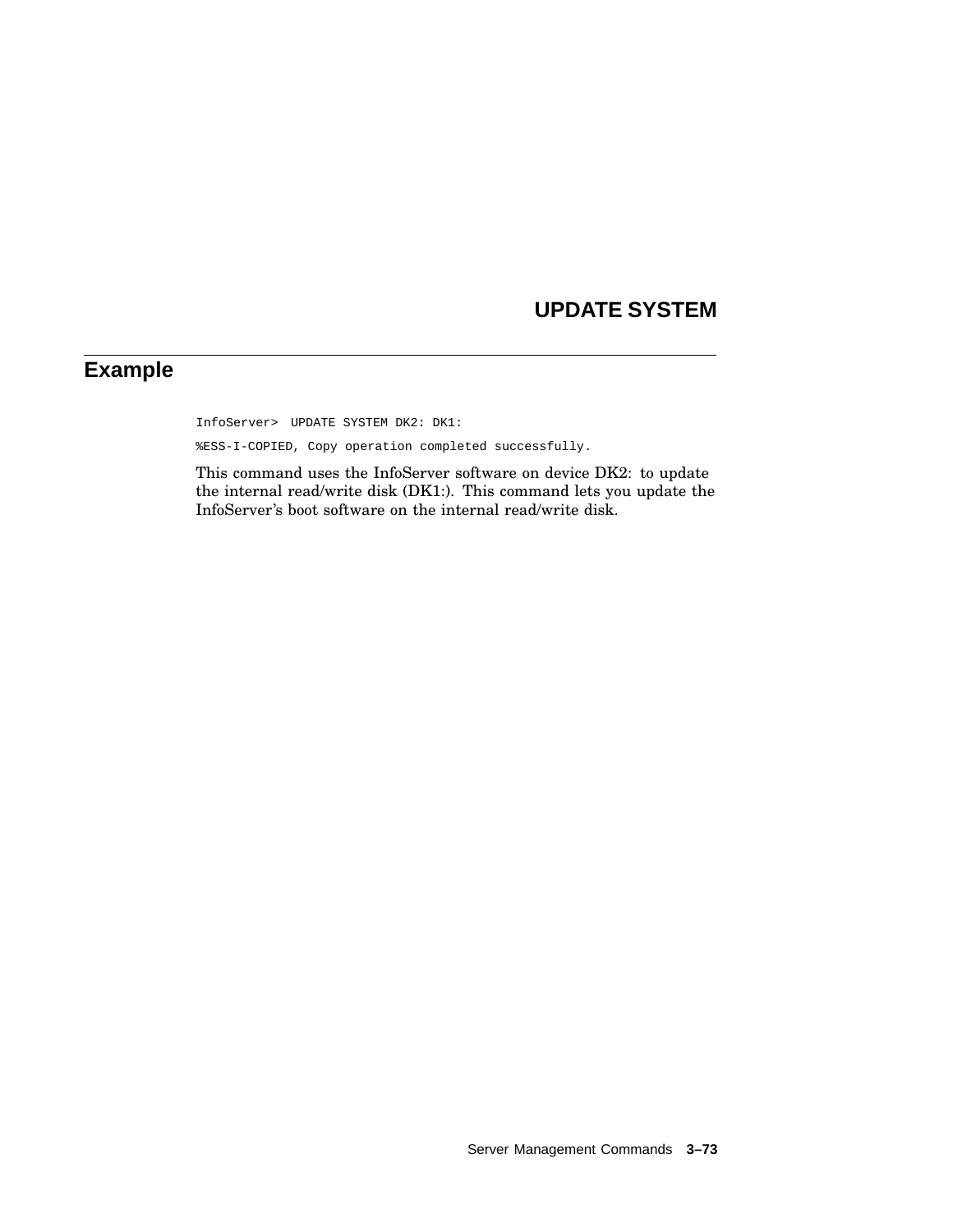# **ZERO ALL**

## **ZERO ALL**

Resets all of the InfoServer's internal counters.

# **Format ZERO ALL [COUNTERS]**

### **Parameters**

None.

### **Description**

The ZERO ALL command sets all of the internal counters kept by the InfoServer to 0.

## **Example**

InfoServer> ZERO ALL

This command sets all counters associated with the operation of the InfoServer to 0.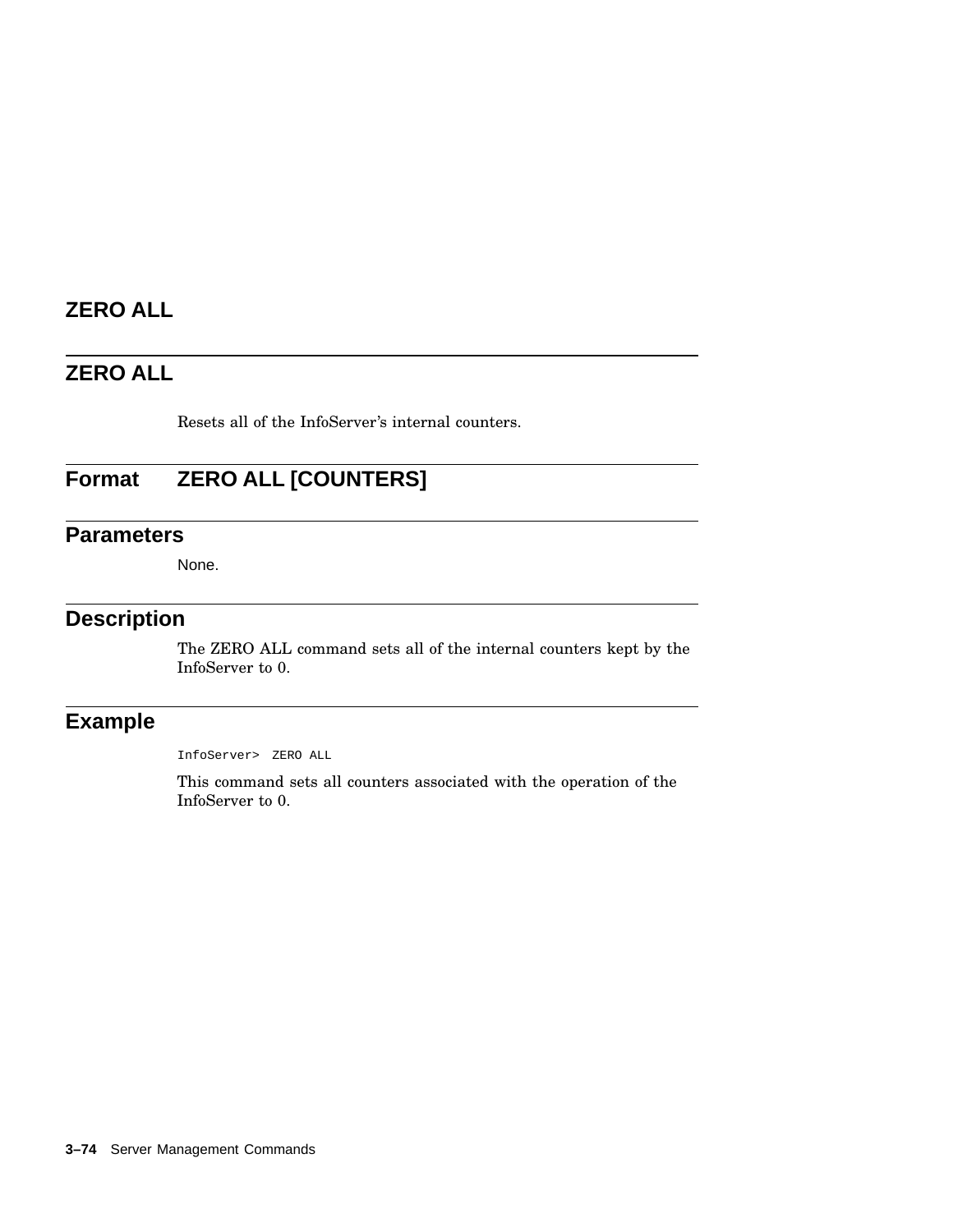## **ZERO ETHERNET**

## **ZERO ETHERNET**

Resets all of the Ethernet internal counters.

## **Format ZERO ETHERNET [COUNTERS]**

### **Parameters**

None.

### **Description**

The ZERO ETHERNET COUNTERS command resets all of the Ethernet internal counters kept by the InfoServer. You can display these counters with the SHOW ETHERNET command.

### **Example**

InfoServer> ZERO ETHERNET COUNTERS

This command sets all counters associated with the operation of the Ethernet datalink and LAST protocol to 0.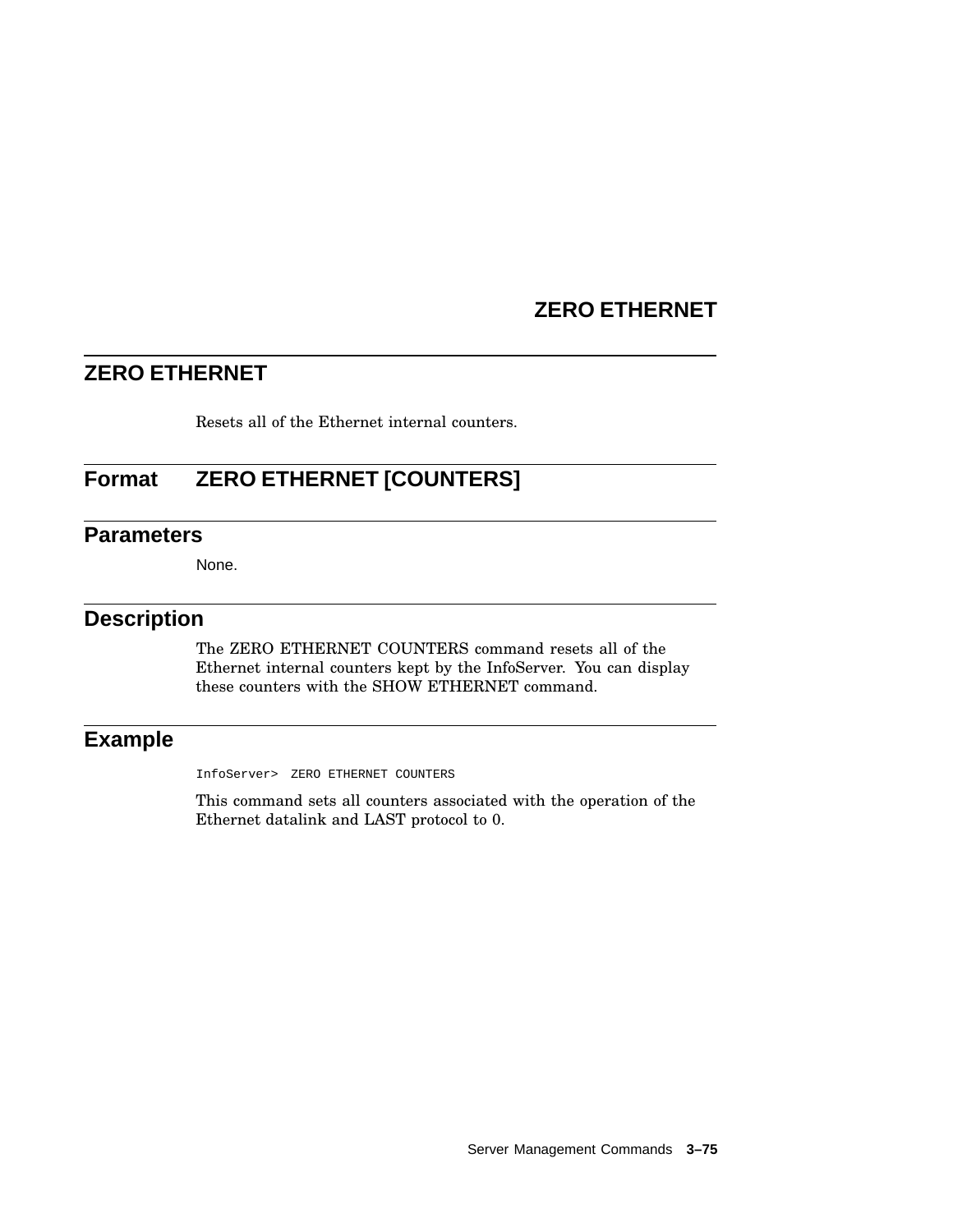# **ZERO LAT**

# **ZERO LAT**

Resets the LAT internal counters kept by the InfoServer.

# **Format ZERO LAT [COUNTERS]**

### **Parameters**

None.

### **Description**

The ZERO LAT COUNTERS command resets all of the internal LAT counters kept by the InfoServer. You can display the counters with the SHOW LAT command.

### **Example**

InfoServer> ZERO LAT

This command sets all the counters that the InfoServer keeps for the LAT protocol to 0.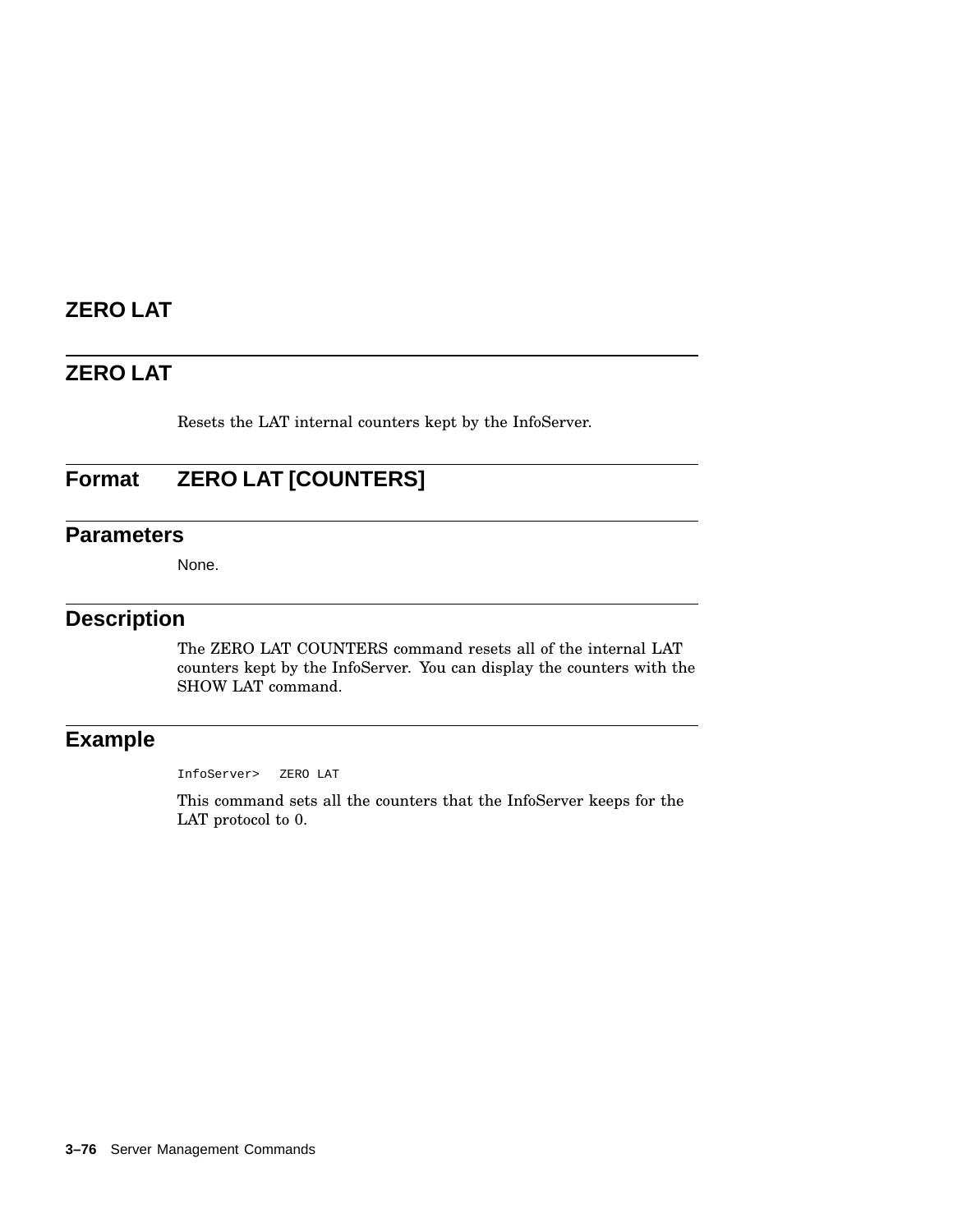# **ZERO MOP**

# **ZERO MOP**

Resets the MOP counters.

# **Format ZERO MOP [COUNTERS]**

# **Parameters**

None.

# **Description**

The ZERO MOP COUNTERS command resets all of the internal MOP counters kept by the InfoServer. You can display the counters with the SHOW MOP command.

# **Example**

InfoServer> ZERO MOP

This command sets all the counters that the InfoServer keeps for the MOP protocol to 0.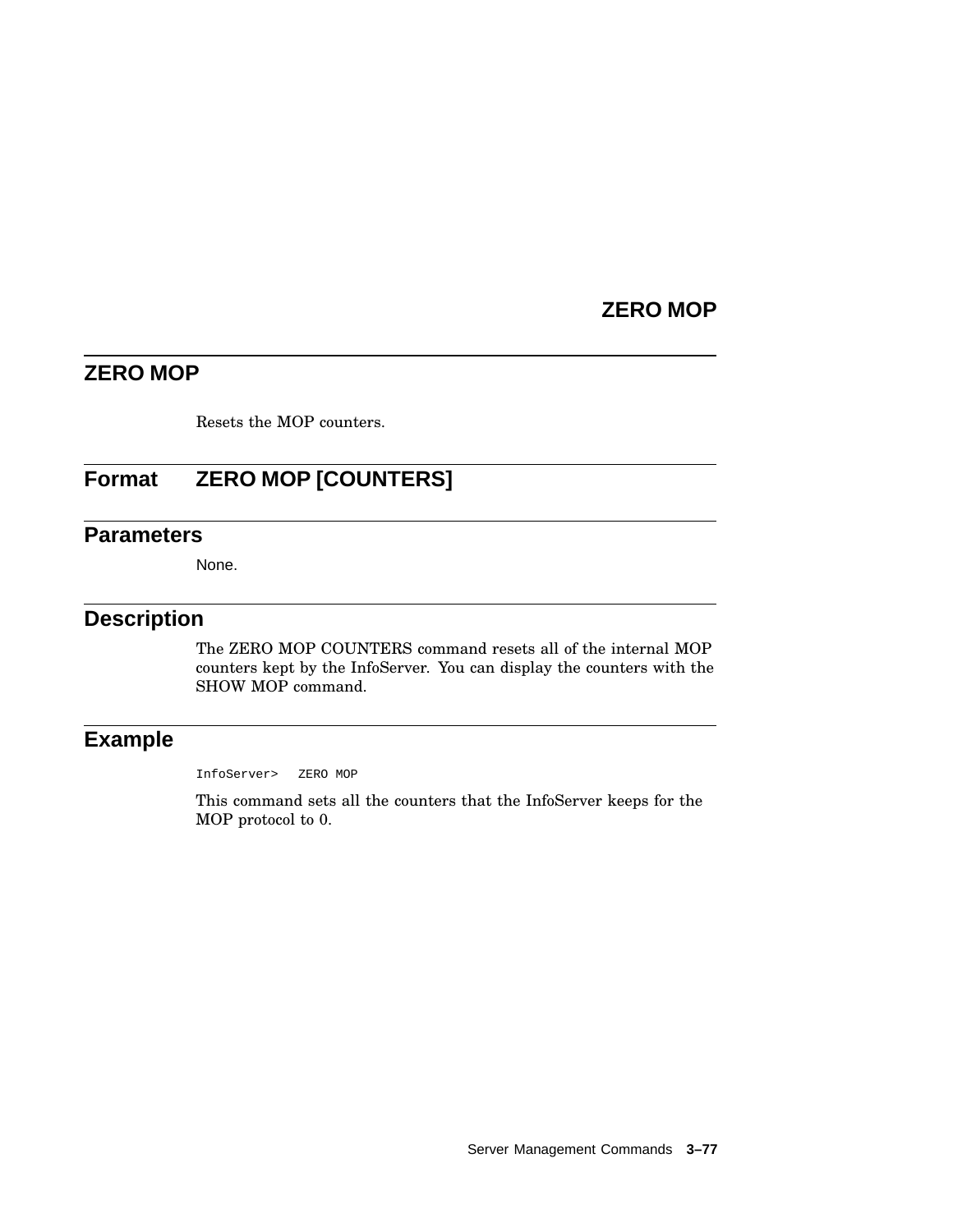# **ZERO SERVER**

# **ZERO SERVER**

Resets the InfoServer's internal counters.

# **Format ZERO SERVER [COUNTERS]**

# **Parameters**

None.

# **Description**

The ZERO SERVER COUNTERS command resets all of the counters kept by the InfoServer for its own internal operations. You can display these counters with the SHOW SERVER command.

# **Example**

InfoServer> ZERO SERVER

This command resets the counters that the InfoServer keeps for monitoring its internal operations, including the number of LAN network blocks read and written, and CPU utilization statistics.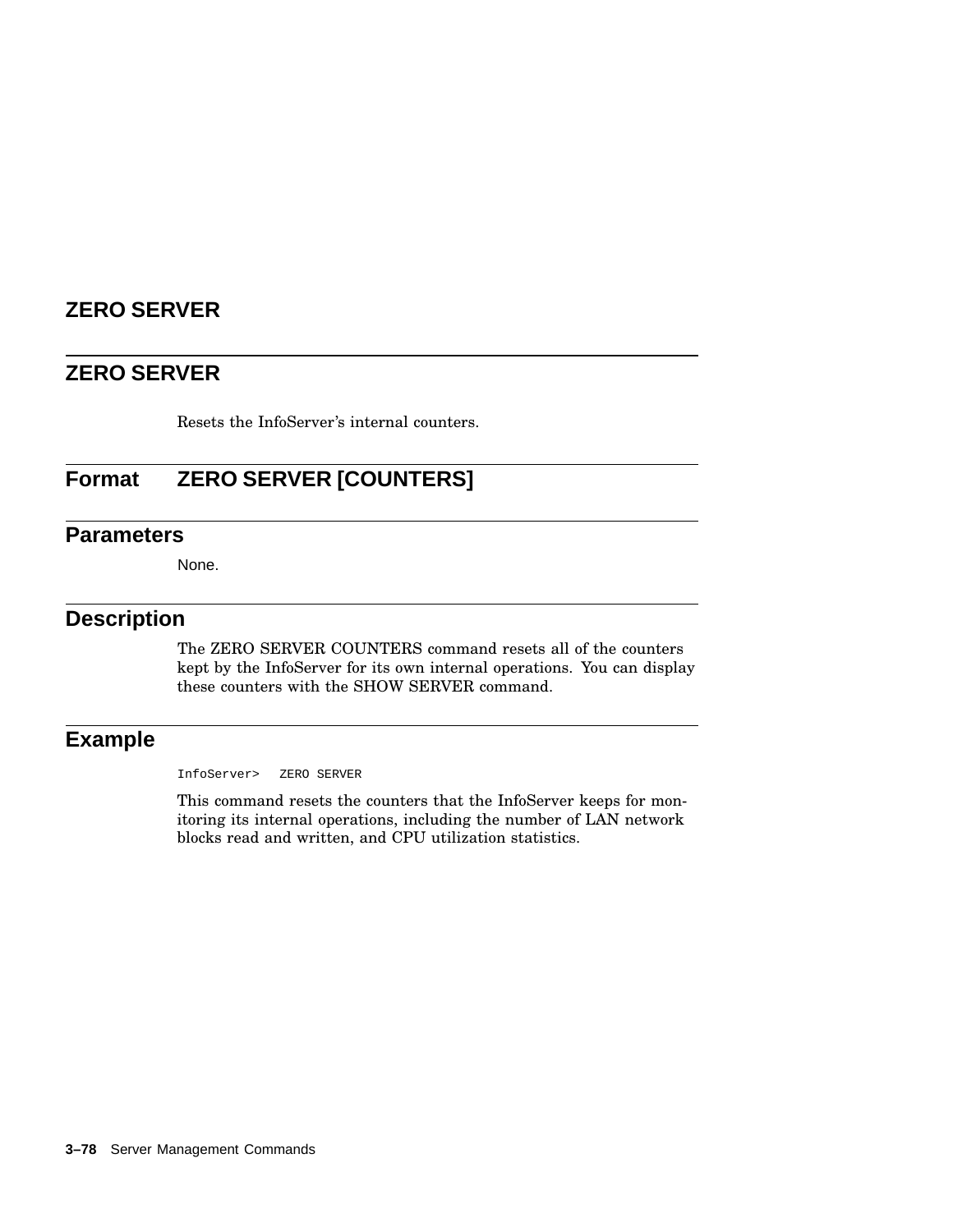# **Chapter 4**

# **PerformingAdvancedFunctions**

The standard InfoServer system provides transparent access to compact discs, without the need to enter any InfoServer management commands. However, for some customized configurations you may need to set up the system by using InfoServer commands.

This chapter describes some of the advanced functions you can perform by using InfoServer commands. Each section provides examples. The chapter describes how to perform the following functions:

- Assign a service name to a disk drive.
- Assign a password for access to a compact disc.
- Create multiple names for a service, to allow access by different operating systems.
- Create partitions to make use of open space on the internal read /write disk.
- Create services on external compact disc drives.
- Back up data locally or remotely.
- Downline loadable images from compact disc to the internal read /write disk.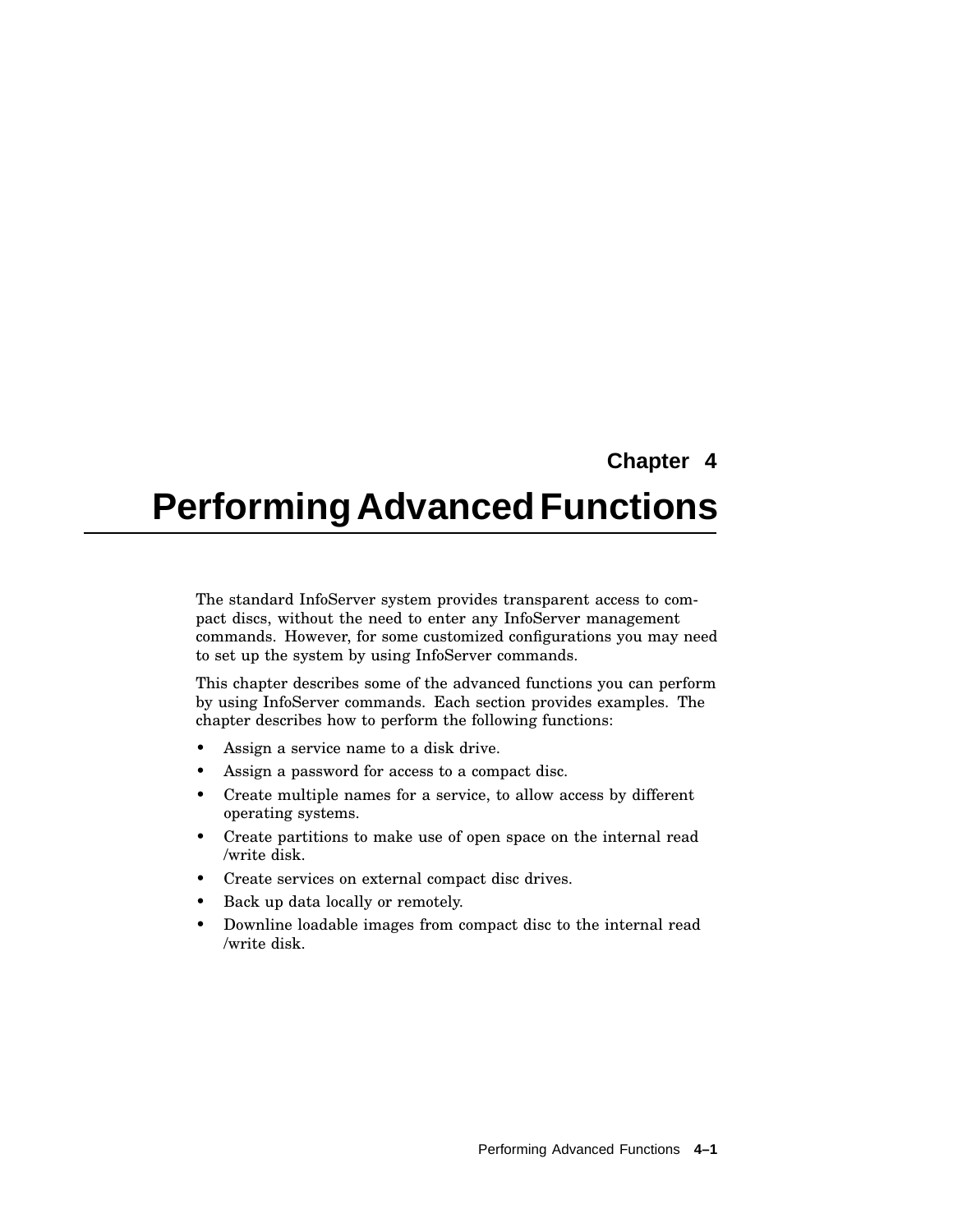# **4.1 Serving Regularly Updated Compact Discs**

By default, a running InfoServer automatically serves compact discs to clients when you insert the discs. It also deletes services automatically when you remove compact discs. The InfoServer provides access to the current set of compact discs by their volume label.

Access by volume label is convenient for compact discs that remain in the InfoServer on a permanent basis. This method is also useful for temporary compact discs that will not be updated.

However, you may want to use a different method for compact disc subscriptions where information is updated regularly. When you remove an old disc and insert the updated copy, the automaticaly assigned service name usually changes because the updated media has a new volume label. For these cases, you may want to assign a single service name to the compact disc drive.

When you assign a single service name to a disc drive, clients can continue to use that name for connections when you insert a new disc. With a single service name, clients avoid the need to learn the volume labels of each new disc inserted.

To provide a fixed service name, you:

- 1. Assign the service name to a particular device.
- 2. Save the name, so it remains in effect whenever the InfoServer reboots.

### **Example**

```
InfoServer> CREATE SERVICE CONDIST FOR DK2: CLASS ODS_2 WRITERS 0
%ESS-I-CREATED, Create service completed successfully.
InfoServer> SAVE
%ESS-I-SAVED, Save completed successfully to DK1:
InfoServer>
```
In this example, the InfoServer manager enters the service name CONDIST for an InfoServer compact disc drive that will serve Digital's consolidated distribution software disc. When a new compact disc is inserted, LAN network users can continue to connect to the service CONDIST: instead of having to learn the new volume label.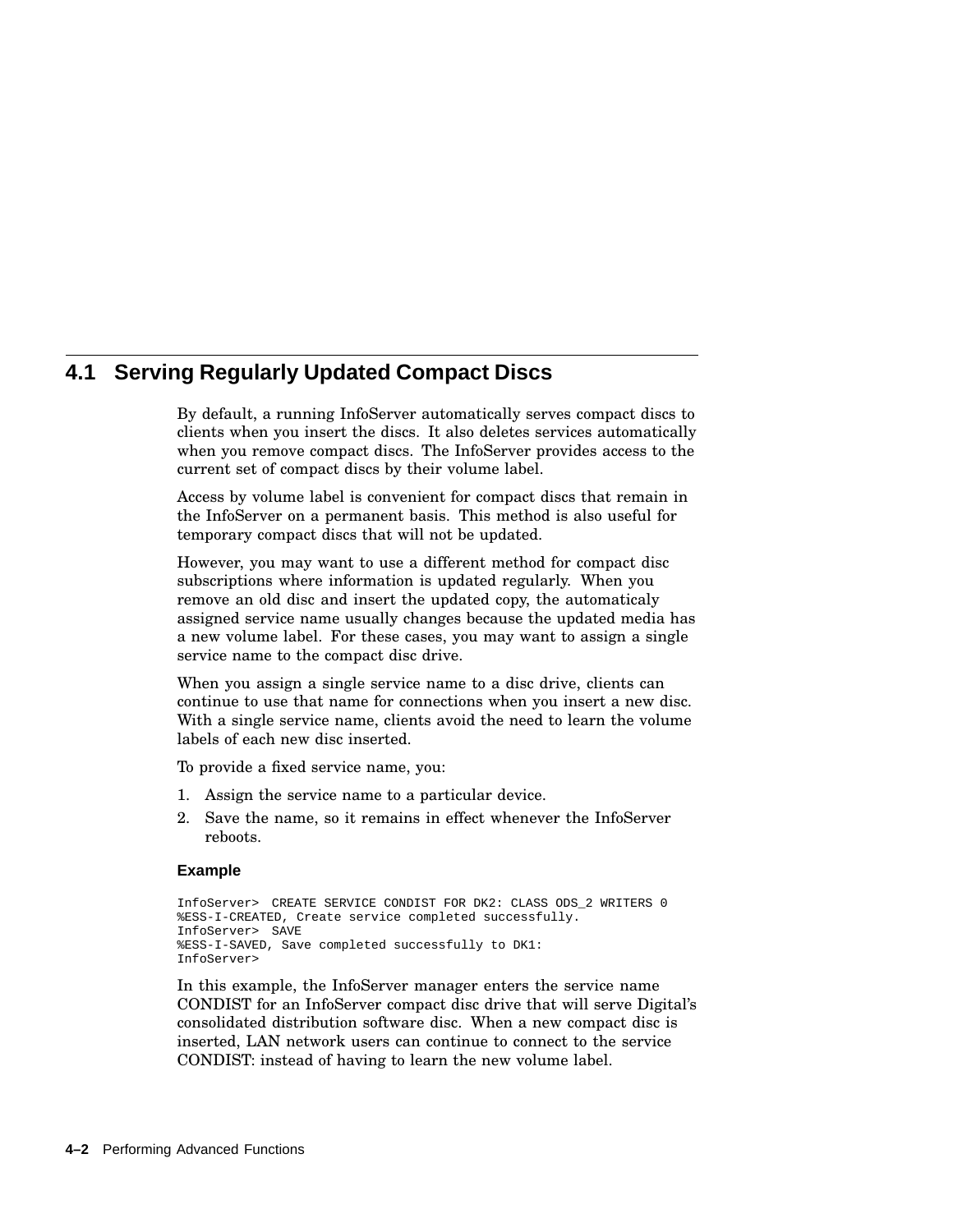# **4.2 Assigning Passwords to Protect Compact Discs**

By default, the InfoServer automatically makes every inserted compact disc available to all client systems on the LAN network. The InfoServer creates the service for each compact disc and uses default values for service-related options such as password protection. By default, password protection is off.

In some cases you may want to restrict access to information on compact discs by assigning a password. To provide password protection for compact discs, you:

- 1. Disable the automatic serving feature of the InfoServer.
- 2. Assign a service name and password for the selected compact disc.
- 3. Save the service name and password, so they remain in effect whenever the InfoServer reboots.

# **Example**

```
InfoServer> SET SERVER AUTOMOUNT DISABLED
%ESS-I-SET, Set operation completed successfully.
InfoServer> CREATE SERVICE SENSITIVE_INFO FOR DK2: PASSWORD
_Password: SECRET (not echoed)
_Verification: SECRET (not echoed)
%ESS-I-CREATED, Create service completed successfully.
InfoServer> SAVE
%ESS-I-SAVED, Save completed successfully to DK1:
InfoServer>
```
In this example, the InfoServer manager assigns the service name SENSITIVE\_INFO and the password SECRET: to the compact disc in the DK2: drive.

# **4.3 Serving Media Under Several Names**

The InfoServer and host clients use protocols that allow for redundant virtual disks to be served on the LAN network with identical service names. The InfoServer also allows a single virtual disk to be served several times under several different names.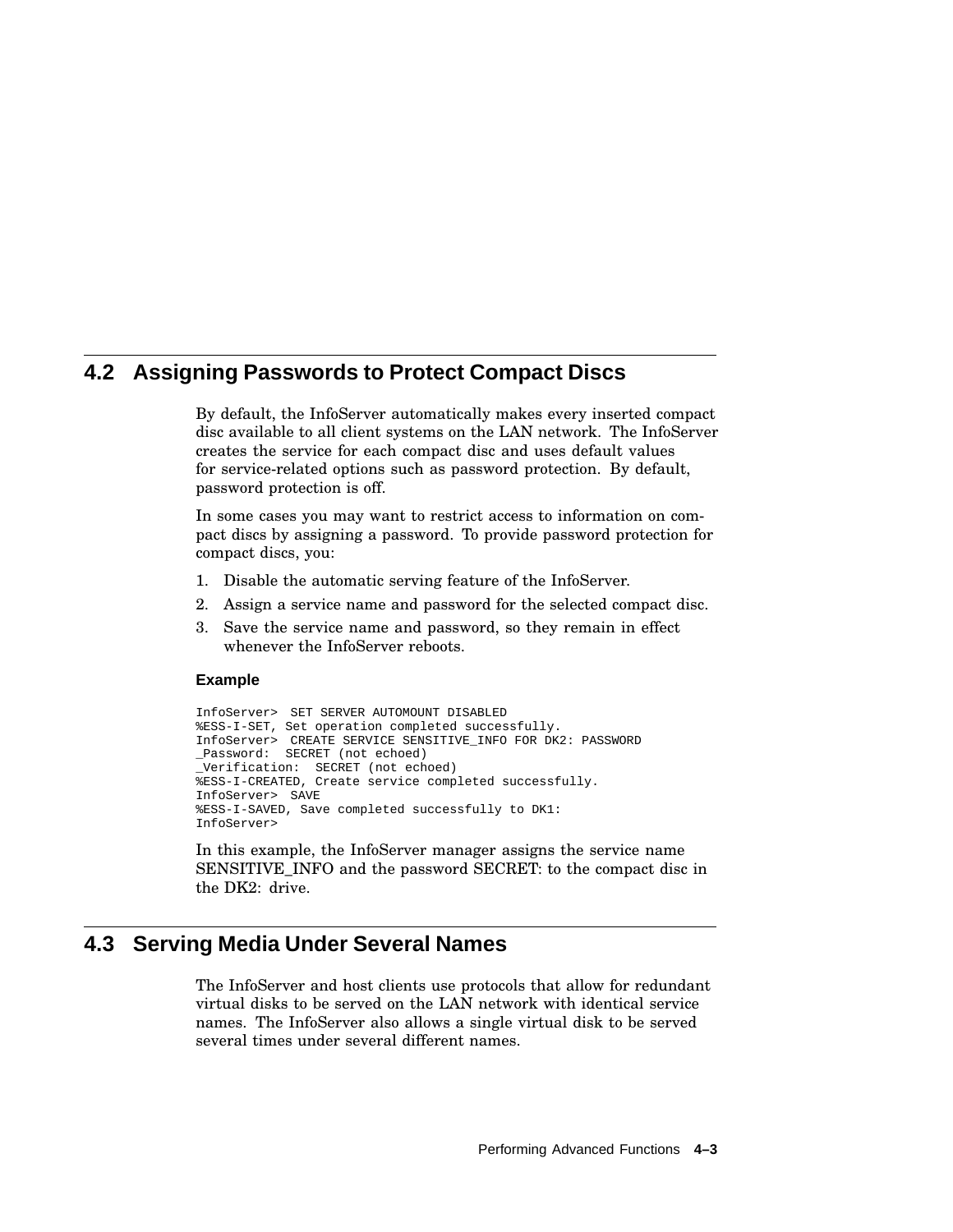You may want to provide several different names for the same virtual disk, for the convenience of LAN network users. You may also want to make the same media accessible to more than one operating system. To assign several names to a virtual disk, you:

- Create several services with different names or service classes, all for the same device.
- Save the services, so the names and classes remain in effect whenver the InfoServer reboots.

#### **Example**

InfoServer> CREATE SERVICE RAW\_DATA FOR DK2: CLASS ODS\_2 %ESS-I-CREATED, Create service completed successfully. InfoServer> CREATE SERVICE DATA\_FROM\_EXPERIMENT\_2 FOR DK2: CLASS ODS\_2 %ESS-I-CREATED, Create service completed successfully. InfoServer> CREATE SERVICE RAW\_DATA FOR DK2: CLASS ULTRIX %ESS-I-CREATED, Create service completed successfully. InfoServer> SAVE %ESS-I-SAVED, Save completed successfully to DK1: InfoServer>

In this example, the InfoServer manager assigns three aliases to the compact disc in the DK2: drive. The first two services are accessible from VMS, and the third from ULTRIX. This action assumes that the information on the disc is in a format that each operating system can read. Notice that the same name can be reused under different service classes.

# **4.4 Creating and Serving Partitions**

The InfoServer has an internal RZ23 read/write disk used to store InfoServer parameters, configuration, and operational software. Since it uses the RZ23 disk for its own operations, the InfoServer normally does not make the disk available as a whole to the LAN network.

The InfoServer uses approximately 5000 to 10,000 disk blocks of the RZ23 disk, depending on how many services are saved. You can make the remaining free disk blocks available for general LAN network use, without interfering with the InfoServer data on the disk.

To make the remaining space available, you create partitions. You can create partitions on any disk that is initialized as an InfoServer disk.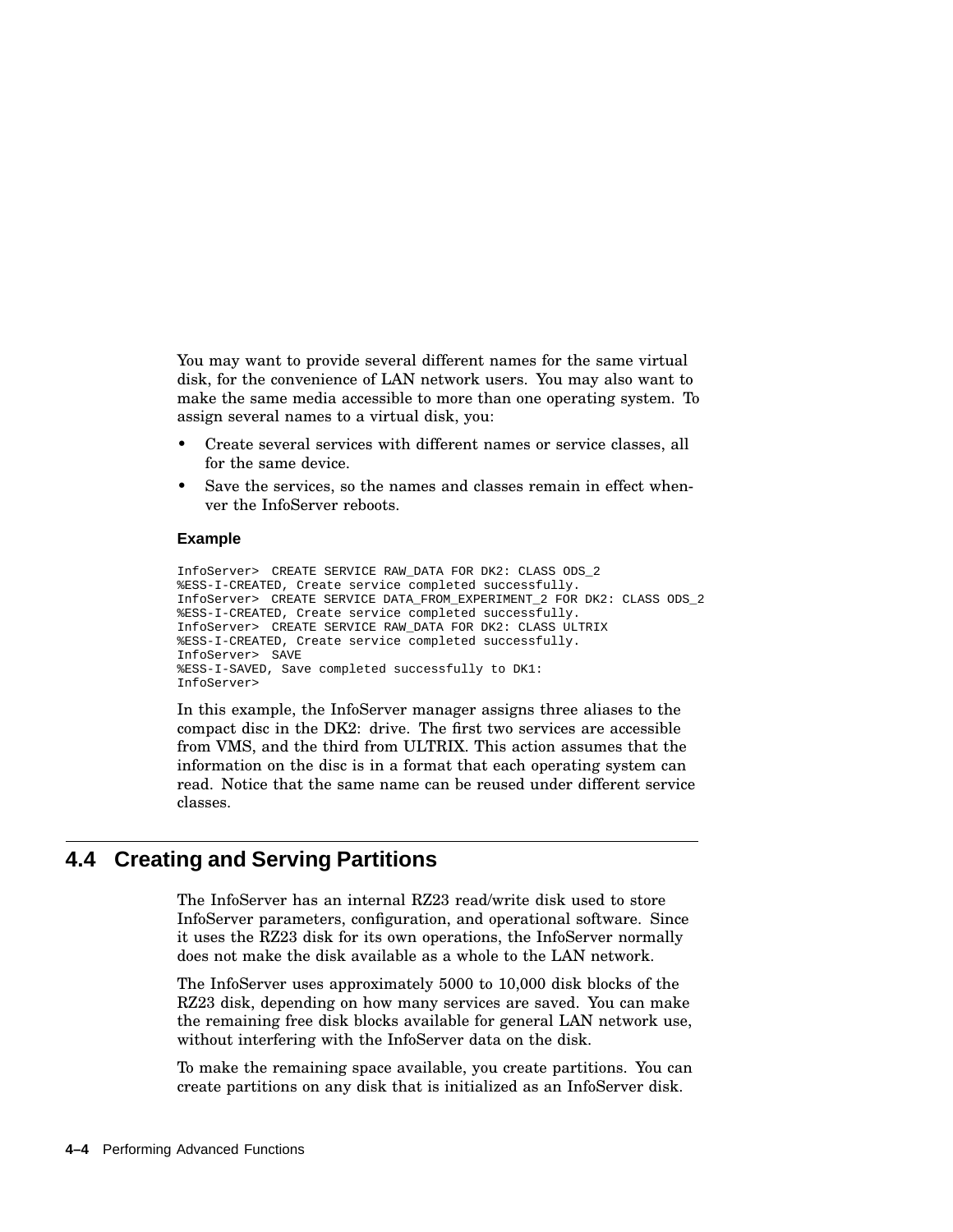To make read/write partitions available to the LAN network, you:

- 1. Create the partition(s) of the desired size.
- 2. Create services for each partition in the proper name space, with the appropriate read/write access and protection.
- 3. Save the services, so they are available whenever the InfoServer reboots.

#### **Example**

In the following example, the InfoServer manager creates three partitions to serve to the LAN network.

InfoServer> SHOW PARTITION DK1: Directory DK1: BOOT\_PARTITION 5001/5002 CONFIGURATION 10/16 199864/199864 FREE DK1: has 1 partition and 204864 total blocks InfoServer> CREATE PARTITION DK1:ONLINE\_HELP BLOCKS 20000 %ESS-I-CREATED, Create partition completed successfully. InfoServer> CREATE SERVICE ONLINE\_HELP FOR DK1:ONLINE\_HELP CLASS ODS\_2 WRITER 0 %ESS-I-CREATED, Create service completed successfully. InfoServer> CREATE SERVICE HELP\_UPDATE FOR DK1:ONLINE\_HELP CLASS ODS\_2 WRITER 1 PASSWORD \_Password: SECRET (not echoed) \_Verification: SECRET (not echoed) %ESS-I-CREATED, Create service completed successfully. InfoServer> CREATE PARTITION DK1:DOS\_STORAGE1 BLOCKS 50000 %ESS-I-CREATED, Create partition completed successfully. InfoServer> CREATE PARTITION DK1:DOS\_STORAGE2 BLOCKS 50000 %ESS-I-CREATED, Create partition completed successfully. InfoServer> CREATE SERVICE DOS\_STORAGE FOR DK1:DOS\_STORAGE1 CLASS V2.0 WRITER 1 %ESS-I-CREATED, Create service completed successfully. InfoServer> CREATE SERVICE DOS\_STORAGE FOR DK1:DOS\_STORAGE2 CLASS V2.0 WRITER 1 %ESS-I-CREATED, Create service completed successfully. InfoServer> SAVE %ESS-I-SAVED, Save completed successfully to DK1: InfoServer>

The first partition is used by VMS clients has two service names assigned. The first service is for read-only users to access online help. The second service is for the LAN network manager to gain write access to the same partition, in order to update online help.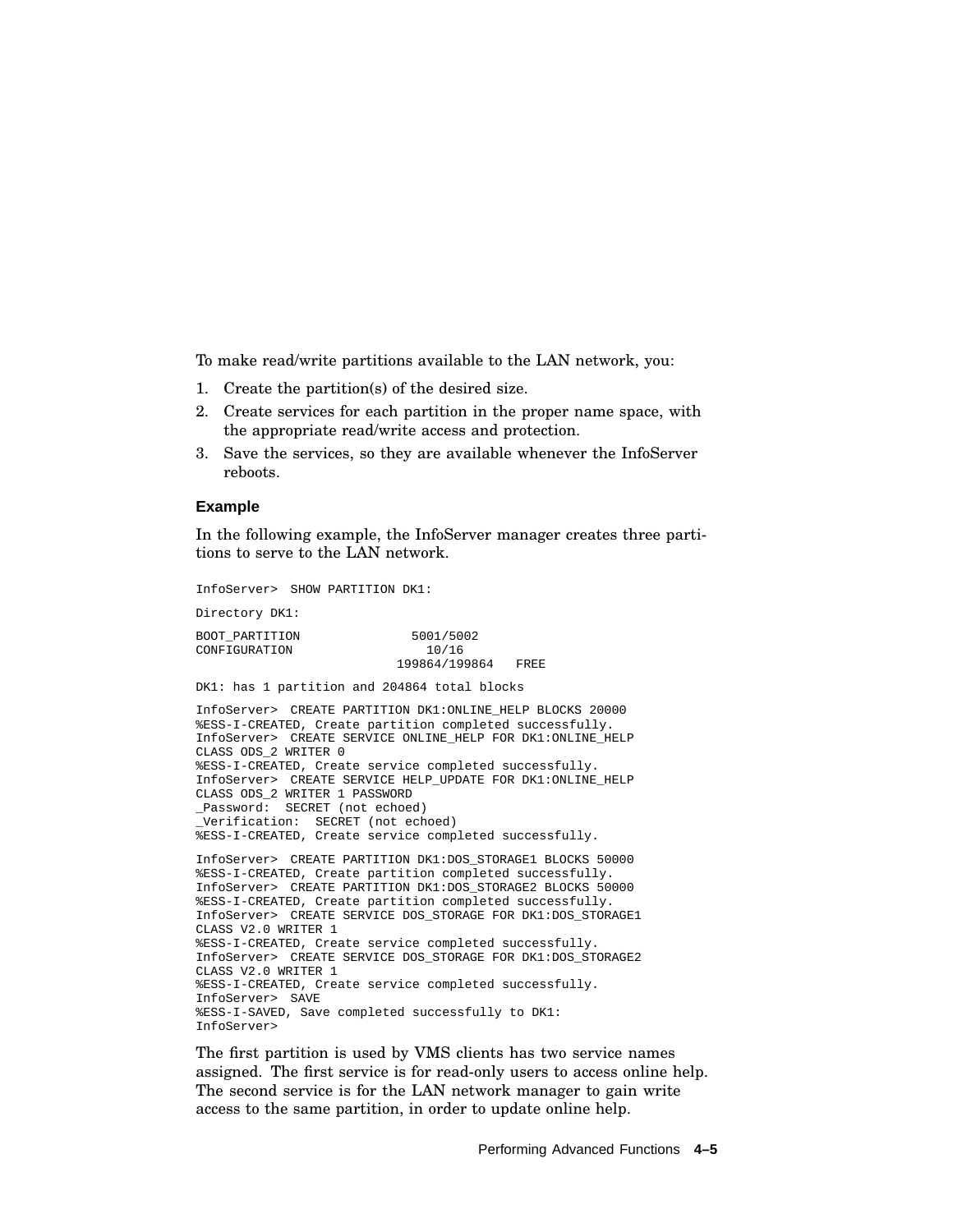The last two partitions are used by MS-DOS clients running PCSA. Notice that the PCSA product uses scratch disk storage in the V2.0 service class, not the MS-DOS service class.

# **4.5 Serving an External Read/Write Disk**

You can add up to six external SCSI drives to the InfoServer system, on the external SCSI bus. You can use compact disc drives as external drives. The InfoServer handles external compact disc drives the same way as internal compact disc drives. For example, external compact discs are automatically served to clients when the discs are inserted.

You can also add external read/write drives as described in the *InfoServer Installation and Owner's Guide*. For read/write drives, the disk is normally unformatted. Since an unformatted disk does not have a volume label, it is not automatically served to the LAN network by the InfoServer.

To make the disk accessible, you:

- Create a service in the proper name space, with other desired settings.
- Save the service so it is always available whenever the InfoServer reboots.

### **Example**

```
InfoServer> CREATE SERVICE RRD40 FOR DEVICE DK12: CLASS ODS_2 WRITERS 1
%ESS-I-CREATED, Create service completed successfully.
InfoServer> SAVE
%ESS-I-SAVED, Save completed successfully to DK1:
InfoServer>
```
After the InfoServer manager enters these commands, a client could bind to the service name RRD40, initialize the disk with an ODS-2 on-disk structure, mount the disk, and use the entire disk as if it were a locally attached RRD40.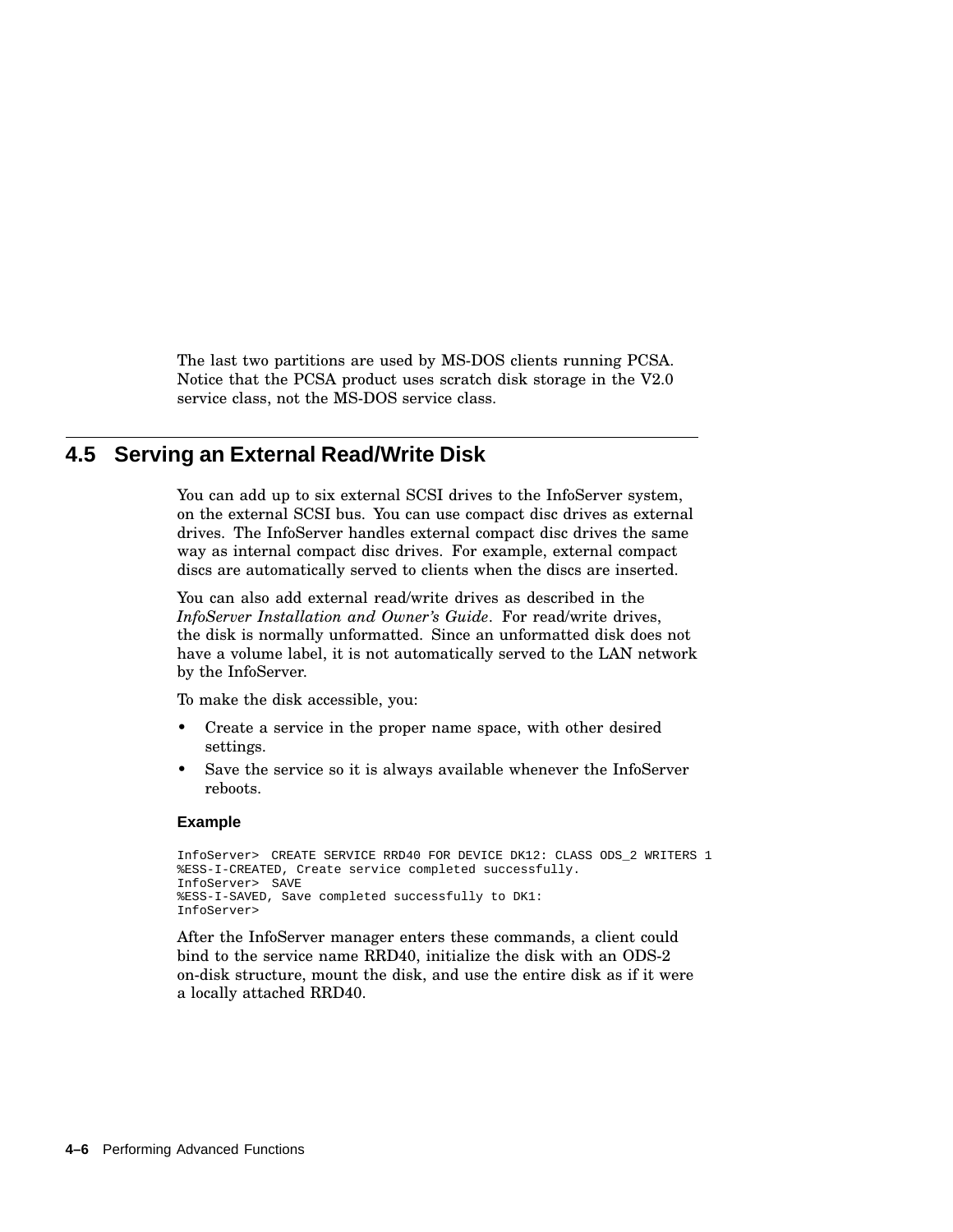# **4.6 Backing Up Read/Write Data**

Since the InfoServer provides access to read/write storage, you may need to periodically back up the stored information. Backing up data allows you to restore information if the system has a disk failure, you replace an InfoServer unit, or any similar interruption occurs.

There are two methods available for backing up InfoServer data:

- If you have added a second read/write drive to the InfoServer, you can perform the backup operation locally by using InfoServer commands.
- You can also back up InfoServer disks to a remote client system, using the normal disk-access commands for your operating system to access the InfoServer.

The following sections describe how to perform local and remote backup operations.

# **4.6.1 Backing Up Data Locally**

If you have added a read/write drive to your InfoServer, you can use InfoServer commands to back up data to that disk. For a local backup operation to succeed, the source and target disks must be the same size. If the disks are different sizes, you can create partitions.

To back up data on a local read/write disk, you:

- 1. Determine the size of the disk being backed up.
- 2. Initialize the external disk, so it can be used to create partitions.
- 3. Create the partition of the appropriate size.
- 4. Use the InfoServer's COPY command to save the data.

To restore the data, you would use the same COPY command but specify the partition as the source and the disk as the target.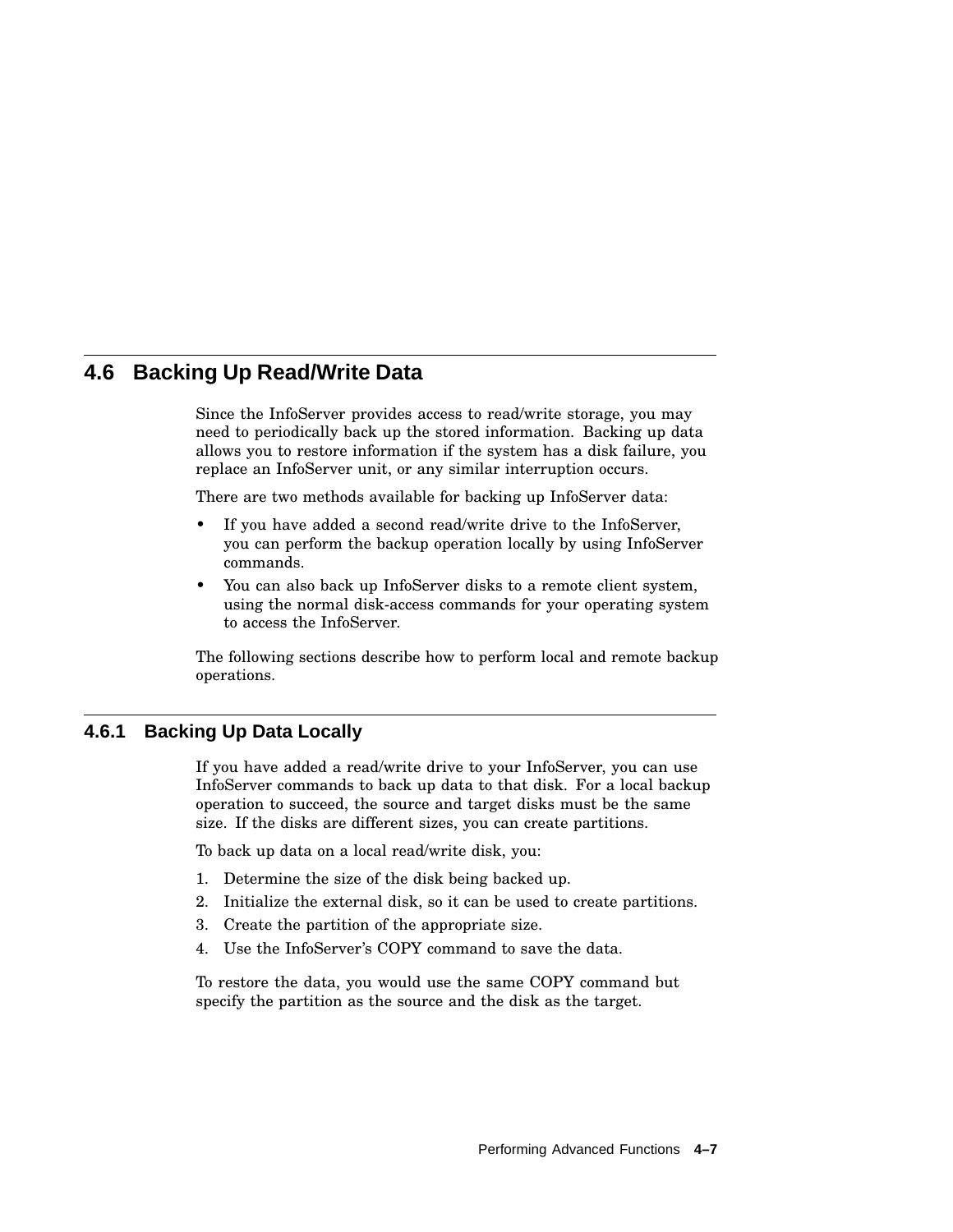#### **Example**

InfoServer> SHOW DEVICE DK1: Device Device Device Device Device Volume Name State Type Address Size Label DK1: On Hard Disk A/001 204864 UNKNOWN InfoServer> INITIALIZE DK12: InfoServer> CREATE PARTITION DK12:SAVE\_PARTITION BLOCKS 204864 %ESS-I-CREATED, Create partition completed successfully. InfoServer> COPY DK1: DK12:SAVE\_PARTITION %ESS-I-COPIED, Copy operation completed successfully. InfoServer>

In this example, the InfoServer manager backs up a smaller, internal RZ23 disk to a larger, external RRD40 disk. The manager initializes the RRD40 drive as device DK12:, then creates a partition on the RRD40 to match the storage size of the RZ23. The backup operation saves all of the system configurations, parameters, and operational software, as well as any partitions created.

# **4.6.2 Backing Up Data Remotely**

You may want to back up data to a remote client system if:

- You do not have additional read/write disks on your InfoServer.
- You want to back up data to some other media, such as magnetic tape.

#### **Example**

This example shows how to back up data to a VMS system. Here are the basic steps:

- 1. On the InfoServer, make the entire disk available through a service.
- 2. On the VMS system, access the disk as though the online disk structure were unknown.
- 3. Perform the backup operation.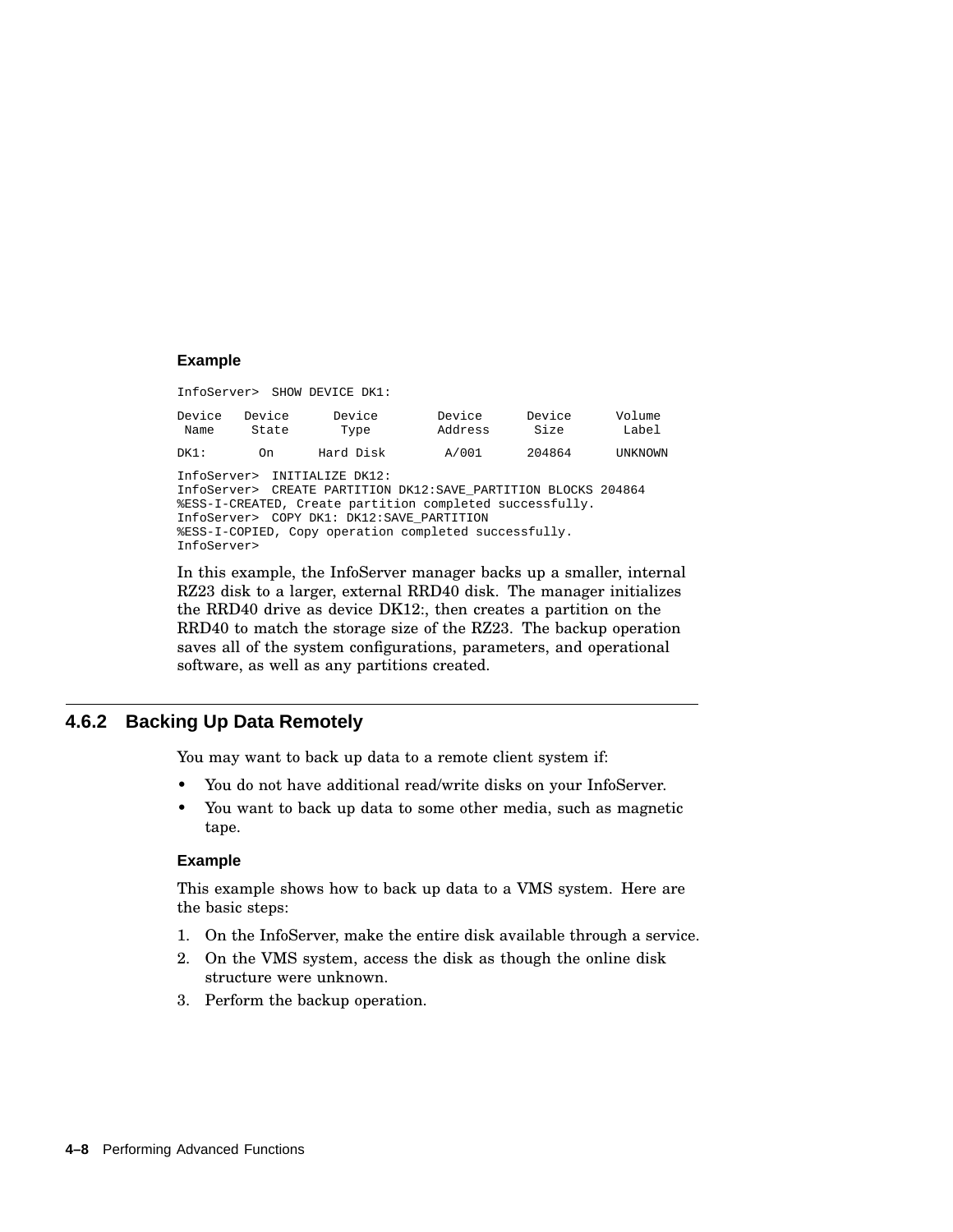### **On the InfoServer:**

InfoServer> CREATE SERVICE BACKUP FOR DK1: CLASS ODS\_2 WRITERS 0 PASSWORD \_Password: SECRET (not echoed) \_Verification: SECRET (not echoed) InfoServer>

### **Then, on the VMS system:**

```
$ MCR ESS$LADCP
LADCP> BIND/PASSWORD=SECRET BACKUP
%LADCP-I-BIND, service bound to logical unit DAD$BACKUP (_DAD4:)
LADCP> EXIT
$ MOUNT/FOREIGN/NOWRITE DAD$BACKUP:<br>%MOUNT-I-MOUNTED, mount
                           mounted on DAD4:
$ MOUNT/FOREIGN DKA200:<br>%MOUNT-I-MOUNTED,
                                  mounted on _DKA200:
$ BACKUP/PHYSICAL DAD$BACKUP: DKA200:
$
```
Note that you could use any other operating system to perform this backup operation, as long as that system has client software to access the InfoServer. Simply use the appropriate commands for your operating system in place of the VMS commands in this example.

# **4.7 Creating MOP Partitions for Downline Loading**

Normally, you create MOP partitions automatically when you uses the InfoServer's UPDATE MOP command. The command creates the special MOP partitions on the read/write disk, then copies a set of downline loadable images from a compact disc to the MOP partitions. This single command procedure works only with downline loadable images supplied on compact discs from Digital.

If you have downline loadable images from other sources, you can take the following steps:

- 1. Determine the size of the downline loadable image.
- 2. Create a partition on the InfoServer to receive the image.
- 3. Create a service to access the partition from the client system.
- 4. Copy the image to the partition.
- 5. Delete the service for the partition. (MOP partitions cannot be served.)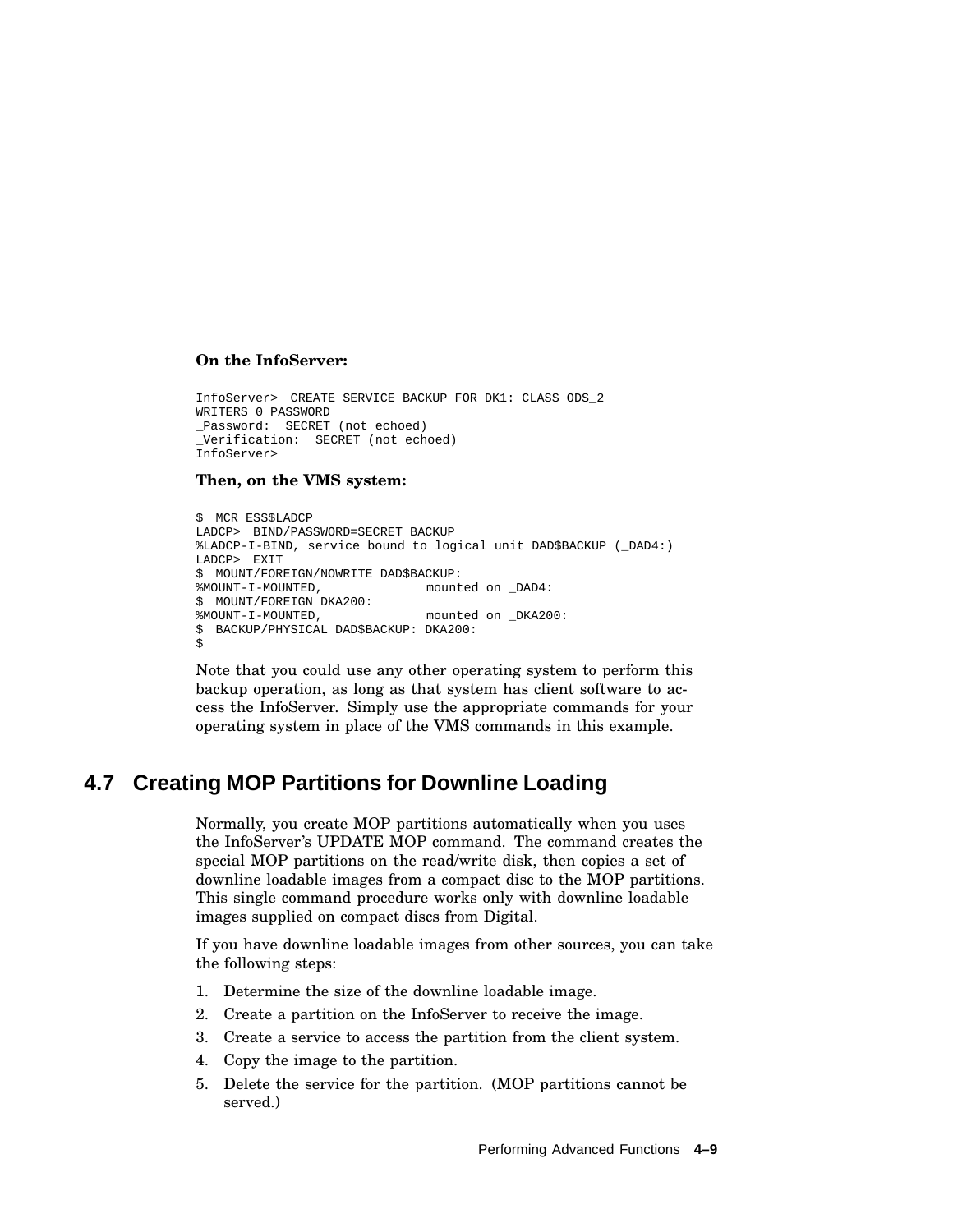- 6. Modify the partition to be a MOP partition.
- 7. Make sure that the MOP downline loading feature is enabled.

#### **Example**

This example shows the steps for downline loading a DECserver 200 that requests a file named PR0801ENG. The example uses VMS as the client system that has the downline loadable image. You could use any other operating system that has client access to the InfoServer; simply use the appropriate commands for your operating system in place of the VMS commands.

On the VMS system currently performing downline loading, issue a DIRECTORY command to determine the size of the downline loadable file. For example:

```
$ DIRECTORY/SIZE MOM$LOAD:PR0801ENG.SYS)
Directory SYS$COMMON:[MOM$SYSTEM]
PR0801ENG.SYS;1 378
\ddot{\rm s}
```
From an InfoServer console terminal, enter the CREATE PARTITION command to set aside storage for the MOP downline loadable file. The partition name must be the same as the VMS file name, but without the extension (which is the name requested by the system being downline loaded). Serve the partition to the LAN network, so that the VMS system can copy the downline loadable file to the partition. For example:

```
InfoServer> CREATE PARTITION DK1:PR0801ENG BLOCKS 378)
%ESS-I-CREATE, Create partition completed successfully.
InfoServer> CREATE SERVICE MOP_UPDATE FOR DK1:PR0801ENG CLASS ODS_2
WRITER 1 PASSWORD
_Password: SECRET (not echoed)
_Verification: SECRET (not echoed)
%ESS-I-CREATED, Create service completed successfully.
InfoServer>
```
On the VMS client system, bind to the service under which the partition was served. Next, mount the device as a foreign device. Then copy the downline loadable file to the device connected to the partition.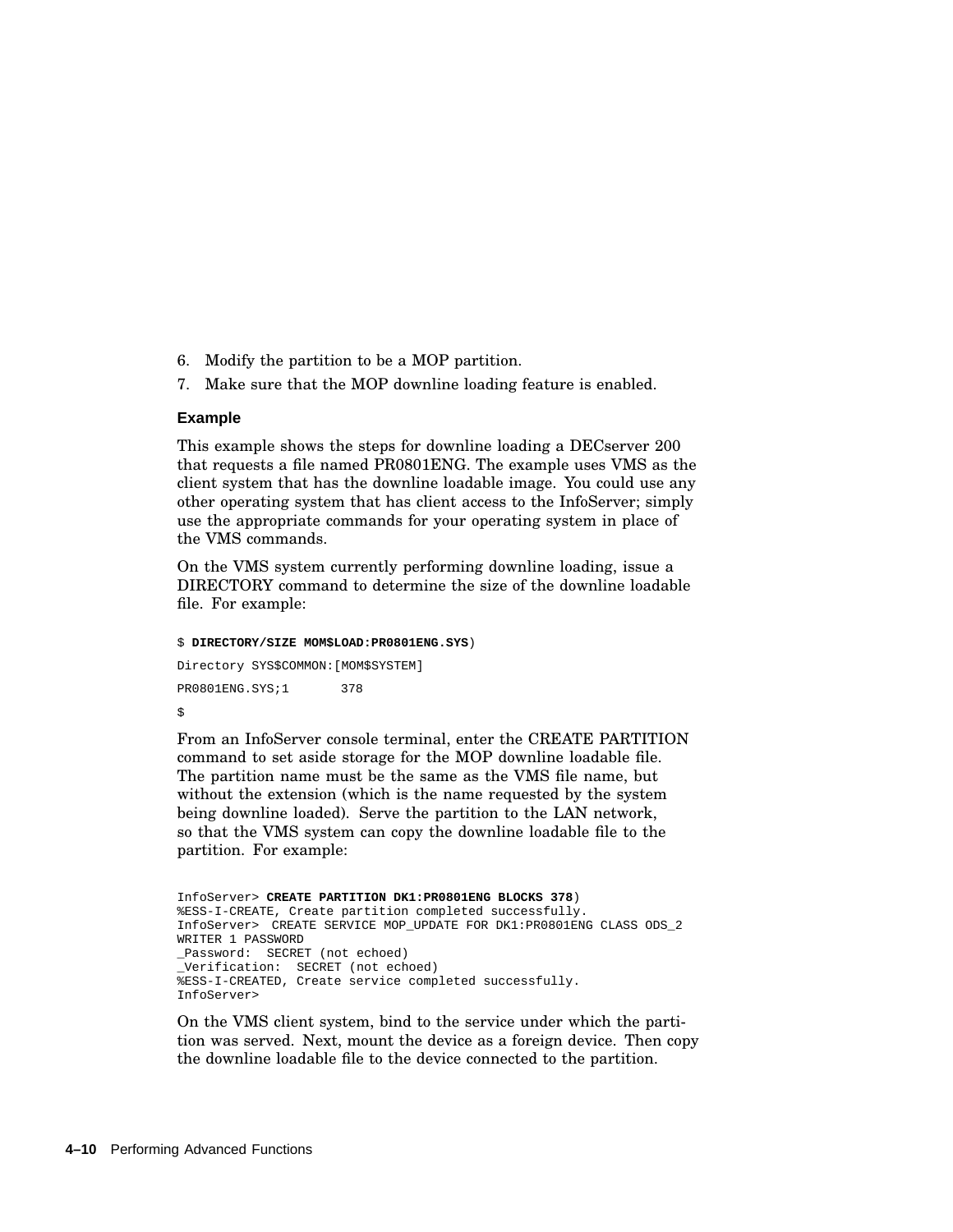```
$ RUN SYS$SYSTEM:ESS$LADCP
LADCP> BIND/WRITE/PASSWORD=SECRET MOP_UPDATE
%LADCP-I-BIND, service bound to logical unit DAD$MOP_UPDATE (_DAD3:)
LADCP> EXIT
$ MOUNT/FOREIGN DAD$MOP_UPDATE<br>%MOUNT-I-MOUNTED,
                               mounted on _DAD3:
$ COPY MOM$LOAD:PR0801ENG.SYS DAD$MOP_UPDATE:
$ DISMOUNT DAD$MOP_UPDATE
$
```
On the InfoServer console terminal, unserve the MOP partition to avoid possible corruption by other clients accidentally connecting to the MOP file. Then set the partition type to MOP and enable downline loading for the InfoServer. For example:

```
InfoServer> DELETE SERVICE MOP_UPDATE FOR DK1:PR0801ENG CLASS ODS_2
InfoServer> SET PARTITION DK1:PR0801ENG MOP
InfoServer> SET SERVER MOP ENABLED
InfoServer> SAVE
%ESS-I-SAVED, Save completed successfully to DK1:
InfoServer>
```
The InfoServer is now capable of downline loading any system that requests the file PR0801ENG.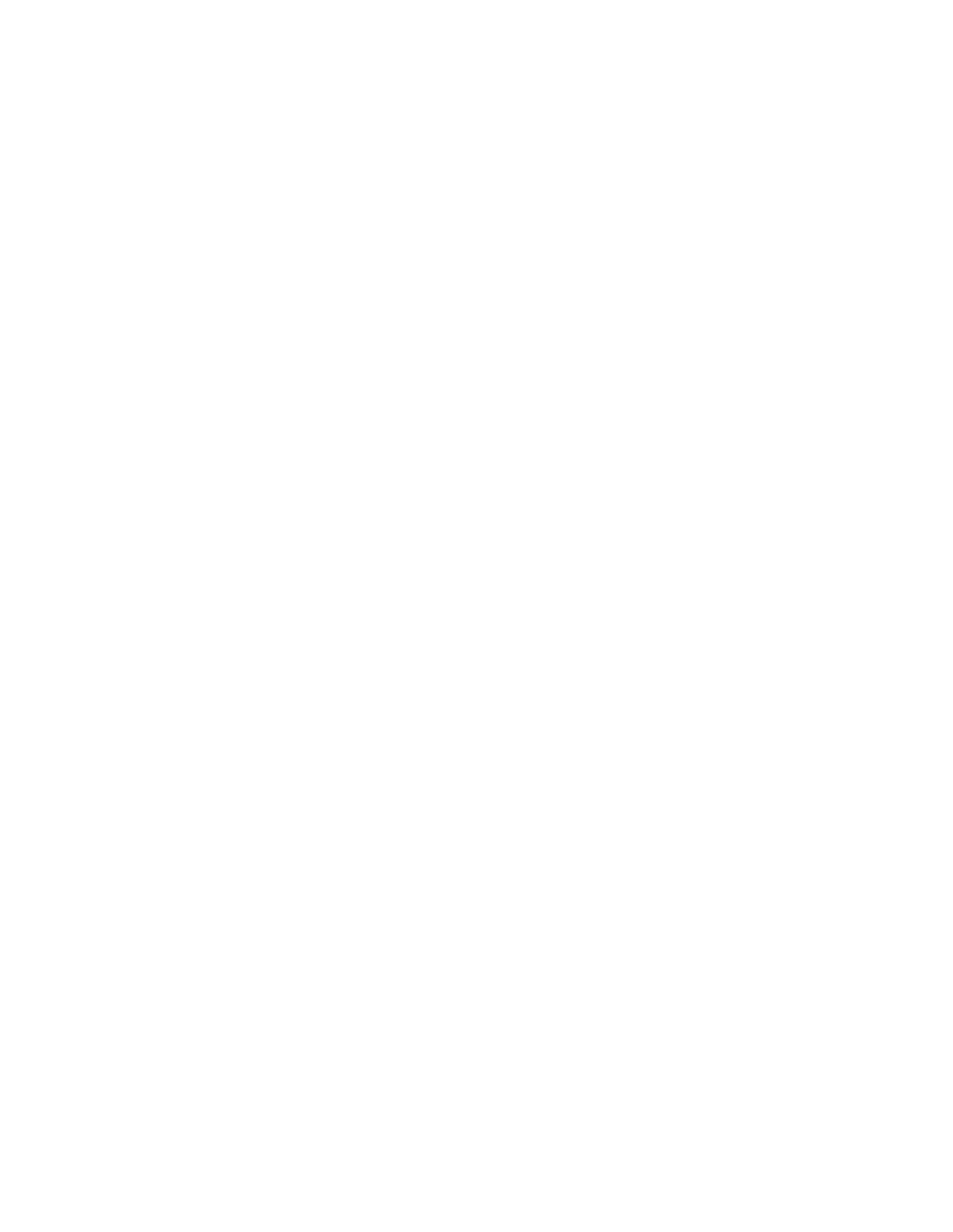# **Chapter 5 Troubleshooting**

This chapter describes some common problems that may occur when using the InfoServer. Each section describes possible causes of the problem and lists the corrective steps to take. You may also want to the host client's documentation set for information on accessing the InfoServer.

For more information on troubleshooting the installation of an InfoServer, refer to the *InfoServer 100 Installation and Owners Guide*.

# **5.1 Cannot Connect to the InfoServer Disk**

If you cannot connect to a virtual disk being served by the InfoServer, the InfoServer may be configured incorrectly. In this case, an operating system error appears when you use the proper client commands to connect to a virtual disk. This section describes some of the possible problems and the corrective steps to take if you observe this symptom.

# **Possible Problem:**

The compact disc that you are trying to connect to has been removed from the InfoServer.

# **Corrective Steps:**

**1** Determine if the compact disc has been removed from the InfoServer. Log in to either the local or remote LAT management console, then issue the SHOW DEVICE command. The column at the far right lists the volume label for all devices listed. If the volume label of the compact disc you are trying to connect to is not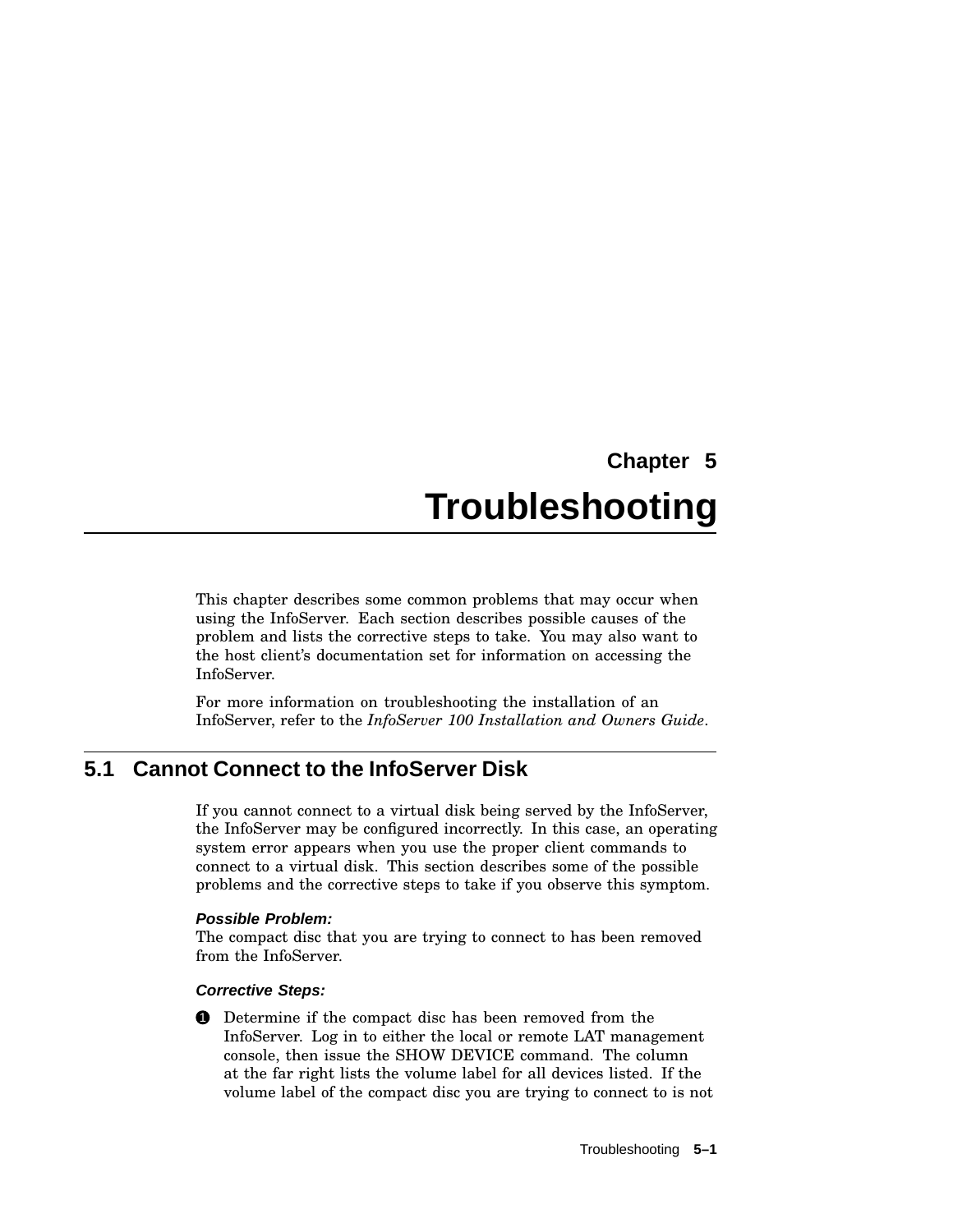listed, then the compact disc has probably been removed from the InfoServer.

- 2 If the compact disc has been removed, reinsert it into a free InfoServer drive. Then enter the SHOW DEVICE command again and check to see if the volume label of the compact disc is listed.
- 3 When the volume label appears, you should be able to connect to the compact disc from your client system.

#### **Possible Problem:**

The InfoServer, client system, or both are physically disconnected from the LAN network; or, they are attached to different networks.

#### **Corrective Steps:**

1 Determine if the client and server are not on the same LAN network. From the client system, enter the command to invoke the MOP LOOP function. For example, on an MS-DOS system with DECnet:

```
A:\> NCP LOOP CIRCUIT PHYSICAL-ADDRESS 08-00-2B-15-00-9F
LOOP CIRCUIT test started at 13-Aug-1990 11:49:17
Sending loop message 1, 46.
Message echoed by remote circuit loopback 1, 46 bytes.
LOOP CIRCUIT test finished successfully at 13-Aug-1990 11:49:17
A:\&
```
- 2 If the MOP LOOP function fails, then the client and InfoServer are not able to communicate. One or both systems are probably not attached to the same LAN network correctly.
- 3 Some client systems may also provide the ability to list servers on the LAN network. For example, on VMS you can enter the

command:

| \$ MCR ESS\$LASTCP<br>LASTCP> SHO SERVERS | %LASTCP-I-VERSION, LASTDRIVER X1.5 is running |                               |                 |               |
|-------------------------------------------|-----------------------------------------------|-------------------------------|-----------------|---------------|
| Node<br>Name                              | Node<br>Ιd                                    | Physical<br>Address           | Active<br>Links | Start<br>Time |
|                                           | LAD 08002B1605E6 08002B1605E6-3037            | $08 - 00 - 2B - 16 - 05 - E6$ |                 |               |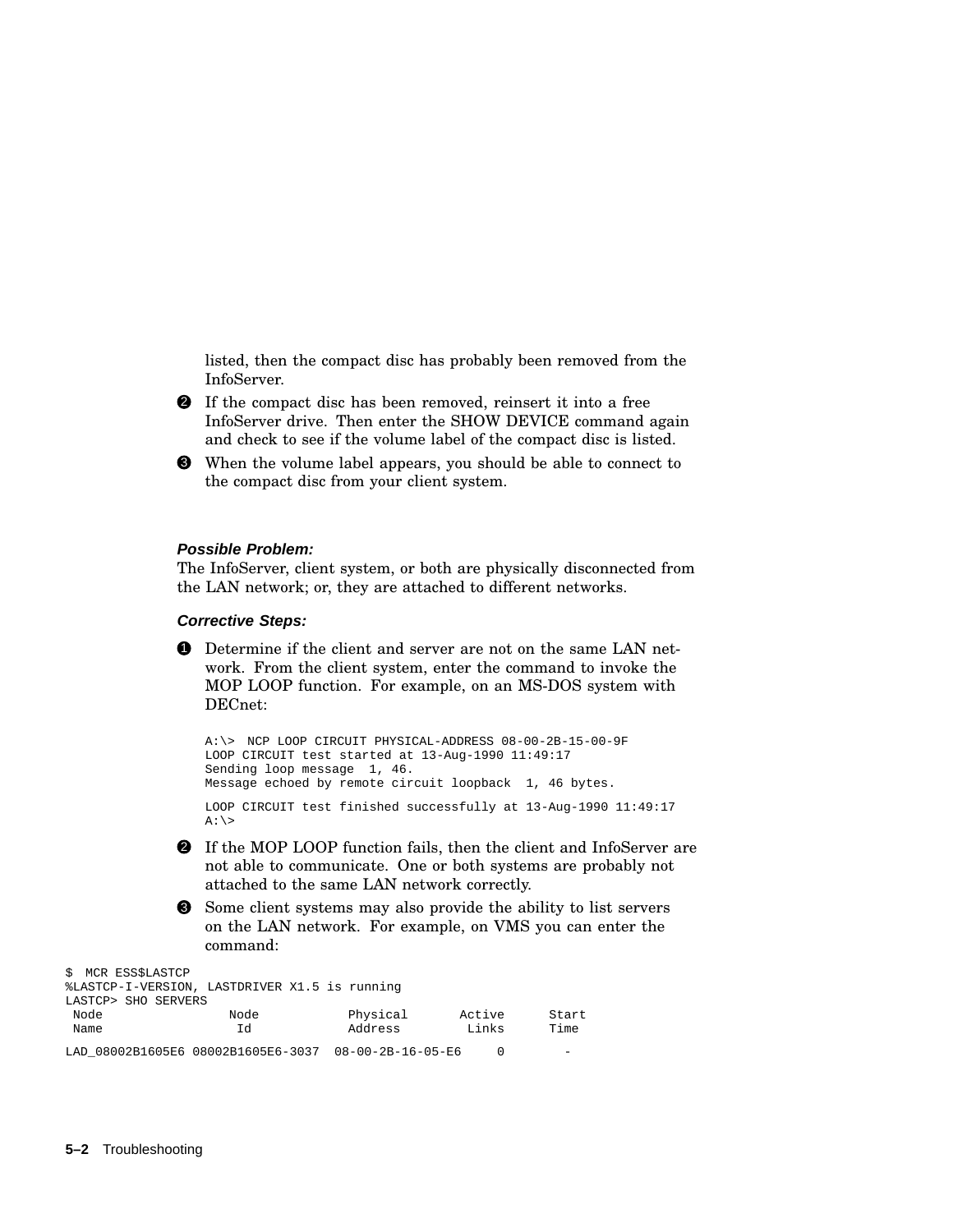If the InfoServer you are trying to connect to is not listed, then the client system and InfoServer are probably not connected to the same LAN network.

4 If this is the problem, connect the client and InfoServer to the same LAN network. Inspect the Ethernet connections for both systems to make sure they are properly connected.

### **Possible Problem:**

There is a filtering device between your InfoServer and client system that does not allow the LAST protocol or multicast address through.

## **Corrective Steps:**

- **1** The steps to correct this problem depend on the filtering device that is between the client and the InfoServer. For example, the filtering device may be an Ethernet bridge.
- 2 Enter the appropriate management commands to the filtering device to determine if the LAST protocol type is being filtered. The protocol type 80-41 must be allowed across the device for clients and InfoServers to communicate,.
- 3 Enter the appropriate management commands to the filtering device to determine if the LAST multicast address is being filtered. The multicast address must be allowed across the filtering device for clients and InfoServers to communicate. The address is 09- 00-2B-04-*xx-xx*, where *xx-xx* is the hexadecimal value of the work group that has been set for the InfoServer)
- 4 If either the protocol type or multicast address are being filtered, enter the appropriate management commands to the filtering device to allow the LAST protocol type and multicast address to pass unfiltered. This should allow client systems to connect to the InfoServer.

#### **Possible Problem:**

The InfoServer has run out of local memory resources to complete new connections to disks.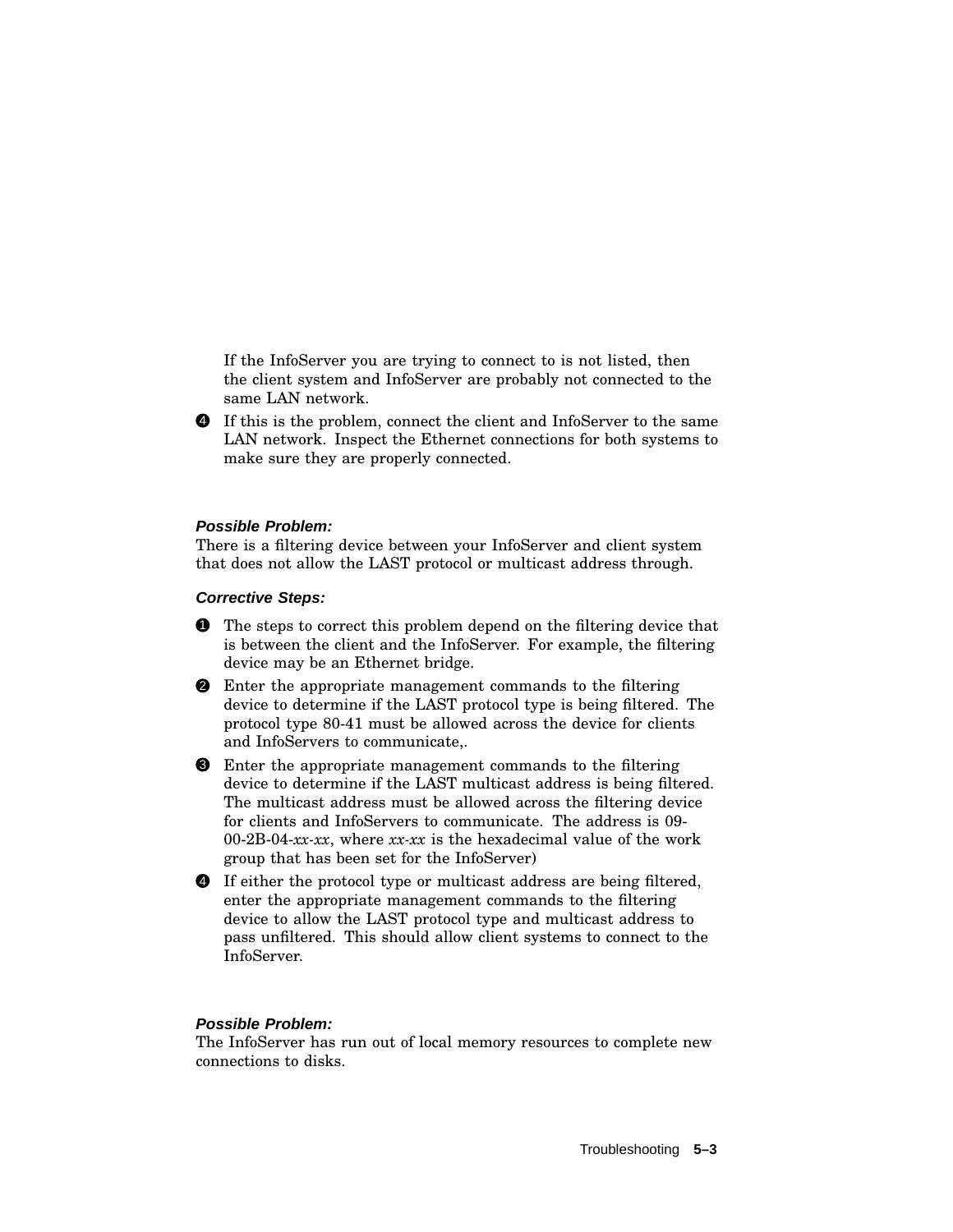### **Corrective Steps:**

- **1** Determine if the InfoServer has run out of memory. Log in to either the local or remote LAT management console, then enter the SHOW SERVER command. If the *% of Pool Free* value is below 5 percent, then the server may not have enough memory to establish new connections.
- 2 If the server does not have enough memory, the corrective action depends on how the InfoServer is using memory. If the InfoServer is offering many unused services to the LAN network, you may have to delete some services.
- 3 If the server is performing many concurrent downline loads, then it may not be able to accept new connections. You can disable the MOP downline load function with the SET SERVER MOP DISABLED command.
- 4 If there are more than 100 connections to virtual disks listed in the *Current Sessions* field of the SHOW SERVER command, then the capacity of the InfoServer may be exceeded. You must distribute your LAN network connections among other available InfoServers on the LAN network.

One way to distribute connections is to put different InfoServers and clients into different *work groups*. See the SET SERVER WORK GROUP commands (Chapter 3) and the appropriate client system documentation for the client syntax for changing work groups.

# **Possible Problem:**

The requested service name for the virtual disk has not been served on the InfoServer.

#### **Corrective Steps:**

**1** Determine if the requested service name is being served by the InfoServer. Connect to either the local or remote management console, then enter the SHOW SERVICE \* command. If the service name being requested is not listed, the InfoServer is not offering the requested service.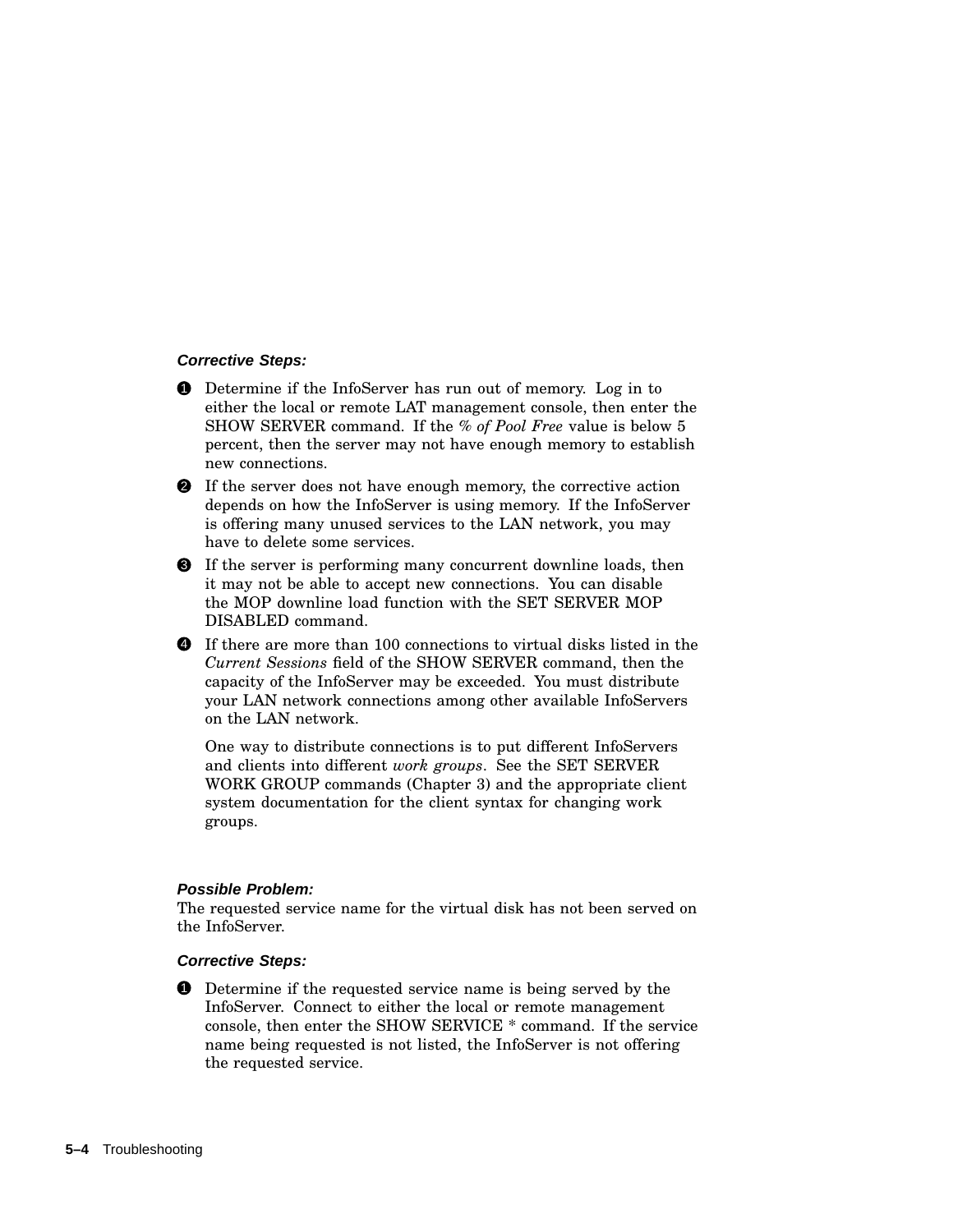- 2 If the InfoServer is not offering the requested service, enter the InfoServer CREATE SERVICE command to make the device or partition you wish to connect to available under the proper service name. See the SET SERVER WORK GROUP command (Chapter 3).
- 3 You may wish to save the created service with the SAVE command, so the service is always available whenever the InfoServer reboots.

### **Possible Problem:**

The InfoServer and client system belong to different work groups.

## **Corrective Steps:**

- 1 Determine if the InfoServer and client system belong to different work groups. Connect to either the local or remote management console, then enter the SHOW SERVER command. Check the *Work Group* field for the group that the InfoServer belongs to.
- 2 Enter the appropriate command on the client system to determine the group that the client system belongs to. For example, on VMS:

```
$ MCR ESS$LASTCP
LASTCP> SHOW STATUS
Status of LASTDRIVER X1.5 on node SAUL at 28-JUL-1990 12:16:41
Protocol version 3.1, Uptime: 5 04:09:48.03, Checksum Off,
Slow mode Off
 25306 Bytes pool
     8 Ethernet buffers
    0 I/O request packets
     0 Association control blocks
     0 Local session control blocks
    0 LSC In-Use blocks
    0 Transaction control blocks
    2 Circuit status blocks
    44 Node data blocks
    5 Transmit quota
    80 Maximum circuits
     0 LAN group code
     0 Server circuit timeout
```
In this example, the *LAN group code* field lists the work group of the client system as 0.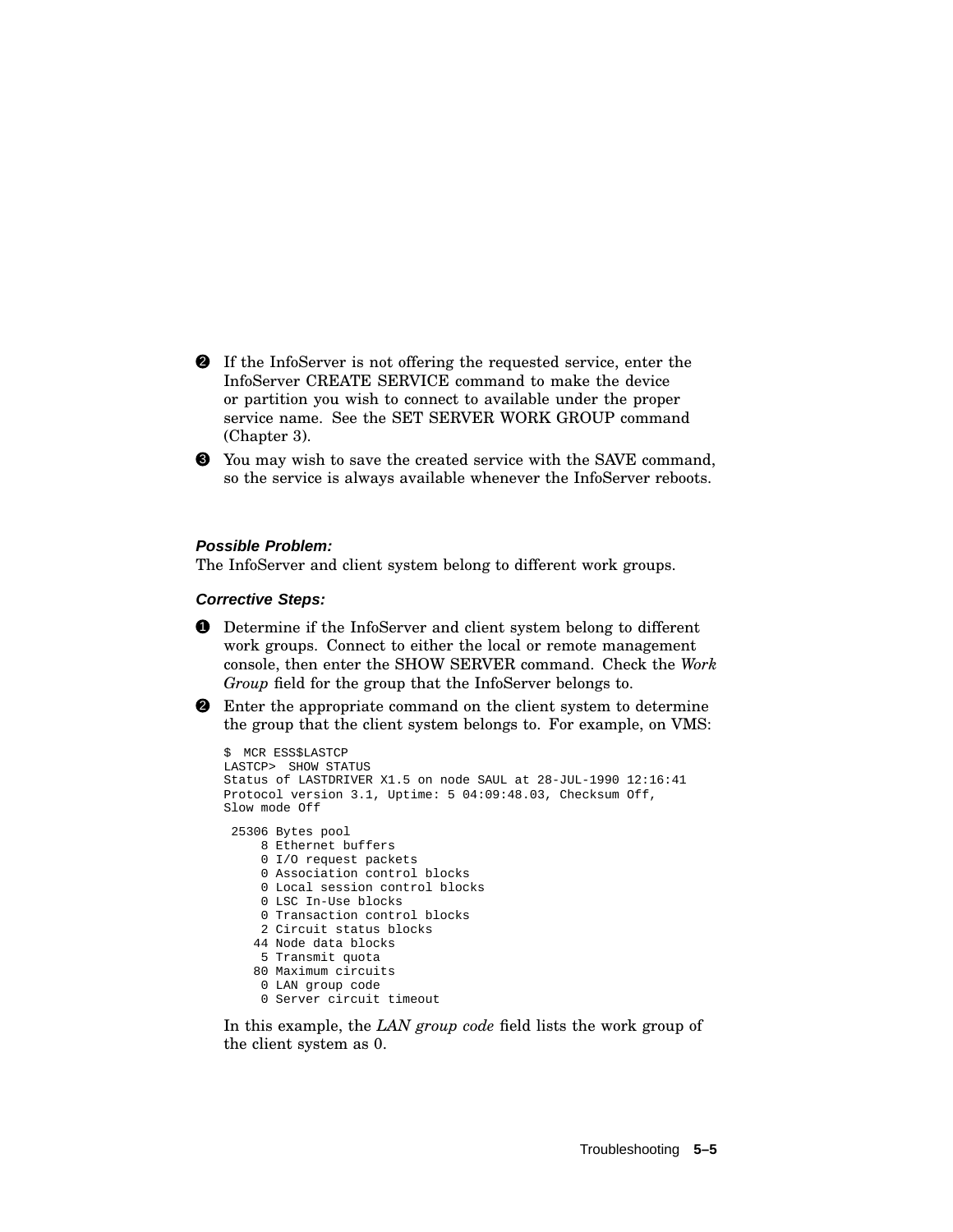3 Enter the appropriate InfoServer or client system command to put both systems into the same work group. See the SET SERVER WORK GROUP command (Chapter 3).

#### **Possible Problem:**

The requested service name is protected by a password on the InfoServer, and the client system has not supplied the correct password.

### **Corrective Steps:**

- **1** Determine if the InfoServer service has a password. Connect to either the local or remote management console, then enter the SHOW SERVICE *service\_name* command, where *service\_name* is the name of the service you are trying to connect to. Check the *Password:* field to see if password protection is enabled or disabled.
- 2 If the service has password protection, then either disable the password by using the SET SERVER command (Chapter 3) or specify the correct password on the client system. Try to make the connection again.

#### **Possible Problem:**

There is a read/write conflict in accessing the requested virtual disk. If there is a write-access session to a virtual disk, the InfoServer will not allow new read sessions and read/write sessions.

#### **Corrective Steps:**

- **1** Determine if there is read/write conflict accessing the virtual disk. Connect to either the local or remote management console, and enter the SHOW DEVICE DK*n*: command, where DK*n*: is the device that you are trying to connect to. This display lists all services offered for that device.
- 2 For each service name being offered for the device, enter the SHOW SERVICE *service\_name* FULL command. This display lists the number of readers and writers connected to each system. See Section 2.7 for the different read/write policies used by the InfoServer.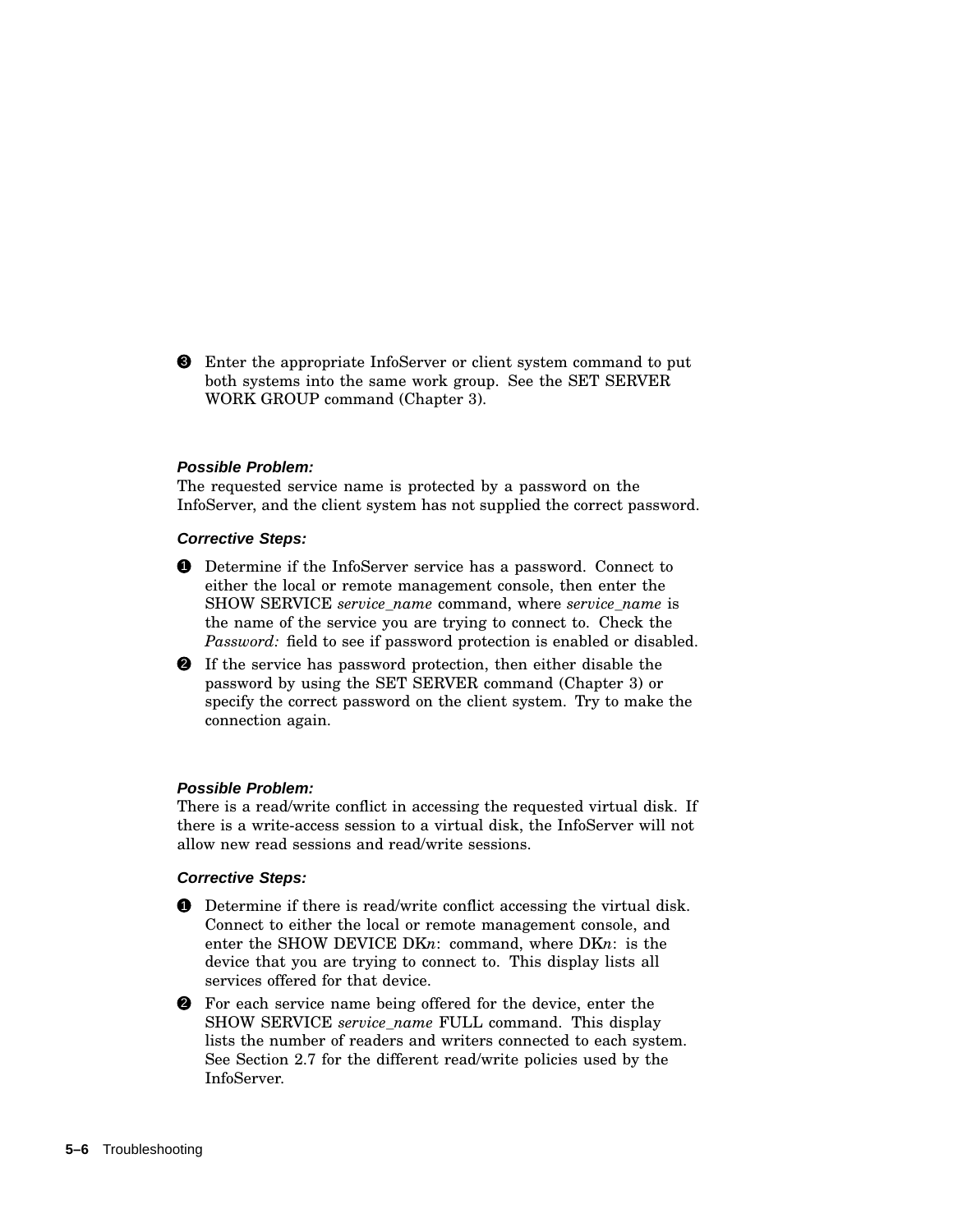3 If there is a read/write conflict to the service, you can do one of the following:

- Wait until the conflicting connection is disconnected by the other client system.
- Delete write access to the conflicting service from the InfoServer management console.
- Delete the conflicting service from the InfoServer.

Then try connect to the InfoServer service again.

# **Possible Problem:**

The service name for the virtual disk that you are trying to access is in the wrong or different name space.

# **Corrective Steps:**

- 1 Determine the service class under which the service you are requesting is being offered. Connect to either the local or remote management console, then enter the SHOW SERVICE *service\_ name* command. *service name* is the name of the service you are trying to connect to. The display lists the service class in square brackets ( [] ) after the service name.
- 2 If the service is not offered under the service class for the client system you are trying to connect from, then create the same service name under the appropriate name space. See the SET SERVER WORK GROUP command (Chapter 3).

### **Possible Problem:**

The service name being requested by the client is offered on more than one InfoServer. The client is selecting a different InfoServer than the one intended, and the other InfoServer is not set up correctly to allow client access.

### **Corrective Steps:**

1 Determine if the service is offered by more than one InfoServer. Connect to either the local or remote management console, then enter the MONITOR SHOW ETHERNET command. Watch the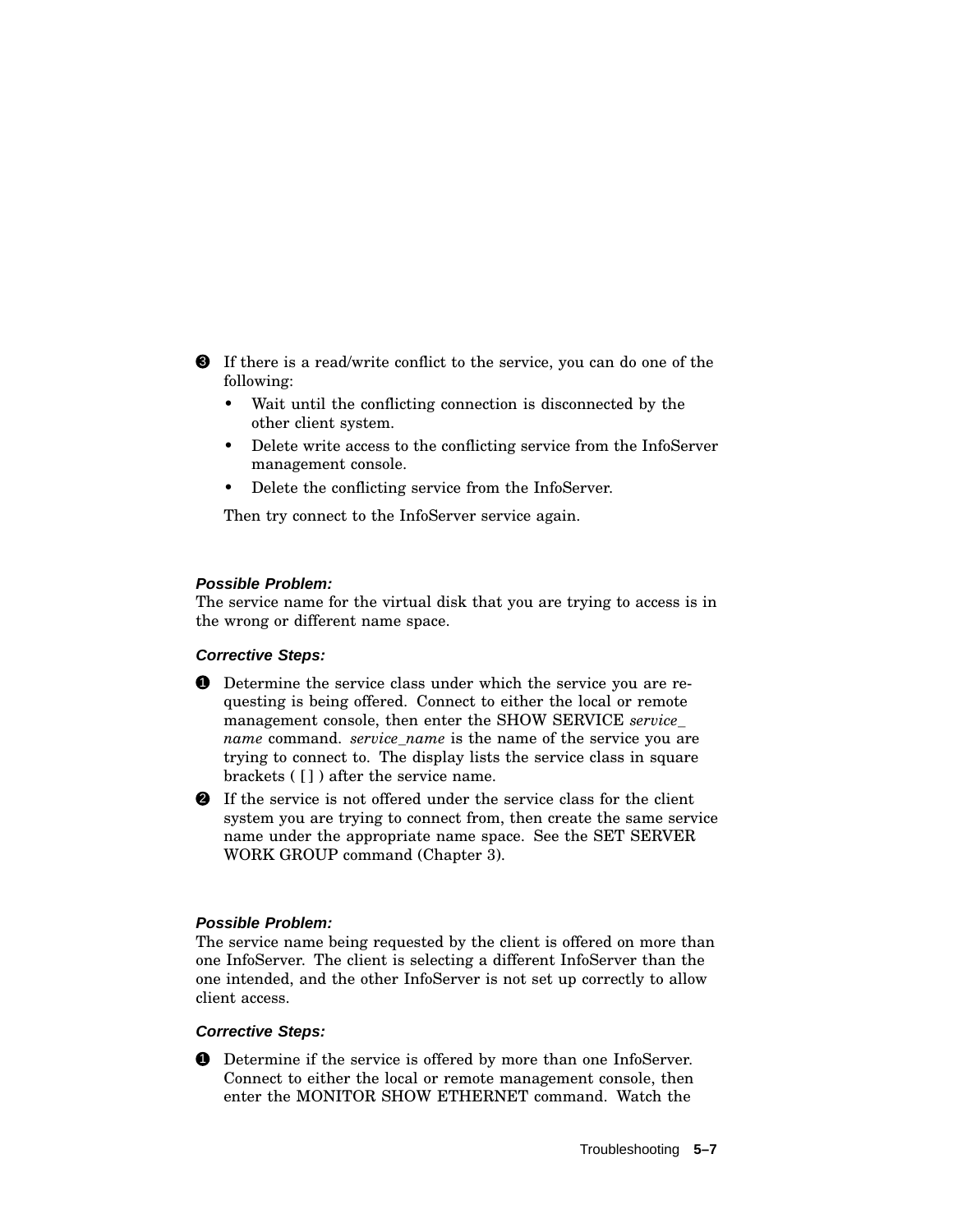*Messages transmitted* field under the LAST counters section, while trying to connect from the client system again. If this counter does not increment during the client access attempt, then another InfoServer may be replying to the request.

2 If another InfoServer offers the same service name, then use the InfoServer CREATE SERVICE command to create a unique service name for the virtual disk or partition you are trying to connect to. Then try to connect from the client system again, using the new service name.

### **Possible Problem:**

The InfoServer has encountered an internal software logic error, preventing access to its disks.

### **Corrective Steps:**

- **1** If none of the other corrective actions solve this problem, you may have a software logic problem.
- 2 If you have access to the InfoServer hardware unit, examine the eight diagnostic LEDs on the back of the unit. If the software is running properly, these LEDs should turn on in a rotating pattern from right to left. If the LEDs do not display the rotating pattern, the system is hung. Turn the InfoServer off and on to clear the condition, then reboot the software.
- 3 If you cannot recover from the problem, reboot the InfoServer. Then try to make the connection again.
- 4 Please submit a Software Performance Report (SPR), describing in as much detail as possible the problem you experienced, the corrective actions you tried, and the results. Also provide as much information about the client systems as possible.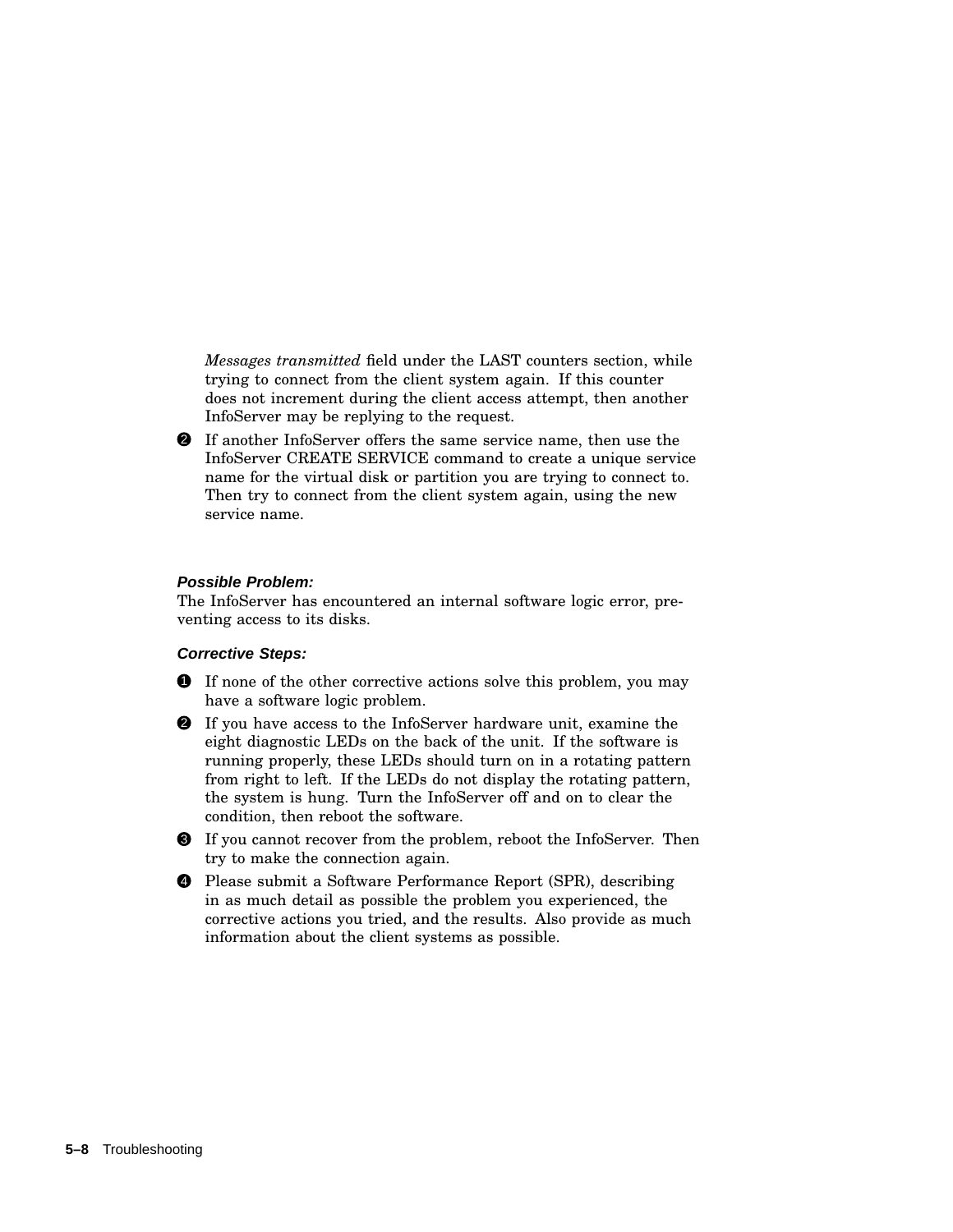# **5.2 Access to InfoServer Disks Seems Slow**

Under normal operating conditions, access times for a virtual disk on the InfoServer should be comparable to access times for a locally attached disk. In many cases, accessing compact discs on the InfoServer can actually appear to be substantially faster than a locally attached compact disc, due to the Infoserver's disk-caching policies. If access to virtual disks on the InfoServer appears unusually slow, a problem may exist in your LAN network.

# **Possible Problem:**

The InfoServer is experiencing "system buffer unavailable" errors. If the LAN network load imposed on the InfoServer is too great, the client systems and InfoServer will intentionally decrease their LAN network rates to try to resolve the LAN's network-load problem.

# **Corrective Steps:**

**1** Determine if the InfoServer is experiencing "system buffer unavailable'' errors. Connect to either the local or remote management console, then enter the SHOW ETHERNET command.

Check the *System buffer unavailable* counter for a nonzero value. If this counter is not 0 or is incrementing, then the LAN network load may be too high for the InfoServer.

**2** If the "system buffer unavailable" error is occurring and you are not performing downline loading from the InfoServer, then you may want to enter the SET SERVER MOP DISABLED command. If MOP is enabled, a multicast address is enabled that causes the InfoServer to receive messages from the DECnet network that are not intended for the InfoServer. This event is shown by the *Unrecognized Destination* field of the *SHOW ETHERNET* display.

Disabling MOP will disable this multicast filter on the InfoServer and reduce the number of unintended messages received by InfoServer. This may correct the "system buffer unavailable" problem, and speed up access to InfoServer disks.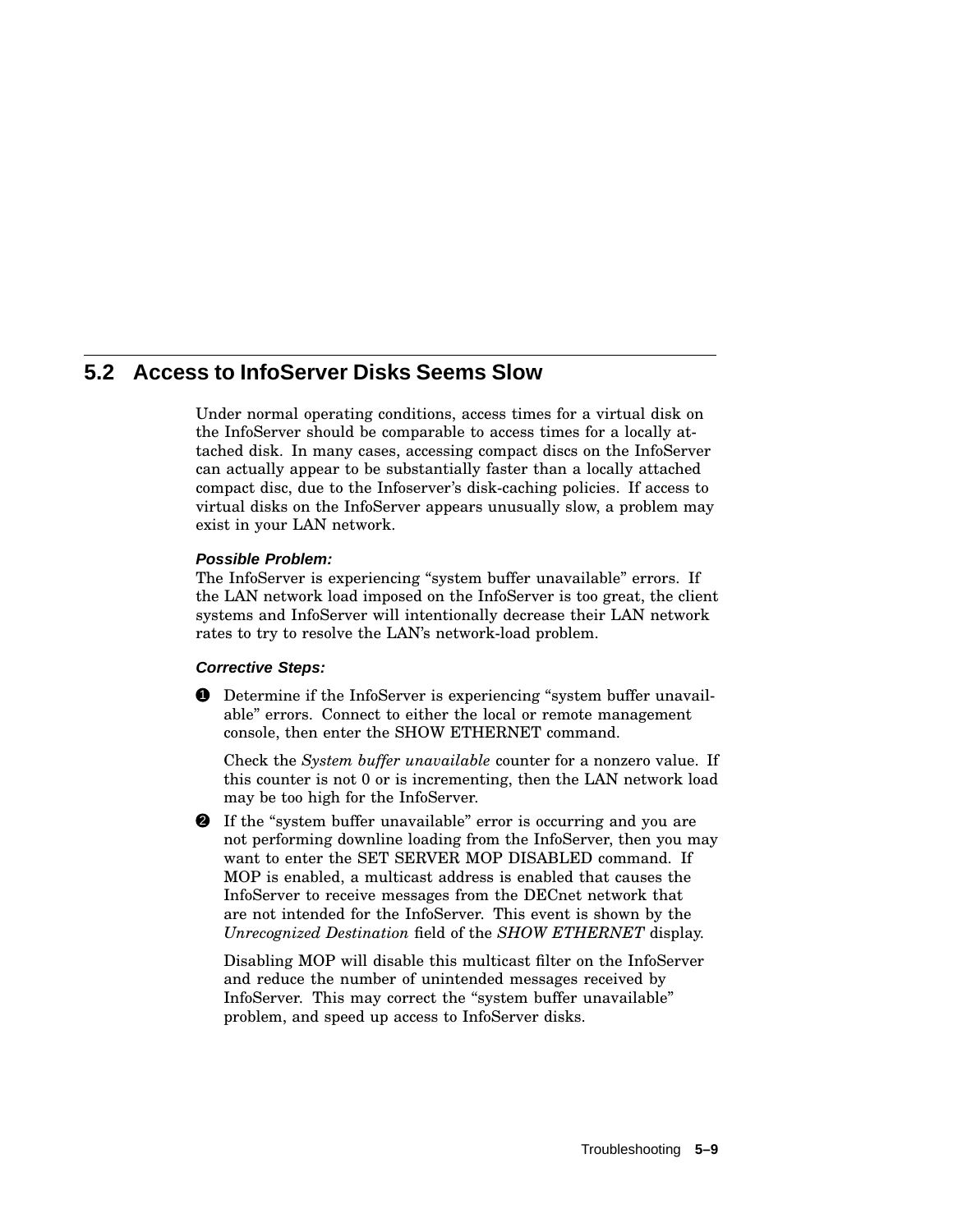### **Possible Problem:**

The InfoServer has just rebooted or has had the physical media removed and reinserted. In these cases, the client system may take several seconds to discover the broken connection and reestablish the connection to the InfoServer.

### **Corrective Steps:**

- **1** Determine if the Server has recently rebooted. Enter the SHOW SERVER command, and inspect the *Uptime* field. The uptime indicates how much time has elapsed since the last reboot.
- 2 If the server has recently rebooted or the media has been removed and reinserted, you do not have to perform any corrective action After the client reconnects to the InfoServer, the access-delay problem should disappear.

# **5.3 Cannot Enter InfoServer Commands from a Local Console**

The InfoServer management interface is always available from a local terminal connected to a running InfoServer. This section describes some possible problems and corrective steps if you are unable to enter InfoServer commands from a locally attached terminal.

### **Possible Problem:**

The local terminal is connected to the wrong communication serial MMJ port on the InfoServer.

#### **Corrective Steps:**

- 1 Make sure that the terminal is connected to the serial MMJ port labeled 1 on the back of the InfoServer unit. The InfoServer does not make use of serial MMJ ports 2 and 3.
- 2 If the terminal is connected to the wrong serial MMJ port, then reconnect it to serial MMJ port 1.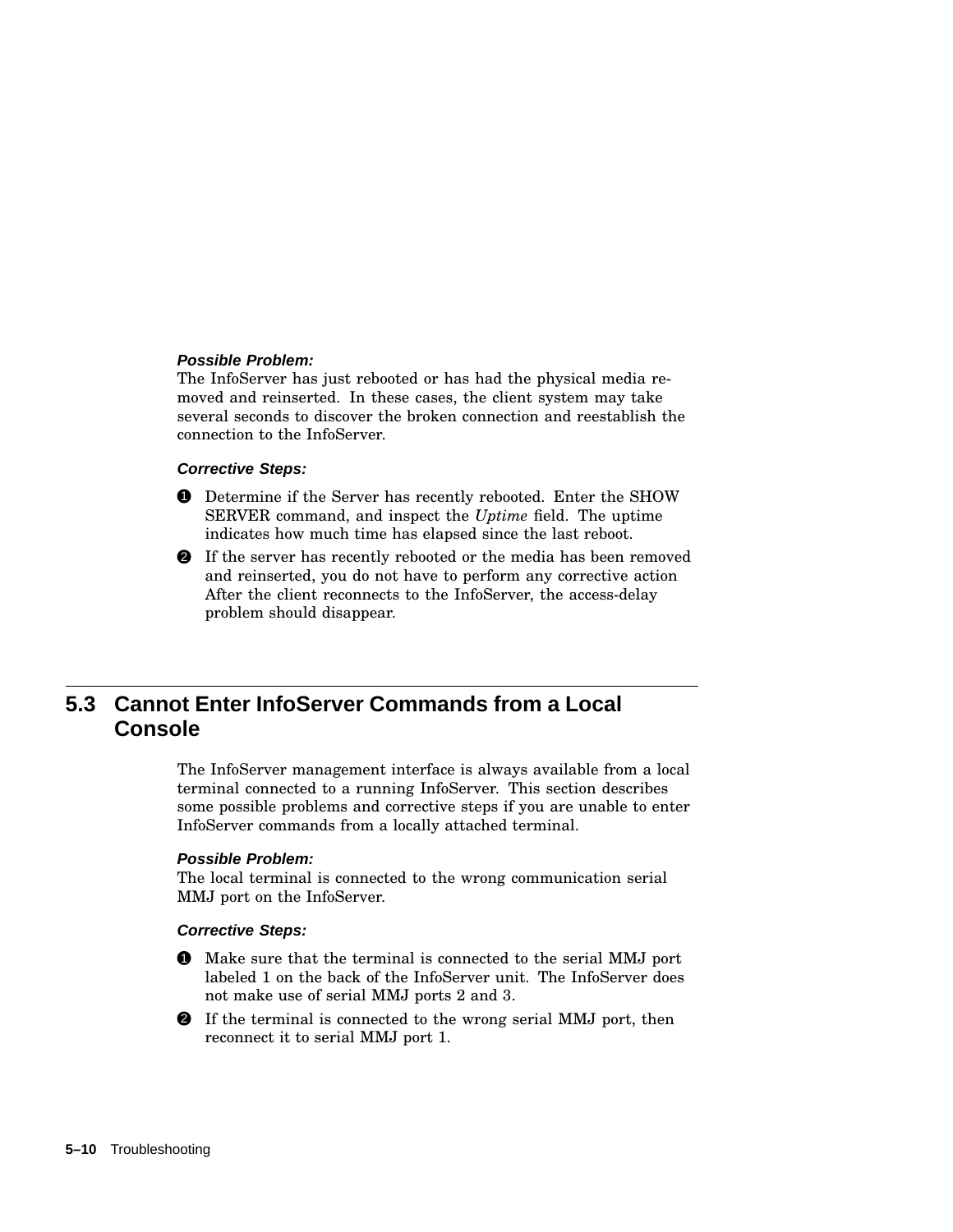# **Possible Problem:**

The local terminal is not set up correctly to communicate with the InfoServer.

# **Corrective Steps:**

- **1** Check the attached terminal, and make sure that it is set for:
	- 9600 baud
	- 8 bits, no parity
	- XON/XOFF flow control
- 2 If the terminal settings are incorrect, fix them. Then try entering your InfoServer commands again.

# **Possible Problem:**

The InfoServer had an internal software logic error, preventing access from the terminal console line.

# **Corrective Steps:**

- **1** If none of the other corrective actions solve this problem, you may have a software logic problem.
- 2 If you have access to the InfoServer hardware unit, examine the eight diagnostic LEDs on the rear of the InfoServer unit. If the software is running properly, these LEDs should turn on in a rotating pattern from right to left. If the LEDs do not display this rotating pattern, the system is hung.

To clear the condition, turn the InfoServer off and on. Then reboot the software.

- 3 If you cannot recover from the problem, reboot the InfoServer. Then try entering your InfoServer commands again.
- 4 Please submit a Software Performance Report (SPR), describing in as much detail as possible the problem you experienced, the corrective actions you attempted, and the results. Also provide known information about the attached terminal and its setup.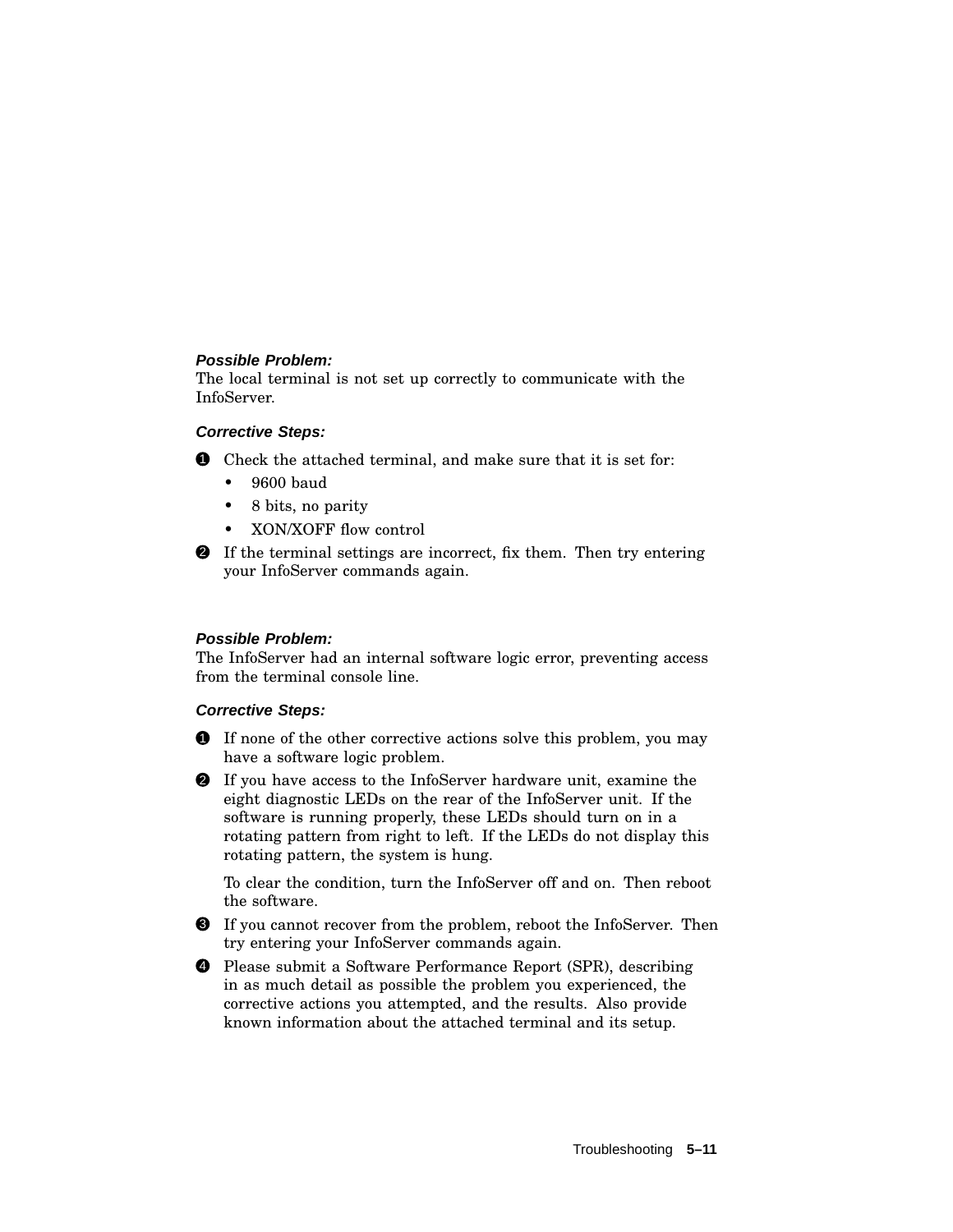# **5.4 Cannot Enter InfoServer Commands from a Remote Console**

The InfoServer uses the LAT protocol to allow remote terminal access to the InfoServer command set. This remote access is always available when the InfoServer is running. This section describes the possible problems and corrective steps to take if you are unable to enter InfoServer commands from a remote LAT terminal.

### **Possible Problem:**

The InfoServer, terminal server, or both are physically disconnected from the LAN network; or, they are attached to different networks.

### **Corrective Steps:**

**1** Determine if the InfoServer and terminal server are on the same LAN network. From the terminal server, enter the command to invoke the MOP LOOP function. For example, on a DECserver 200:

Local> TEST LOOP 08-00-2B-15-00-9F

- 2 If the MOP LOOP function fails, then the terminal server and InfoServer cannot communicate. One or both systems are probably not attached to the same LAN network correctly.
- 3 If this is the problem, connect the terminal server and InfoServer to the same LAN network. Inspect the Ethernet connections for both systems.

### **Possible Problem:**

There is a filtering device between your InfoServer and terminal server that does not allow the LAT protocol or multicast address through.

# **Corrective Steps:**

**1** The steps to correct this problem depend on the filtering device between the terminal server and the InfoServer. For example, the filtering device may be an Ethernet bridge.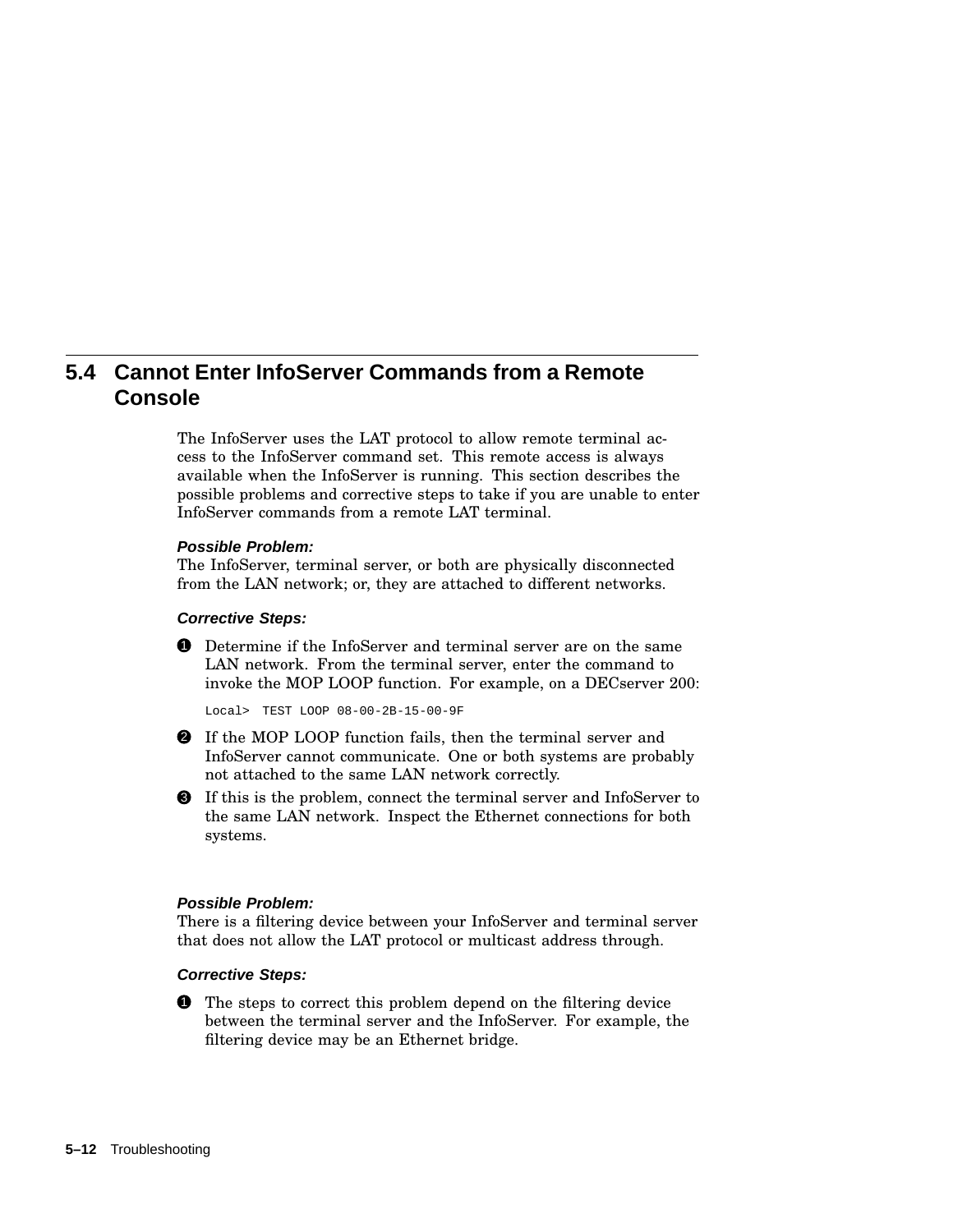- 2 Enter the appropriate management commands to the filtering device to determine if the LAT protocol type is being filtered. The protocol type 60-04 must be allowed across the device for terminal servers and InfoServers to communicate.
- 3 Enter the appropriate management commands to the filtering device to determine if the LAT multicast address is being filtered. The multicast address 09-00-2B-00-00-0F must be allowed across the filtering device for the clients and InfoServers to communicate.
- 4 If either the protocol type or multicast address are being filtered, enter the appropriate management commands to the filtering device to allow the LAT protocol type and multicast address to pass unfiltered. This should allow the terminal server to connect to the InfoServer.

# **Possible Problem:**

The password for the InfoServer that you are trying to connect to has been changed.

### **Corrective Steps:**

- 1 If the InfoServer has password protection enabled, the terminal server prompts you for a password to connect to the InfoServer. If the InfoServer does not accept the password you enter, then the InfoServer password may have been changed.
- 2 If you are unable to determine the new InfoServer password, you can reset the InfoServer to a known password by following the steps in Section 5.9.

### **Possible Problem:**

The InfoServer has run out of local memory resources to complete new connections to the management interface.

### **Corrective Steps:**

1 Determine if the InfoServer has run out of memory. Connect to the local console and enter the SHOW SERVER command. If the percentage displayed in the *% of Pool Free* field falls below 5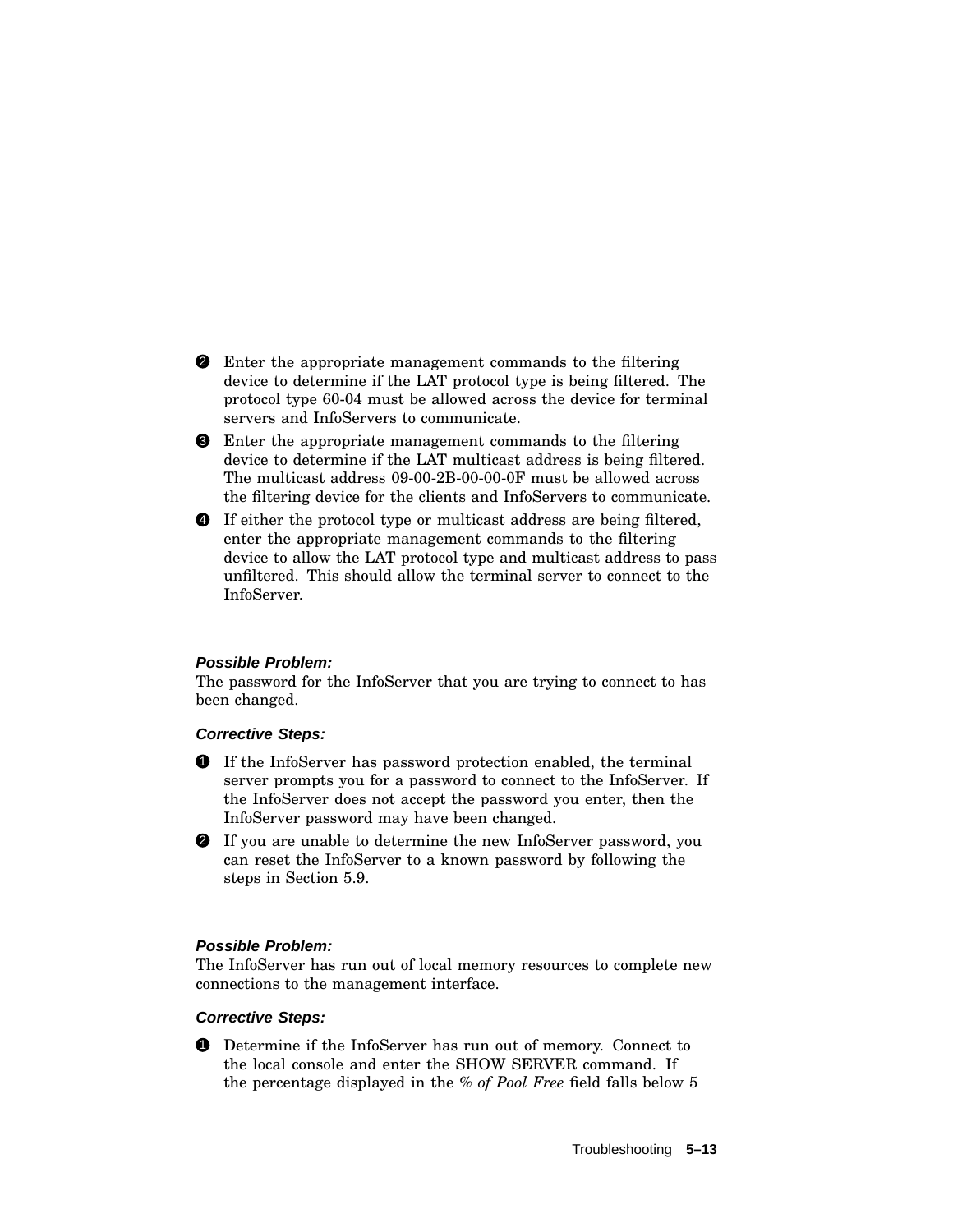percent, then the server may not have enough memory to establish new LAT connections.

- 2 If the server does not have enough memory, the corrective action depends on how the InfoServer is using memory.
	- If the InfoServer is offering many unused services to the LAN network, then you may have to delete some services.
	- If the server is performing many concurrent downline loads, then it may not be able to accept new connections. You can disable the MOP downline load function by using the SET SERVER MOP DISABLED command.
	- If there are more than 100 connections to virtual disks, then the capacity of the InfoServer may be exceeded. The *Current Sessions* field of the SHOW SERVER command lists the number of connections.

If this is the problem, you will need to distribute your LAN network connections among other available InfoServers on the LAN network. One way to do this is to put different InfoServers and clients into different work groups. See the SET SERVER WORK GROUP command (Chapter 3) and the appropriate client system documentation for the client syntax for changing work groups.

### **Possible Problem:**

The InfoServer and terminal server do not share a common group code.

### **Corrective Steps:**

- 1 Determine if the InfoServer and terminal server share common group codes. Connect to either the local or remote management console, then enter the SHOW LAT command. The *Enabled Group Codes* field will list the LAT group codes offered by the InfoServer.
- 2 Enter the appropriate command on the terminal server to determine the group codes that your console has access to. For example, on a DECserver 200: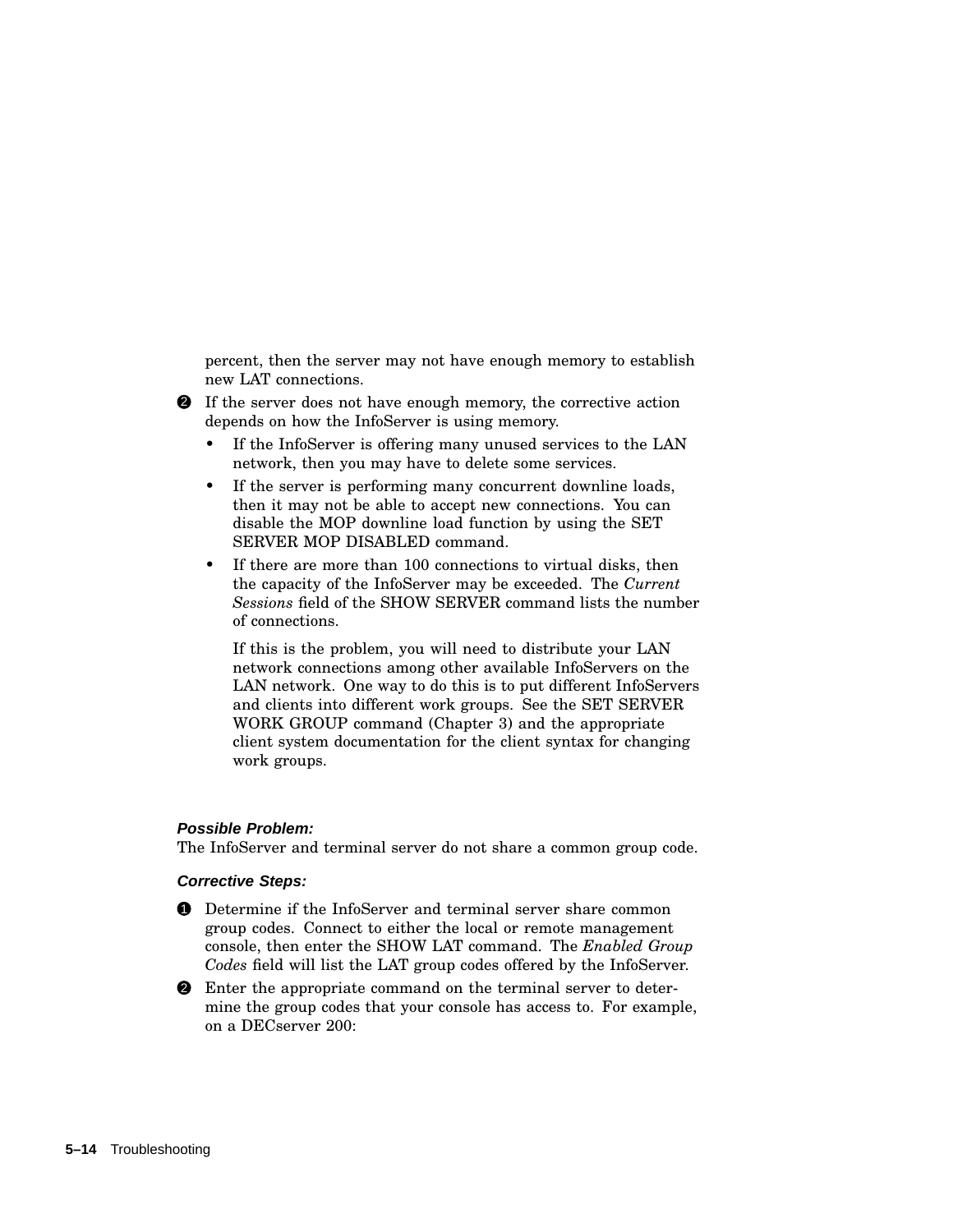| Local> SHOW PORT                                           |                                |                                                                                                                |                                          |
|------------------------------------------------------------|--------------------------------|----------------------------------------------------------------------------------------------------------------|------------------------------------------|
| Port 5:                                                    |                                | Server: LAT 08002B13EDAF                                                                                       |                                          |
| Character Size:<br>Flow Control:<br>Parity:                | - 8<br>XON<br>None             | Input Speed:<br>Output Speed:<br>Modem Control: Disabled                                                       | 4800<br>4800                             |
| Access:<br>Backwards Switch:<br>Break:<br>Forwards Switch: | Local<br>None<br>Local<br>None | Local Switch:<br>Name:<br>Session Limit:<br>Type:                                                              | None<br>PORT 5<br>$\overline{4}$<br>Soft |
| Preferred Service: None                                    |                                |                                                                                                                |                                          |
| Authorized Groups: 0<br>(Current) Groups:                  | $\Omega$                       |                                                                                                                |                                          |
| Enabled Characteristics:                                   |                                |                                                                                                                |                                          |
|                                                            |                                | Autobaud, Autoprompt, Broadcast, Input Flow Control,<br>Loss Notification, Message Codes, Output Flow Control, |                                          |

In this example, the *(Current) Groups* field of the display lists the group codes that the terminal server port can connect to.

3 Enter the appropriate InfoServer or terminal server commands to enable a common group code for the terminal server port and the InfoServer service. See the SET SERVER WORK GROUP command (Chapter 3).

### **Possible Problem:**

Verification

The terminal server being used does not offer access to passwordprotected LAT services.

### **Corrective Steps:**

- 1 If the terminal server issues an *invalid password* error message without first prompting you for a password, then the terminal server may not support connections to password-protected services.
- 2 Check your terminal server documentation to determine if connections to password-protected services are allowed.

3 If connections to password-protected services are not supported, you cannot use that type of terminal server to connect to the remote console. The service to the InfoServer remote management console is always password-protected. Try using another type of terminal server to make the connection.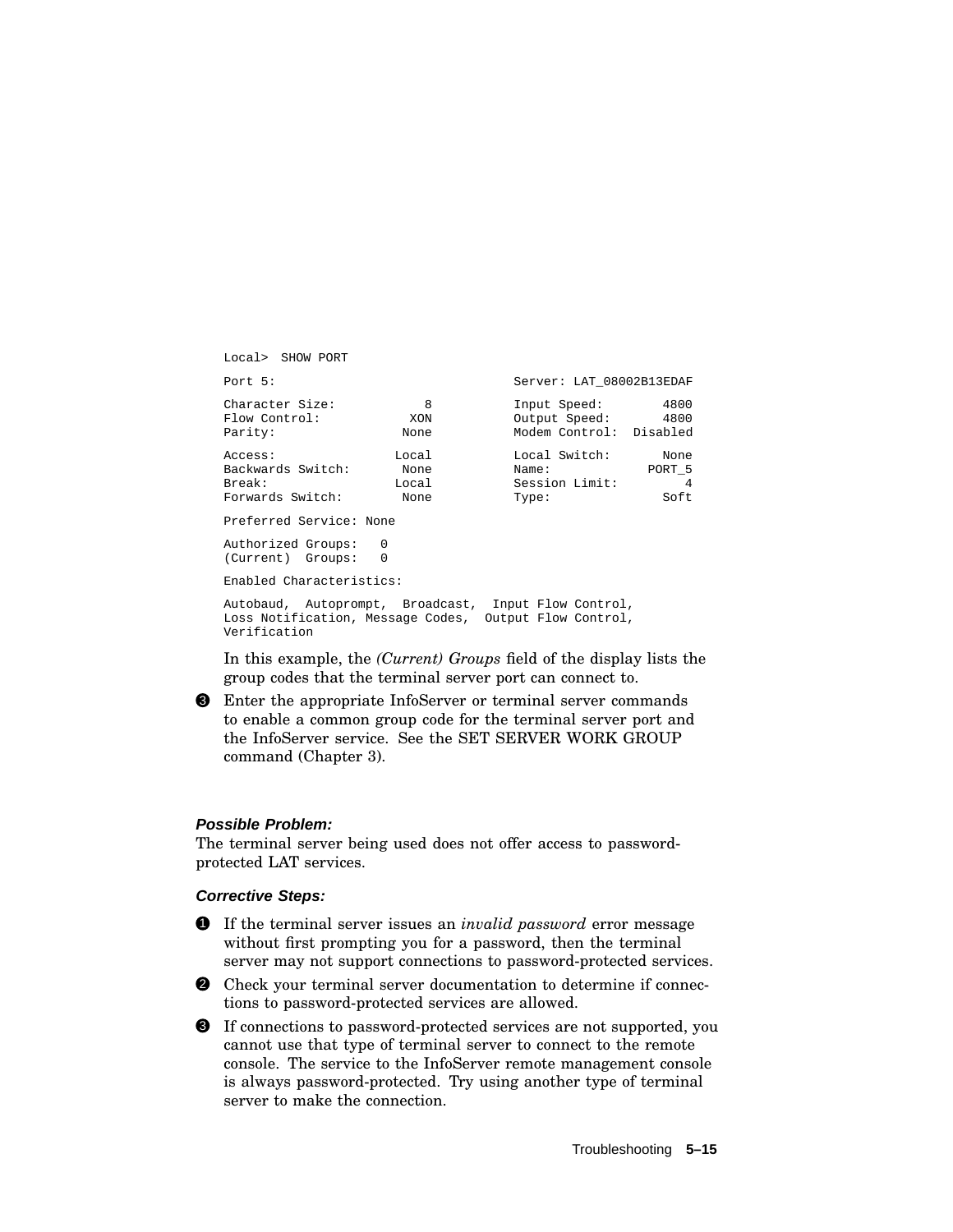#### **Possible Problem:**

There is more than one InfoServer with the same server name on the extended LAN. You are connecting to the incorrect InfoServer, which does not accept your password.

### **Corrective Steps:**



Local> SHOW NODE LIBRARY\_IS COUNTERS

```
Node: LIBRARY_IS
```

| Seconds Since Zeroed: | 451828 | Multiple Node Addresses:   | 253          |
|-----------------------|--------|----------------------------|--------------|
| Messages Received:    | 316    | Duplicates Received:       | 0            |
| Messages Transmitted: | 2.2.2  | Messages Re-transmitted:   | <sup>0</sup> |
| Slots Received:       | 177    | Illegal Messages Received: | $\Omega$     |
| Slots Transmitted:    | 159    | Illegal Slots Received:    | 0            |
| Bytes Received:       | 7315   | Solicitations Accepted:    | 0            |
| Bytes Transmitted:    | 208    | Solicitations Rejected:    | $\Omega$     |

If the *Multiple Node Addresses* field is not 0, then there is more than one InfoServer with the name LIBRARY\_IS.

2 If there is more than one InfoServer with the same name, connect a local terminal to one of the InfoServers and change its name to a unique name. See the SET SERVER WORK GROUP command (Chapter 3).

### **Possible Problem:**

The InfoServer had an internal software logic error, preventing access to its remote management interface.

#### **Corrective Steps:**

**1** If none of the other corrective actions solve this problem, you may have a software logic problem.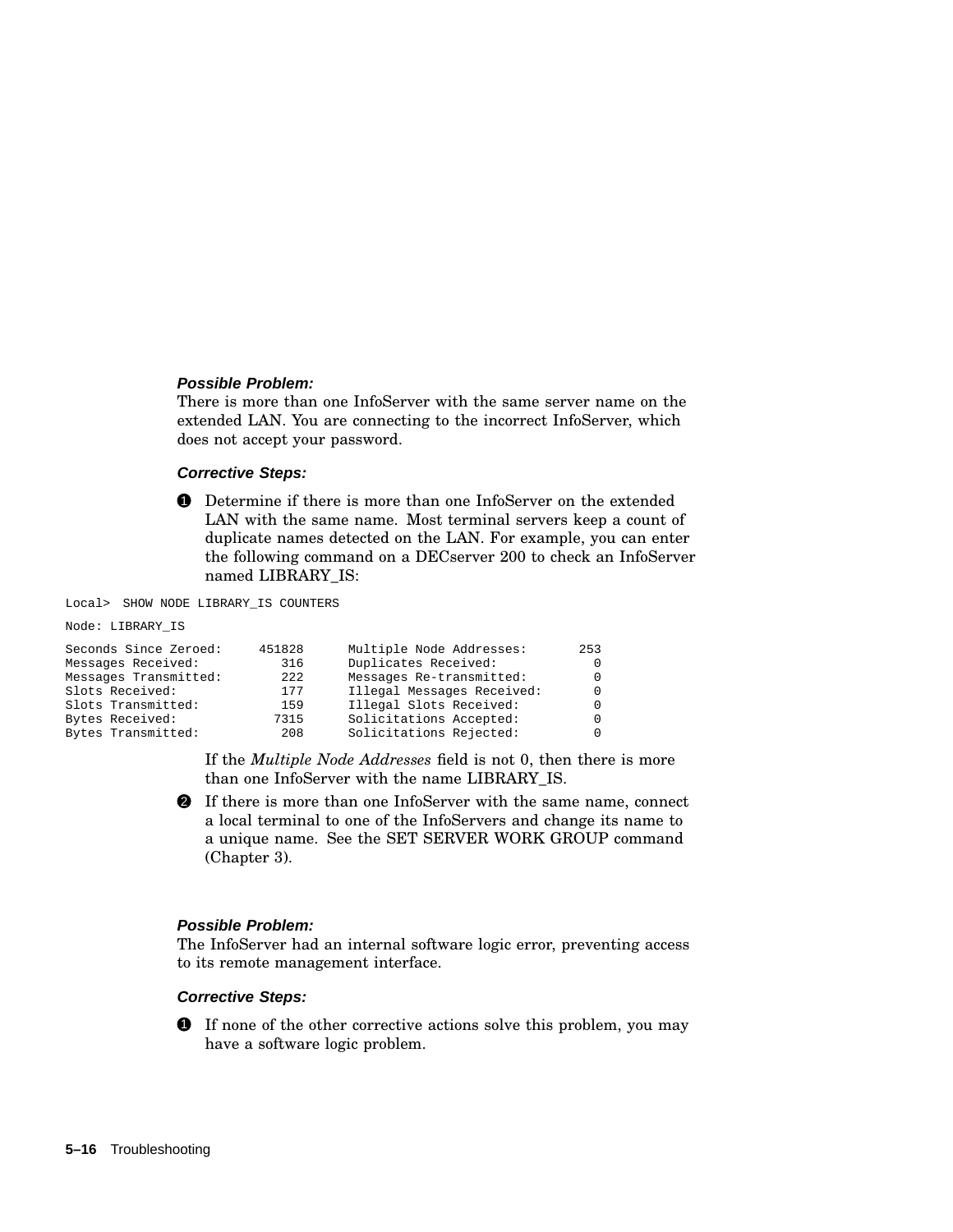2 If you have access to the InfoServer hardware unit, examine the eight diagnostic LEDs on the rear of the InfoServer unit. If the software is running properly, these LEDs should turn on in a rotating pattern from right to left. If the LEDs do not display this rotating pattern, the system is hung.

To clear the condition, turn the InfoServer off and on. Then reboot the software.

- 3 If you cannot recover from the problem, reboot the InfoServer. Then try entering your InfoServer commands again.
- 4 Please submit a Software Performance Report (SPR), describing in as much detail as possible the problem you experienced, the corrective actions you attempted, and the results. Also provide any known information about the remote terminal server and its setup.

# **5.5 InfoServer Software Will Not Boot**

Normally the InfoServer will boot from the internal RZ23 read/write disk. Booting from the read/write disk rather than from a compact disc allows you to use any compact discs in any InfoServer drive.

If the internal RZ23 disk becomes corrupted or the default boot configuration is altered, the InfoServer may not boot correctly. This section describes how to recover when the InfoServer software will not boot.

### **Possible Problem:**

The boot flags saved for the InfoServer have been altered.

### **Corrective Steps:**

- 1 Connect a local terminal to serial MMJ port 1 on the rear of the InfoServer unit. Make sure the terminal is set to 9600 baud, 8 bits, no parity. You must use a local terminal; remote LAT terminals will not work with this procedure.
- 2 Press the halt switch on the rear of the InfoServer unit. The *>>>* prompt should appear.
- 3 At the *>>>* prompt, enter the following command:

>>> SHOW BOOT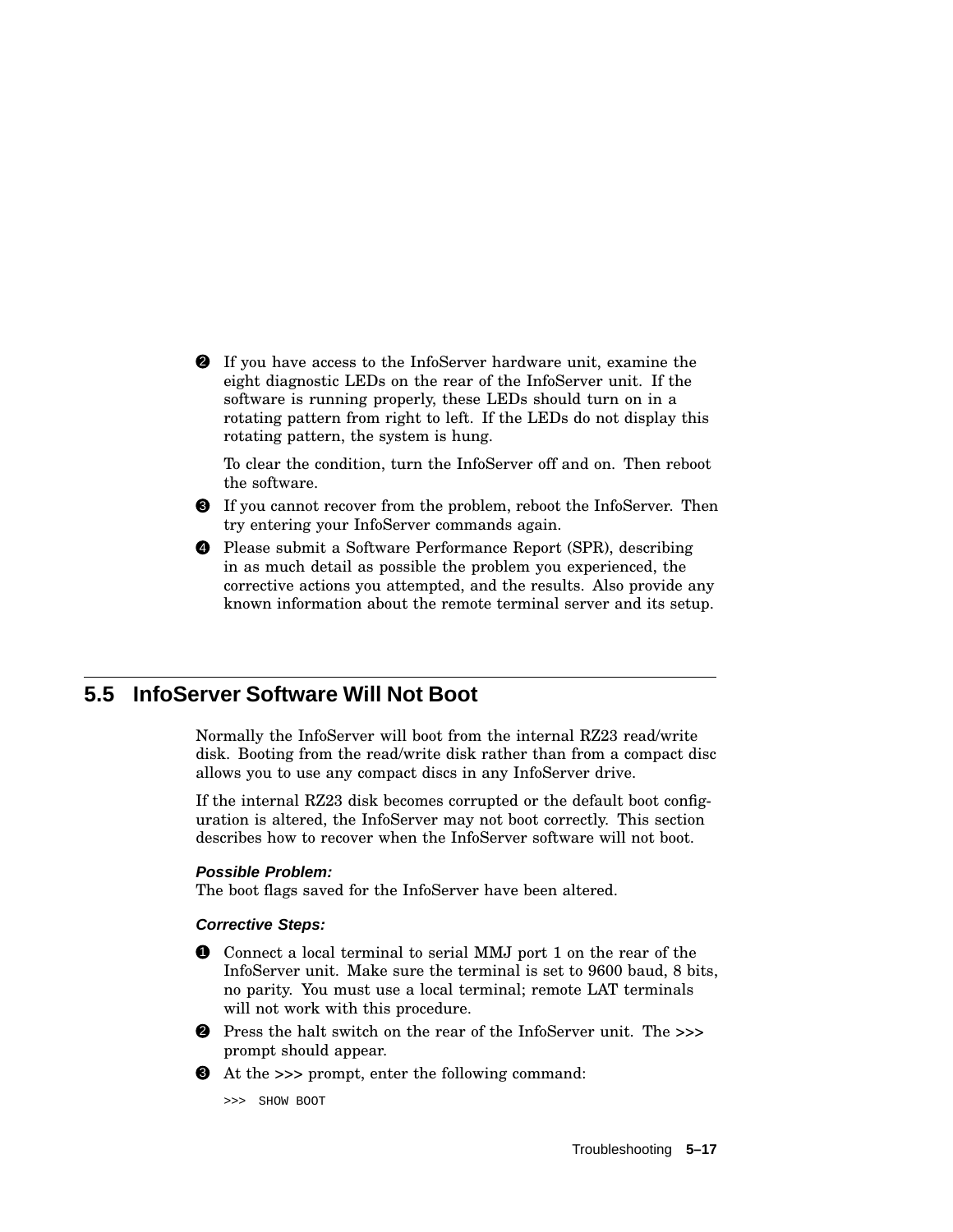The BOOT parameter must be set to DKA200,DKA100. If the SHOW BOOT command displays a different setting, enter the following command:

>>> SET BOOT DKA200,DKA100

4 Enter the following command:

>>> SHOW BFLG

The BFLG parameter must be set to the hexadecimal value D0000000. If the SHOW BFLG command displays a different setting, enter the following command:

>>> SET BFLG D0000000

**5** Enter the following command:

>>> SHOW HALT

The HALT parameter must be set to 2. If the SHOW HALT command displays a different setting, enter the following command:

>>> SET HALT 2

6 When all booting parameters are set correctly, try to boot the InfoServer software:

>>> B

#### **Possible Problem:**

The system software on the RZ23 disk is corrupted. This could be caused by clients on the LAN network accessing the disk accidentally, or by a disk failure.

#### **Corrective Steps:**

1 Boot the software from the Infoserver compact disc instead of from the read/write disk. Insert the compact disc supplied with the InfoServer unit into the compact disc drive on the right of the InfoServer unit's front panel. Turn the InfoServer off and on to reboot the unit.

2 After booting from the compact disc, enter the following InfoServer command:

InfoServer> SHOW PARTITION DK1: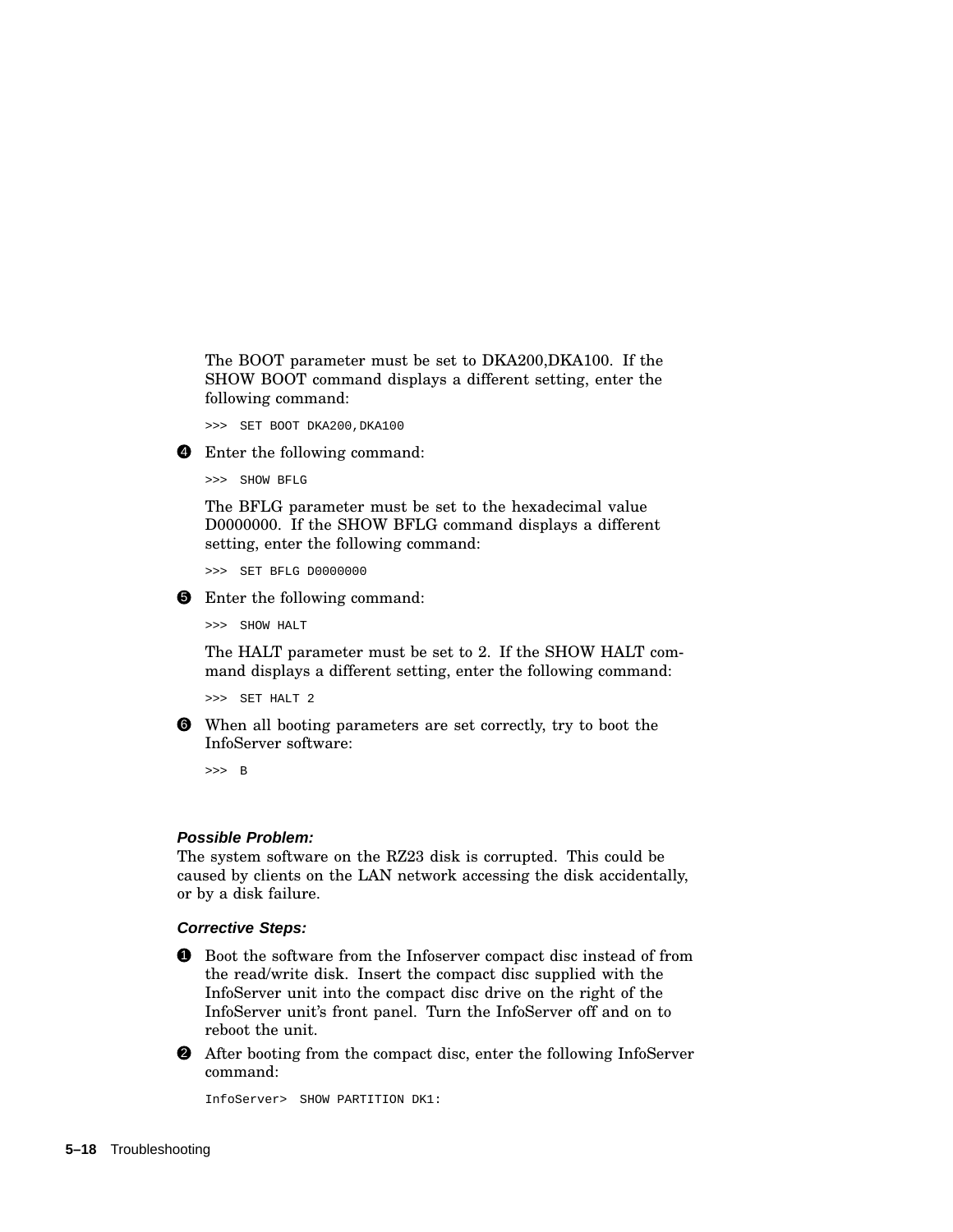3 If the SHOW PARTITION command succeeds, but the special partition named BOOT\_PARTITION does not appear, then only the system software has been lost. To recover, enter the following InfoServer commands:

InfoServer> SET SERVER STATE OFF InfoServer> UPDATE SYSTEM DK2: DK1: InfoServer> SET SERVER STATE ON

4 If an error occurs on the SHOW PARTITION command, then the format of the RZ23 disk has been lost. In this case, you muse initialize the disk before the system software is copied, as in the following example:

InfoServer> SET SERVER STATE OFF InfoServer> INITIALIZE DK1: InfoServer> UPDATE SYSTEM DK2: DK1: InfoServer> SET SERVER STATE ON

# **Possible Problem:**

A hardware failure occurred on the InfoServer.

### **Corrective Steps:**

- 1 If none of the other corrective steps in this section solve the problem, then your InfoServer may have a hardware failure.
- 2 Call your Digital service representative for assistance in repairing or replacing the InfoServer unit.

# **5.6 Online Help No Longer Available**

If the internal RZ23 read/write disk is partially corrupted, online help may no longer be available. Use the following steps to reinstall online help.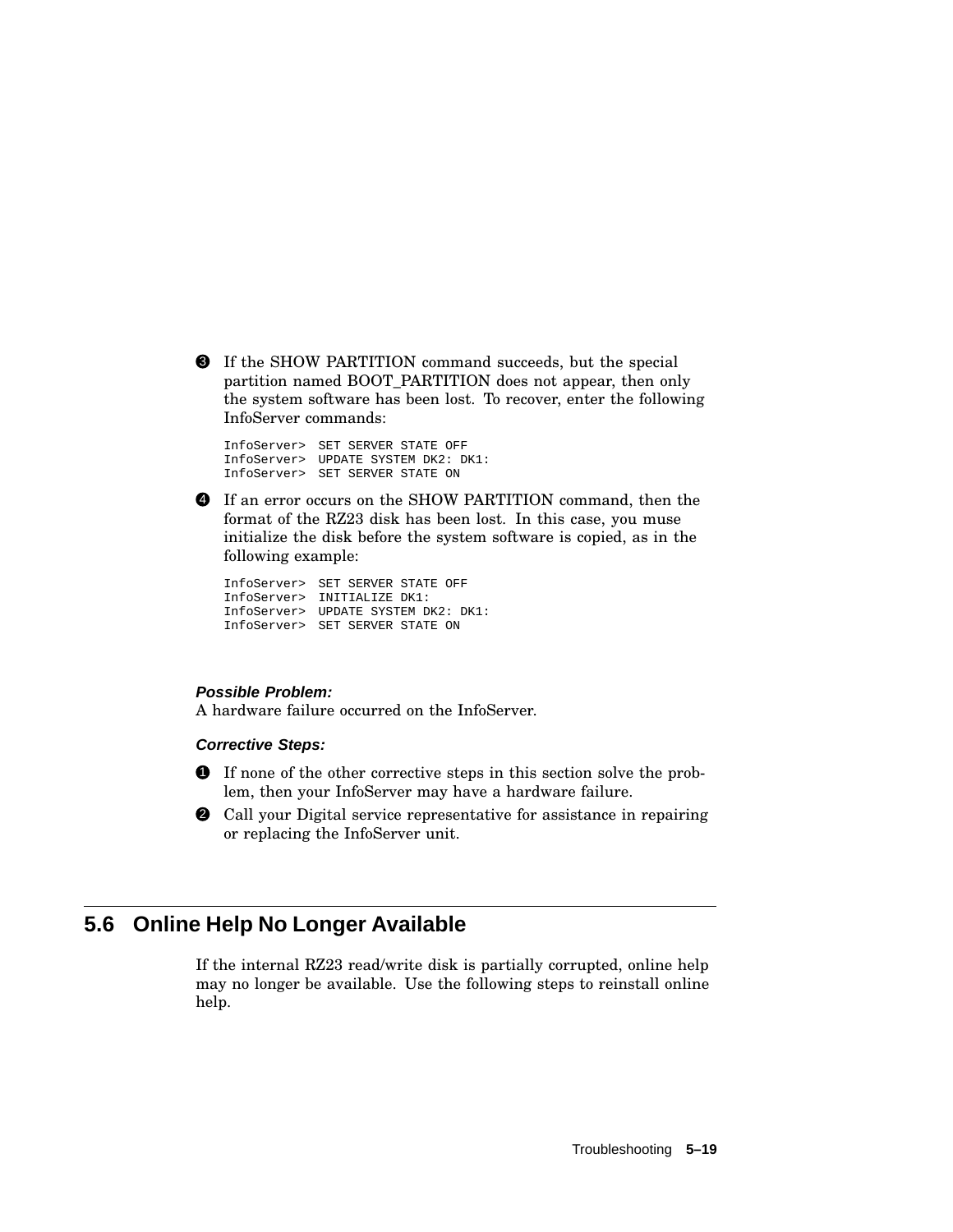# **Corrective Steps:**

- **1** Connect to either the local or remote management console on the InfoServer.
- 2 Insert the compact disc supplied with the InfoServer unit into the compact disc drive on the right of the InfoServer unit's front panel. If a disc is already installed in the drive, remove that disc and reinstall it at the end of this procedure.
- **3** Enter the following commands to update the system software:

```
InfoServer> SET SERVER STATE OFF
InfoServer> UPDATE SYSTEM DK2: DK1:
InfoServer> SET SERVER STATE ON
```
4 If you removed another compact disc to insert the InfoServer compact disc, reinstall that disc now.

# **5.7 InfoServer Does Not Boot Completely**

If the InfoServer starts to boot but does not display the *Password:* prompt, then the internal RZ23 read/write disk may be corrupted. This section lists the steps to correct this problem.

# **Possible Problem:**

The configuration partition used to store InfoServer parameters, services, and other operational characteristics may be corrupted.

# **Corrective Steps:**

- 1 Connect a local terminal to serial MMJ port 1 on the rear of the InfoServer unit. Make sure the terminal is set to 9600 baud, 8 bits, no parity. You must use a local terminal; remote LAT terminals will not work with this procedure.
- 2 Press the halt switch on the rear of the InfoServer unit. The *>>>* prompt should appear.
- 3 At the *>>>* prompt, enter the following command:

>>> B/D0000001

This command causes the InfoServer software to boot without reading the configuration database from the read/write disk. Therefore, all system defaults are in effect for this boot.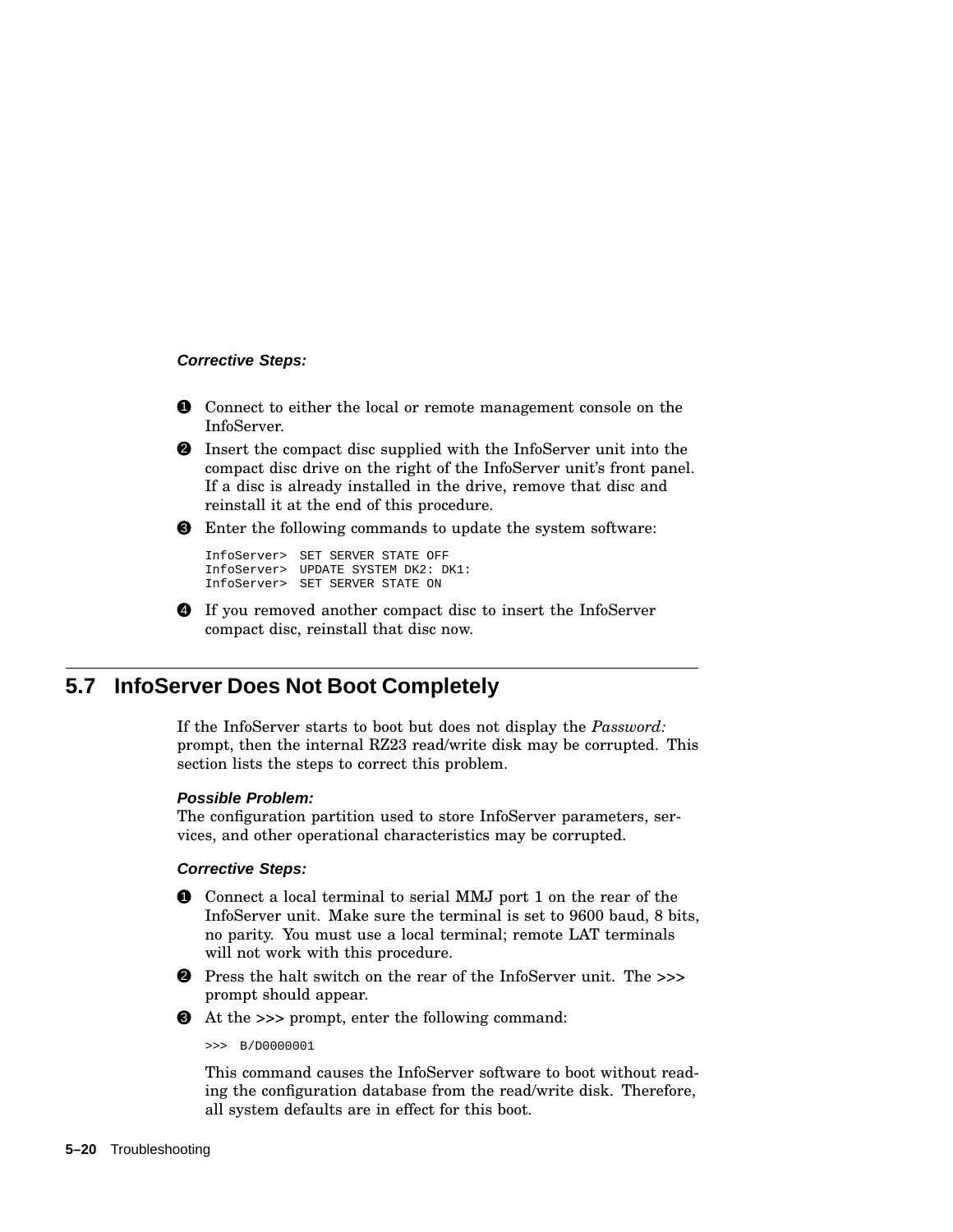- 4 At the *Enter Password:* prompt, enter the default password ESS.
- 5 Reenter the characteristics that you want to save for the InfoServer, then enter the SAVE command. This should correct the corruption of the configuration partition.

#### **Possible Problem:**

The InfoServer operational software section of the disk may be partially corrupted.

#### **Corrective Steps:**

- 1 Boot the software from the Infoserver compact disc instead of from the read/write disk. Insert the compact disc supplied with the InfoServer unit into the compact disc drive on the right of the InfoServer unit's front panel. Turn the InfoServer off and on to reboot the unit.
- 2 After booting from the compact disc, enter the following InfoServer command:

InfoServer> SHOW PARTITION DK1:

3 If the SHOW PARTITION command succeeds, but the special partition named BOOT\_PARTITION does not appear, then only the system software has been lost. To recover, enter the following InfoServer commands:

InfoServer> SET SERVER STATE OFF InfoServer> UPDATE SYSTEM DK2: DK1: InfoServer> SET SERVER STATE ON

4 If an error occurs on the SHOW PARTITION command, then the format of the RZ23 disk has been lost. In this case, you muse initialize the disk before the system software is copied, as in the following example:

InfoServer> SET SERVER STATE OFF InfoServer> INITIALIZE DK1: InfoServer> UPDATE SYSTEM DK2: DK1: InfoServer> SET SERVER STATE ON

# **Possible Problem:**

A hardware failure occurred on the InfoServer.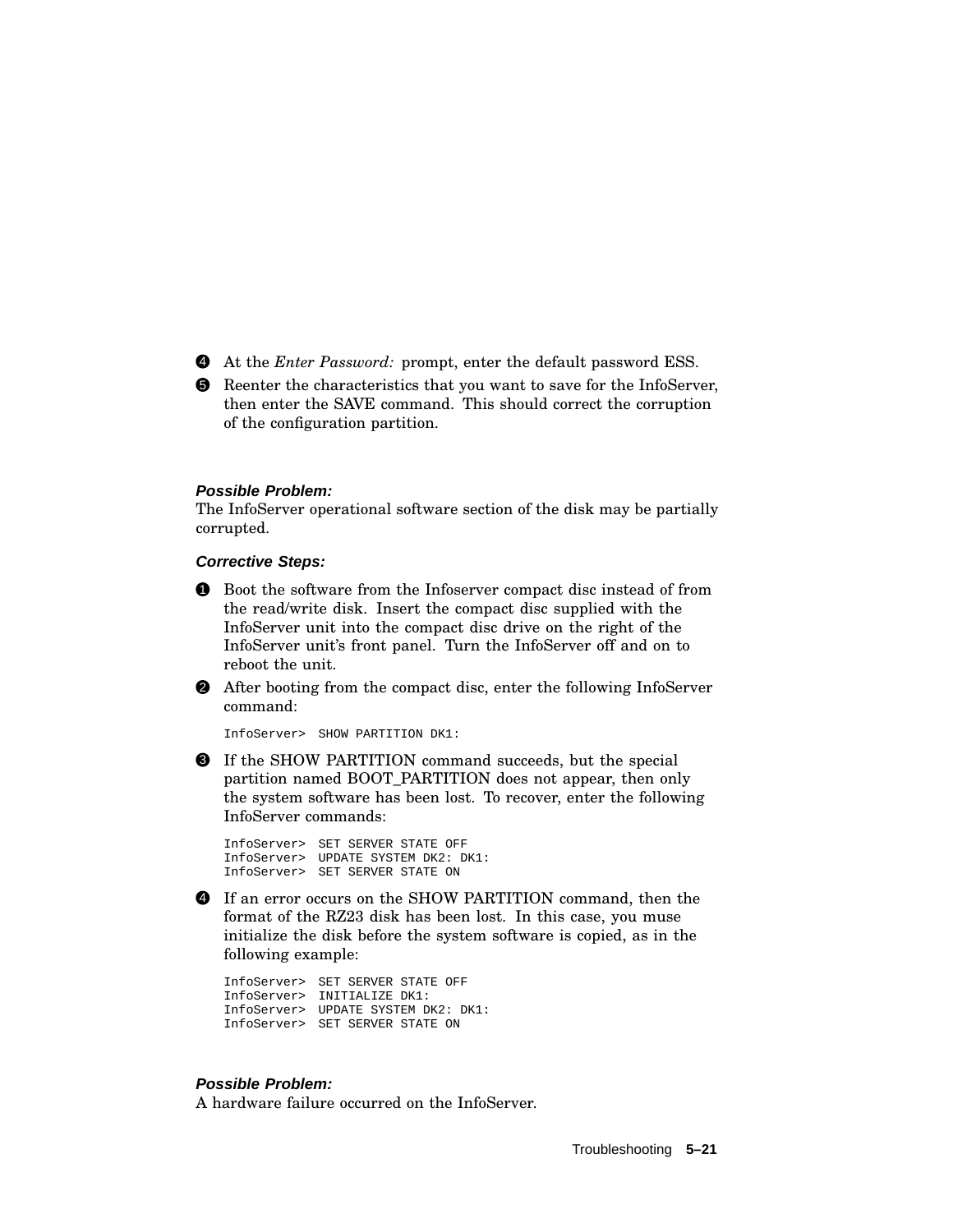### **Corrective Steps:**

- 1 If none of the other corrective steps in this section solve the problem, then your InfoServer may have a hardware failure.
- 2 Call your Digital service representative for assistance in repairing or replacing the InfoServer unit.

# **5.8 InfoServer Does Not MOP Downline Load Systems**

The InfoServer can automatically downline load systems that request a specific load image by name. If the InfoServer manager has created the proper MOP partition on the InfoServer, downline loading should work. This section describes the possible problems and corrective steps to take if you are unable to downline load a system from an InfoServer.

### **Possible Problem:**

The MOP downline loading feature is disabled on the InfoServer.

### **Corrective Steps:**

- 1 Determine if MOP downline loading is disabled on the InfoServer. Connect to either the local or remote management console, then enter the SHOW MOP command. If downline loading is disabled, asterisks (\*) appear at the bottom of the display.
- 2 If MOP downline loading is disabled, enter the SET SERVER MOP ENABLED command to reenable downline loading.

### **Possible Problem:**

The InfoServer, the system requesting a downline load, or both are physically disconnected from the LAN network; or, they are attached to different networks.

### **Corrective Steps:**

**1** Determine if the InfoServer and system requesting a downline load are on the same LAN network. Most systems cannot issue a MOP LOOP test before they are downline loaded. You will need to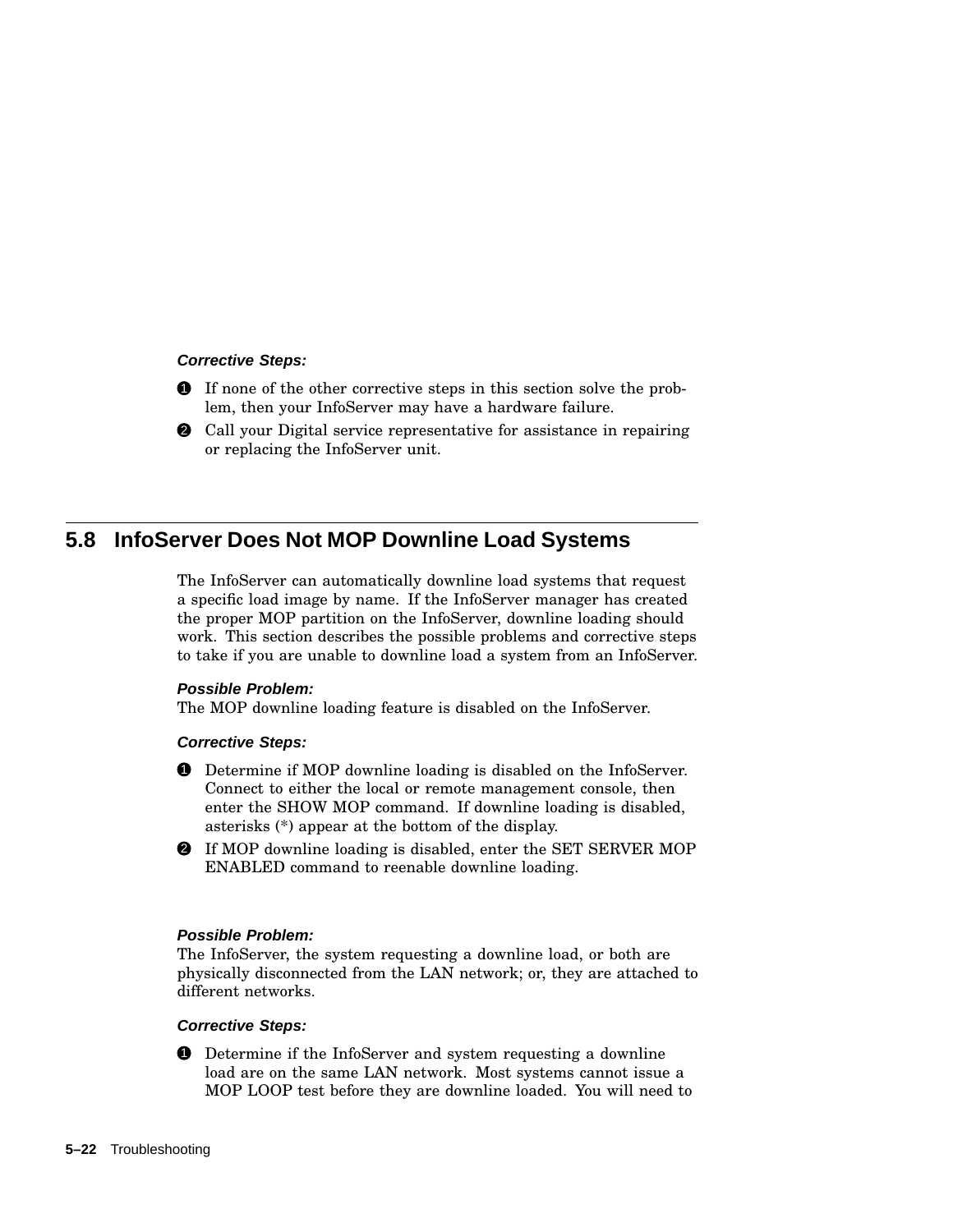monitor the InfoServer counters to determine if the InfoServer and remote system are not connected.

2 Connect to either the local or remote management console. Then enter the following commands:

InfoServer> ZERO MOP InfoServer> MONITOR SHOW MOP

Try to downline load from the remote system again. If the remote system still fails to load and none of the MOP counters in the SHOW MOP display increment, then the InfoServer and remote system requesting a downline load are probably not connected to the same LAN network.

3 If this is the problem, connect the requesting system and InfoServer to the same LAN network. Inspect the Ethernet connections for both systems.

#### **Possible Problem:**

There is a filtering device between your InfoServer and client system that does not allow the LAT protocol or multicast address through.

#### **Corrective Steps:**

- **1** The steps to correct this problem depend on the filtering device between the client and the InfoServer. For example, the filtering device may be an Ethernet bridge.
- **2** Enter the appropriate management commands to the filtering device to determine if the MOP-loading protocol type is being filtered. The protocol type 60-01 must be allowed across the device for requesting systems and InfoServer to communicate.
- 3 Issue the appropriate management commands to the filtering device to determine if the MOP-loading multicast address is being filtered. The multicast address AB-00-00-02-00-00 must be allowed across the filtering device for the requesting system and InfoServer to communicate.
- 4 If either the protocol type or multicast address are being filtered, enter the appropriate management commands to the filtering device to allow the MOP-loading protocol type and multicast address to pass unfiltered. This should allow the requesting system to downline load from the InfoServer.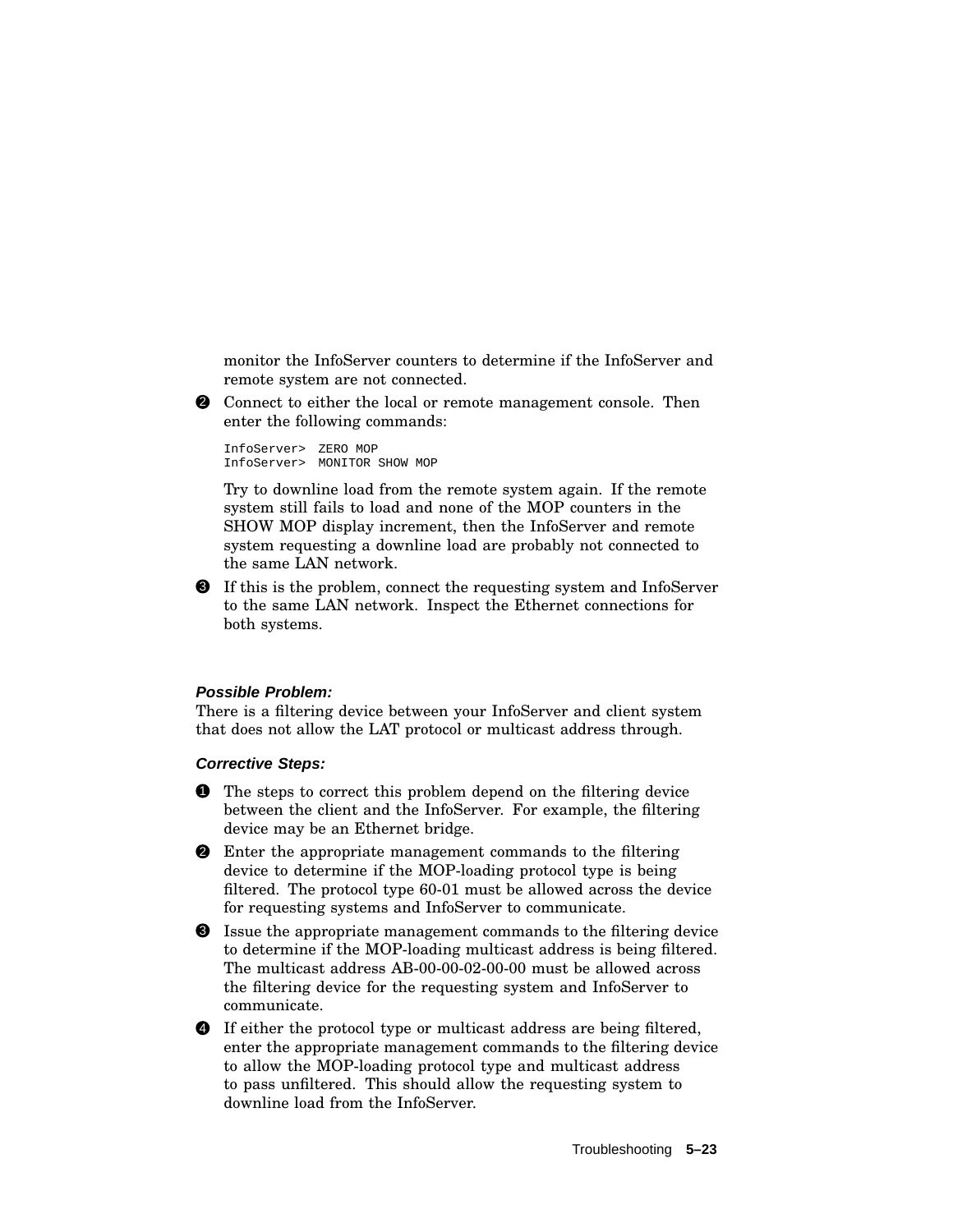#### **Possible Problem:**

The InfoServer has run out of local memory resources to complete new downline load requests.

#### **Corrective Steps:**

1 Determine if the InfoServer has run out of memory. Connect to either the local or remote management console, then enter the SHOW SERVER command. If the percentage displayed in the *% of Pool Free* field falls below 5 percent, then the server may not have enough memory to handle new downline load requests.

2 If the server does not have enough memory, the corrective action depends on how the InfoServer is using memory.

- If the InfoServer is offering many unused services to the LAN network, then you may have to delete some services.
- If there are more than 100 connections to virtual disks, then the capacity of the InfoServer may be exceeded. The *Current Sessions* field of the *SHOW SERVER* command lists the number of connections.

If this is the problem, you will need to distribute your LAN network connections among other available InfoServers on the LAN network. One way to do this is to put different InfoServers and clients into different work groups. See the SET SERVER WORK GROUP command (Chapter 3) and the appropriate client system documentation for the client syntax for changing work groups.

#### **Possible Problem:**

The InfoServer is currently processing the maximum number of downline load requests that it can handle.

#### **Corrective Steps:**

**1** Determine if the maximum number of downline load requests has been exceeded. Connect to either the local or remote management console, then enter the SHOW MOP command. If the *Load failed, server limit* counter is not 0, then the InfoServer was handling its limit of downline load requests at some point.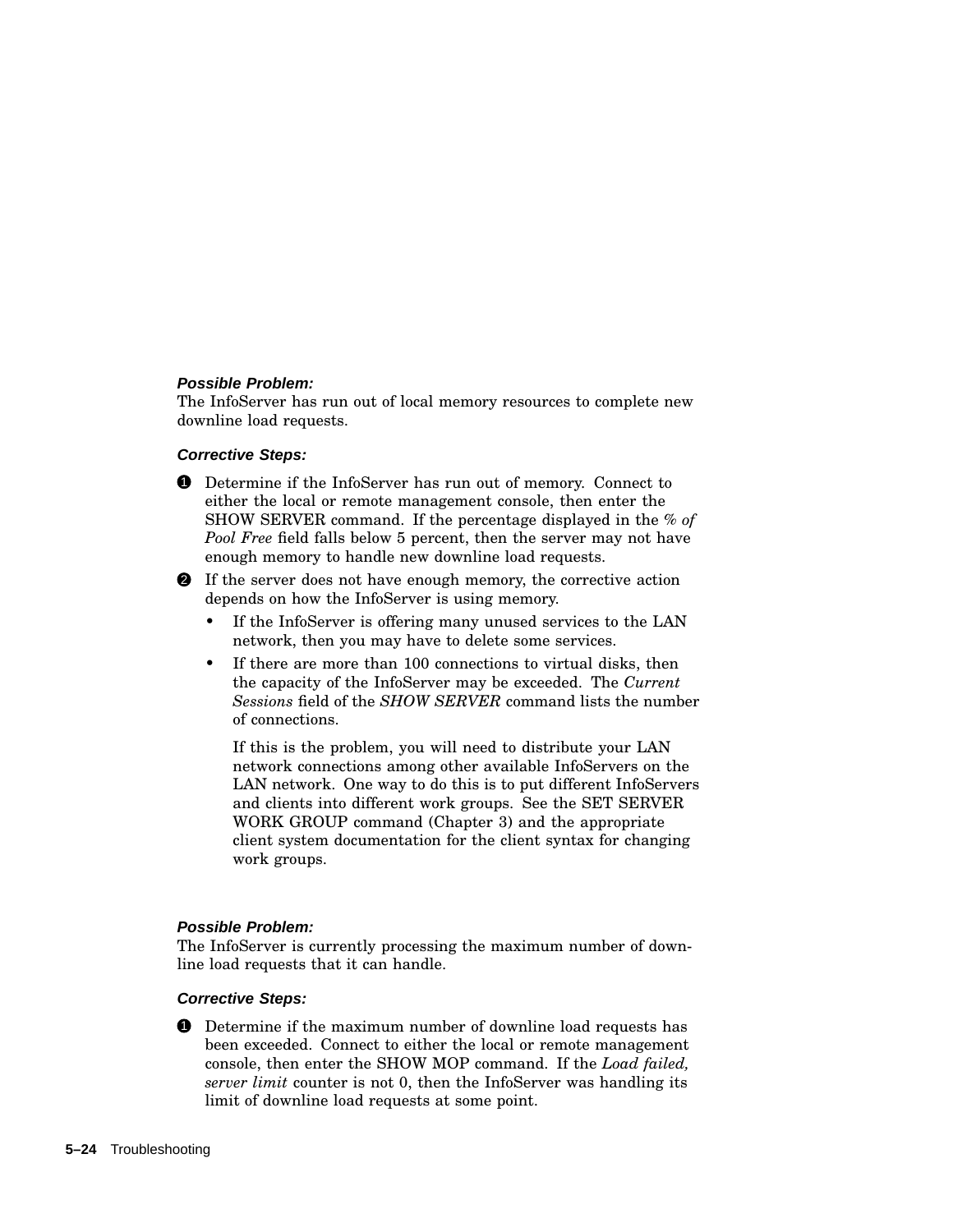2 Wait until the InfoServer complete some of the current downline loads and the *Loads in progress* count gets smaller. Then try the downline load operation from the requesting system again.

#### **Possible Problem:**

The InfoServer does not contain the downline loadable image requested.

#### **Corrective Steps:**

- 1 Determine if the InfoServer has the requested downline loadable image installed. Connect to either the local or remote management console, then enter the SHOW MOP command. If the *Load error, file not found* counter increments each time the requesting system attempts a downline load, then the InfoServer does not have the image requested.
- 2 See the UPDATE MOP command (Chapter 3) or Section 4.7 for information on installing MOP downline loadable images.
- 3 Use the appropriate command(s) to install the desired downline loadable image. Then try the downline load operation again.

#### **Possible Problem:**

The InfoServer partition that contains the requested downline loadable image is not set up as a MOP partition.

#### **Corrective Steps:**

- **1** Determine whether or not the InfoServer partition is a MOP partition. Connect to either the local or remote management console, then enter the SHOW MOP command. Check if the *Load failed, partition type* count is a value other than 0. If this counter increments each time the remote system tries to downline load, then the partition containing the load image is not set up properly.
- 2 Enter the SHOW PARTITION DK*n:image\_name* command. DK*n*: is the device holding the image partition, and *image\_name* is the name of the requested image. If the partition is listed without a MOP flag after the size field, then the image is not set up to be downline loaded.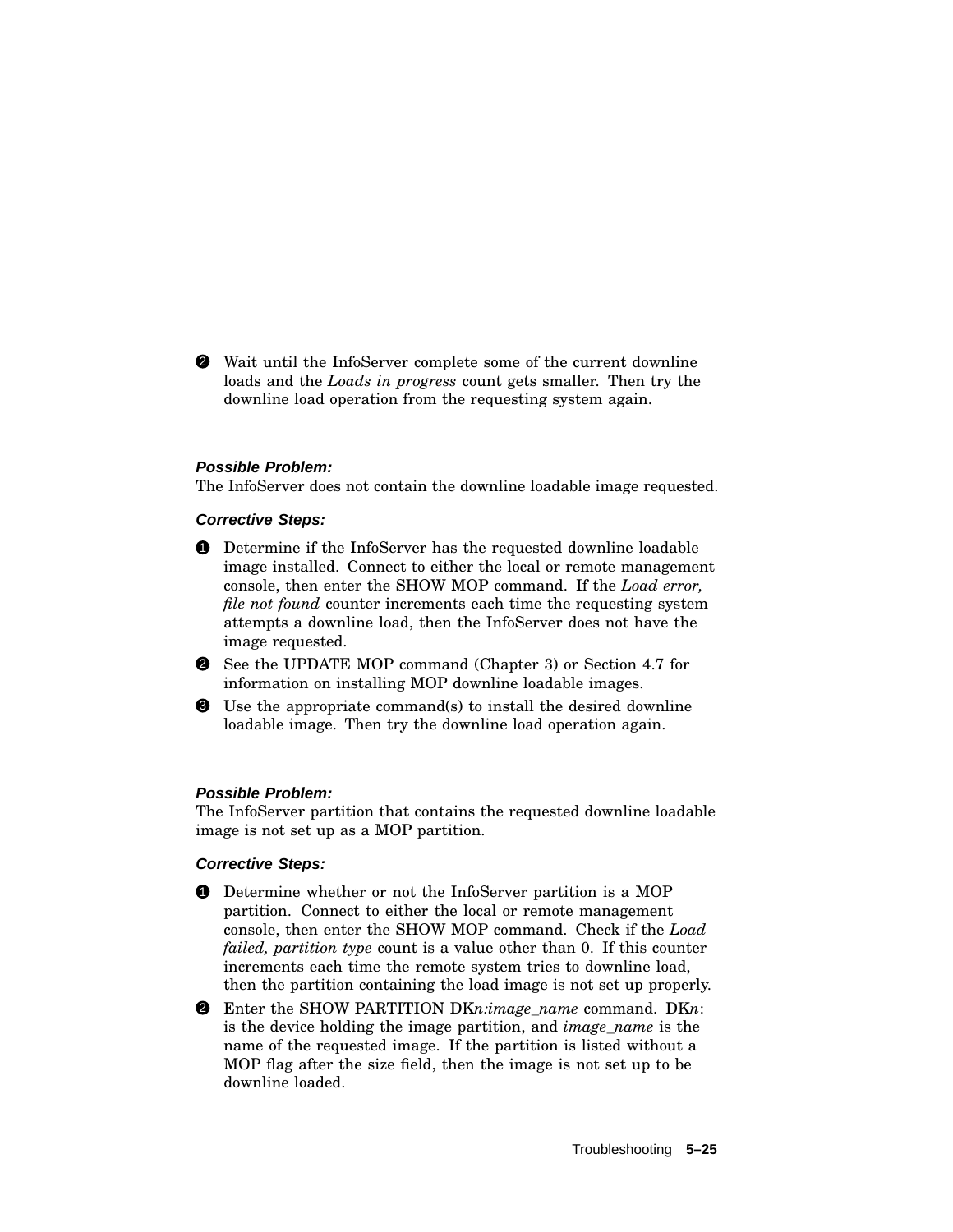3 Use the SET PARTITION command to enable the partition to be downline loaded. See the SET SERVER WORK GROUP command (Chapter 3).

#### **Possible Problem:**

The downline loadable image in the requested MOP partition was not copied to the server correctly, so the image has an invalid or unrecognized format. Or the image is too large to downline load in the requested manner.

#### **Corrective Steps:**

**1** Determine if the InfoServer has a bad load image that it cannot load. Connect to either the local or remote management console, then enter the SHOW MOP command. Check the following error counters for values other than 0.

- Load failed, not contiguous
- Load failed, read error
- Load failed, protocol error
- Load failed, file too big
- Load failed, bad file type

If any of these counters increment each time the remote system tries to downline load, then the load image is not installed correctly on the InfoServer.

- 2 See the UPDATE MOP command (Chapter 3 or Section 4.7 for information on installing MOP downline loadable images.
- 3 Use the appropriate command(s) to install the desired downline loadable image, then try the downline load operation again.

#### **Possible Problem:**

The InfoServer has an internal software logic error that is preventing access to its disks or preventing the server from responding to the load request.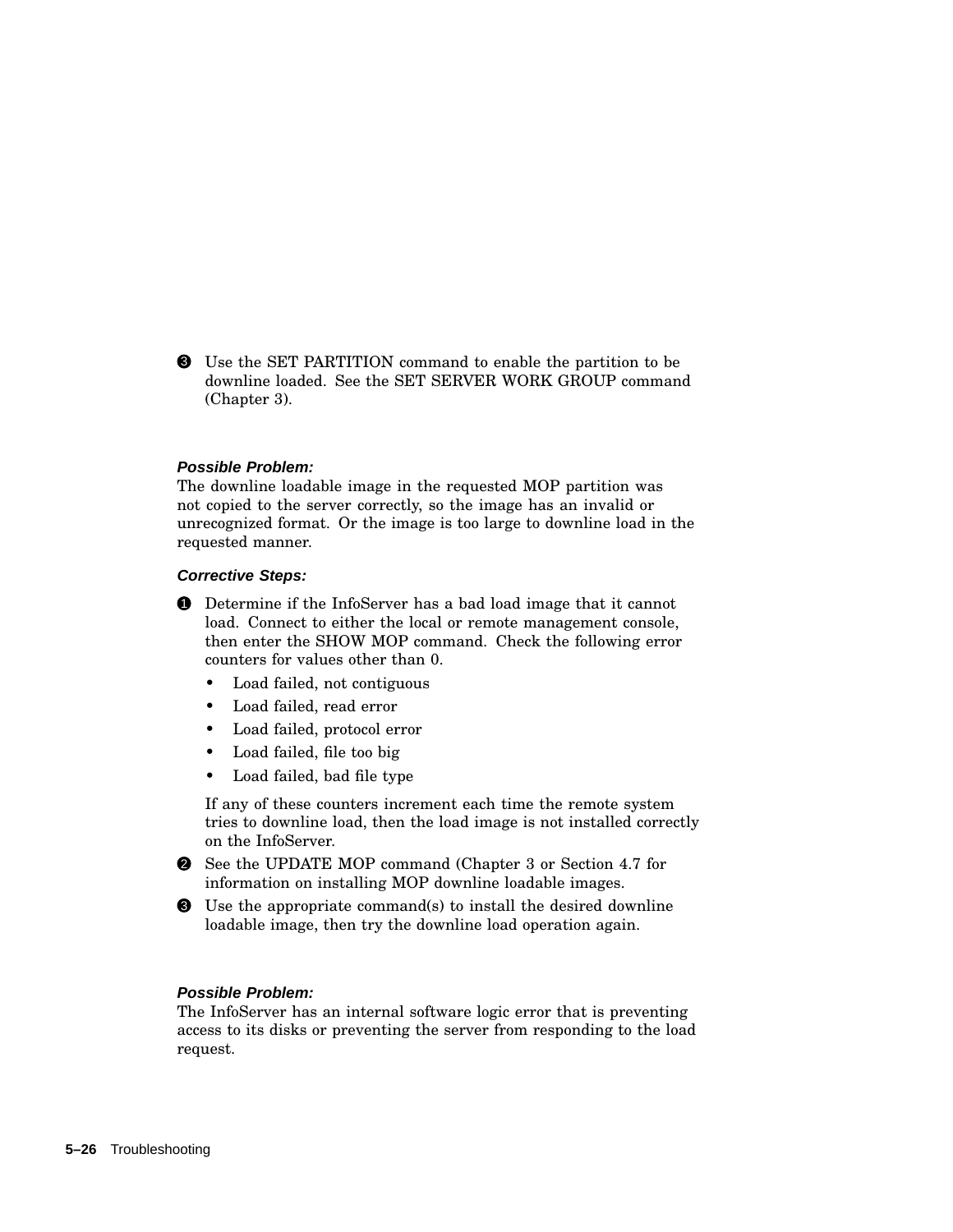#### **Corrective Steps:**

- **1** If none of the other possible problems and solutions solve your problem, you may have a software logic problem.
- 2 If you have access to the InfoServer hardware unit, examine the eight diagnostic LEDs on the rear of the InfoServer unit. If the software is running properly, these LEDs should turn on in a rotating pattern from right to left. If the LEDs do not display this rotating pattern, the system is hung.

To clear the condition, turn the InfoServer off and on. Then reboot the software.

- 3 If you cannot recover from the problem, reboot the InfoServer. Then try the operation again.
- 4 Please submit a Software Performance Report (SPR), describing in as much detail as possible the problem you experienced, the corrective actions you attempted, and the results. Also provide any known information about the requesting system and its setup.

## **5.9 Forgot the InfoServer Password**

The InfoServer has a default password of ESS, which you can change with InfoServer commands. You must enter the correct password before you can start an InfoServer management session, either locally or remotely. If you forget your InfoServer password, you can reset the InfoServer to its default configuration and password as described in this section.

#### **Corrective Steps:**

- **1** Connect a local terminal to the serial MMJ port 1 on the rear of the InfoServer unit. Make sure the terminal is set to 9600 baud, 8 bits, no parity. You must use a local terminal; remote LAT terminals will not work with this procedure.
- 2 Press the halt switch on the rear of the InfoServer unit. The *>>>* prompt should appear.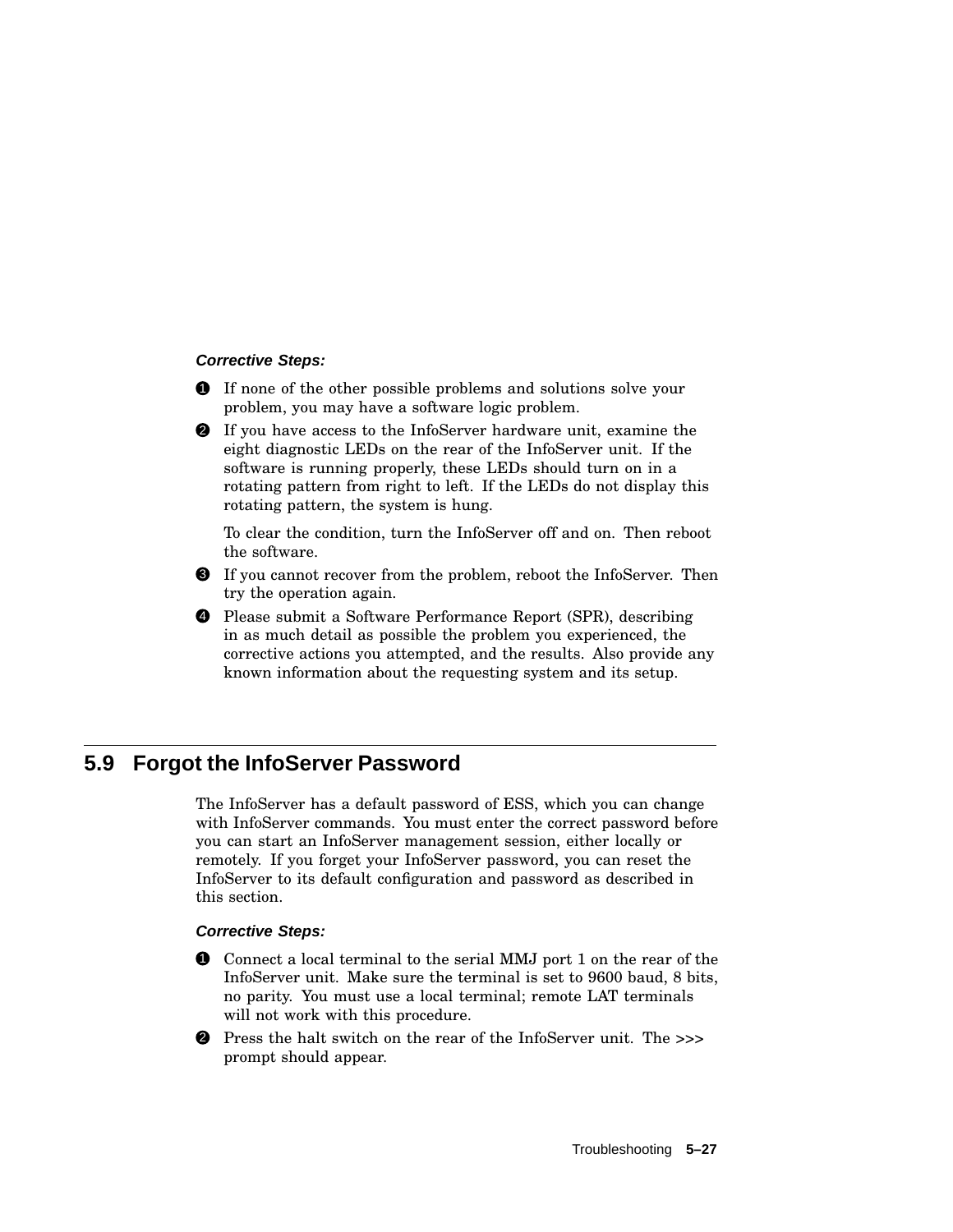3 At the *>>>* prompt, enter the following command:

>>> B/D0000001

This command causes the InfoServer software to boot without reading the configuration database from the read/write disk. Therefore, all system defaults are in effect for this boot.



5 After you log in, you can restore all of the previous system configuration by using the RESTORE command:

```
InfoServer> RESTORE
%ESS-I-RESTORE, Restoring Configuration from DK1:
InfoServer>
```
**6** Change the server password to a known value:

```
InfoServer> SET SERVER PASSWORD
_Password: NEW_PASSWORD (not echoed)
_Verification: NEW_PASSWORD (not echoed)
InfoServer>
```
 $\bullet$  Save the current settings, including the new password, with the SAVE command:

InfoServer> SAVE %ESS-I-SAVED, Save completed successfully to DK1: InfoServer>

The system is now restored to its previously saved configuration. Your new password is also saved.

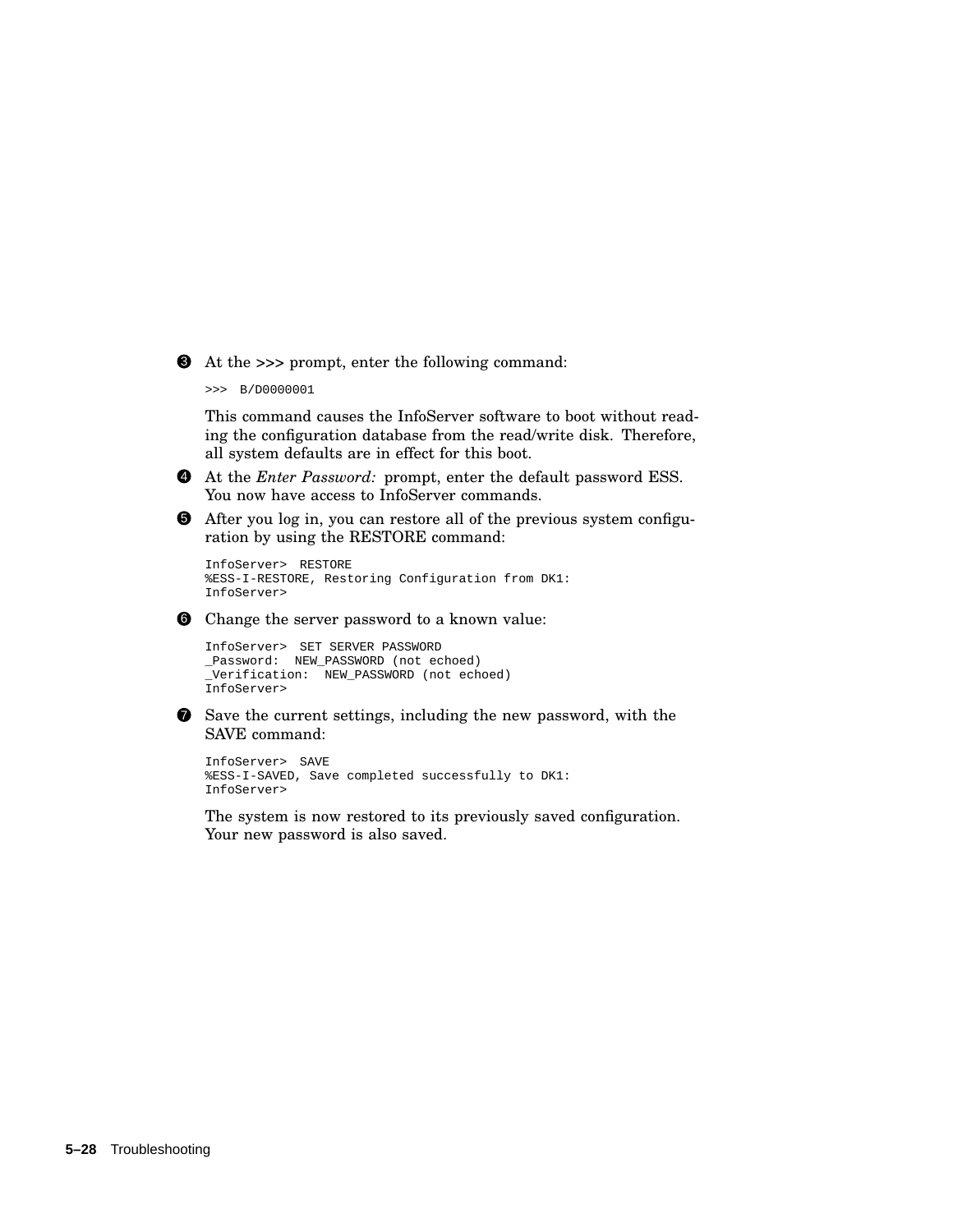# **Appendix A**

 **Service Contract Contract Contract Contract Contract Contract Contract Contract Contract Contract Contract Contract Contract Contract Contract Contract Contract Contract Contract Contract Contract Contract Contract Contra**   $\mathcal{L}$  . The contract of  $\mathcal{L}$  $\mathcal{L}$  . The contract of  $\mathcal{L}$  $\mathcal{L}$  . The contract of  $\mathcal{L}$   $\mathcal{L}(\mathcal{L})$  the contract of the contract of the contract of the contract of the contract of

# **InfoServer V1.0 Command Summary**

This appendix lists the command syntax for all InfoServer management commands. You can use the appendix as a quick-reference tool. For a complete description of each command, see Chapter 3.

#### **CLEAR**

**COPY** DKn:[partition\_name] DKn:[partition\_name]

| (PARTITION DKn:partition_name BLOCKS value [MOP {ENABLED   DISABLED}] |  |  |
|-----------------------------------------------------------------------|--|--|
|                                                                       |  |  |

**DELETE**  $\left\{\n\begin{array}{l}\n\text{PARTITION } DKn\text{:partition\_name}\n\end{array}\n\right\}$ SERVICE service\_name [FOR DKn:[partition\_name]] [CLASS class\_name]

**EXIT [or LOGOUT]**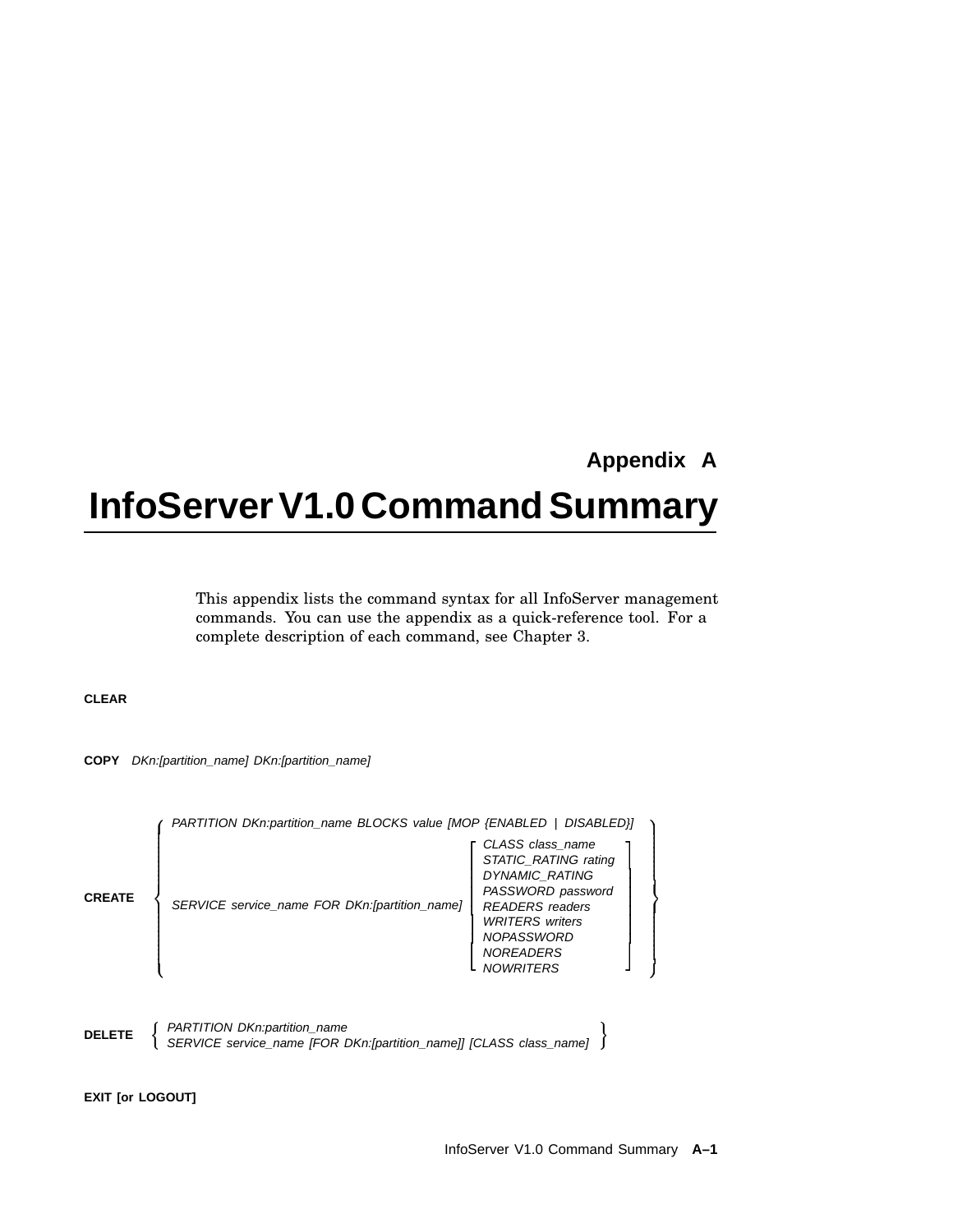**HELP** [topic] [subtopic...]

**INITIALIZE** DKn:

**LOOP** [infoserver\_command]

**MONITOR** [infoserver\_command]

**REBOOT** YES NO

**RESTORE** [DKn:]

**SAVE** [DKn:]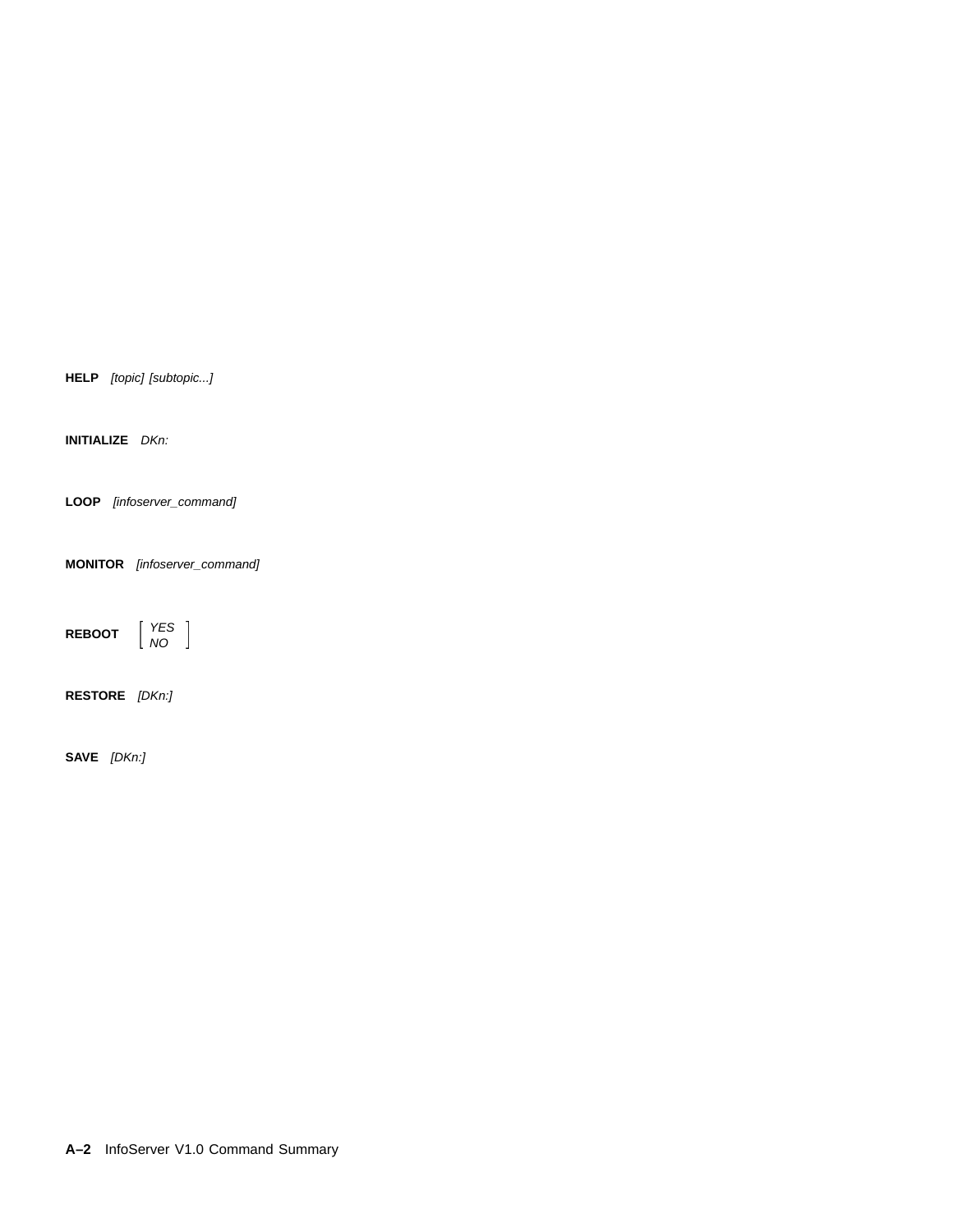| PARTITION DKn:partition MOP {ENABLED   DISABLED}                                                                                                  |                                                                                                                                                                                     |  |  |
|---------------------------------------------------------------------------------------------------------------------------------------------------|-------------------------------------------------------------------------------------------------------------------------------------------------------------------------------------|--|--|
| $[SERVER]$ AUTOMOUNT $\left\{ \begin{array}{ll} ENABLED \\ DISABLED \end{array} \right\}$                                                         |                                                                                                                                                                                     |  |  |
| [SERVER] GROUP [CODES] $\left\{\begin{array}{c} ALL \ n,n-m \end{array}\right\}$ $\left\{\begin{array}{c} ENABLED \ DISABLED \end{array}\right\}$ |                                                                                                                                                                                     |  |  |
| [SERVER] IDENTIFICATION "string"                                                                                                                  |                                                                                                                                                                                     |  |  |
| $[SERVER] \; MOP \left\{ \begin{array}{ll} ENABLED \\ DISABLED \end{array} \right\}$                                                              |                                                                                                                                                                                     |  |  |
| [SERVER] MULTICAST [TIMER] value<br>[SERVER] NAME server_name<br><b>ISERVERI PASSWORD</b>                                                         |                                                                                                                                                                                     |  |  |
| $[SERVER] \text{ STATE } \left\{ \begin{array}{c} \text{ON} \\ \text{OFF} \\ \text{SHUT} \end{array} \right\}$                                    |                                                                                                                                                                                     |  |  |
| [SERVER] WORK [GROUP] value                                                                                                                       |                                                                                                                                                                                     |  |  |
| $[SERVER]$ WRITE $[ACCESS]$ $\left\{ \begin{array}{c} SYNCHRONIZED \\ BLOCKING \end{array} \right\}$                                              |                                                                                                                                                                                     |  |  |
| SERVICE service_name [FOR DKn:[partition_name]] [CLASS class]                                                                                     | STATIC_RATING rating<br><b>DYNAMIC RATING</b><br>PASSWORD password<br><b>READERS</b> readers<br><b>WRITERS</b> writers<br><b>NOPASSWORD</b><br><b>NOREADERS</b><br><b>NOWRITERS</b> |  |  |
|                                                                                                                                                   |                                                                                                                                                                                     |  |  |

**SET**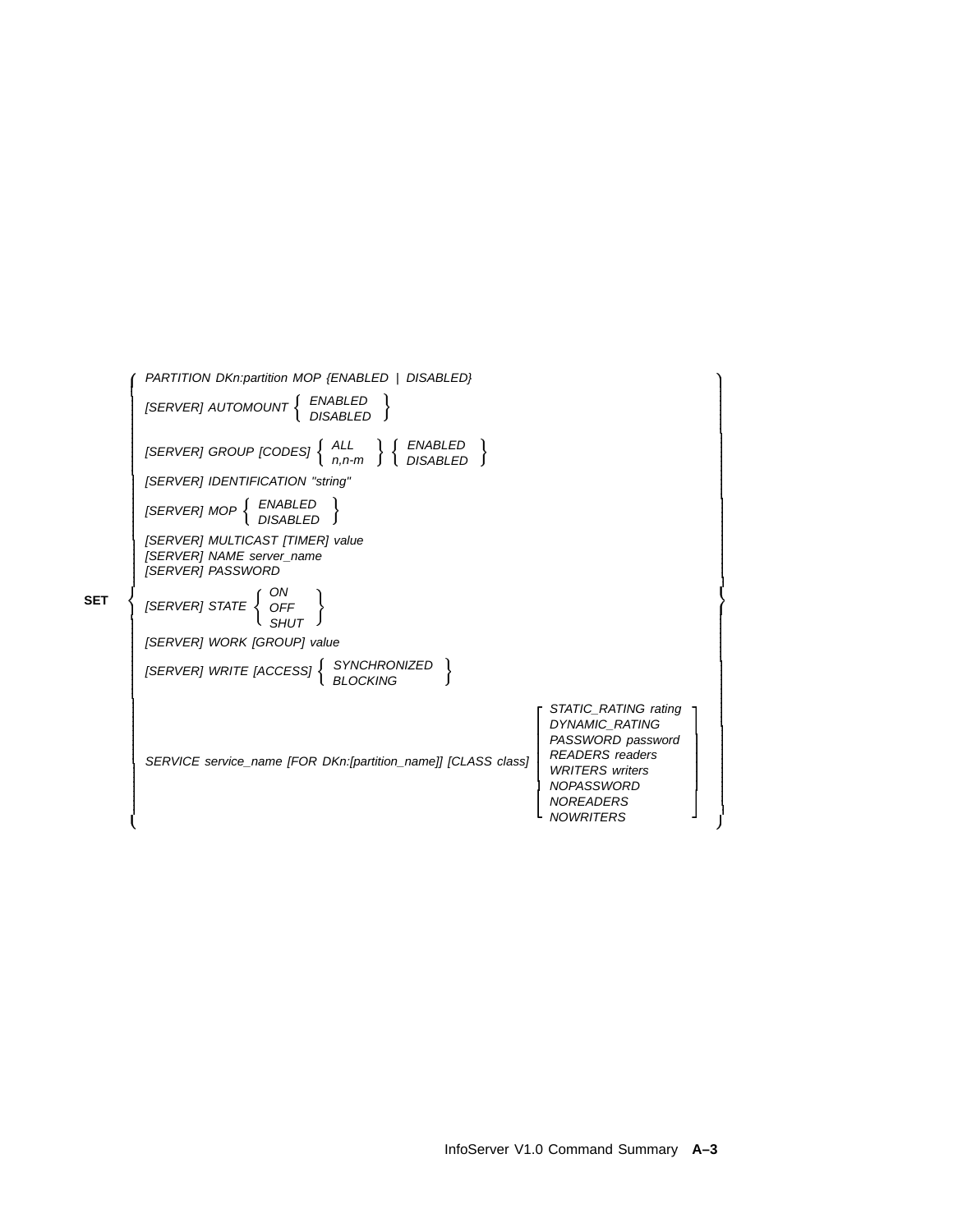



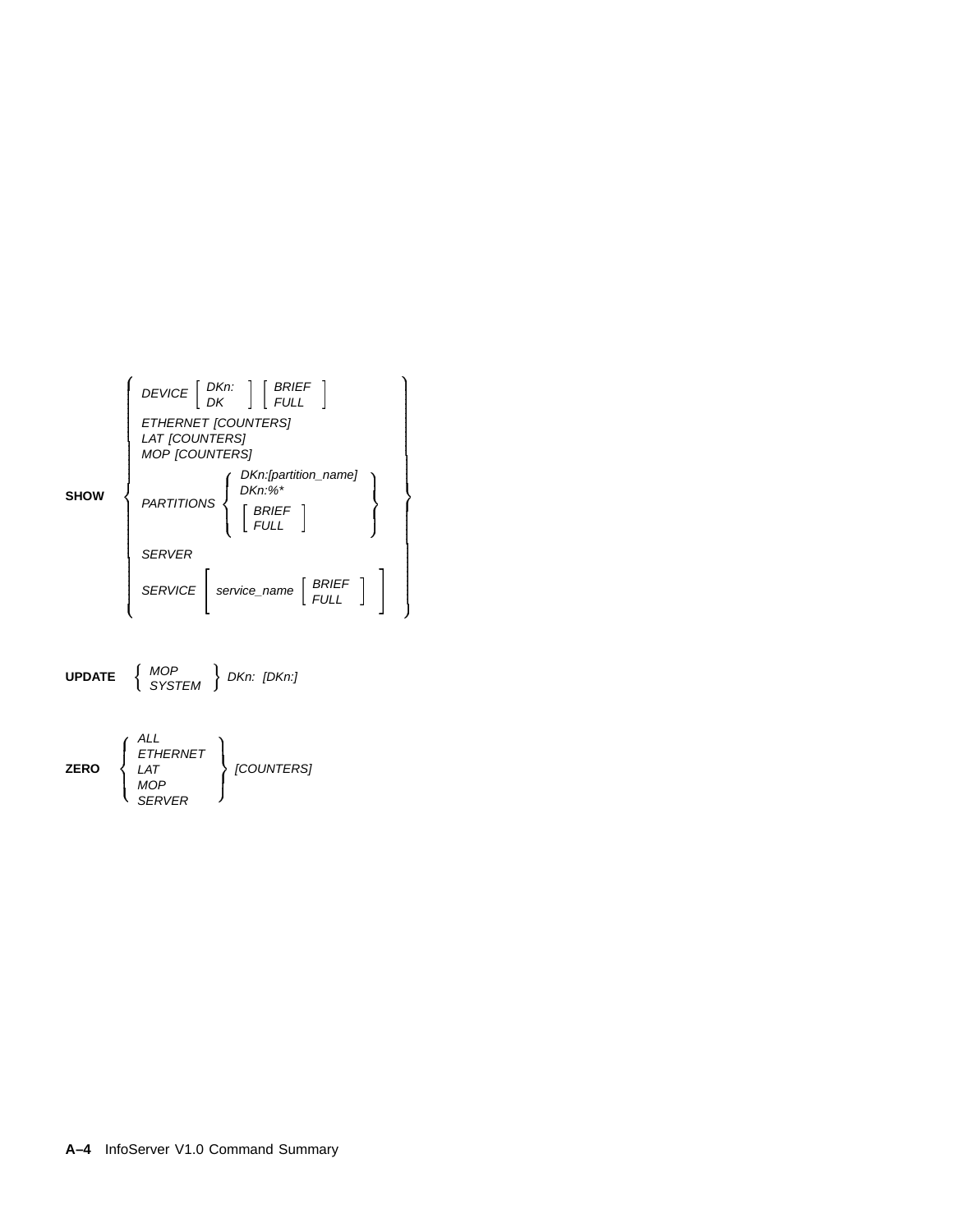# **Appendix B ServerMessages**

This appendix lists all the user messages that the InfoServer may display. The appendix also provides corrective steps for error and warning messages.

The InfoServer displays three different types of messages to the user: error messages, information messages, and warning messages. You can identify each type of message its one-letter prefix. Following the prefix is a reason code and a simple text message explaining the error.

| Informational message: | %ESS-I-reason, text |
|------------------------|---------------------|
| Error message:         | %ESS-E-reason, text |
| Warning message:       | %ESS-W-reason, text |

**Informational messages** are positive feedback indicating that the attempted operation succeeded. These messages also tell you about results from the command that might not be obvious.

**Error messages** indicate that a command failed to execute properly. The message should help you identify and correct the problem. Consult the other chapters in this manual if necessary.

**Warning messages** indicate that a command was not able to execute due to a server restriction.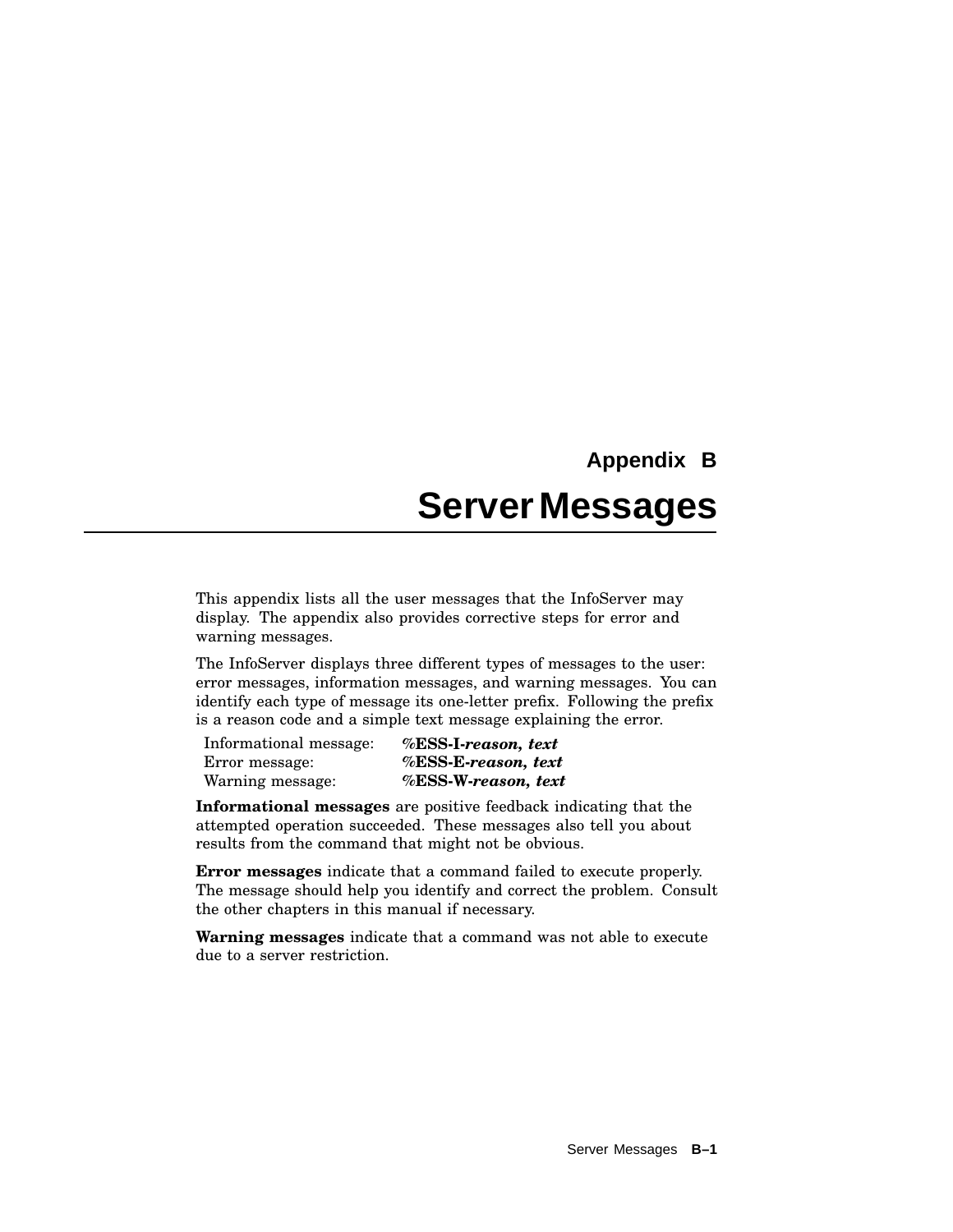## **B.1 Informational Messages**

%ESS-I-COPIED, Copy operation completed successfully.

**Explanation:** A copy operation completed successfully.

%ESS-I-CREATED, Create partition completed successfully.

**Explanation:** A partition was created successfully. This can be the result of a COPY or CREATE PARTITION command.

%ESS-I-CREATED, Create service completed successfully.

**Explanation:** One or more services were created successfully.

%ESS-I-CREATEBOOT, Creating boot partition.

**Explanation:** The system is creating a new boot partition when starting up. If the system finds that the first read/write device in the system is not an InfoServer device, the system initializes the device and creates a boot partition.

%ESS-I-CREATEDBOOT, Boot partition created successfully.

**Explanation:** The boot partition has been created.

%ESS-I-DELETED, Delete partition completed successfully.

**Explanation:** A partition was deleted successfully.

%ESS-I-DELETED, Delete service completed successfully.

**Explanation:** One or more services were deleted successfully.

%ESS-I-INIT, Initialize completed successfully on DKn:

**Explanation:** A device was initialized successfully.

%ESS-I-INITSERVER, Reading Server Database from DKn:

**Explanation:** When the server started up, it found a configuration partition on device DK*n*: and initialized the server from it.

%ESS-I-RESTORED, Restore completed successfully from DKn:

**Explanation:** A restore operation completed successfully. The message tells you which device the configuration partition was read from.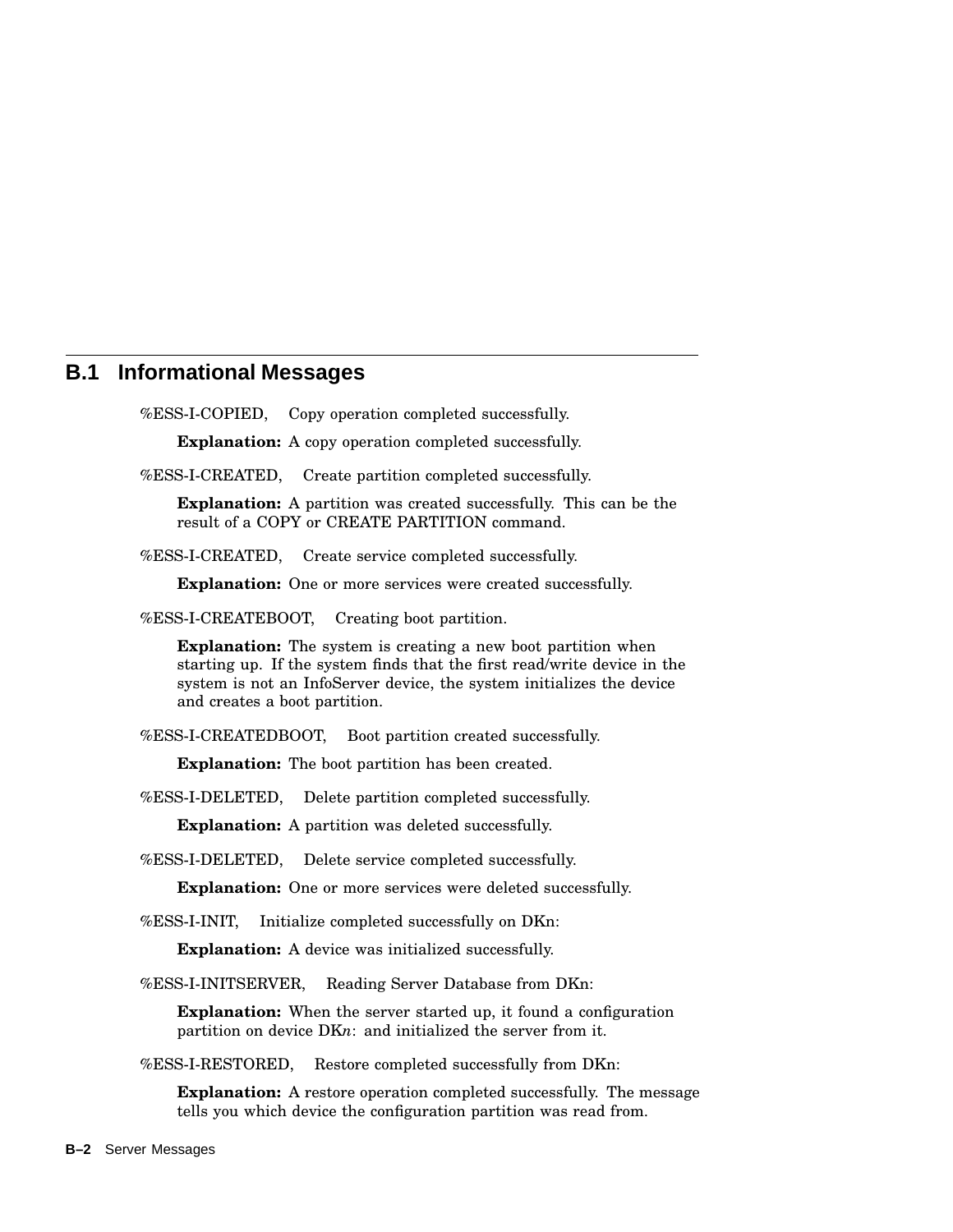%ESS-I-SAVED, Save operation completed successfully to DKn:

**Explanation:** A save operation completed successfully. The message tells you which device the configuration partition was written to.

%ESS-I-SET, Set operation completed successfully.

**Explanation:** A SET command completed successfully.

%ESS-I-UPDATE, Update operation completed successfully.

**Explanation:** An update command completed successfully.

## **B.2 Error Messages**

%ESS-E-BADKEYWORD, Unrecognized keyword - xxx

**Explanation:** You entered a keyword *xxx* that is not part of the InfoServer's command syntax. See Chapter 3 for the correct syntax.

%ESS-E-BADFORMAT, Configuration database has been corrupted on DKn:

**Explanation:** A configuration partition has been corrupted. Delete the partition named CONFIGURATION on the device. Use the COPY command to restore the configuration from another source, or reenter the configuration and enter a SAVE command.

%ESS-E-BADSTRING, Error parsing quoted string

**Explanation:** You entered a quoted string in the incorrect format. The SET SERVER IDENTIFICATION command takes a quoted string as a parameter. See Chapter 3 for more details.

%ESS-E-BADVALUE, Value invalid or out of range -

**Explanation:** You entered a value that is outside the valid range of the command parameter.

%ESS-E-CREATEFAILED, Could not create service or partition, xxx

**Explanation:** A CREATE command failed. Following this message is an error message giving the exact reason the command failed. For example, one reason might be that the device is full.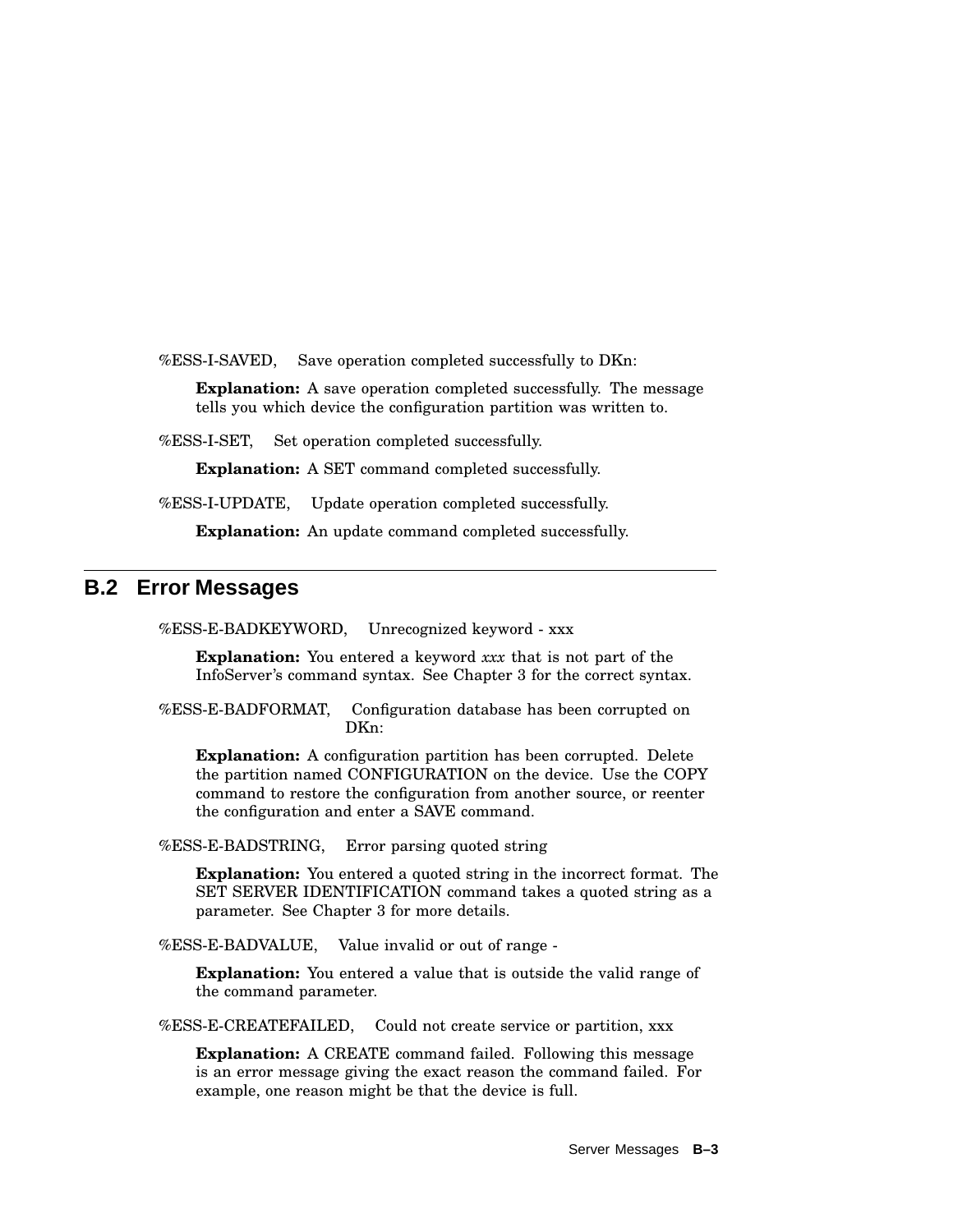%ESS-E-DEVICEFULL, Device is full. Partition was not created.

**Explanation:** An InfoServer device is full. You can use the DELETE PARTITION command to recycle partitions that are no longer needed.

%ESS-E-DUPLNAM, Service name already exists.

**Explanation:** You tried to create a service name that already exists. For this error to occur, the duplicate service name must be for the same device (or device and partition), in the same service class.

%ESS-E-DUPPARNAME, Partition name is already used.

**Explanation:** You tried to create a partition on a device with the same name as an existing partition. Please select a different name for the new partition.

%ESS-E-FAILEDBOOT, Boot partition failed to be created.

**Explanation:** A boot partition (BOOT\_PARTITION) failed to be created on a device during an UPDATE SYSTEM command. For example, the device could be full.

%ESS-E-FILENOTFOUND, File not found, file\_name

**Explanation:** An update operation failed to locate the distribution files on the compact disc. Check that the correct compact disc is in the correct drive, then retry the operation.

%ESS-E-INITFAILED, Failed to initialize device DKn:

**Explanation:** The device cannot be initialized due to a hard failure such as a write error. Following this message is another message with more specific information on the reason for the failure.

%ESS-E-INVALIDPARM, Expecting ascii string

**Explanation:** You did not enter a string for a parameter that requires a string.

%ESS-E-INVALIDPARM, Expecting numerical value

**Explanation:** You did not enter a number for a parameter that requires a numerical value.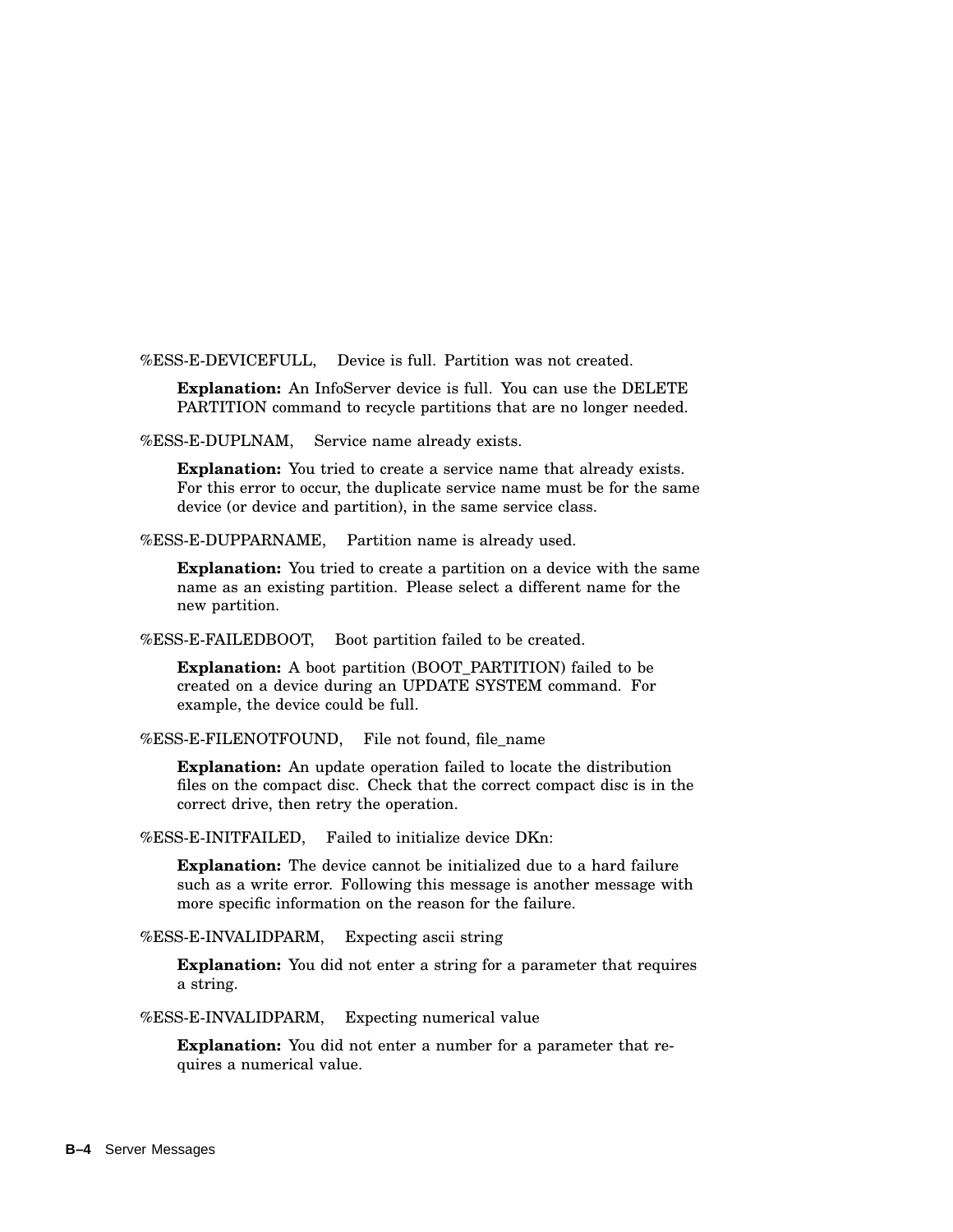%ESS-E-NOHELPFILE, Failed to locate InfoServer help text.

**Explanation:** The system cannot find the InfoServer's help file. To restore the help file, see Section 5.6.

%ESS-E-NOHELPFOUND, Sorry, no documentation on xxx

**Explanation:** No online help exists for the requested topic. Refer to this guide for help.

%ESS-E-NOPOOL, Insufficient memory available for operation

**Explanation:** The server's memory is exhausted. This may be a temporary condition that corrects itself, or the server may be overloaded. Try the operation again. If the failure occurs a second time, you can set the server to the off state, perform the operation, and set the server state back on. This should free up enough resources to complete any operation.

%ESS-E-NOSUCHDEV, Device not found.

**Explanation:** You tried to perform an operation on a device that is not present in the configuration. Use the SHOW DEVICE command to list all devices on the InfoServer.

%ESS-E-NOSUCHSERVICE, Service not found, xxx

**Explanation:** You tried to set or delete a service *xxx* that does not exist. The service being accessed may be in a different name space, or you may have misspelled the name.

%ESS-E-NOTESSODS, Device does not have InfoServer disk format.

**Explanation:** You tried an operation that can only be performed on an InfoServer device. InfoServer devices are devices that have been initialized with the INITIALIZE command.

%ESS-E-NOTOFF, Server must be in the OFF state to perform local disk operations.

**Explanation:** The server state was on when you entered a COPY, INITIALIZATION or UPDATE command. These commands require the server state to be off.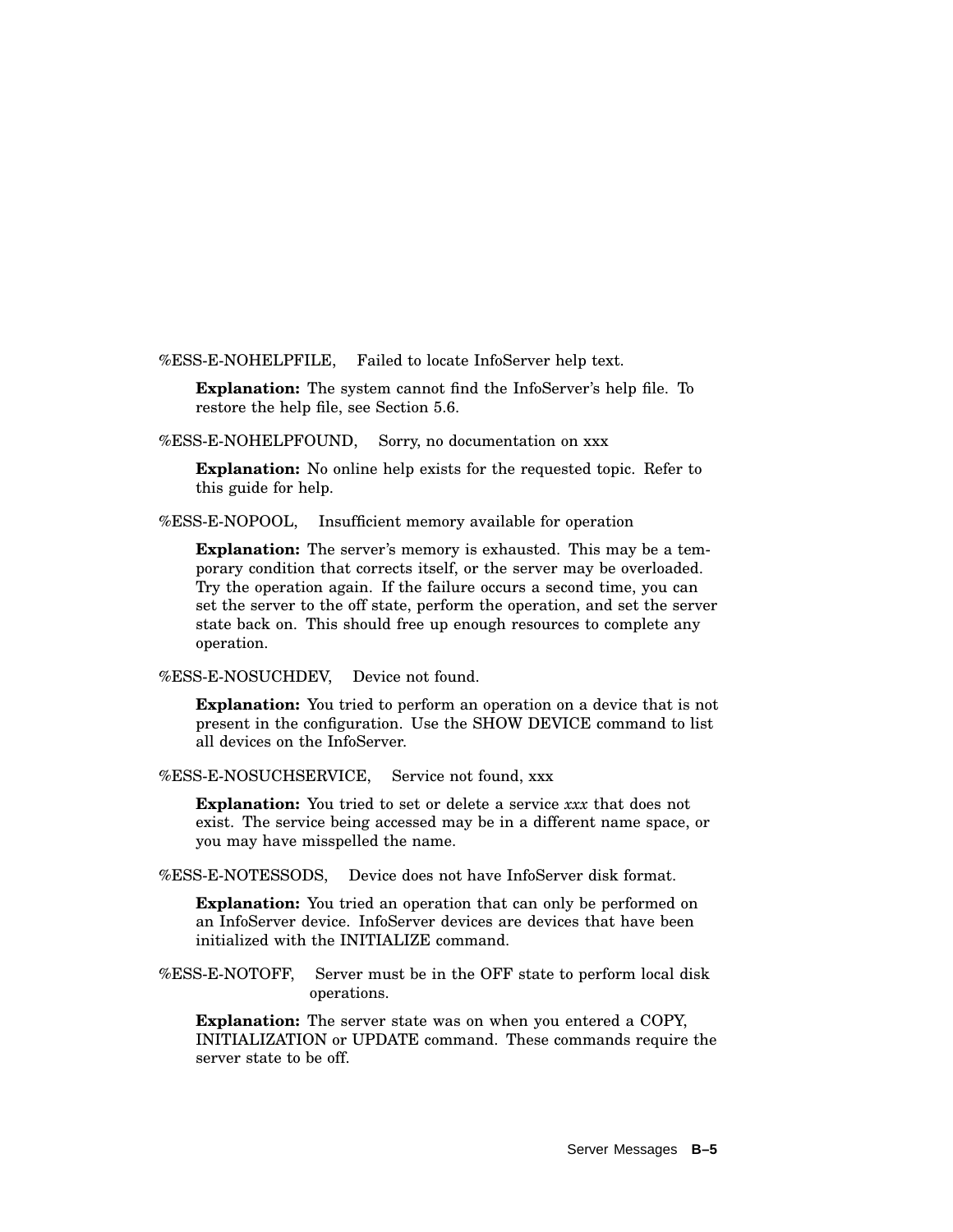%ESS-E-NOTRWDEV, Can not write to device.

**Explanation:** A write operation was attempted to a compact disc. One example is the INITIALIZE command.

%ESS-E-ODSVERSION, This InfoServer disk was created with newer software. Please use newer version.

**Explanation:** An older version of the InfoServer software tries to read a disk that was formated by a newer version of the software. Always use the newest version of the InfoServer software.

%ESS-E-PARNOTFOUND, Partition not found.

**Explanation:** You tried to reference a partition that does not exist. The SHOW PARTITIONS command lists all the partitions on a device.

%ESS-E-PARPERM, This partition can not be deleted.

**Explanation:** You tried to delete a partition that is managed by the server. For example, the BOOT\_PARTITION is a partition that cannot be deleted.

%ESS-E-PARMTOOLONG, Parameter supplied was too long.

**Explanation:** You entered a command parameter string that is longer than the allowed length.

%ESS-E- RESTOREFAILED, Could not restore configuration from DKn:"

**Explanation:** You tried to restore a configuration, and the operation failed. Following this message is another message giving the exact reason the command failed. For example, one failure might be that the configuration partition was not found.

%ESS-E-SAVEDFAILED, Could not save configuration to DKn:

**Explanation:** You tried to save the server's configuration to a device that is either not an InfoServer device or not a read/write device. Repeat the command to an InfoServer device.

%ESS-E-SCSIREADERROR, Error Reading disk.

**Explanation:** The server received an error reading data from a device. Try the operation again. If the error continues, call your field service representative.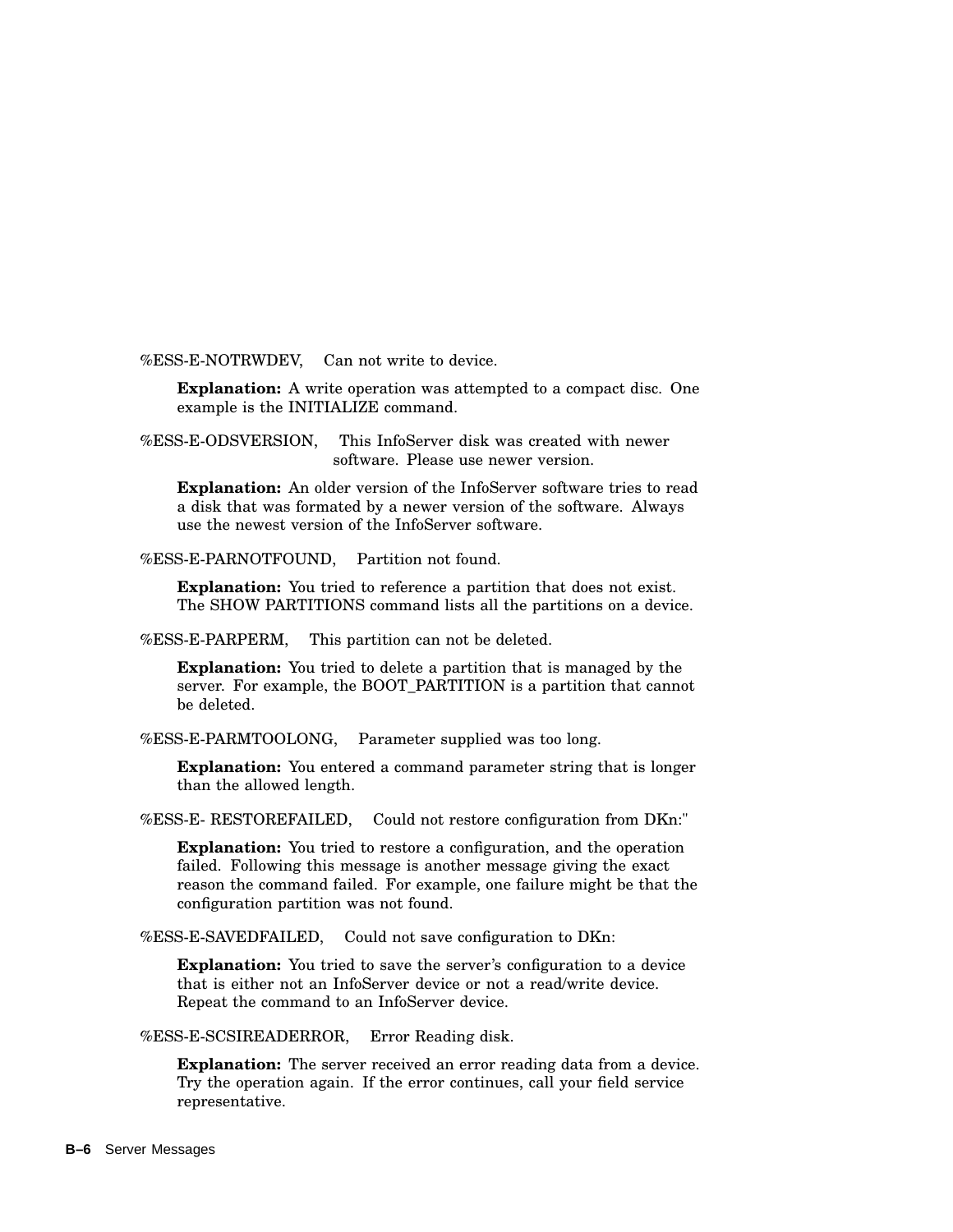%ESS-E-SCSIWRITEERROR, Error writing disk.

**Explanation:** The server received an error writing data to a device. Try the operation again. If the error continues, call your field service representative.

%ESS-E-SIZEMISMATCH, Source and Destination sizes must be equal.

**Explanation:** You tried to copy a device or partition to a destination device or partition with a different size. The source and destination device must be the same size.

%ESS-E-UNKNOWNCOMMAND, Unrecognized command.

**Explanation:** You entered a command that is not part of the InfoServer's command set. See Chapter 3 for the correct syntax.

%ESS-E-VERIFYERR, Verification password failed to match new password.

**Explanation:** You entered a verification password that does not match a new password. Please repeat the operation.

%ESS-E-WRONGPASSWORD, Invalid password. Please try again.

**Explanation:** You entered a password that does not match the current server's password. Enter the correct password, or see section Section 5.9 if you can not remember the password.

%ESS-E-WRONGSTATE, Server state must be OFF to perform this operation.

**Explanation:** You tried a COPY or UPDATE command with the server in the on state. The server state must be off for these commands, to preserve data integrity by limiting access to the server. This prevents remote disk operations from interfering with local disk operations.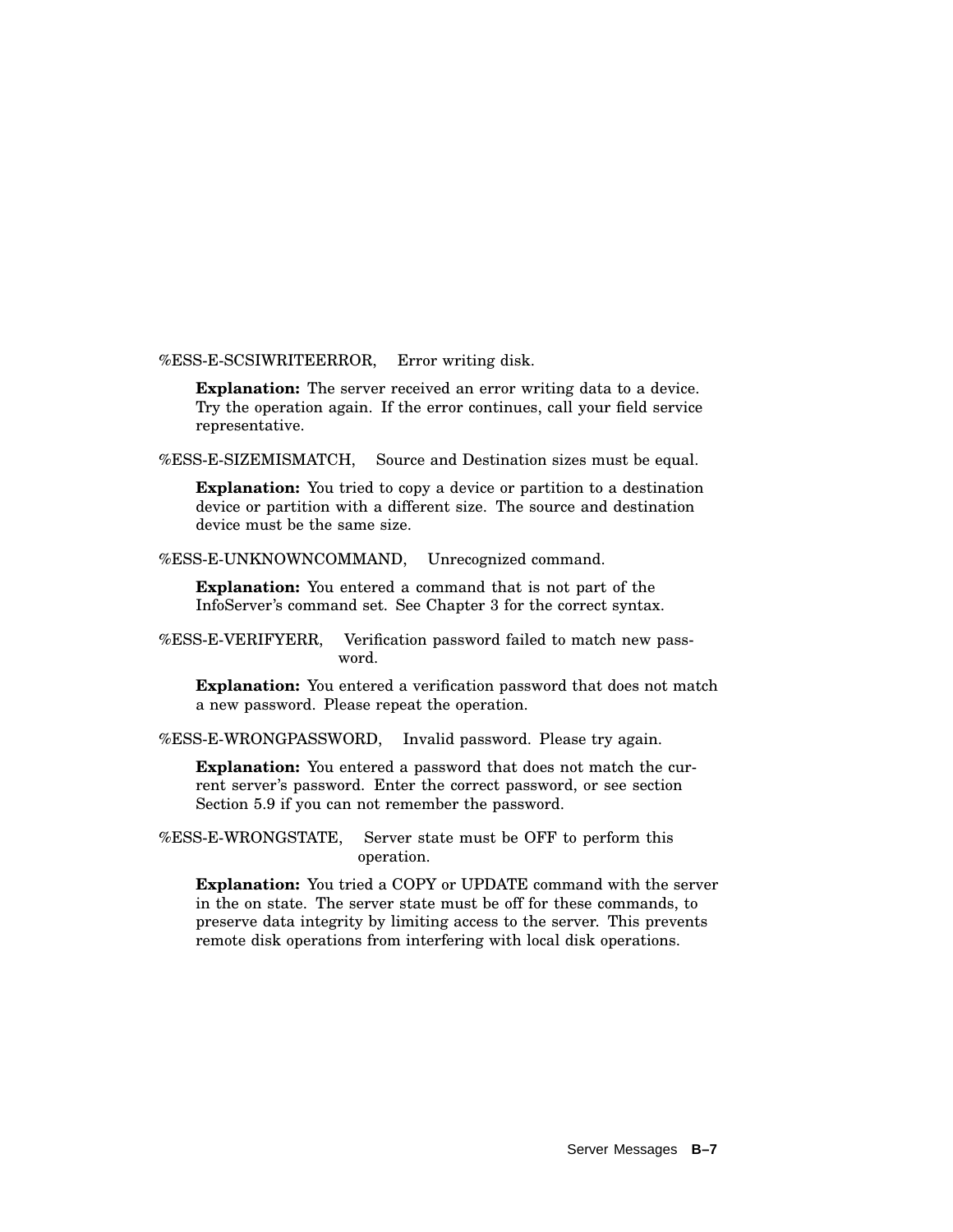# **B.3 Warning Messages**

%ESS-W-NOWRITERS, CD volumes can not be written. Setting maximum writers to zero.

**Explanation:** You tried to set write access on a compact disc. Compact discs on the InfoServer are read-only.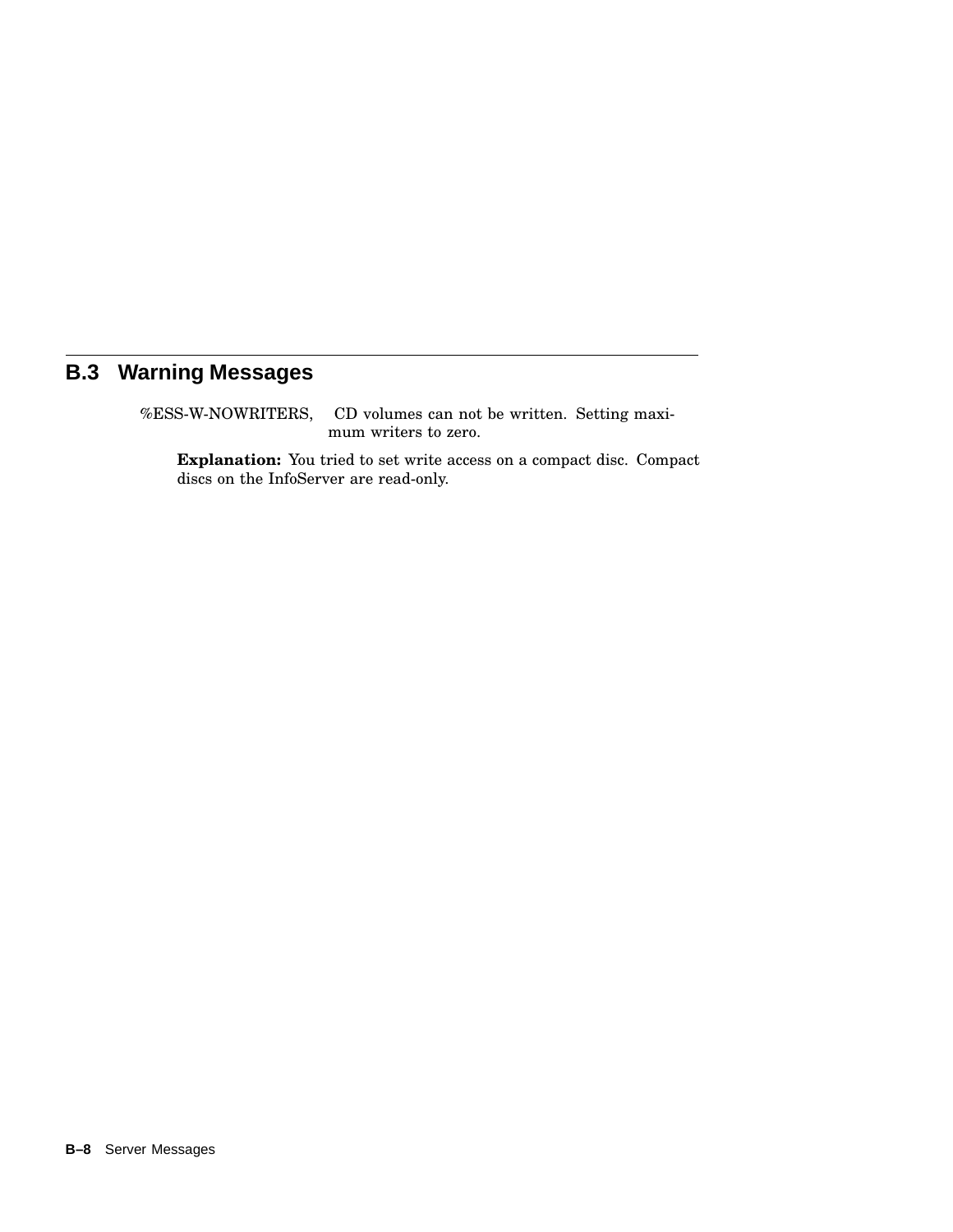# **Index**

## **A**

Advanced functions assigning multiple service names • 4–3 assigning passwords to protect compact discs • 4–3 backing up data locally • 4–7 remotely • 4–8 backing up read/write data • 4–7 creating and serving partitions • 4–4 creating MOP partitions for downline loading • 4–9 serving external read/write disks • 4–6 serving updated compact discs • 4–2 Automatic service • 1–7 Automount feature • 2–3 Automounting compact discs • 3–28

## **B**

Backing up data locally • 4–7 remotely • 4–8 Backing up read/write data • 4–7 Booting the system troubleshooting • 5–17 partial boot • 5–20 updating software • 3–72 Buses • 2–7

# **C**

Central databases nightly updates • 3–38 Classes • 3–41 Class names • 3–9 CLEAR command • 3–4 Commands • 3–1 CLEAR • 3–4 COPY • 3–5 CREATE PARTITION • 3–7 CREATE SERVICE • 3–9 DELETE PARTITION • 3–13 DELETE SERVICE • 3–14 EXIT • 3–17 HELP • 3–18 INITIALIZE • 3–19 LOOP • 3–20 MONITOR • 3–21 overview • 1–6 REBOOT • 3–22 repeating • 3–20, 3–21 RESTORE • 3–23 SAVE • 3–25 SET PARTITION • 3–27 SET SERVER AUTOMOUNT • 3–28 SET SERVER GROUP CODES • 3–29 SET SERVER IDENTIFICATION • 3–31 SET SERVER MOP • 3–32 SET SERVER MULTICAST • 3–33 SET SERVER NAME • 3–34 SET SERVER PASSWORD • 3–35 SET SERVER STATE • 3–36 SET SERVER WORK GROUP • 3–37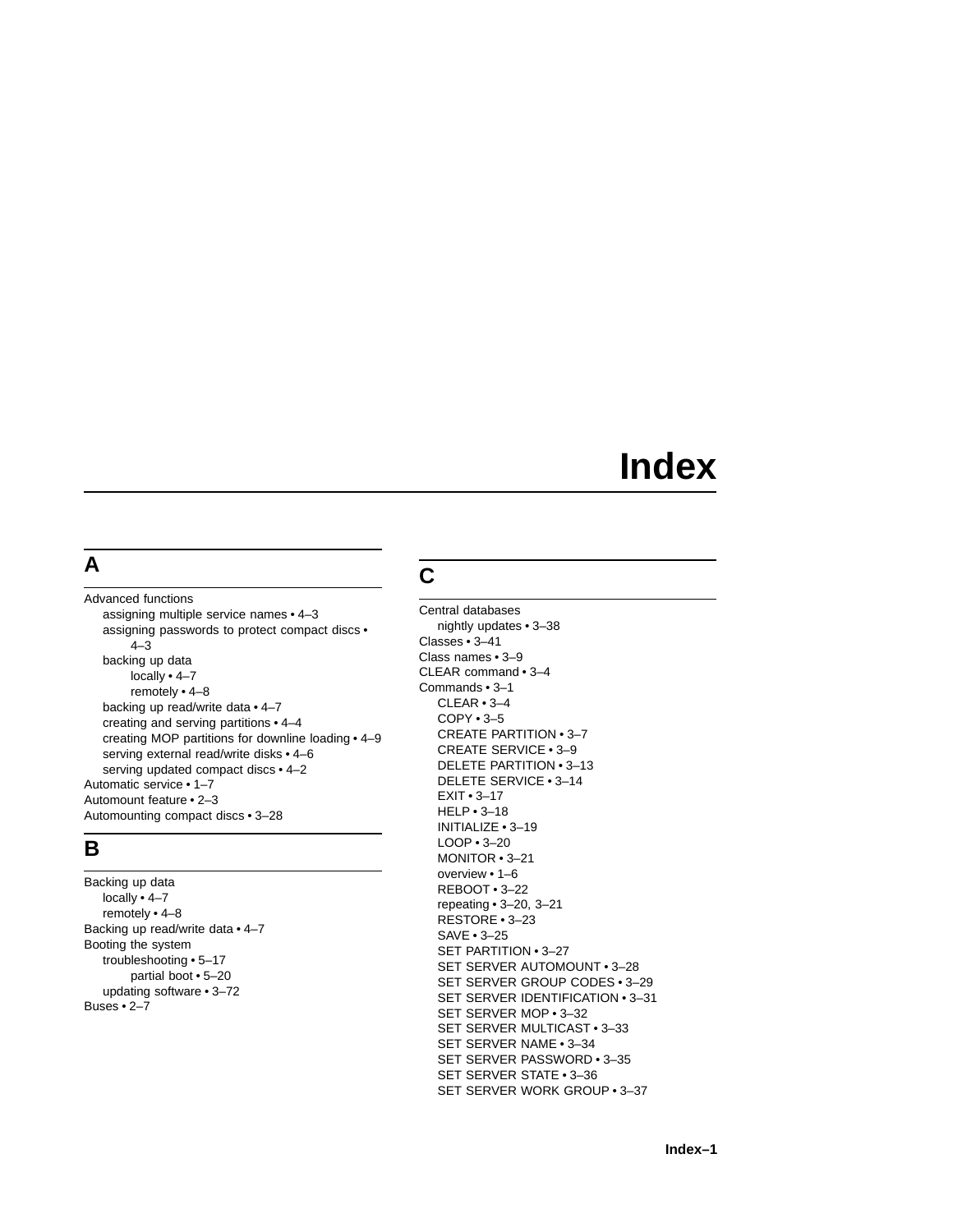Commands (Cont.) SET SERVER WRITE ACCESS • 3–38 SET SERVICE • 3–40 SHOW DEVICE • 3–44 SHOW ETHERNET • 3–47 SHOW LAT • 3–52 SHOW MOP • 3–56 SHOW PARTITIONS • 3–60 SHOW SERVER • 3–63 SHOW SERVICE • 3–66 UPDATE MOP • 3–70 UPDATE SYSTEM • 3–72 ZERO ALL • 3–74 ZERO ETHERNET • 3–75 ZERO LAT • 3–76 ZERO MOP • 3–77 ZERO SERVER • 3–78 Compact discs assigning multiple service names • 4–3 automatic mounting of • 2–3 automounting • 3–28 creating services for special volume labels • 2–6 external creating services for • 4–6 formats for automatic serving • 1–2 serving to different operating systems • 4–3 serving updated compact discs • 4–2 **Connections** local • 1–4 remote • 1–4 Console terminal • 1–4 clearing the screen • 3–4 local troubleshooting access to • 5–10 remote troubleshooting access to • 5–12 **Conventions** used in this guide • x COPY command • 3–5 **Counters** resetting Ethernet • 3–75 InfoServer • 3–74 MOP • 3–77 server • 3–78 CREATE PARTITION command • 3–7 CREATE SERVICE command • 3–9 Creating

Creating (Cont.) MOP partitions for downline loading • 4–9 partitions • 4–4

#### **D**

DELETE PARTITION command • 3–13 DELETE SERVICE command • 3–14 Device names • 2–7 Devices automatic serving of • 1–7 displaying device information • 3–45 SHOW DEVICE command • 3–44 Disks formatting • 3–19 nightly updates • 3–38 partitions • 2–4 RZ23 read/write disk • 2–3 write access • 3–38 Downline loading • 2–11 displaying errors and counters • 3–57 feature • 1–2 partitions for • 4–9 SET SERVER MOP command • 3–32 troubleshooting • 5–22 updating downline loadable images • 3–70

## **E**

Error messages • B–3 to B–7 Errors Ethernet • 3–48 LAST protocol • 3–48 LAT protocol • 3-53 MOP protocol • 3–56, 3–57 Ethernet displaying errors and counters • 3–48 EXIT command • 3–17 External read/write disk • 4–6

## **F**

Fail over • 1–8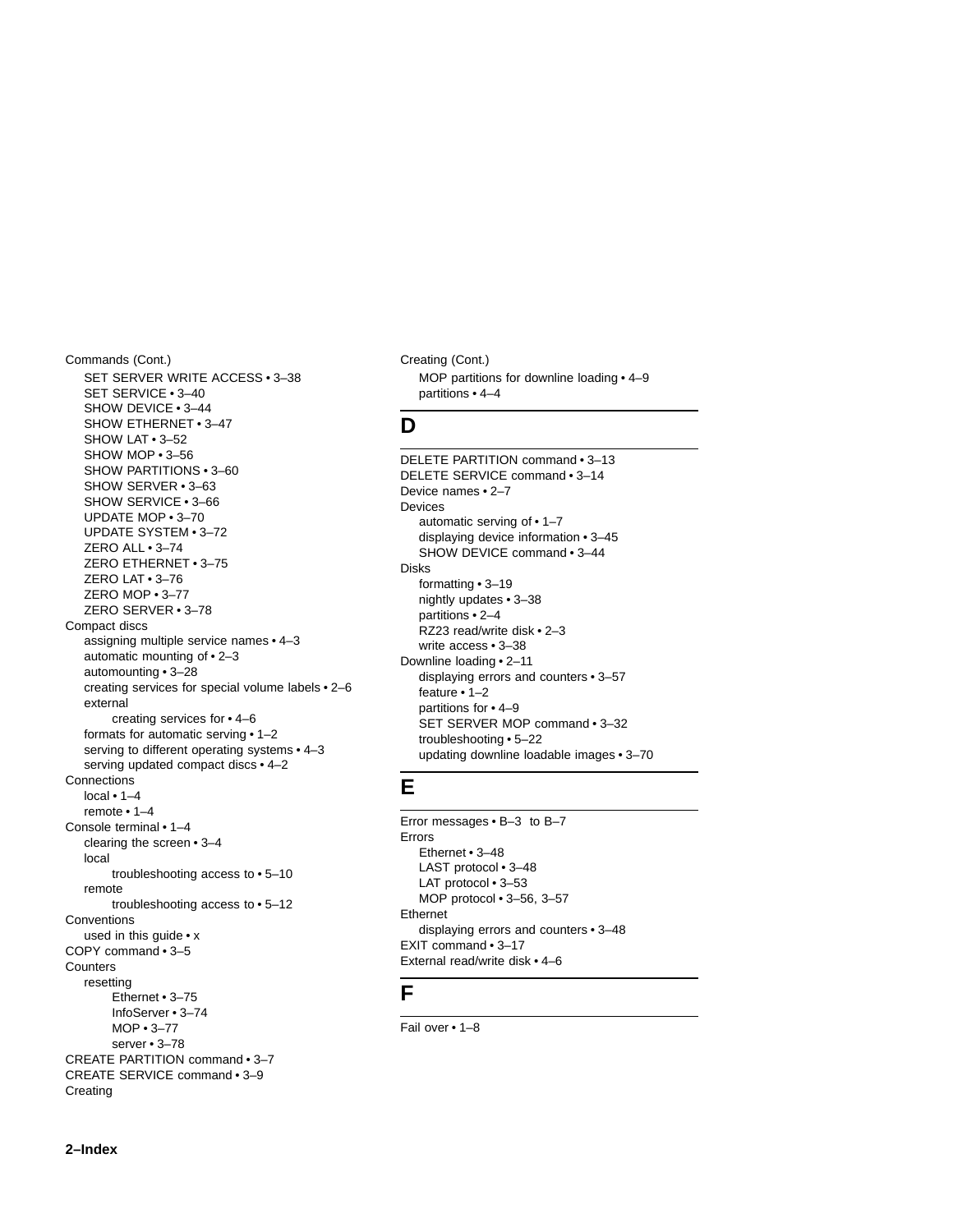## **G**

Group codes specifying • 3–29

## **H**

Help problems with online help • 5–19 HELP command • 1–7, 3–18

## **I**

Identification string for server • 3–31 Informational messages • B–2 to B–3 InfoServer assigning a name • 2–6 availability • 1–8 commands • 3–1 displaying system information and counters • 3–63 identification • 3–31 major functions • 1–2 messages • B–1 name SET SERVER NAME command • 3–34 overview • 1–1 password SET SERVER PASSWORD command • 3–35 relationship to client systems • 1–3 service name • 1–5 state SET SERVER STATE command • 3–36 updating software • 3–72 work groups • 3–37 InfoServer password • 1–5 INITIALIZE command • 3–19

## **L**

Labels • 2–3 LAD protocol • 2–1 LAN networks downline loads useful for • 2–11 LAST protocol • 2–1 displaying errors and counters • 3–48 LAT group codes • 3–29 LAT protocol counters resetting • 3–76 displaying errors and counters • 3–53 displaying InfoServer characteristics • 3–53 identifying InfoServers • 3–31 LAT server • 1-4 Load balancing • 2–2, 2–4 LOOP command • 3–20 Loop messages • 2–11

## **M**

Managing the server starting a session • 1–4 Messages • B–1 to B–8 error • B–3 to B–7 format • B–1 informational • B–2 to B–3 types of messages • B–1 warning • B–8 MONITOR command • 3–21 **MOP** See also Protocols downline loading • 2–11 identity requests • 2–11 loop messages • 2–11 read counters • 2–11 MOP protocol displaying errors and counters • 3–56, 3–57 downline loadable images updating • 3–70 downline loading partitions for • 4–9 SET SERVER MOP command • 3–32 troubleshooting • 5–22 **Mounting** compact discs • 2–3 MS-DOS class names • 3–41 Multicast address feature • 2–2 Multicast timer SET SERVER MULTICAST command • 3–33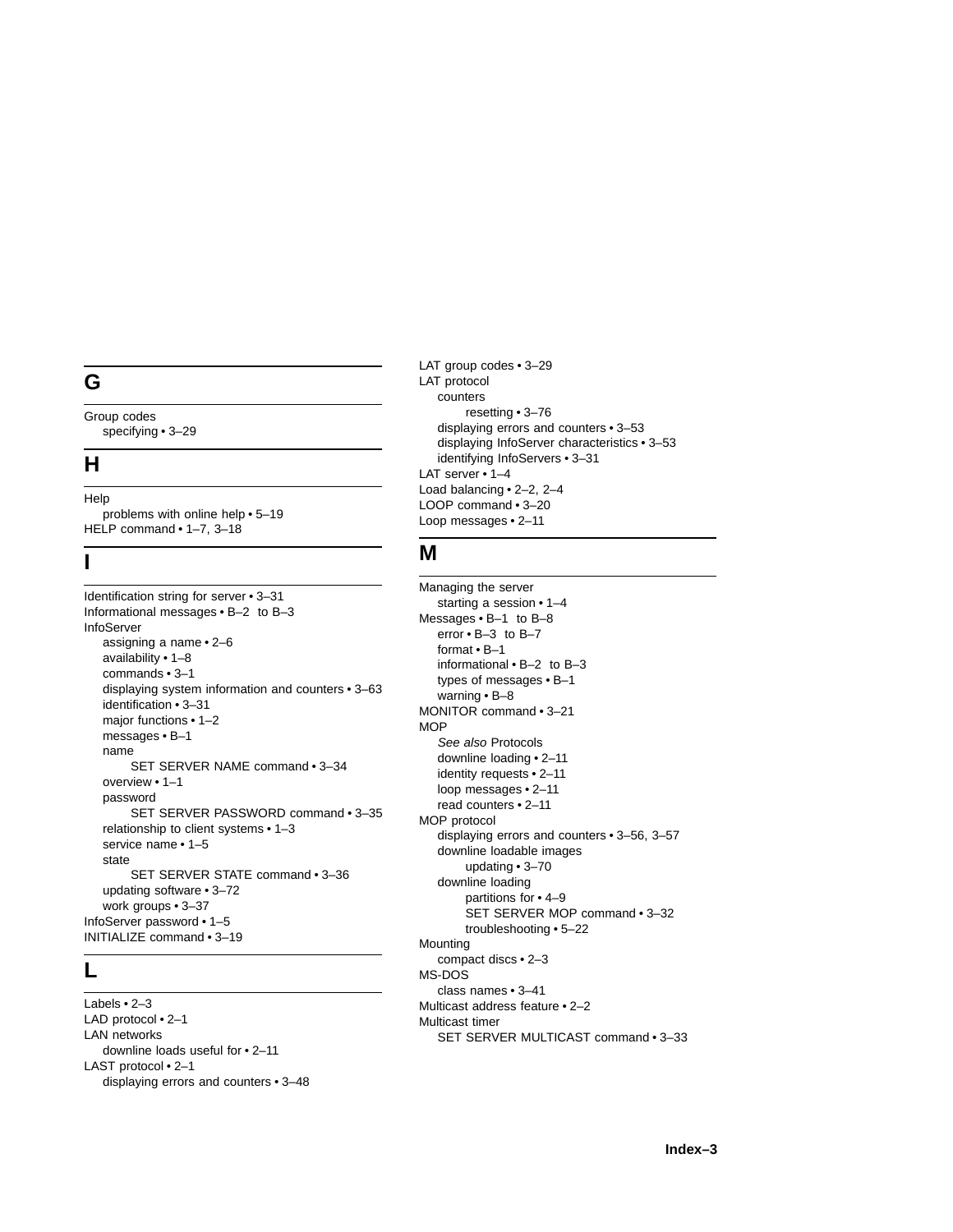## **N**

Names • 2–5 to 2–8 device • 2–7 InfoServer • 2–5 partition • 2–7 service • 2–6 NCP LOOP CIRCUIT comman d • 2–1 1 Nightly updates • 3–3 8

## **O**

Online help • 3–18 not available • 5–19 Operating systems serving discs to • 4–3

## **P**

Partitions • 1–2 creating • 4–4 deleting • 3–1 3 displaying information on • 3–6 0 for downline loading • 4–9 MOP • 2–1 2 names • 2–6 , 2–7 serving • 4–4 Passwords forgetting • 5–27 InfoServer • 1–5 setting • 3–3 5 protecting compact discs • 4–3 Protocols LAD • 2–1 LAST • 2–1 , 2–2 MOP • 2–1 0 to 2–12

## **R**

Read counters • 2–1 1 Read/write access • 2–9 Read/write disks backing up data locally • 4–7 remotely • 4–8

Read/write disks (Cont.) backing up data from • 4–7 creating partitions on • 4–4 external creating services for • 4–6 function s • 2–3 partition s • 1–2 REBOOT command • 3–22 Removing media service disconnection • 1–7 Repeating commands • 3–2 0 Resetting counter s Ethernet • 3–75 Infoserver • 3–74 LAT • 3–76 MOP • 3–77 server • 3-78 RESTORE command • 3–23 RZ23 read/write disk • 2–3

## **S**

SAVE command • 3–25 **SCSI** buses • 2–7 Server managemen t session ending • 1–6 Service classes • 2–9 Service name s • 2–6 Service ratings • 2–4, 3–10 Services delete d with partitions • 3–1 3 deleting • 3–14 displaying information on • 3–66 modifying attributes • 3–4 0 names default name • 1–5 redundan t • 2–7 work groups for • 3–37 Sessions ending • 3–17 SET PARTITION command • 3–27 SET SERVER AUTOMOUNT command • 3–28 SET SERVER GROUP CODES command • 3–2 9 SET SERVER IDENTIFICATION command • 3–31 SET SERVER MOP command • 3–32 SET SERVER MULTICAST command • 3–33